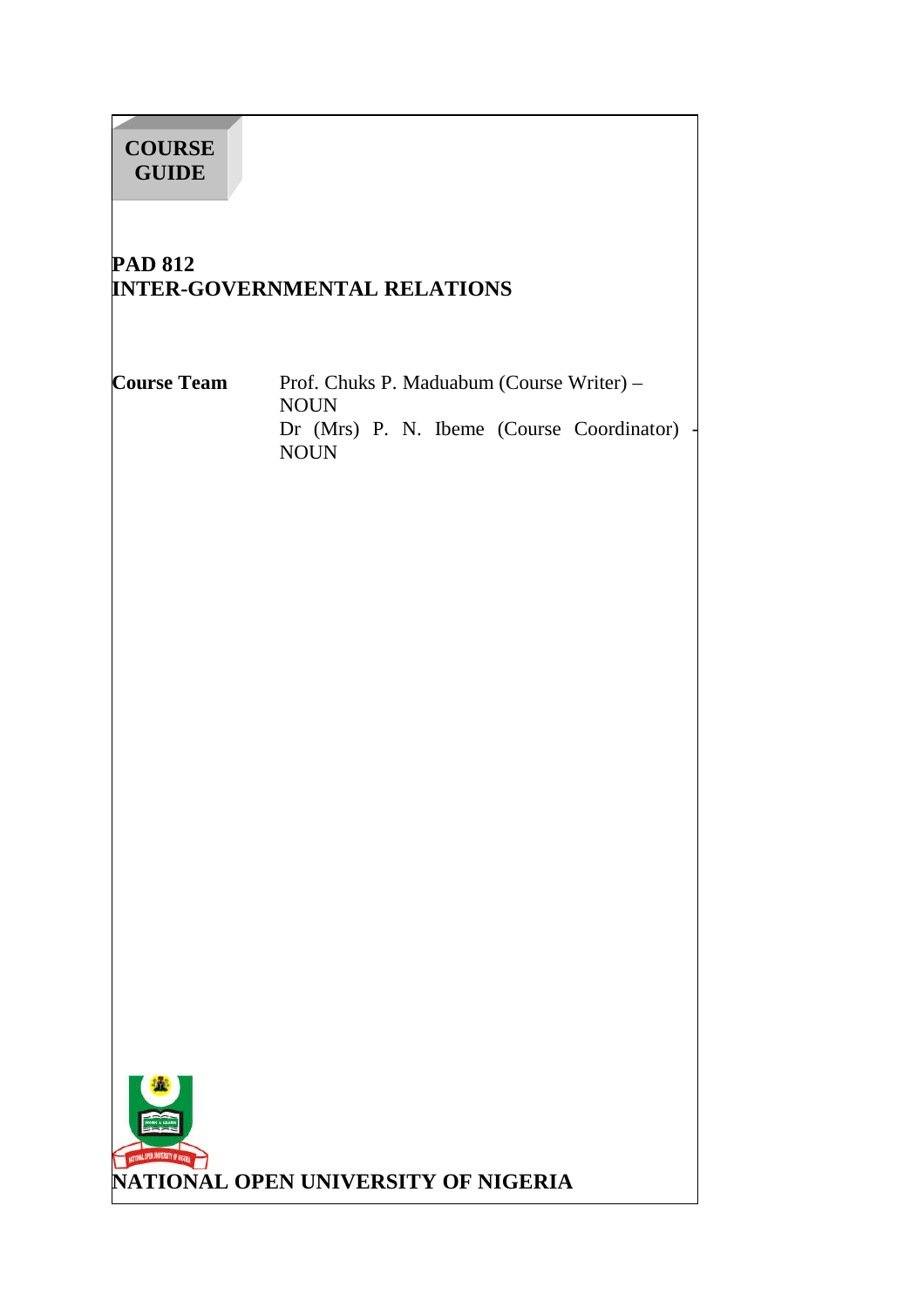© 2018 by NOUN Press National Open University of Nigeria **Headquarters** University Village Plot 91, Cadastral Zone Nnamdi Azikiwe Expressway Jabi, Abuja

Lagos Office 14/16 Ahmadu Bello Way Victoria Island, Lagos

e-mail: centralinfo@nou.edu.ng URL: www.nou.edu.ng

All rights reserved. No part of this book may be reproduced, in any form or by any means, without permission in writing from the publisher.

Printed 2018

 $\overline{\phantom{a}}$ 

 $\overline{\phantom{a}}$ 

ISBN: 978-058-055-X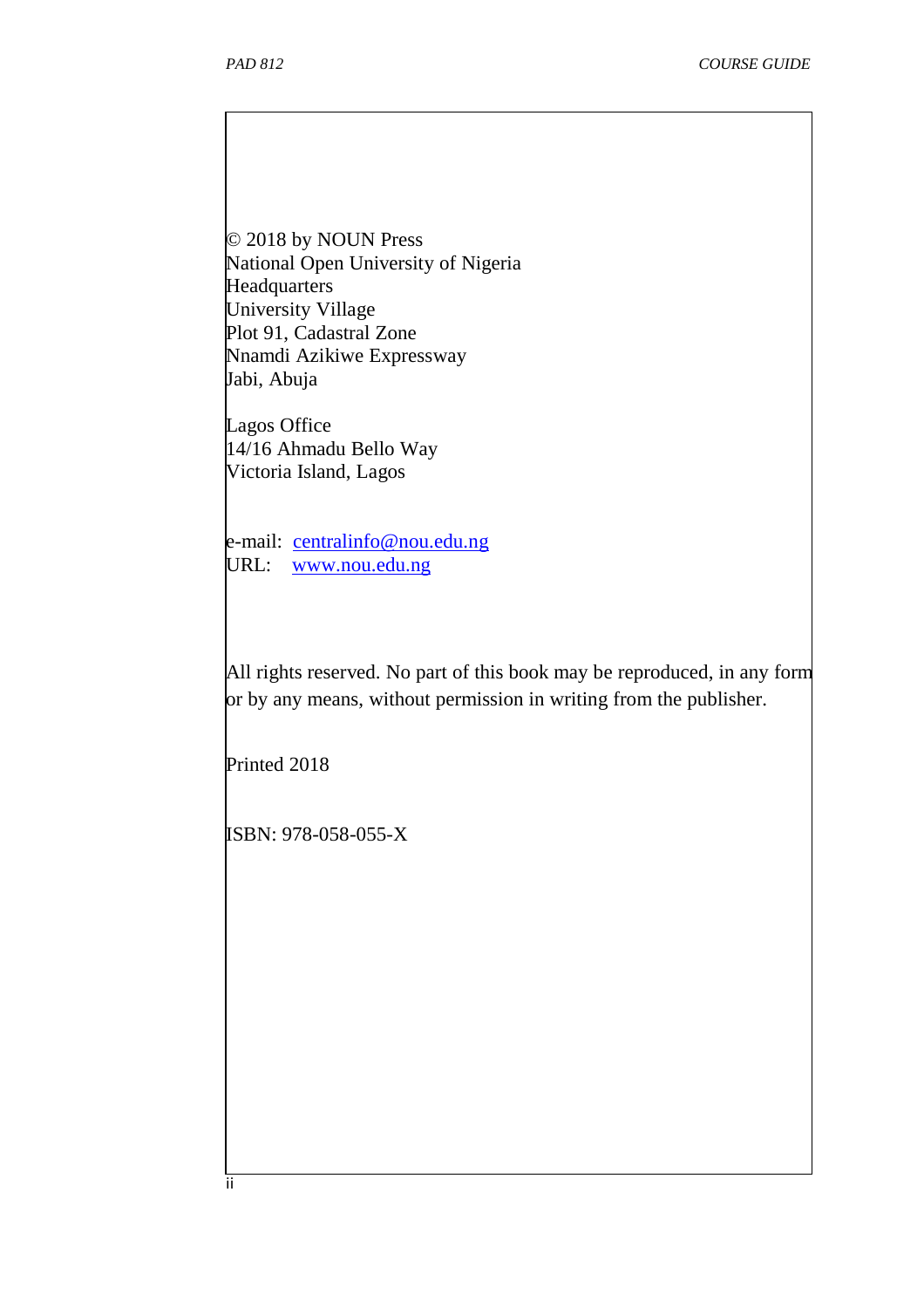# **CONTENTS**

## **PAGE**

| 1V           |
|--------------|
| V            |
| V            |
| V1           |
| V1           |
| V1           |
| V1           |
| V11          |
| viii         |
| viii         |
| viii         |
| 1X           |
| 1X           |
| $\mathbf{X}$ |
| <b>X11</b>   |
| <b>X111</b>  |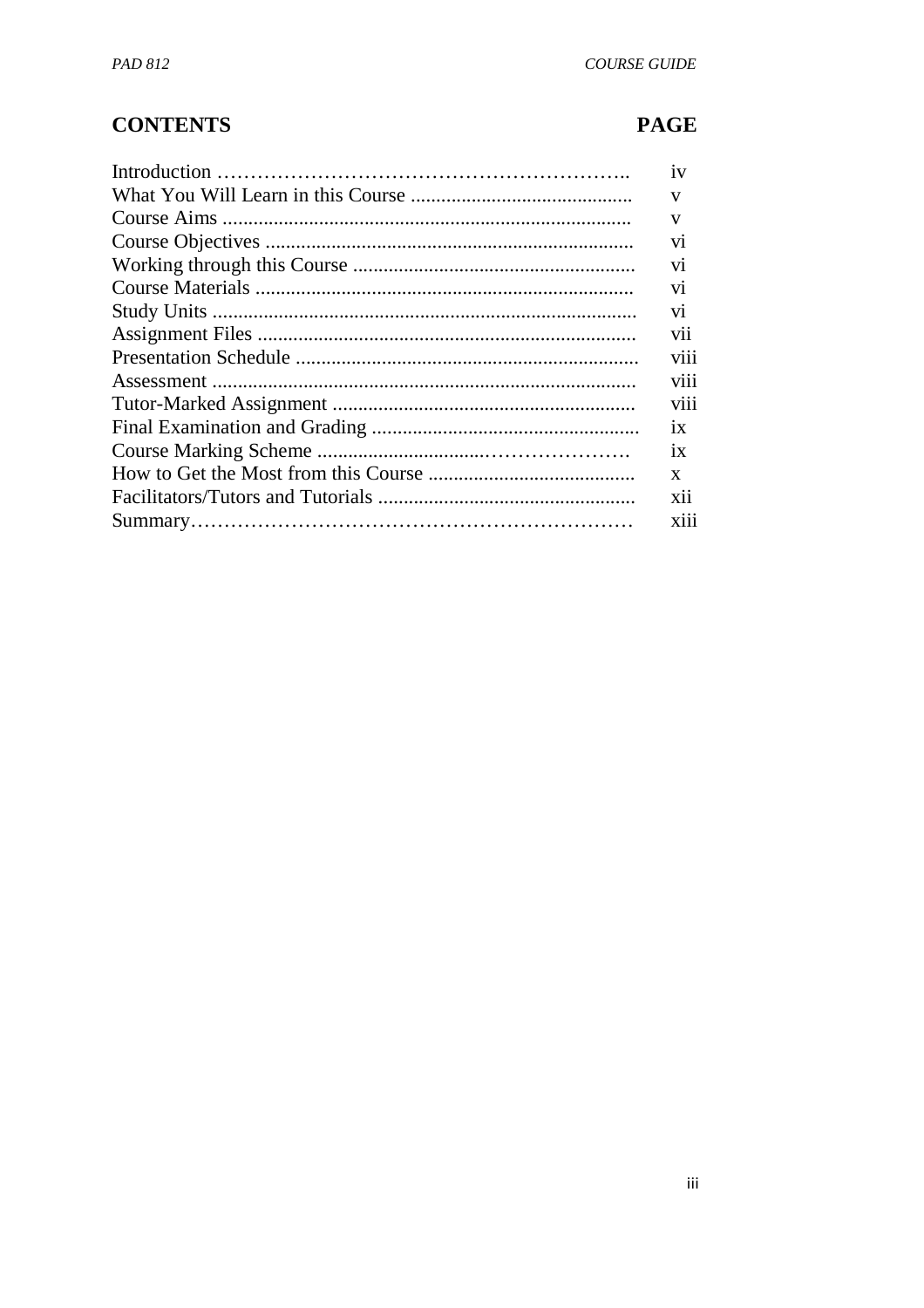#### **INTRODUCTION**

This course entitled Inter-Governmental Relations is specifically developed for students offering Master's Degree in Public Administration (MPA) in the National Open University of Nigeria (NOUN), distance learning. It can equally be utilised by other students at both Undergraduate and Post-graduate levels. The course is designed in a way as to provide students, especially those that are new in the field of Public Administration with the opportunity to acquire the basic knowledge and understanding of the conceptual models of Federalism which helps to explain the nature and workings of Inter-governmental systems. It also examines the forces of change and the factors which preserve federal systems. In addition, students will understand the dynamics of non-governmental relations, types of conflict and cooperation between various levels of government and explore the challenges of federal systems especially the problem of Public finance, ethnicity, civil rights and urban governance. Policy development and proposals for public management and the processes of federal policy implementation are also to be studied

This course will expose you to understanding of many of the Conceptsand theories in Intergovernmental Relations as they affect business organizations in Nigeria. It will assist you to be able to apply these concepts and theories to the task and roles that you perform as an entrepreneur, business manager, employer in the Corporate business setting.

The course consists of 15 units, which include course guide, evolution of federalism, meaning and nature of federalism, models of federalism, rationale for federalism, theoretical/ideological perspectives of federalism, models of intergovernmental relations, structures and patterns of intergovernmental relations, Federal- State – Local Government Relations State-Local government relations, Conflict in intergovernmental relations, fiscal intergovernmental relations theory, allocation of jurisdictional powers among levels of government, intergovernmental fiscal relations non-governmental organizations and intergovernmental relations and institutions for managing intergovernmental relations.

This course guide tells you briefly what the course is about, what course materials you will be using and how you can work your way through these materials. It suggests some general guidelines for the amount of time you are likely to spend on each unit of the course in order to complete it successfully.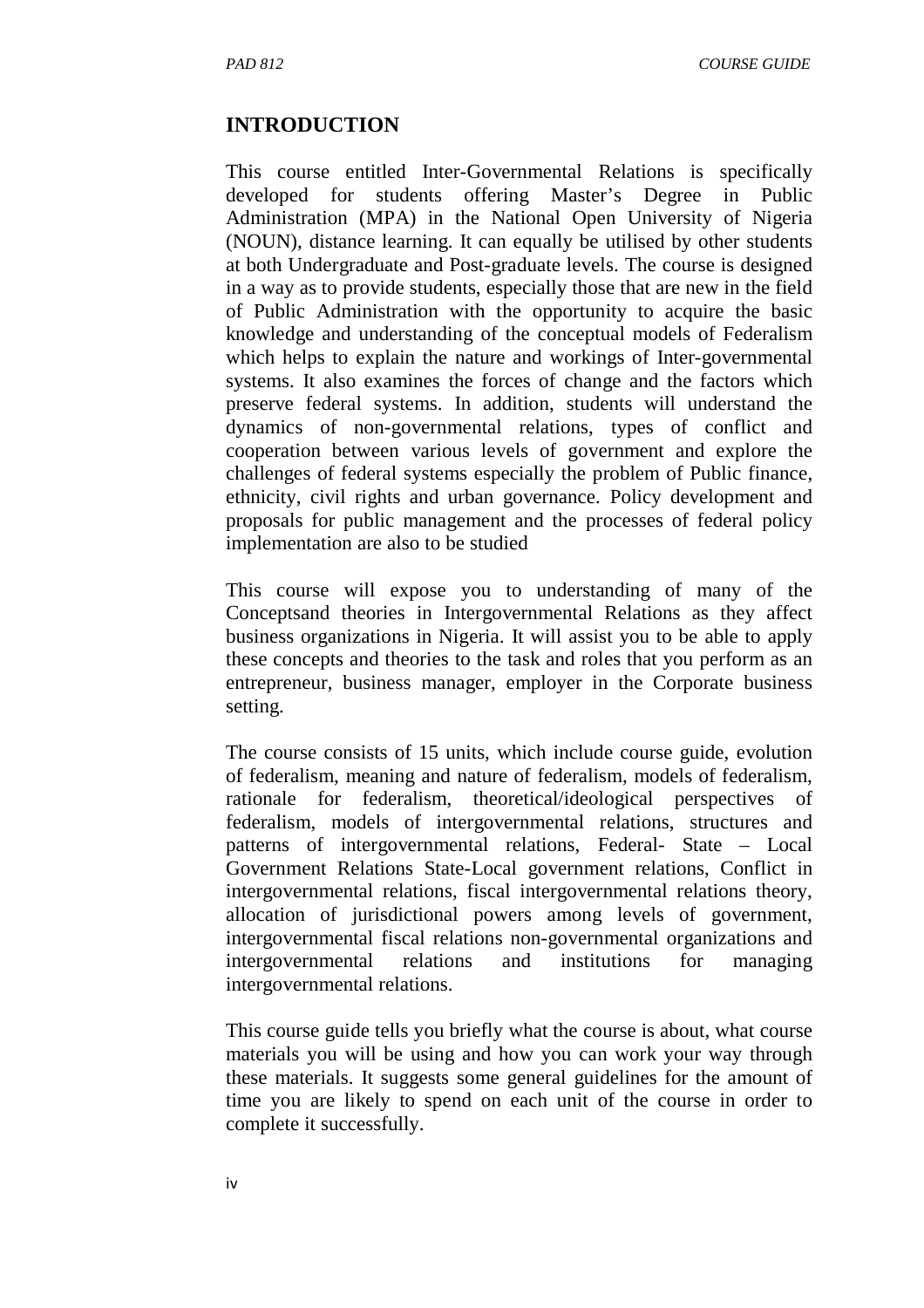It also gives you some guidance on your tutor- marked assignments, which will be made available in the assignment files. There are regular tutorial classes that are linked to the course. You are advised to attend these sessions.

## **WHAT YOU WILL LEARN IN THIS COURSE**

This course introduces you to the brief evolutionary trends with consideration of the factors that contributed to its development as a field of study under the broader field of Public Administration. The course also explains the conceptual clarifications, nature, approaches etc as related to public administration as it is practice elsewhere, that is, in both developed and developing systems. In addition, it introduces you to various techniques guides, principles, practices, etc. relating to intergovernmental relations in Public organization.

## **COURSE OBJECTIVES**

To achieve the aims set out, the course sets overall objectives. Each unit also has specific objectives. The unit objectives are always included at the beginning of a unit; you should read them before you start working through the unit. You may want to refer to them during your study of the unit to check on your progress.

You should always look at the unit objectives after completing a unit. In doing so, you will be sure that you have followed the Instructions in the unit.

Below are the wider objectives of the course as a whole. By meeting these objectives, you should have achieved the aims of the course as a whole. On successful completion of the course, you should be able to:

- (1) Explain the evolution of intergovernmental relations
- (2) Understand the meaning and nature of intergovernmental relations as a discipline
- (3) Understand the models of federalism
- (4) Explain the rationale for establishing a federal system
- (5) Understand the theoretical/Ideological perspectives of federalism.
- (6) Understand the models of intergovernmental relations
- (7) Understand the structures and patterns of inter-government Relations.
- (8) Understand the Federal-State-Local government Relations
- (9) Explain the State-local government relations
- (10) Explain the role of conflict in inter-government relations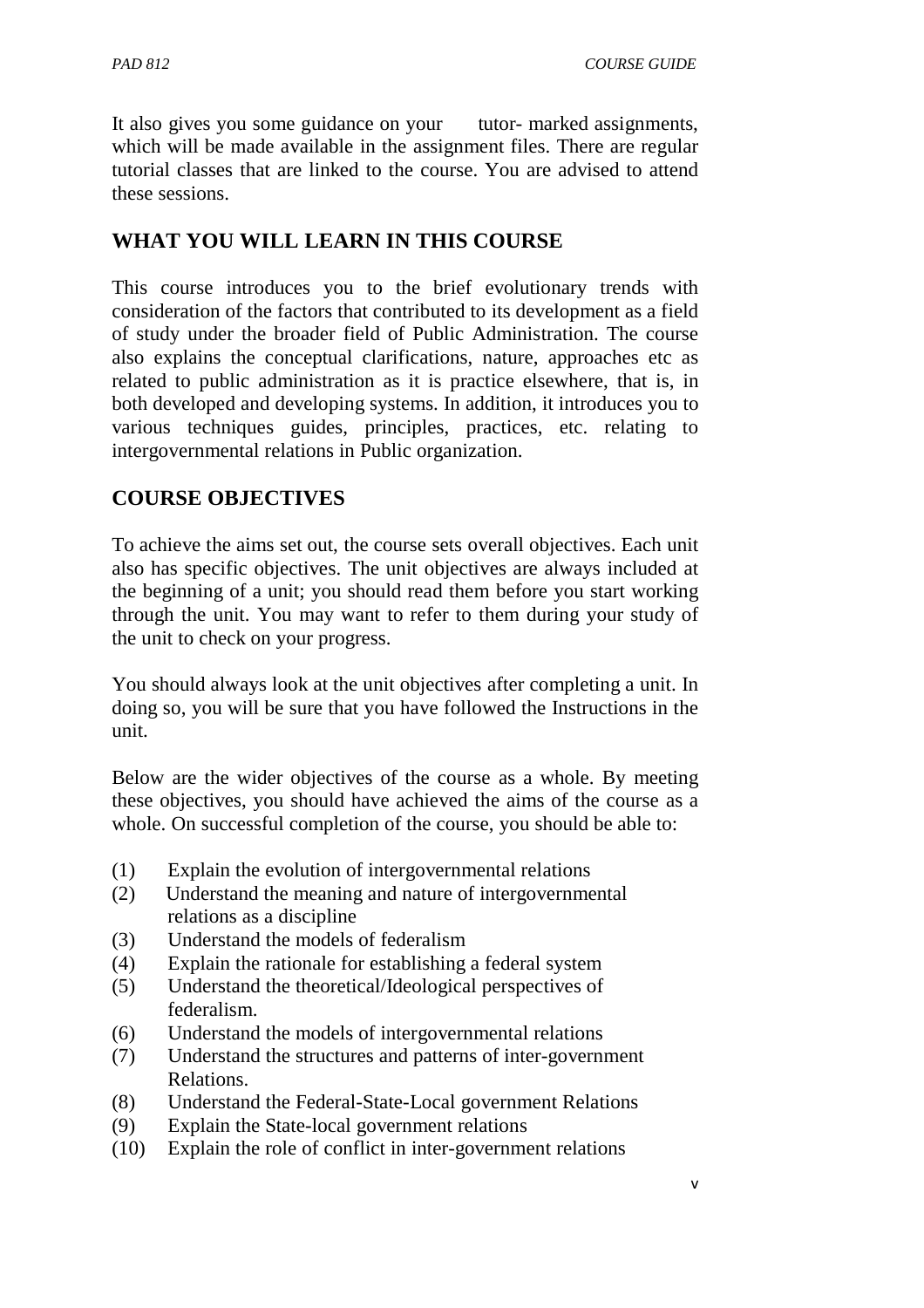- (11) Explain the Fiscal intergovernmental relations theory
- (12) Understand the allocation of jurisdictional powers among levels of government.
- (13) Describe how to resolve intergovernmental fiscal relations
- (14) Understand the role of non-governmental organizations in intergovernmental relations
- (15) Describe the institutions for managing intergovernmental Relations.

## **WORKING THROUGH THIS COURSE**

To complete this course, you are required to read the study units, read set hooks and read other materials provided by the National Open University of Nigeria (NOUN). Each unit contains self- assessment exercises, and at a point in the course, you are required to submit assignments for assessment purposes. At the end of the course, is a final examination. The course should take you about 16 - 17 weeks in total to complete.

Below you will find listed all the components of the course, what you have to do, and how you should allocate your time to each unit in order to complete the course successfully.

## **COURSE MATERIALS**

The major components of the course material are: (a) Course Guide

- (b) Course study Units
- (c) References/Further Reading
- (d) Assignments
- (e) Presentation Schedule.

## **STUDY UNITS**

The course material which is divided into three modules is constituted by study units that make up a module. The modules and units are as follows:

### **Module 1: Concept, Models and Theories of Federalism**

- Unit 1 Evolution of Federalism
- Unit 2 Meaning and Nature of Federalism
- Unit 3 Models of Federalism
- Unit 4 Rationale for Federalism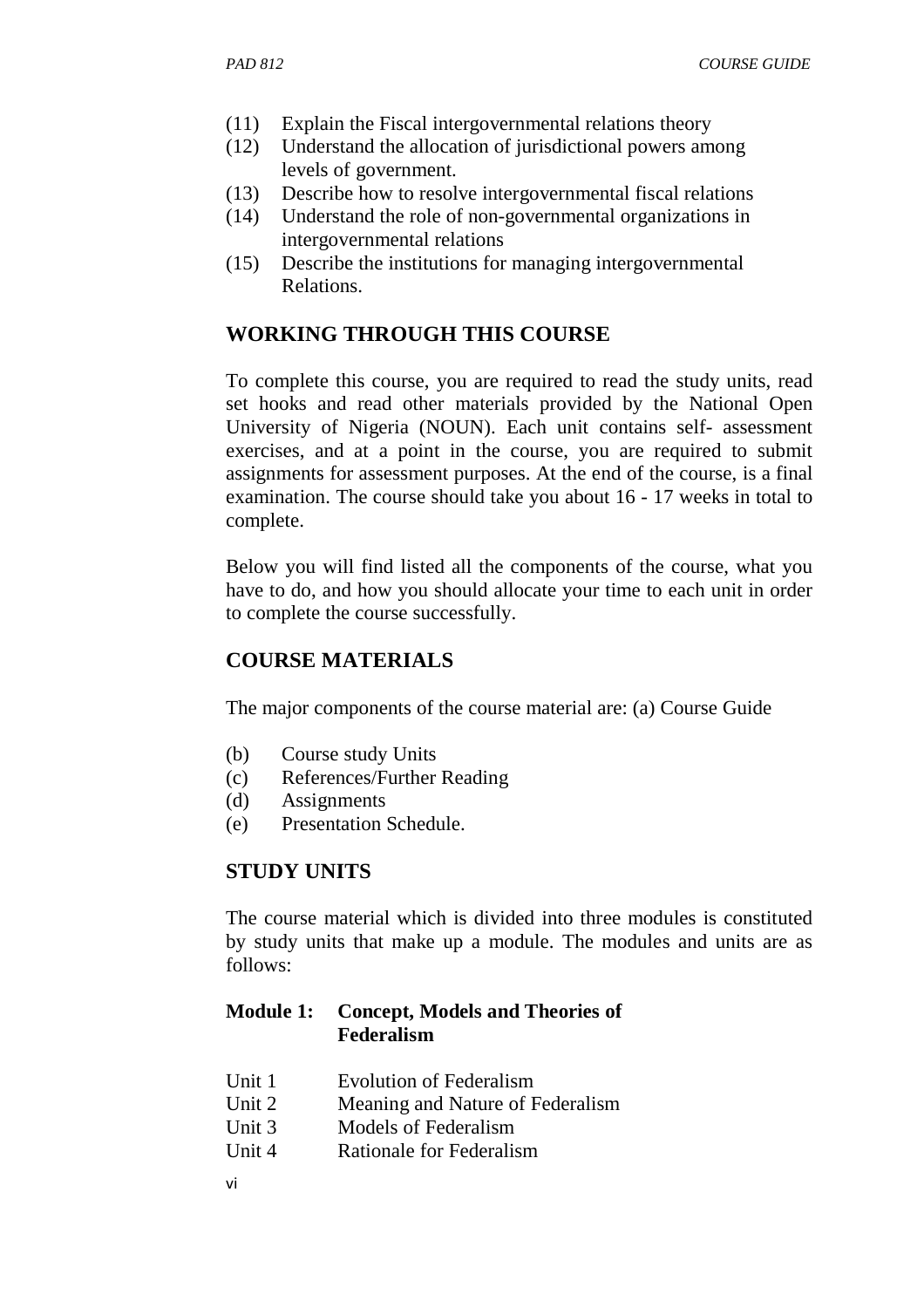*PAD 812 COURSE GUIDE*

| Unit 5 | Theoretical/Ideological perspective of Federalism |      |                                      |
|--------|---------------------------------------------------|------|--------------------------------------|
|        | <b>Module 2 Dynamics</b>                          | - of | <b>Inter-</b> governmental Relations |

- Unit 1 The Models of Intergovernmental Relations
- Unit 2 Structures and Patterns of Inter-government Relations
- Unit 3 Federal-State-Local Government Relations
- Unit 4 State-Local Government Relations
- Unit 5 Conflict in Intergovernmental Relations

## **Module 3 Inter-governmental Fiscal Relations**

| Unit 1 | Fiscal Intergovernmental Relations Theory                    |  |
|--------|--------------------------------------------------------------|--|
| Unit 2 | Allocation of Jurisdictional powers among levels of          |  |
|        | government                                                   |  |
| Unit 3 | Intergovernmental Fiscal Relations: Nigerian Experience      |  |
| Unit 4 | Non-governmental organizations and Inter-governmental        |  |
|        | Relations.                                                   |  |
| Unit 5 | <b>Institutions for Managing Intergovernmental Relations</b> |  |

From the foregoing modules, it should be noted that the first module dwells into the discussion on the Concepts, Models and Theories of Federalism as a sub-field of public administration. Subsequences discussions feature the Evolution, Meaning and Nature of Federalism as well as Models, Rationale and Theoretical/Ideological perspectives of federalism.

The second module focuses on the use of Models, Structures and Patterns of Intergovernmental Relations Studies with emphasis in explaining the Federal-State- Local Government as well as State-Local government Relations. It equally discuses conflicts and their resolutions in Inter-governmental Relations.

The last module attempts analysis on the nature of Inter-governmental Fiscal Relations beginning with the underlining theory, allocation of jurisdictional powers among the levels of government and the Fiscal Relationship among the three levels of government. In additional, we have the role of Non-governmental Organizations and Institutions for managing Inter-governmental Relations

## **SELF-ASSIGNMENT EXERCISE**

There are fifteen assignments in this course. The fifteen-course assignment which cover all the topics in the course material are there to guide you to have proper understanding and grasp of the course.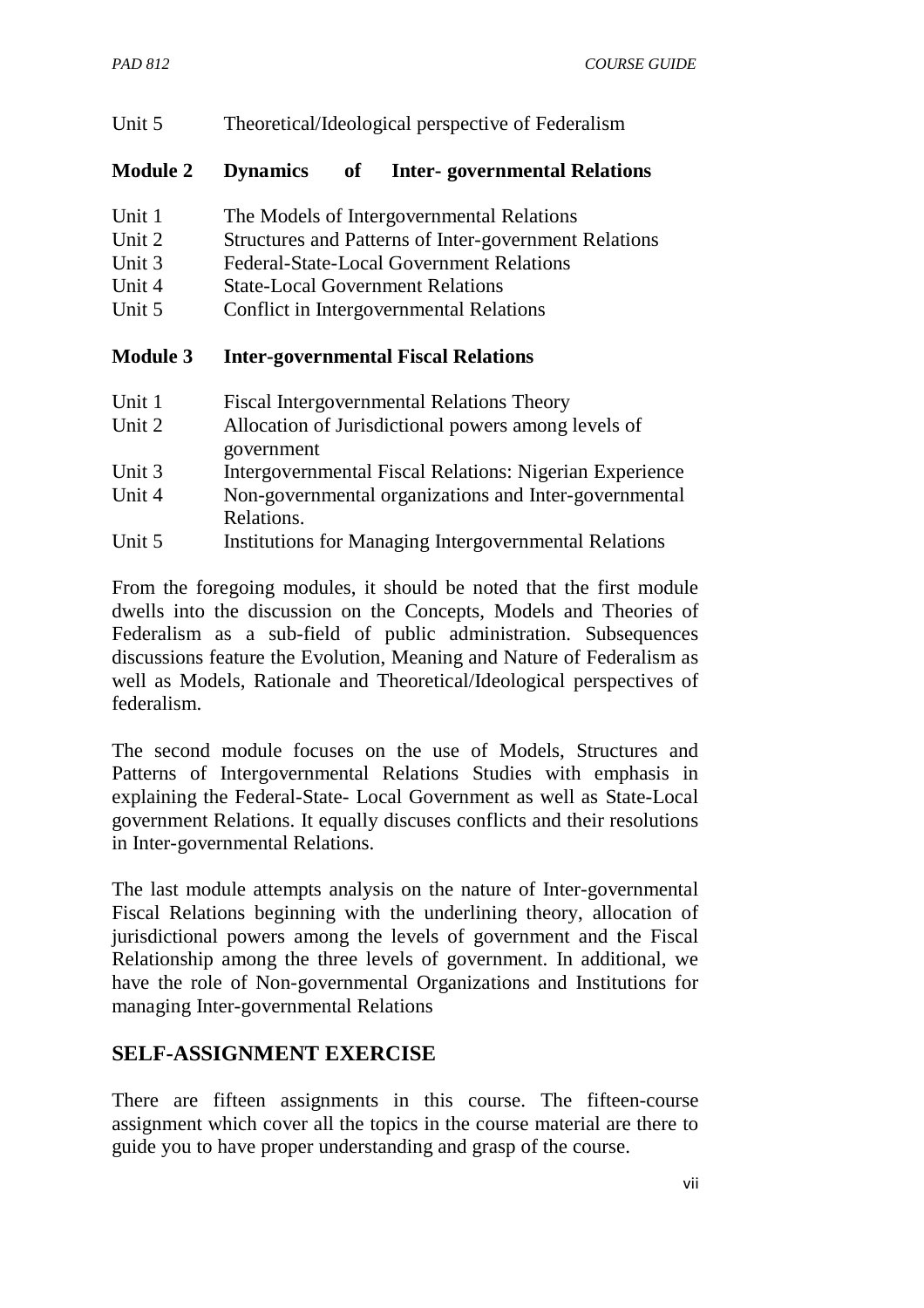### **PRESENTATION SCHEDULE**

The presentation schedule included in your course materials gives you the important dates for this year for the completion of tutor- marked assignments and attending tutorials. Remember, you are required to submit all your assignments by the due date. You should guard against falling behind in your work.

#### **ASSESSMENT**

There are three aspects to the assessment of the course: first are selfassessment exercises, second, are the tutor- marked assignments; and third, there is a written examination.

In tackling the assignments, you are advised to be sincere in attempting the exercises; you are expected to apply information, knowledge and techniques gathered during the course. The assignments must be submitted to your tutor for formal assessment in accordance with the deadlines stated in the Presentation Schedule and the Assignment File. The work you submit to your tutor for assessment will count for 30% of your total Course mark.

At the end of the course, you will need to sit for a final written examination of 'three hours' duration. This examination will also count for 70% of your total course mark.

#### **TUTOR-MARKED ASSIGNMENT**

There are nine tutor-marked assignments in this course. You only need to submit five of the eight assignments. You are encouraged, however, to submit all eight assignments in which case the highest five of the eight marks will be counted. Each assignment counts 10% towards your total course mark.

Assignment questions for the units in this course are contained in the Assignment File. You will be able to complete your assignment from the information and materials contained in your reading, references and study units- However, it is desirable in all degree level education to demonstrate that you have read and researched more widely than the required minimum. Using other references will give you a broader viewpoint and may provide a deeper understanding of the subject.

When you have completed each assignment, send it together with a TMA (tutor-marked assignment) form, to your tutor. Make sure that each assignment reaches your tutor on or before the deadline given in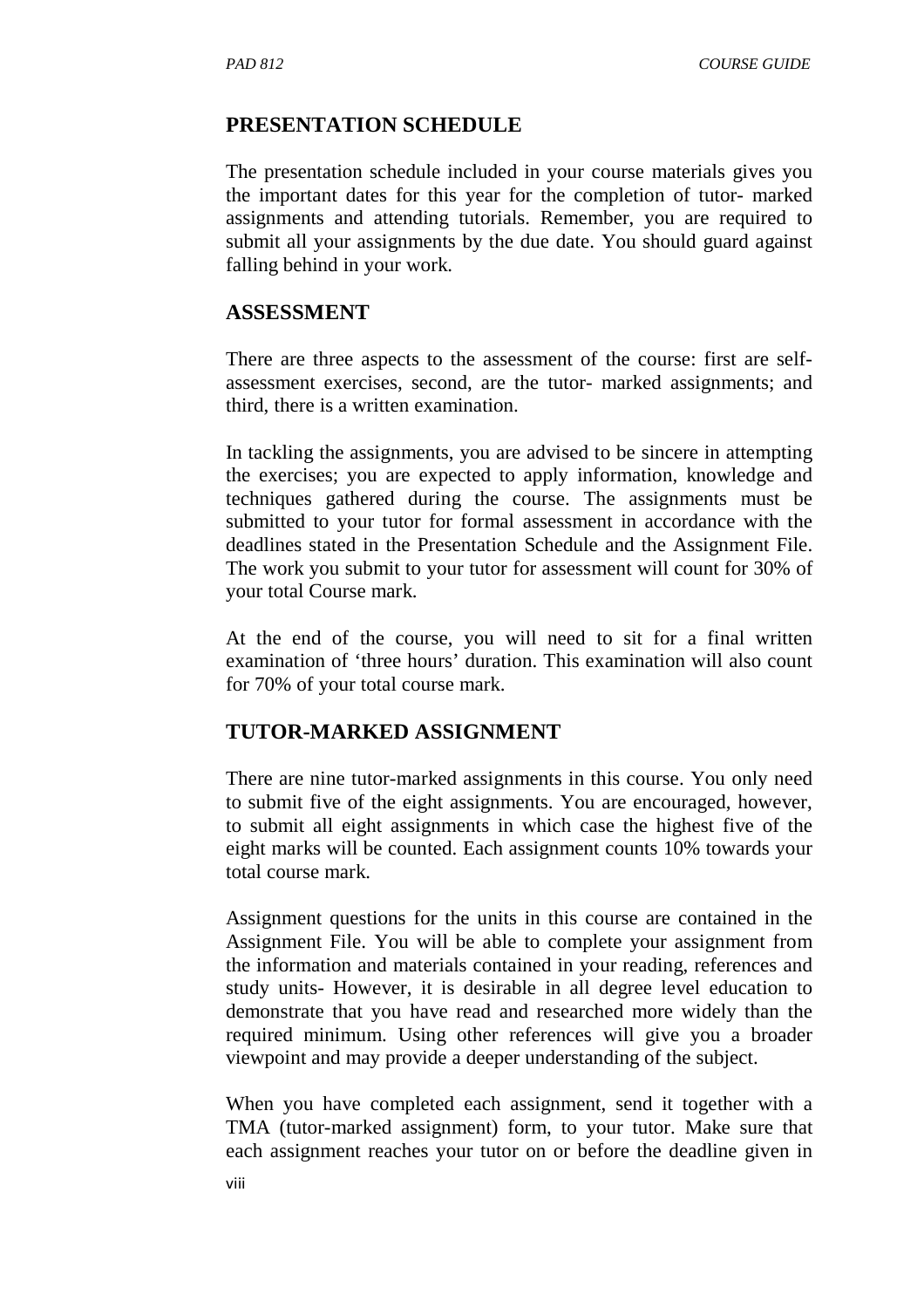the Presentation Schedule and Assignment File. If for any reason, yon cannot complete your work on time, contact your tutor before the assignment is due to discuss the possibility of an extension. Extensions will not be granted after the due date unless there are exceptional circumstances.

## **FINAL EXAMINATION AND GRADING**

The final examination PAD 812 will be of three hours duration and have a value of 70% of the total course grade. The examination will consist of question, which reflect the types of self-testing, practice exercise and tutor-marked problems you have previously encountered. All areas of the course will be assessed.

Spend the time between finishing the last unit and sitting for the Examination to revise the entire course work. You might find it useful to review the self-tests, tutor-marked assignments and comments on them before the examination. The final examination covers information from all parts of the course.

## **COURSE MARKING SCHEME**

Total Course Marking Scheme

## **ASSESSMENT MARKS**

Assignment 1-5 Fifteen assignment, best six marks of the five count  $\omega$  each = 30% of course marks.

Final Examination 70% of overall course marks Total 100% of course marks

## **COURSE OVERVIEW**

This table brings together the units, the number of weeks you should take to complete them and the assignments that follow them.

Unit Title of Work Weeks Assessment Activity (end of unit) Course Guide Module 1

|               | Evolution of Federalism 1  | Assignment 1 |
|---------------|----------------------------|--------------|
|               | Meaning and Nature of 1    | Assignment 2 |
|               | Federalism                 |              |
| $\mathcal{R}$ | Models of Federalism       | Assignment 3 |
|               | Rationale for Federalism 1 | Assignment 4 |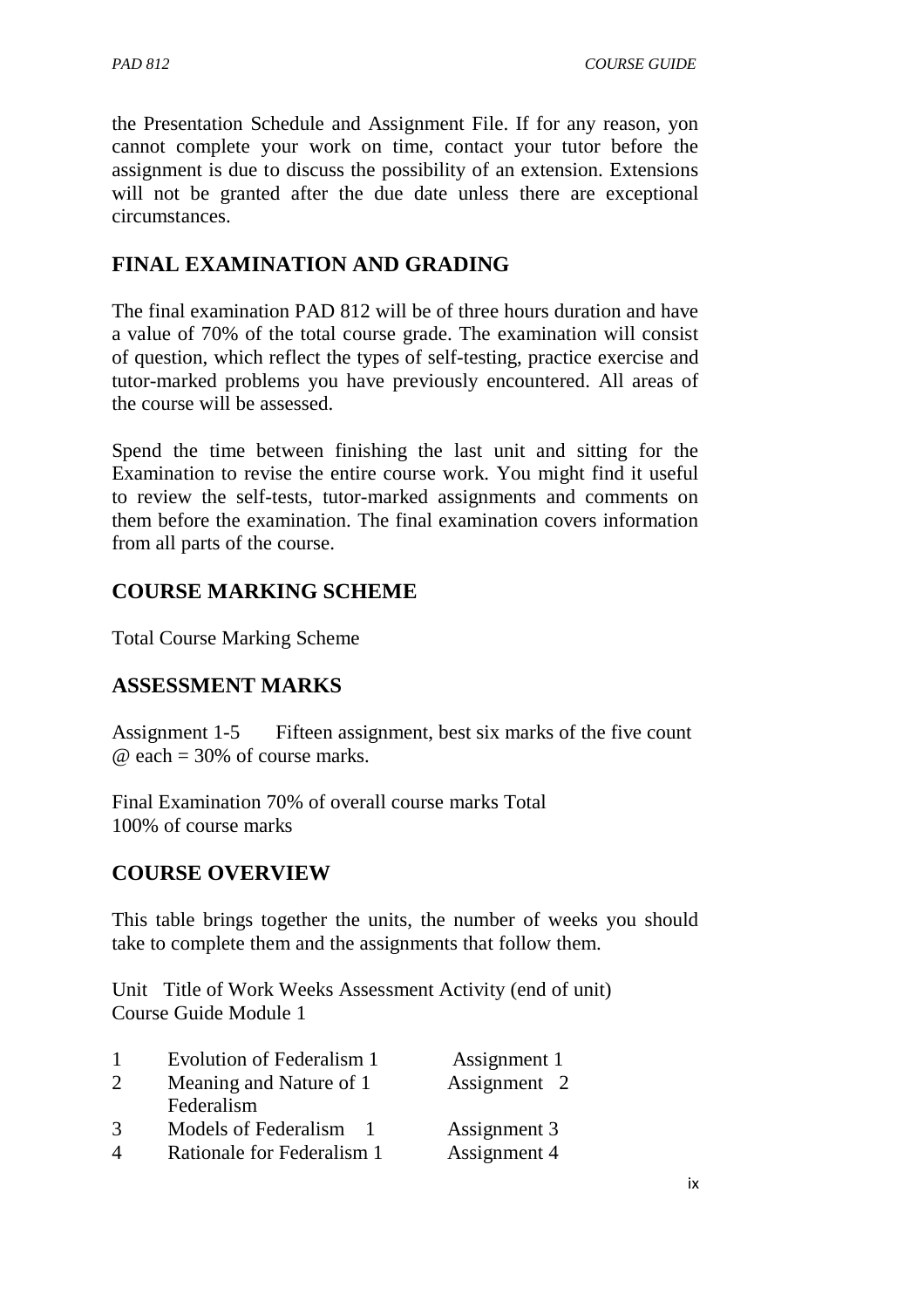- 5 Theoretical/Ideological Perspectives of federalism
- 1 Assignment 5

#### **Module 2**

- 1 Models of intergovernmental relations 1 Assignment 6
- 2 Structures and patterns of 1 Assignment 7 intergovernmental relation
- 3 Federal-State-Local government relations 1 Assignment 8
- 4 State-Local government relations 1 Assignment 9
- 5 Conflict in inter-government relations 1 Assignment 10

#### **Module 3**

- 1 intergovernmental Relations Fiscal theory
- 2 Allocation of jurisdictional powers
- 1 Assignment 11
- 1 Assignment 12 among levels of government
- 3 Inter-governmental Fiscal Relations: 1 Assignment 13 Nigerian Experience
- 4 Role of Non-governmental organisations 1 Assignment 14 in inter-government relations
- 5 Institutions for managing 1 Assignment 15 intergovernmental Relations **Total 15** 15

## **HOW TO GET THE MOST FROM THIS COURSE**

In distance learning, the study units replace the university lecurer. This is one of the great advantages of distance learning. You can read and work through specially designed study materials at your own pace, and at a time and place that suits you best. Think ofit as reading the lecture that a lecturer might set you some reading to do, the study unit will tell you when to read your other materials. Just as a lecturer might give you an in- class exercise, your study units provide exercises for you to do at appropriate points.

Each of the study units follows a common format. The first item is an introduction to the subject matter of the unit, and how a particular unit is integrated with the other units and the course as a whole.

Next is a set of learning objectives. These objectives let you know what you should be able to do by the time you have completed the unit. You should use these objectives to guide your study. When you have finished the unit, you must go back and cheek whether you have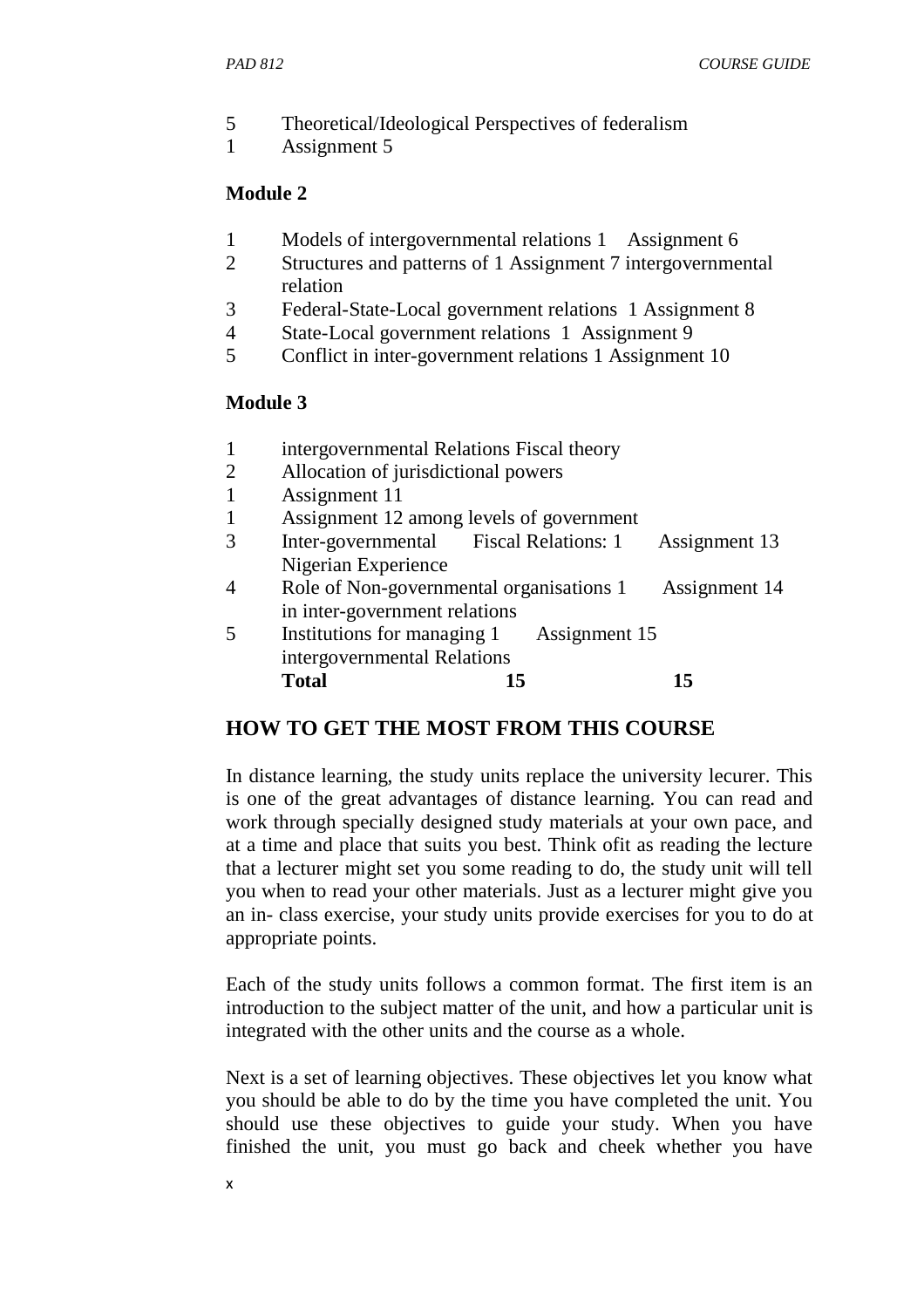achieved the objectives. If you make a habit of doing this, you will significantly improve your chances of passing the course.

The main body of the unit guides you through the required reading from other sources. This will usually be cither from a Reading Section of some other sources.

Self-tests are interspersed throughout the end of units. Working through these tests will help you to achieve the objectives of the unit and prepare you for the assignments and the examination. You should do each selftest as you come to it in the study unit.

There will also be numerous examples given in the study units, work through these when you come to them too.

The following is a practical strategy for working through the course. If you run into any trouble, telephone your tutor. Remember that your tutor's job is to help you. When you need help, do not hesitate to call and ask your tutor to provide it.

- (1) Read this course guide thoroughly.
- (2) Organize a study schedule. Refer to the course overview for more details.

Note the time you are expected to spend on each unit and how the assignments relate to the units. Important information e.g. details of your tutorials, and the date of the first day of the semester will be made available. You need to gather all this information in one place, such as your diary or a wall calendar. Whatever method you choose to use, you should decide on and write in your own dates for working on each unit.

- (3) Once you have created you own study schedule, do everything you can to stick to it. The major reason that students fail is that they get behind with their coursework. If you get into difficulties with your schedule, please let your tutor know before it is too late for help
- (4) Turn to unit I and read the introduction and the objectives for the unit.
- (5) Assemble the study materials. Information about what you need for a unit is given in the 'Overview' at the beginning of each unit. You will always need both the study unit you are working on and one of your references, on your desk at the same time.
- (6) Work through the unit. The content of the unit itself has been arranged to provide a sequence for you to follow. As you work through the units, you will be instructed to read sections from your other sources. Use the unit to guide your reading.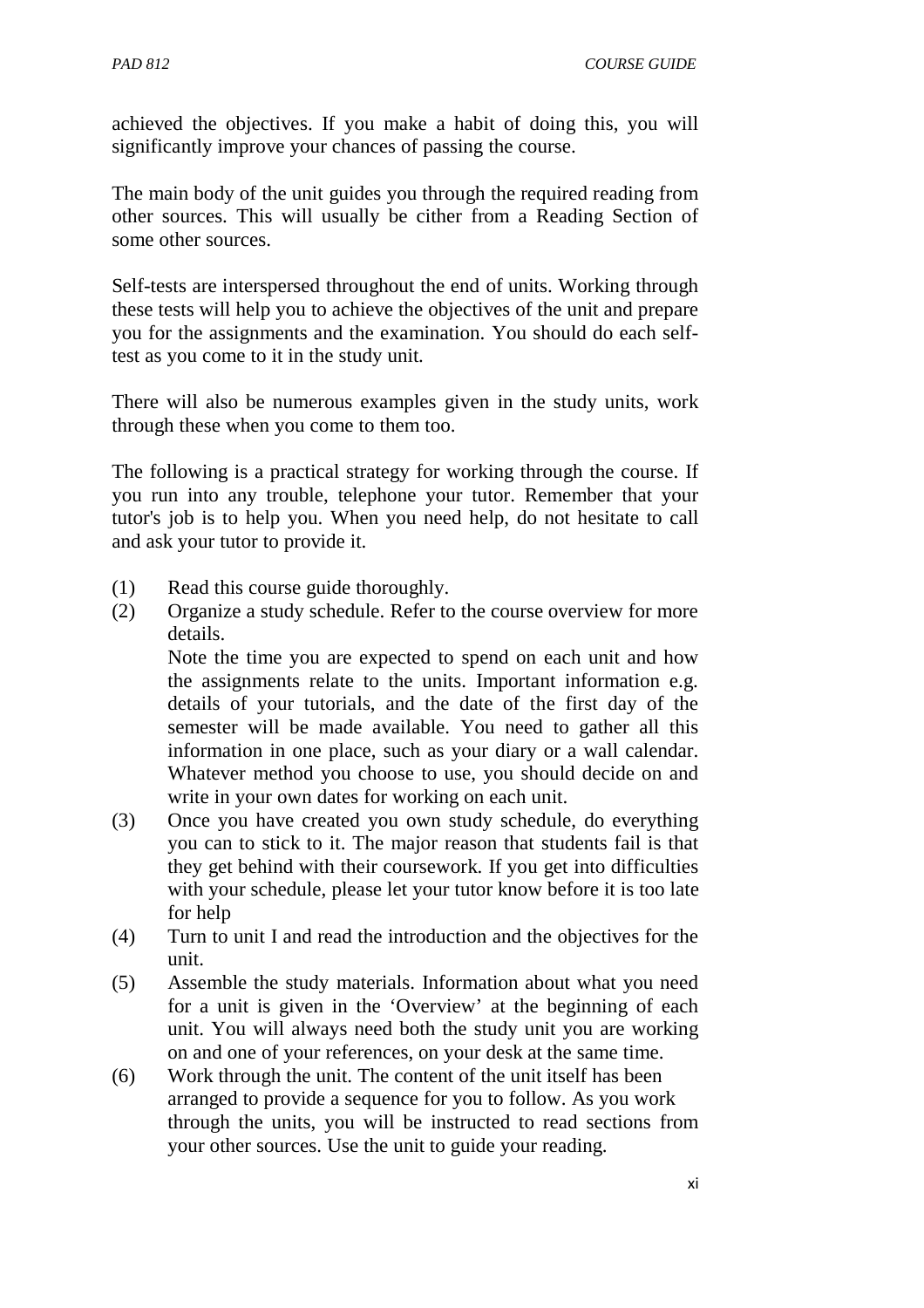- (7) Well before the relevant due date, check your Assignment File and make sure you attend to the next required assignment. Keep in mind that you will learn a lot by doing the assignments carefully. They have been designed to help you meet the objectives of the course and, therefore, will help you pass the exam. Submit all assignments not later than the due date.
- (8) Review of the objectives for each study unit confirms that you have achieved them. If you feel unsure about any of the objectives, review the study material or consult your tutor.
- (9) When you are confident that you have achieved a unit's objectives, you can then start on the next unit. Proceed unit by unit through the course and try to face your study so that you keep yourself on schedule.
- (10) When you have submitted an assignment to your tutor for next unit. Keep to your schedule. When the assignment is returned, pay particular attention to your tutor's comments, both on the tutor-marked assignment form and also written on the assignment. Consult your tutor as soon as possible if you have any questions or problems.
- (11) After completing the last unit, review the course and prepare yourself for the final examination. Check that you have achieved the unit objectives (listed at the beginning of each unit) and the course objectives ( listed in the Course Guide).

#### **FACILITATORS/TUTORS AND TUTORIALS**

There are 17 hours of tutorials provided in support of this course.

You will be notified of the dates, times and location of these tutorials, together with the names and phone numbers of your tutor, as soon as you are allocated a tutorial group.

Your tutor will mark and comment on your assignments, keep a close your progress and on any difficulties you might watch on encounter and provide assistance to you during the course- You must mail your tutormarked assignments to your tutor well before the due date(at least two working days are required). They will be marked by your tutor and returned to you as soon as possible. Do not hesitate to contact your tutor by telephone, email, or discussion board if you need help. The following might be circumstances in which you would find help necessary.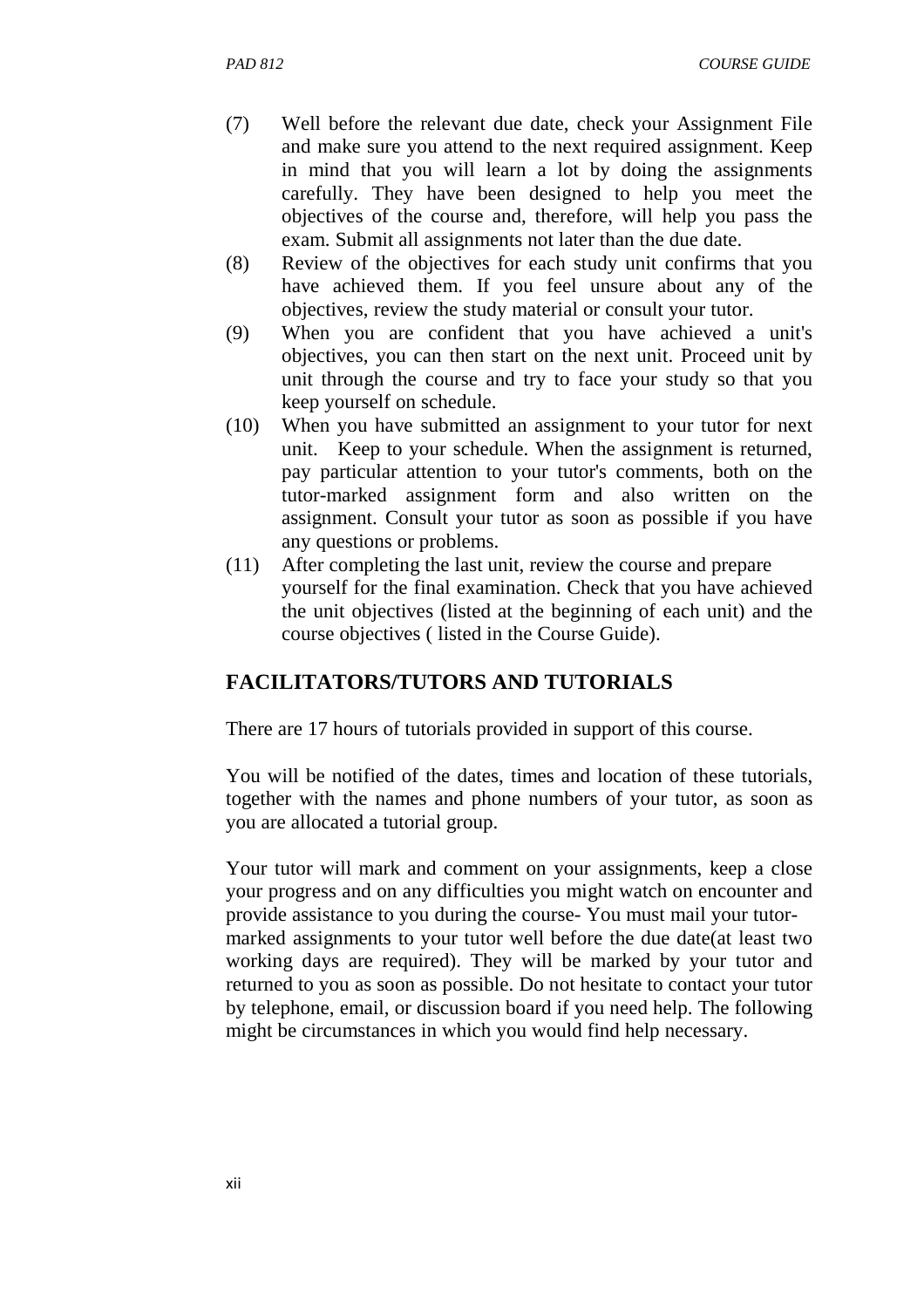## **CONTACT YOUR TUTOR IF:**

- You do not understand any part of the study units or the assigned readings.
- With your tutor's comment on an assignment or with the grading of an assignment

You should try your best to attend the tutorials. This is the only chance to have face-to-face contact with your tutor and to ask questions which are answered instantly. You can raise any problem encountered in the course of your study. To gain the maximum benefit from course tutorials, prepare a question list before attending them. You will learn a lot from participating in discussions actively.

### **SUMMARY**

As earlier stated above, this course PAD 812 Intergovernmental Relations relates to relations among levels of government in It makes indepth analysis of the inter-government relations in public sectors for understanding of the practices and principles governing relationships among levels of government.

We hope you enjoy your acquaintances with the National Open University of Nigeria (NOUN). We wish you every success in the future.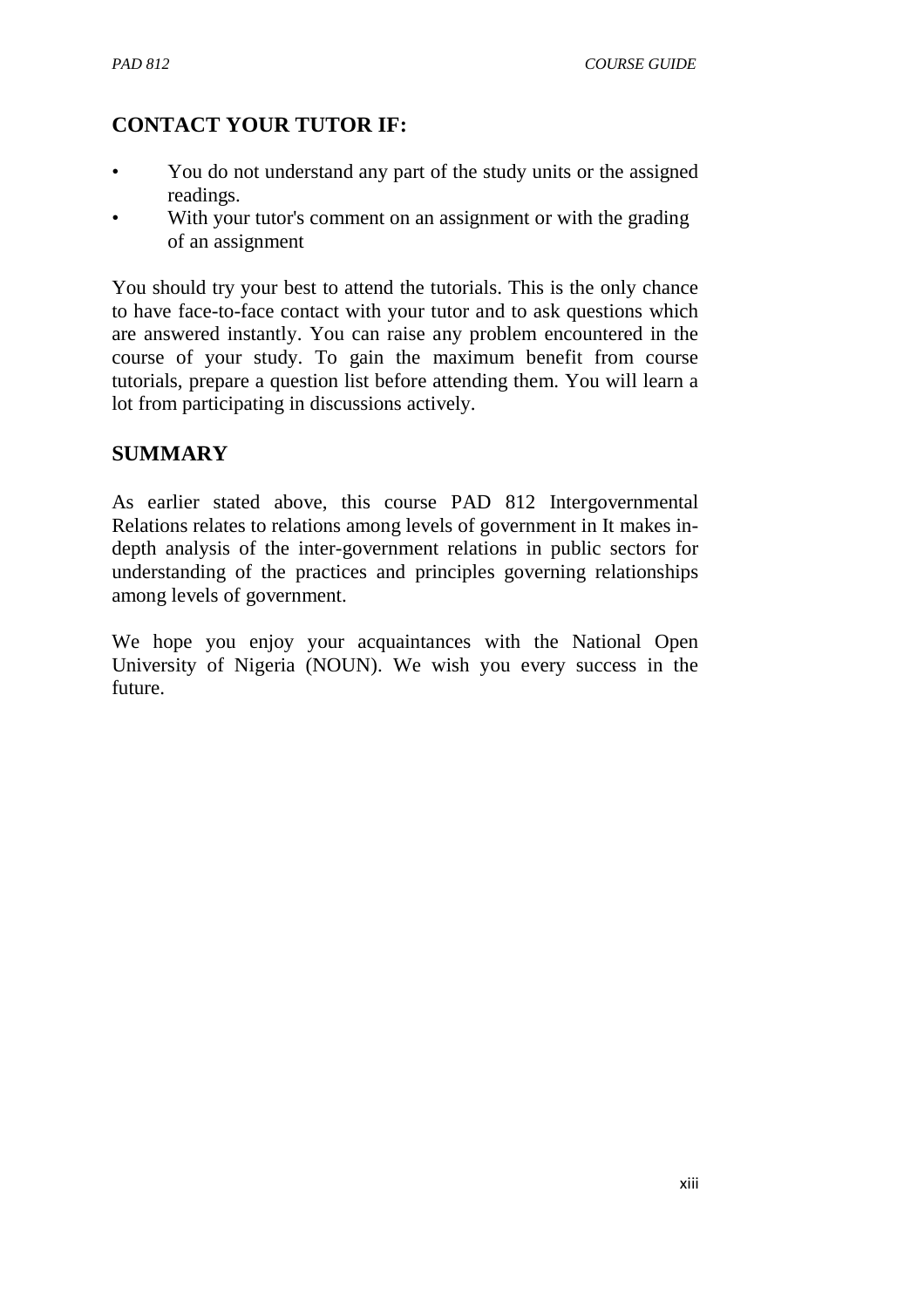## **MAIN COURSE**

# **CONTENT PAGE Module1 Concepts, Models and Theories of Federalism …………………………….. 1**  Unit 1 Evolution of Federalism …………………. 1 Unit 2 Meaning and Nature of Federalism ……… 5 Unit 3 Federal-State-Locals Government Relations …………………………………. 11 Unit 4 Rationale for Federalism …………………. 14 Unit 5 Theoretical/Ideological Perspectives of Federalism …………………………….. 18 **Module 2 Dynamics of Inter-governmental Relations …………………………………. 24**  Unit 1 Models of intergovernmental relations ..... 24 Unit 2 Structures and patterns of Intergovernmental relations …………………… 31 Unit 3 Federal-State-local government relations ... 35 Unit 4 State-Local Government Relations ……….. 40 Unit 5 Conflict in Inter-governmental Relations…. 44 **Module 3 Inter-governmental Fiscal Relations …... 49**  Unit 1 Fiscal Inter-governmental Relations Theory …………………………………….. 49 Unit 2 Allocation of Jurisdictional Powers among Levels of government …………….. 55 Unit 3 Inter-governmental fiscal relations ………. 59 Unit 4 Non-governmental Organisations and Inter- governmental relations ……………. 69 Unit 5 Institutions for managing Intergovernmental Relations ………………….. 76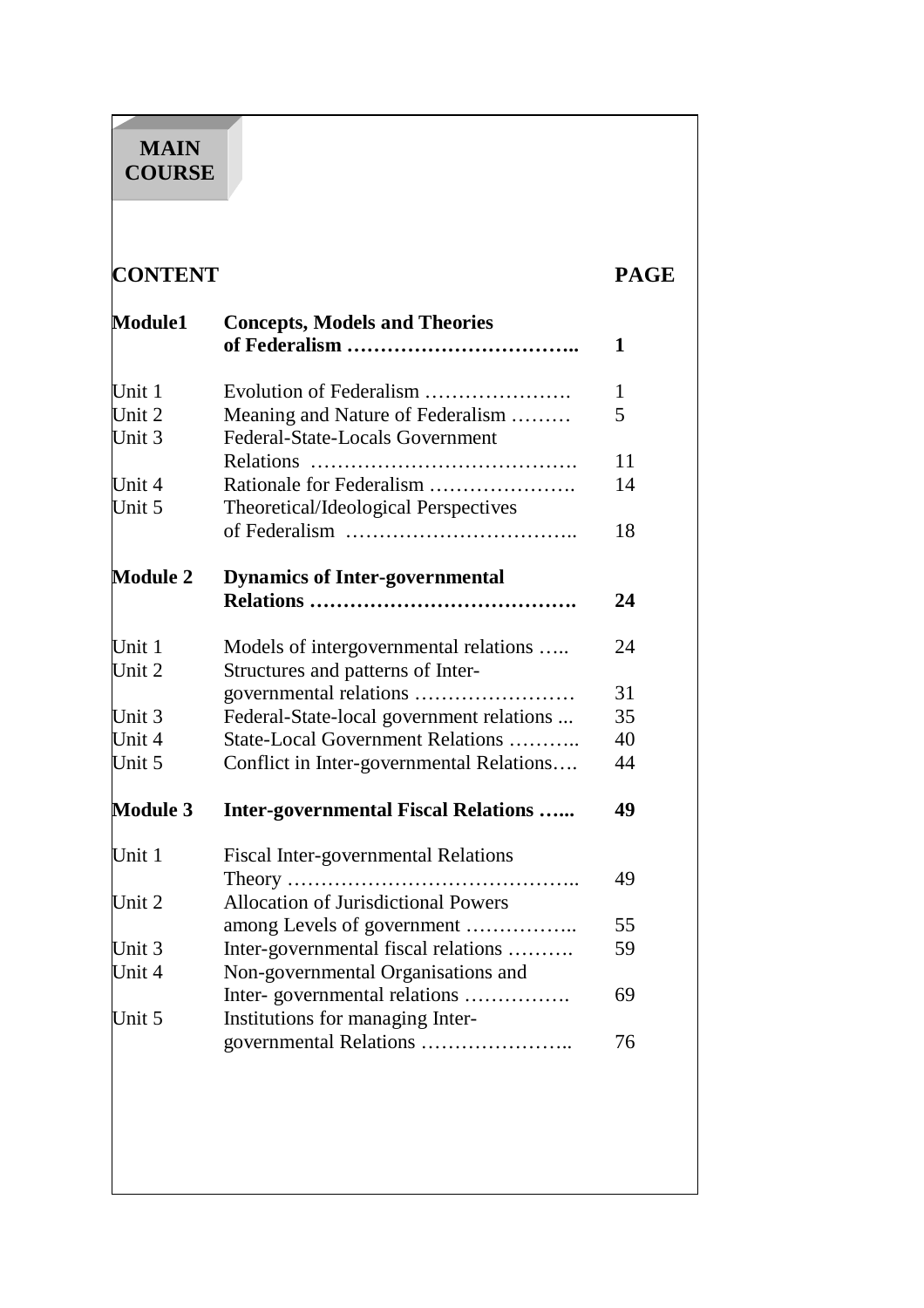## **MODULE 1 CONCEPTS, MODELS AND THEORIES OF FEDERALISM**

- Unit 1 Evolution of Federalism
- Unit 2 Meaning and Nature of Federalism
- Unit 3 Models of Federalism
- Unit 4 Rationale for Federalism
- Unit 5 Theoretical/Ideological Perspectives of Federalism

### **UNIT 1 EVOLUTION OF FEDERALISM**

#### **CONTENTS**

- 1.0 Introduction
- 2.0 Objectives
- 3.0 Main Content
	- 3.1 Alliances and Confederations
	- 3.2 Federal-Decentralized System
	- 3.3 Central-Decentralized System
- 4.0 Conclusion
- 5.0 Summary
- 6.0 Tutor–Marked Assignments
- 7.0 Reference/Further Reading

## **1.0 INTRODUCTION**

Federalism is derived from Latin word "Foedus" which means treaty or agreement. It denotes when a sovereign and independent states, either because they are too weak to resist foreign aggression individually or because they remain economically backward by standing alone. Hence, they voluntarily agree to unite. In this unit, we shall, examine how federalism emerged as a system of government.

#### **2.0 OBJECTIVES**

At the end of the unit, you should be able to:

- explain how different forms of federalism emerged; and
- explain the dynamics of sharing powers to different levels of federalism emerged and of government.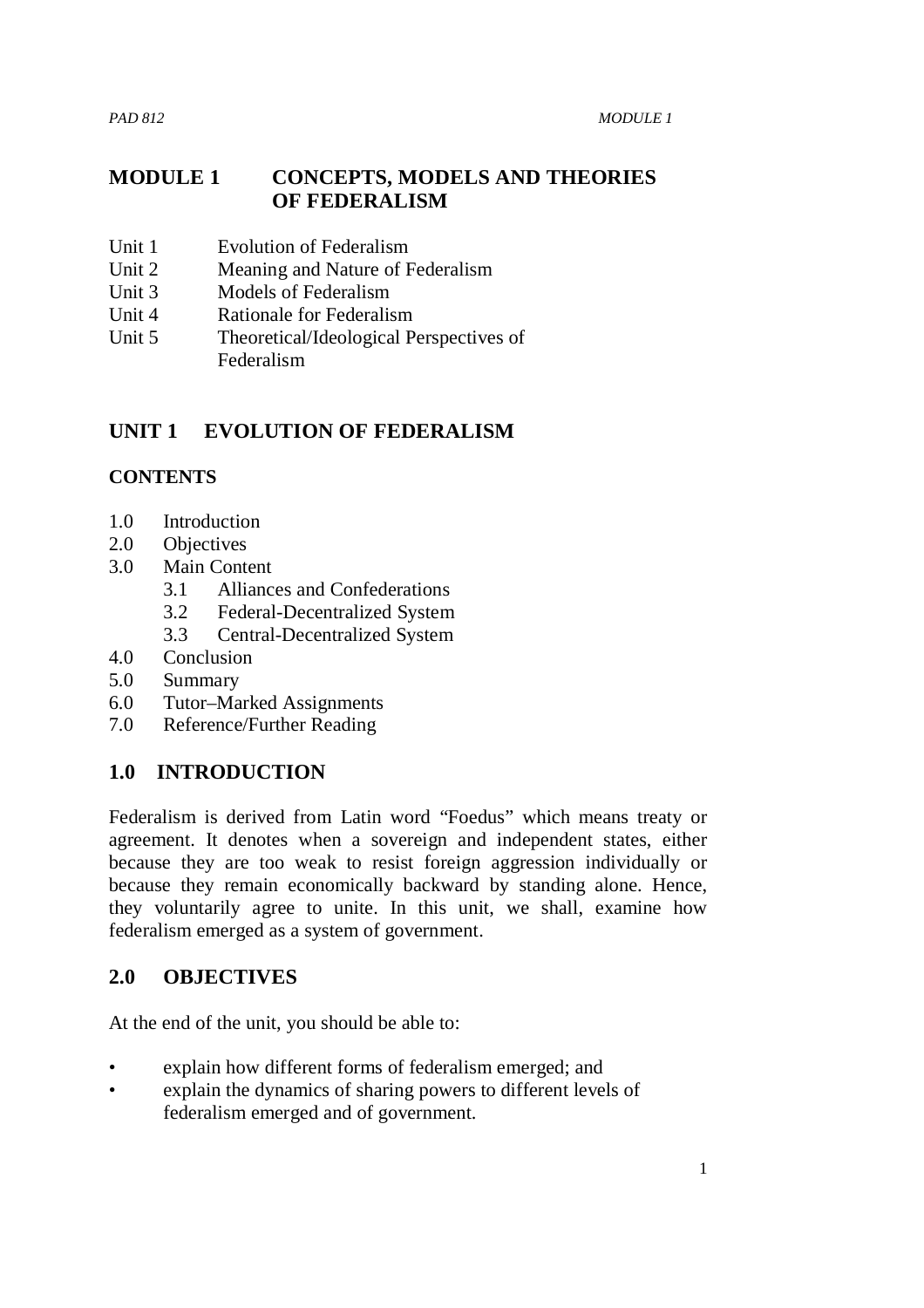#### **3.0 MAIN CONTENT**

#### **3.1 Alliances and Confederations**

In the beginning, there was Alliance  $-$  a coalition of states agreeing to help each other in the event of war or crises. Alliances do not only involve cooperation and aggregation of capabilities, they are generally directed toward an actual or potential enemy and the actual or potential use of force. The agreement on which an alliance is based is often embodied formally in a treaty, but it can also be based on a tacit or informal understanding. Alliances can be between states that are relatively equal in power and involve mutual security guarantees, or they can be between unequal states – in which case the more powerful state generally extends a unilateral guarantee to the less powerful one. This is always a dangerous situations for the weaker state. Too often a willingness to protect and preserve has turned into a desire to take over and annex. Then came the confederation, a group of independent states that delegate powers on selected issues to a central government. In a confederation, the central government is deliberately limited, designed to be inherently weak, and has few independent powers(Shafritz et. Al., 2011).

#### **3.2 Federal Decentralized System**

History indicates clearly that the principal factor in the formation of federal system of government has been a common external threat. "Tribes, villages, cities, colonies or states have joined together in voluntary unions to defend themselves" (Shafritz, Russell and Borick, 2011:134).

Every federal state has a devised system of emergence. In some cases, in new state is created to which the hitherto sovereign states surrender their sovereignty and agree to become its component parts. Some countries call the federation that emerged as state an in case of United States of America, Nigeria, Austria, India and so on. In the case of Canada and Pakistan they are referred to as provinces; cantons in the Switzerland; Union Republics in the former Soviet Union and Lander in German Federal Republic. The central governments which come into existence as a result of that federation is entrusted with powers of general character such as: defense, currency, foreign affairs, military etc, while the constituent units are empowered with certain issues within their jurisdiction as spelt out by the constitution. Sovereignty lies on the state against external. Control (Ugoh, 2011:23).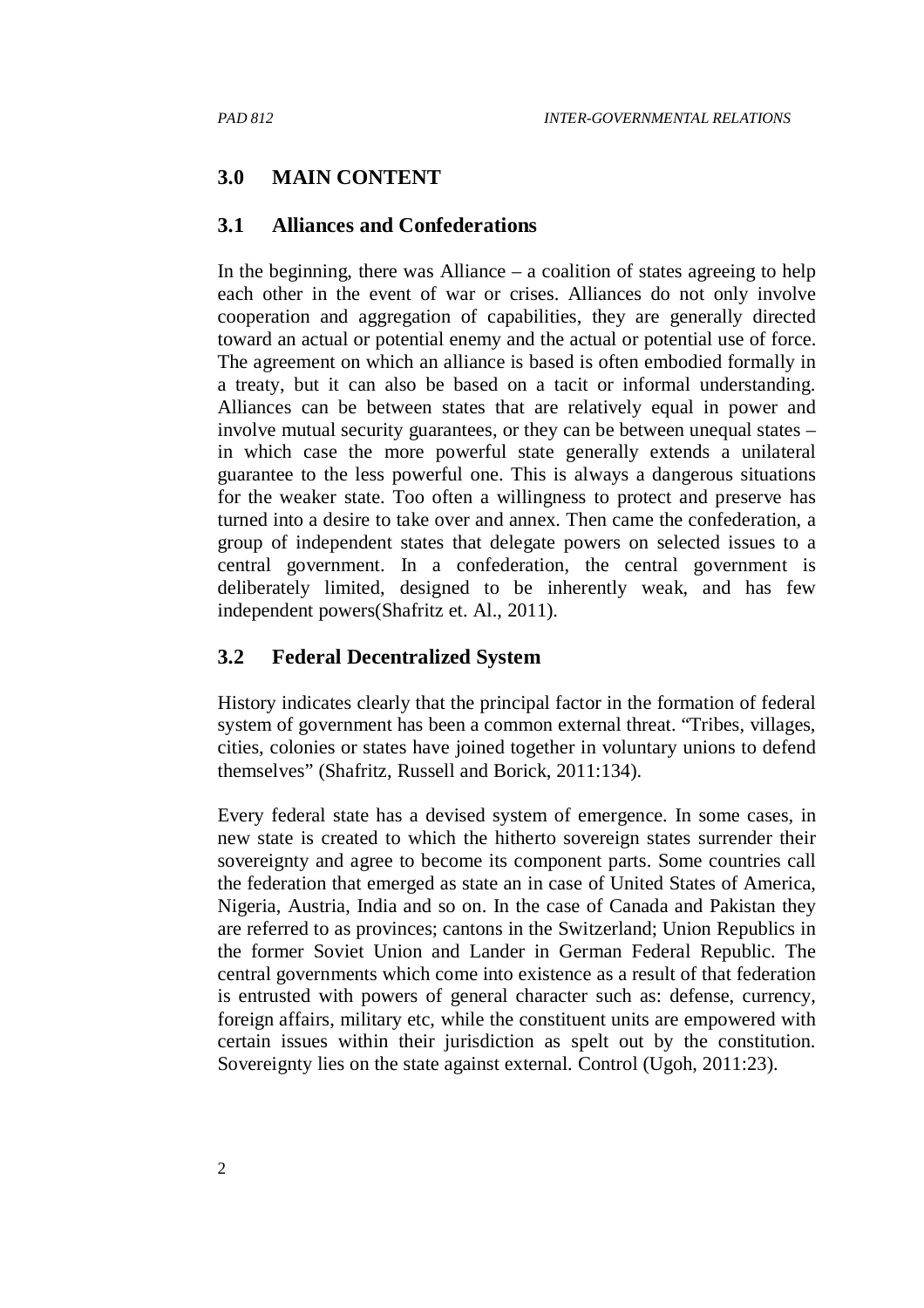#### **3.3 Central–Decentralized System**

In this system, a federation may also come into existence when a unitary state with a large area which needs unity out of its diversity; divides its power into two sets of government and grants constitutional autonomy to its units. The system formed in this way in known as centrifugal type of federalism. The new apparatus of government comes to be the central government, which retains only those subjects of national importance, such as: currency, defense, security and transfers to rest or to the justification of component units. Both the central and component units constitute part and parcel of one governmental system and their relationships are one of partnership and collaboration in a single organization, possessing one common, alternate purposes and integrated system of institution for that purpose. The relation between the central and local authorities is not that of an omnipotent controlling authority and its agents, but of partners in an enterprise – the carrying on of efficient administration. These features can be found in Norway and Sweden (Eneanya, 2012: 252).

## **4.0 CONCLUSION**

In this unit, we have discussed factors leading to the evolution of federalism. it could be a new state created to which other regions or states or province surrender their sovereignties and agree to become its component parts. Another pattern in which a federal system can also emerge could be when a unitary state with a large area which needs unity out of its diversity divides its power into two sets of government and grants constitutional autonomy to its component units.

## **5.0 SUMMARY**

Federalism is practiced by many countries. It could emerge as a result of states agreeing to surrender their sovereignties, and remaining part of the federation unit. As a political system, federalism is adopted to cater for diversities and heterogeneity of these societies. According to Where (1964), it is a method of dividing powers so that general and regional governments are each within a sphere, coordinate and independent.

Generally, the central government controls the subjects of National importance, while state or regional or provincial governments control subjects within their jurisdictions as allotted by the constitution of the state. The federally – decentralized and centralized – decentralized patterns are the basis of the formation of federal system of governments in various countries of the world.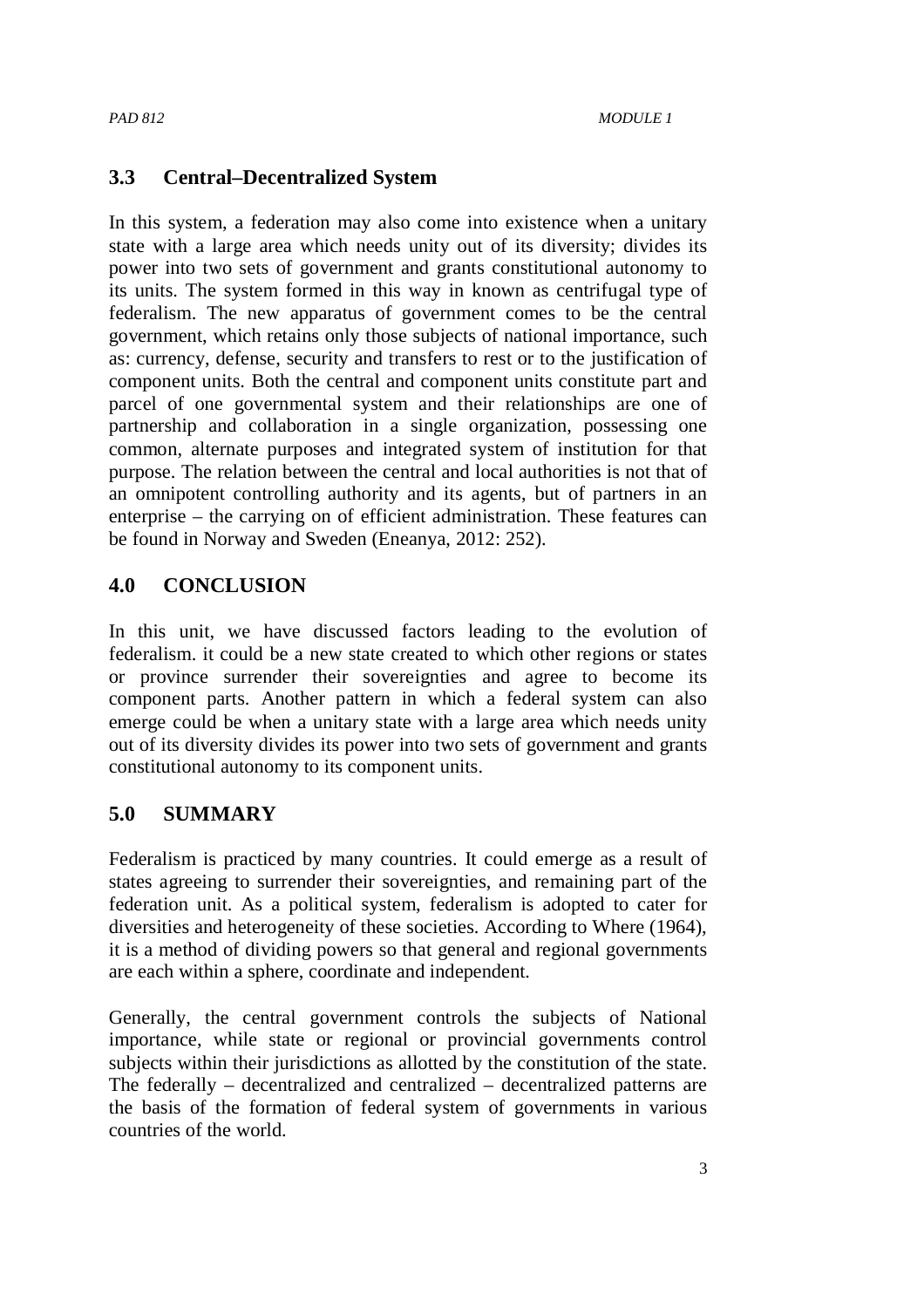#### **6.0 TUTOR–MARKED ASSIGNMENT**

- 1. Explain the factors that led to the emergence of federalism in Nigeria?
- 2. What was the factor that brought about the federal system in USA?

#### **7.0 REFERENCES/FURTHER READING**

- Eneanya, A. N. (2012). Local Government Administration in Nigeria: A Comparative Perspective. Lagos: University of Lagos Press Ltd.
- Ogbuishi, A. F. (2007). Fundamentals of Inter-governmental Relations. Enugu: Academic Publishing Company.
- Shafritz, J.M, Russell, E.W. and Borick, C.P. (2011 ). Introducing Public Administration, 7 Edition. New York: Longman.
- Ugoh, S. C. (2011). Understanding Inter-governmental Relations in Nigeria. Lagos: Sam Iroanusi Publications.
- Wheare, K. C. (1963). Federal Government. London: Oxford University Press.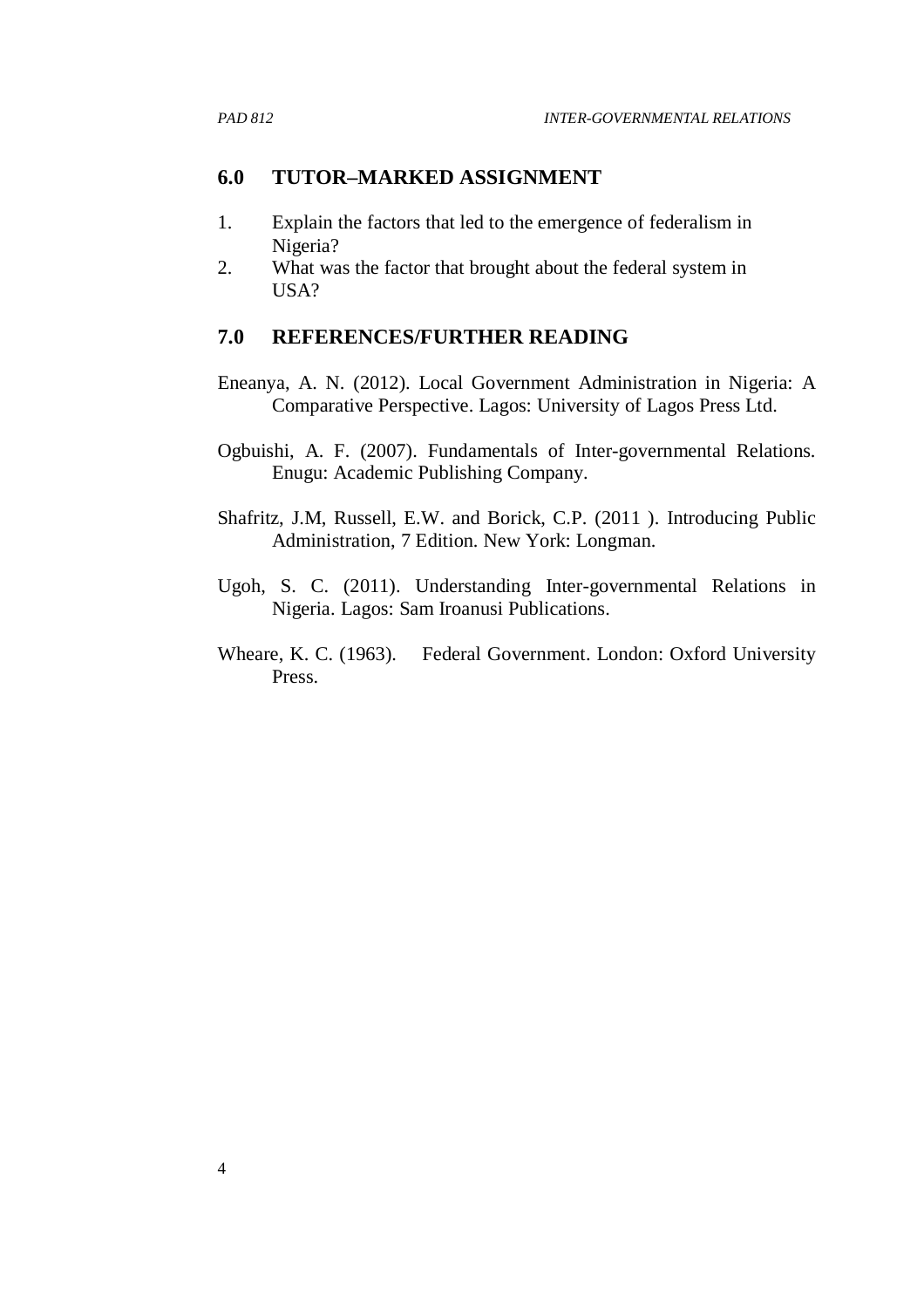## **UNIT 2 THE MEANING AND NATURE OF FEDERALISM**

#### **CONTENTS**

- 1.0 Introduction
- 2.0 Objectives
- 3.0 Main Content
	- 3.1 Meaning of Federalism
	- 3.2 Nature of Federalism
	- 3.3 Types of federalism
		- 3.3.1 Dual Federalism
		- 3.3.2 Cooperative Federalism
		- 3.3.3 Creative Federalism
		- 3.3.4 Competitive Federalism
		- 3.3.5 Fiscal Federalism
		- 3.3.6 Centrifugal Federalism
- 4.0 Conclusion
- 5.0 Summary
- 6.0 Tutor–Marked Assignments
- 7.0 References/Further Reading

## **1.0 INTRODUCTION**

Some scholars on federalism argue that governments within federal system have not been independent of each other but have in practice been interdependent and interacted with each other in a relationship of both cooperation and rivalry.

Others argue that federalism involves cooperation, bargaining and conflict. Thus, there has always been a measure of cooperation bet ween two levels of government. In this unit, we shall examine the meaning and nature of federalism.

#### **2.0 OBJECTIVES**

At the end of the unit, you should be able to:

- explain the meaning of federalism
- explain the nature of federalism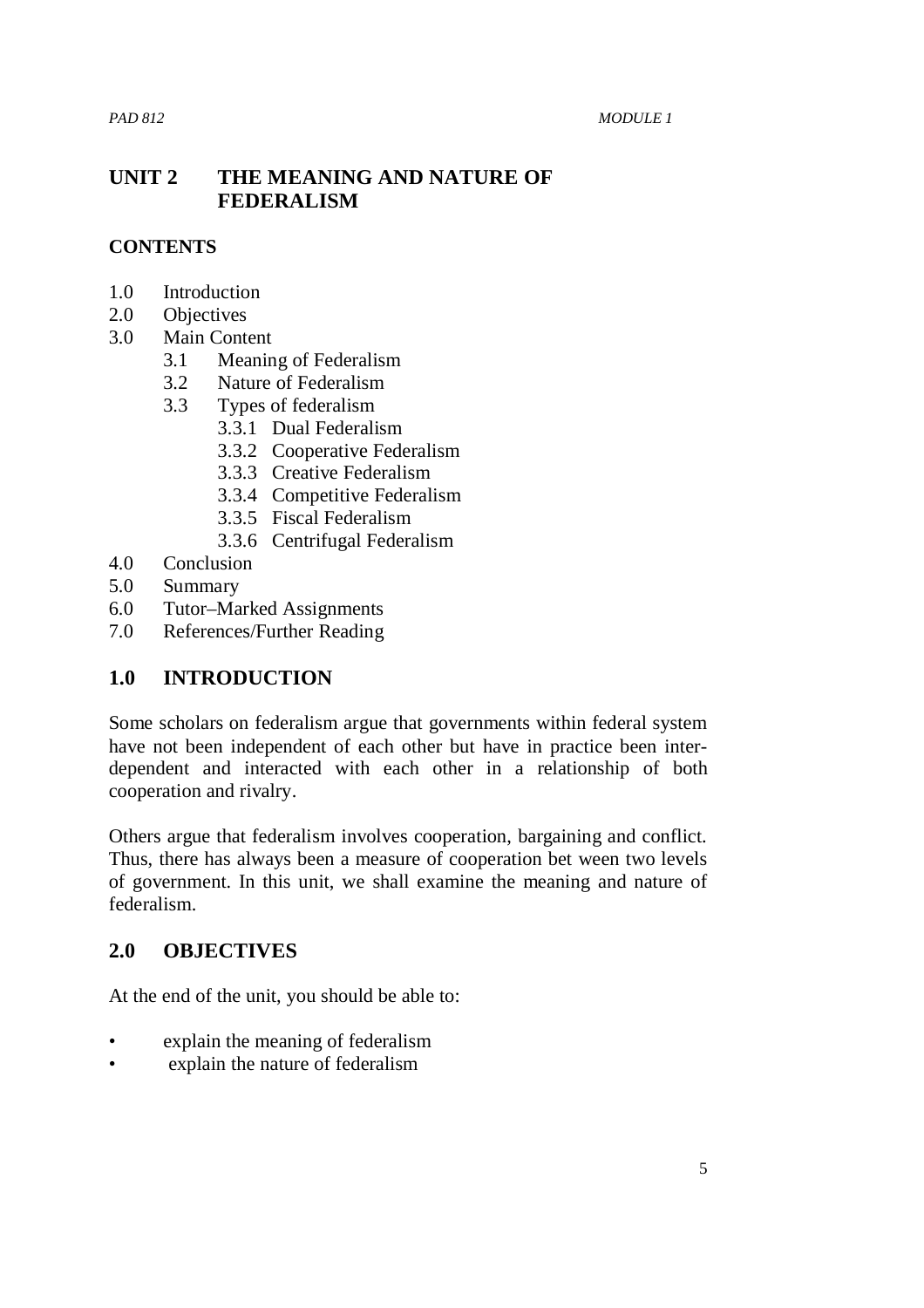#### **3.0 MAIN CONTENT**

#### **3.1 Meaning of Federalism**

Federalism has been defined differently by many scholars. Wheare (1963: 10) defines federalism as "a system where there is more than one tier of government with the tiers each within a sphere, coordinate and independent. Friedrich (1963) views it as "a process by which a number of separate political organizations, be they states or any kind of association enter into agreements for working-out solutions, adopting joint policies and making decisions on joint problems…." Ramphal (1979) describes federalism as a situation, where "communities accept to live and works together nationally on a limited number of matters and for those matters only; but are determined, at the same time, to preserve their separate identities and to remain competent authority in their own territories for the regulation of other matters".

According to Katz (1984:20) federalism "is a form of political organization designed to promote both effectiveness and liberty in which separate politicizes (or nationalities) are united within an over-arching framework in such a way that all maintain their fundamental integrity". Federalism contrasts with a unitary system of government where there is one predominant central government, which assumes full powers and responsibility for all government functions and may delegate some of its power and functions to the local authority that it has created (Oates, 1972: 3  $-20$ ).

On the other hand, federalism is sometimes confused with pluralism. Although, they share certain similarities, they are in no way identical. Federalism operates within an entity that is composed of territorially defined groups, while pluralism is not characterized by any well-defined territory. Pluralist system is a social system of politics where the state which is a gathering of private group's organizations and individuals interest represented by such associations enjoy the distribution of power.

Nevertheless, these groups of interest have no territorially defined boundaries. Every pluralist society represents a multitude of diverse social interests with organized representation in political decision-making.

Thus, federalism represents a principle for the organization of decisionmaking in an association of groups of people within a nation – state. It possesses a relative autonomy that is constitutionally recognized. The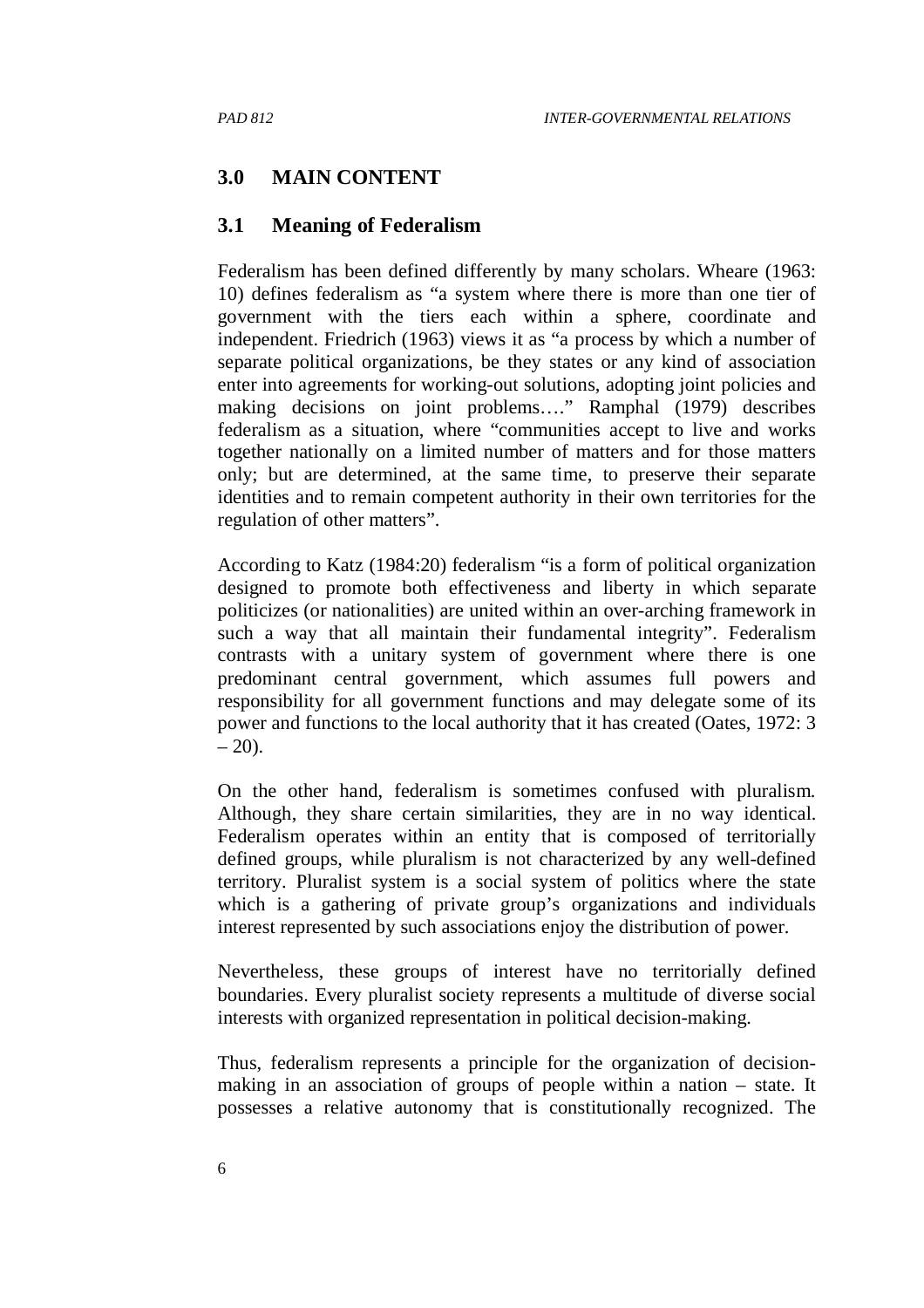federal system recognizes and respects the co-existence of concurrent governments as against the unitary form of government.

#### **3.2 Nature of Federalism**

Federalism is a political system adopted to cater for diversities and het erogeneity of societies. It is designed to address the twinissues of main taining unity, while preserving diversity. To Wheare (1963) it is a m ethod of dividing powers to that general and regional governments are each within a sphere, coordinate and practiced.

Federalism is practiced by many countries of the world such as: Nigeria, Australia, Canada, United States of America etc. A federal system of government is one in which powers are distributed between the centre and the states.

The constitution of a federal state is always written because it clearly spells out the powers and functions of both the central government and the state governments: the essence is to avoid conflict and controller by that May arise between these governments.

#### **3.3 Types of Federalism**

There are different types of federalism, namely:

- a) Dual federalism
- b) Cooperative federalism
- c) Creative federalism
- d) Competitive federalism
- e) Fiscal federalism
- f) Centrifugal federalism

## **3.3.1 Dual Federalism**

The concept of dual federalism is set against the background of classical thinking. It represents the classical theory of federalism. Dual federalism is based on the conception of the autonomy of the various levels of government within a federation. This is considered the basis for the existence of true federalism.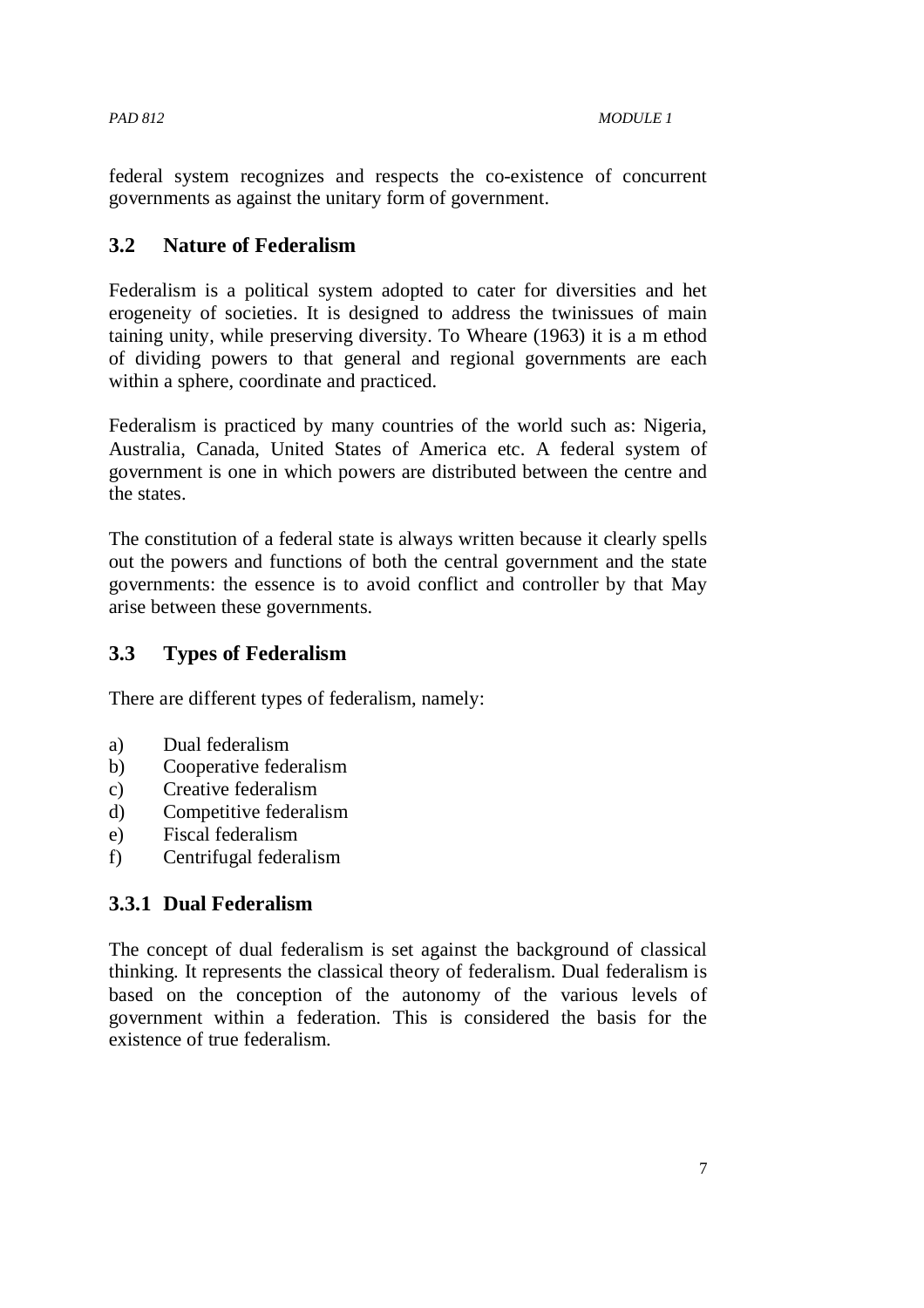#### **3.3.2 Cooperative Federalism**

Cooperative federalism is a compromise of dual federalism or true federalism. The emphasis here is on cooperation between the levels of government in a federation. Such cooperation is necessary for the proper functioning of the overlapping functions and responsibilities of these governments. As such, in cooperation federalism, the various units of government have interdependent relationship among themselves despite the constitutional division of powers and the provisions for independence and autonomy.

#### **3.3.3 Creative Federalism**

Creative federalism sought to foster the development of a singular "Great Society" by integrating the poor into mainstream America. Its expansive efforts were marked by the rapid development of categorical grant programmes to state and local governments and direct federal grants to cities, frequently bypassing state governments entirely.

#### **3.3.4 Competitive Federalism**

Competitive federalism is characterized by regular conflictual patterns of relationship among the various government units: This is an undersirable situation since it does not promote peace and unit and is likely to slow the pace of development and self- reliance.

#### **3.3.5 Fiscal Federalism**

Fiscal federalism implies the allocation of tax powers and expenditure responsibilities among various tiers of government, while fiscal decentralization takes place when sub-national governments are given statutory powers to raise some taxes and carryout spending activities within some specified legal criteria. This also involves the allocation of centrally – generated revenue to lower tiers of government through some revenue sharing formula (Ekpo, 1999). In Nigeria, thus involves three tiers of government – federal, state and local. Here, fiscal federalism exists mainly as revenue allocation directed by award of special grants from federation account.

To avoid conflict revenue commissions are often established to work out the best acceptable formula for revenue allocation from federation account.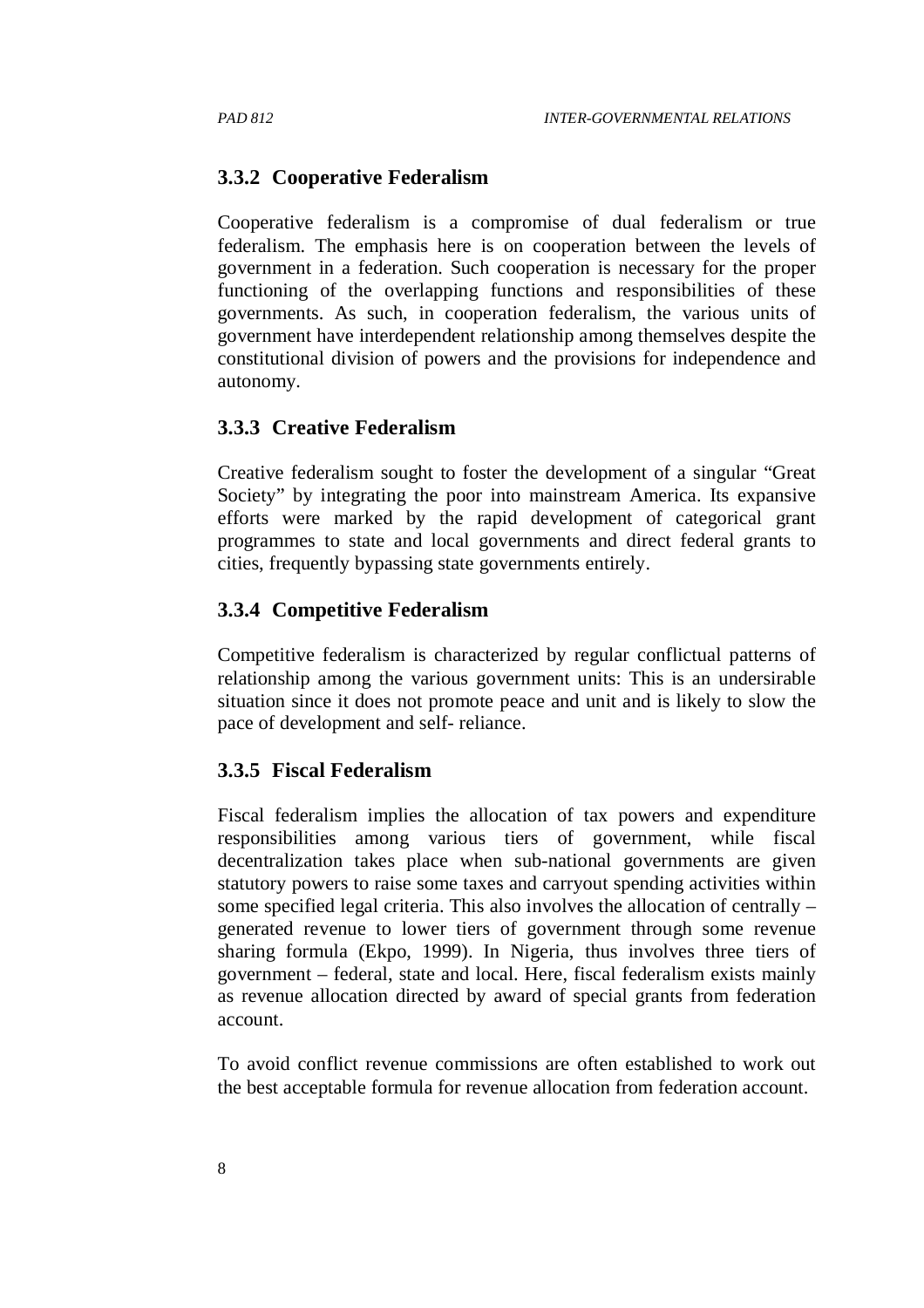## **3.3.6 Centrifugal Federalism**

A federalism may also come into existence when a military state with a large area which needs unity out of its diversity, divides its power into two sets of government and grants constitutional autonomy to its units. The system formed in this way is known as centrifugal type of federalism. The new apparatus of government comes to be the central government "which retains only those subjects of national importance (such as currency, defence, railway, security, and transfer the rest to the jurisdiction of the units" (Ugoh, 2011: 24). In other words, inter-government relations also exist in a unitary system of government. As Graves (1974) and Ayoado (1980) pointed out, that there are at least three levels of inter-governmental relations in a unitary system, namely: national – local relations inter-local relations and federal centre relations.

#### **SELF–ASSESSMENT EXERCISE**

What do you understand by the concept of federalism?

### **4.0 CONCLUSION**

In this unit, we have discussed the meaning, nature, features and Types of a federal system. Federalism as option of government has a strong appeal for communities that desire to unite for limited purposes, while retaining a large measure of autonomy. Basically, a federal system seeks to unite in a general government system several diverse component units that desire some degree of unity without sacrificing their own identity or autonomy in local affairs.

## **5.0 SUMMARY**

Federalism is a form of political organization designed to promote both effectiveness and liberty in which separate politics (or nationalities) are untied within an overarching framework in such a way that all maintain their fundamental integrity (Katz, 1984). It seeks to unite several diverse component unites that desire some degree of unity in diversity.

There are different types of federalism, namely: dual, cooperative competitive and fiscal federalism, fiscal federalism is an off-shoot of federalism, it refers to the statutorily defined financial transaction between the different tiers of government within a federation. It could also be seen as the existence, in one nation- state, of more than one level of government, having responsibility for both taxation and expenditure (Okigbo, 1965 and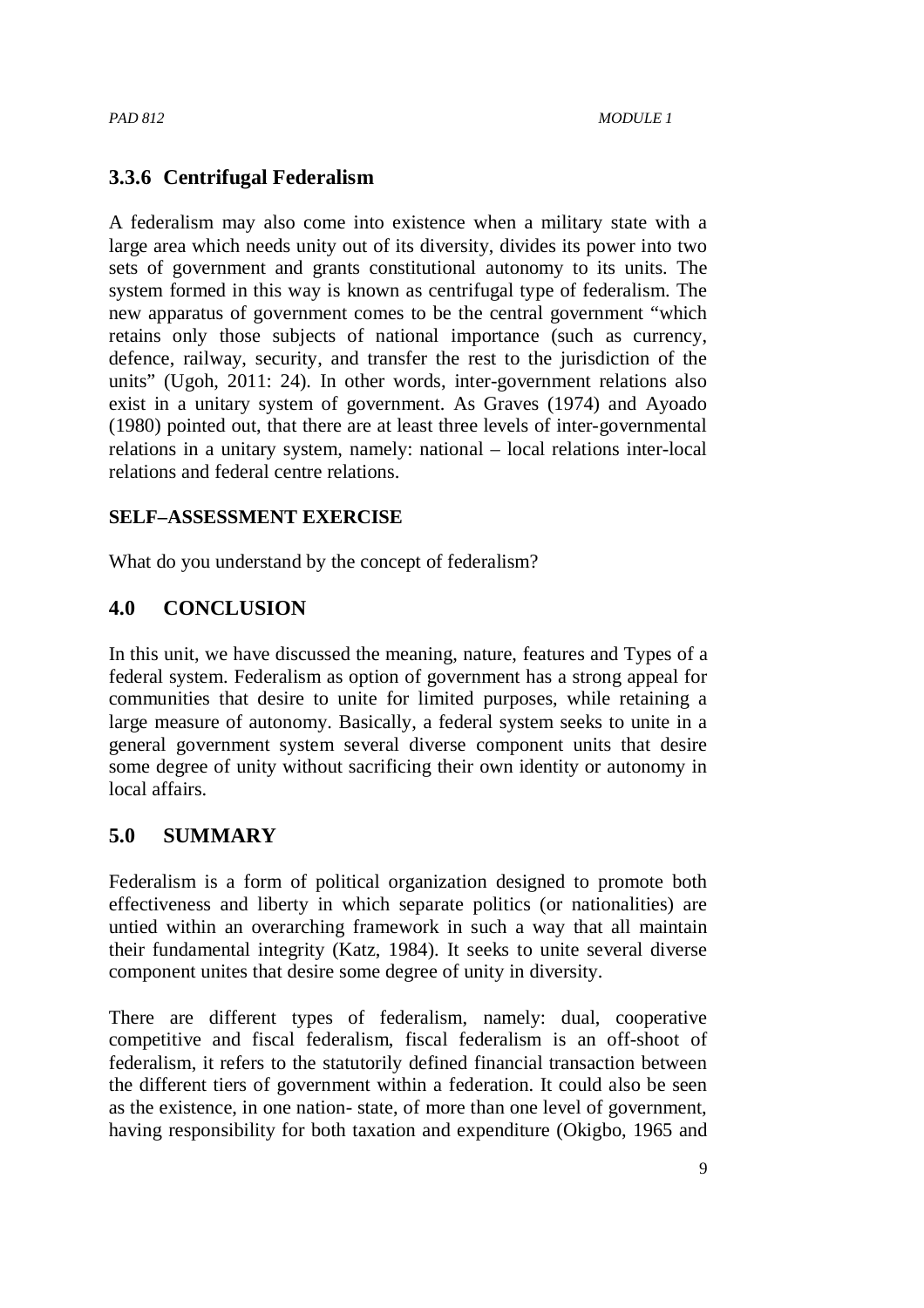Anyanwu, 1995). Within a fiscally federated state a citizen can be subjected to the influence of fiscal operation of different levels of government.

Federal, state and local governments, the principles of federalism and its concurrent concept, fiscal federalism have been accepted in Nigeria since 1946.

#### **6.0 TUTOR-MARKED ASSIGNMENT**

- 1. Describe the features of federalism.
- 2. Explains different types of federalism.

#### **7.0 REFERENCES/FURTHER READING**

- Anyanwu, J. C. (1995). Revenues Allocation and Stable Fiscal Federalism in Nigeria". Journal of Economic Management 2(2), October.
- Ekpo, A. (1999) "Fiscal Federalism: Nigeria's Post-Independence Experience", 1960 – 90". World Development 22 (8), 1129 – 46.
- Friedrich, C. (1963). Federalism: National and International. New York: Oxford University Press, P. N. C.
- Katz, E. (1984). Aspects of American Federalism. Philadelphia, Pennsylvania: Centre for the Study of Federalism at Temple University.
- Ramphal, S. S. (1979). Keynote Address in Readings on Federalism Lagos: Nigerian Institute of International Affairs.
- Wheare, K. C. (1963). Federal Government. London: Oxford University Press.
- Oates, W. E. (1972). Fiscal Federalism. New York: Harcourt Brace Jovanovich.
- Okigbo, P. N. C. (1965). Nigerian, Public Finance. London: Longman.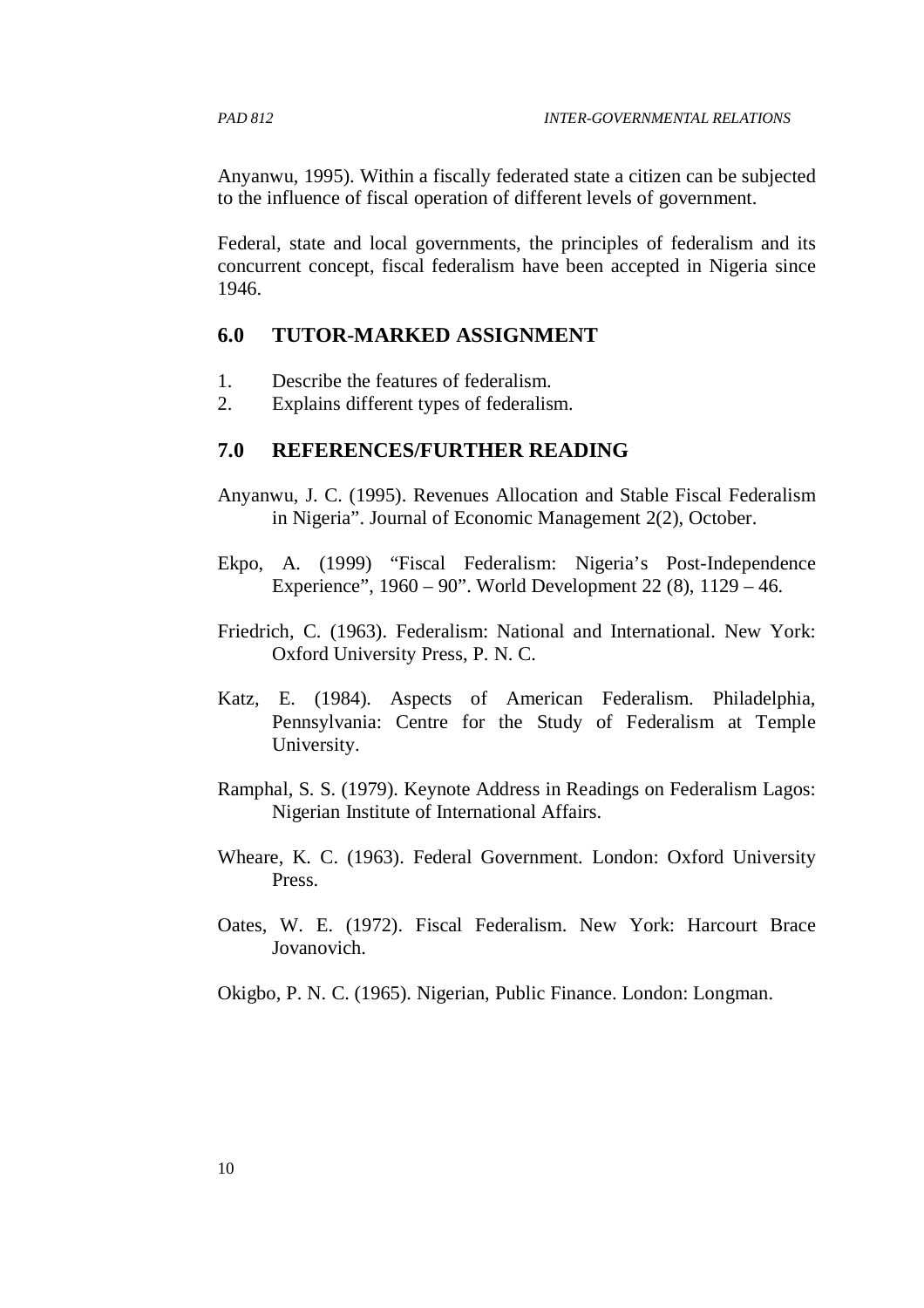## **UNIT 3 FEDERAL-STATE-LOCALS GOVERNMENT RELATIONS**

#### **CONTENTS**

- 1.0 Introduction
- 2.0 Objectives
- 3.0 Main Contents
	- 3.1 Devolution Model
	- 3.2 Aggregation Model
- 4.0 Conclusion
- 5.0 Summary
- 6.0 Tutor–Marked Assignments
- 7.0 References/Further Readings

### **1.0 INTRODUCTION**

Federalism is a political system in which two level of government –federal and state exist side by side, with each possessing certain assigned functions. The fundamental character of this system is that it is a political system characterized by the central and component governments with distinctively recognized autonomous in its own sphere but interact with each other cooperatively. In this unit, we shall examine the forms or models in which federalism evolved.

#### **2.0 OBJECTIVES**

At the end of the unit, you should be able to:

- explain how federalism evolved through development process.
- explain how federalism evolved through bargaining or aggregation process.

#### **3.0 MAIN CONTENTS**

There are two forms or processed federalism evolved, namely (Ogbuise  $2007:7 - 8$ ). Devolution model or process,

#### **3.1 Devolution Model or Process**

An analysis of the evolution of federalism in Nigeria would show that Nigeria existed as a unitary state before it decide tore constitute itself by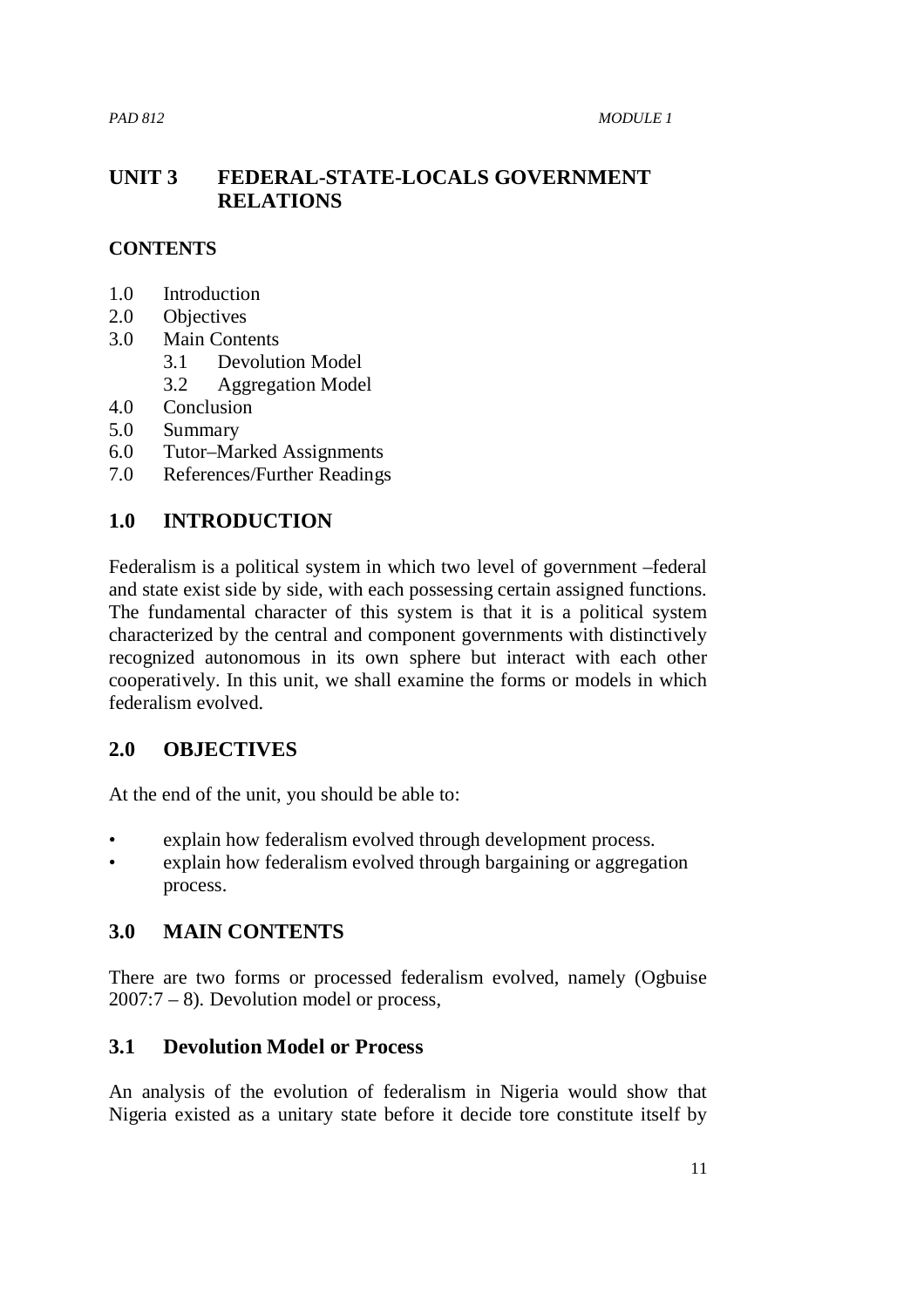devolution governmental legislative power to other levels of government, such that these levels of government become coordinates with the central government and enjoying autonomy in the exercise of legislative, executive and administrative powers allotted by the constitution of that country.

In Nigeria, for example, federalism originated form an entirely unitary setup prior to the coming into force of the Richards Constitution in 1946; which also created regional councils. This marked the beginning of decentralization in Nigeria. The reason for devolution is because of the presence of strong and continuous demand for autonomy over certain local issues, especially in multinational societies with high socio-cultural diversities. Another example of a country who formerly was unitary but devolved into federation is Canada.

### **3.2 Aggregation Model or Process**

This model is characterized by a bargain or agreement made among previously sovereign polities, such that each agrees to give up part of its sovereignty in order to pool its resources with the others and thereby increase the security, prestige and economic potential of the federated state as a whole. At the end of the day, a common central government is formed to take charge of certain issues of common interest to all of them. The component units, however, retain autonomy over certain issues and functional areas, especially matters of relative local government examples of federal states that have emerged through this process include the United States of America, Switzerland and Australia.

#### **SELF-ASSESSMENT EXERCISE**

Describe the process in which a country emerged through devolution?

#### **4.0 CONCLUSION**

In this unit, we have examined the conceptual models of federalism. This defines the mode and character of inter- governmental relations in a federal state. The models determine the inter-relationship among the states as well as between the states and the federal government. The constitutional provisions made it possible for powers to be distributed, which would allow all the entities to work separately, while still working together as a nation.

#### **5.0 SUMMARY**

This unit has discussed the processes of the emergence of federalism. The conceptual models are vital for the understanding of inter-governmental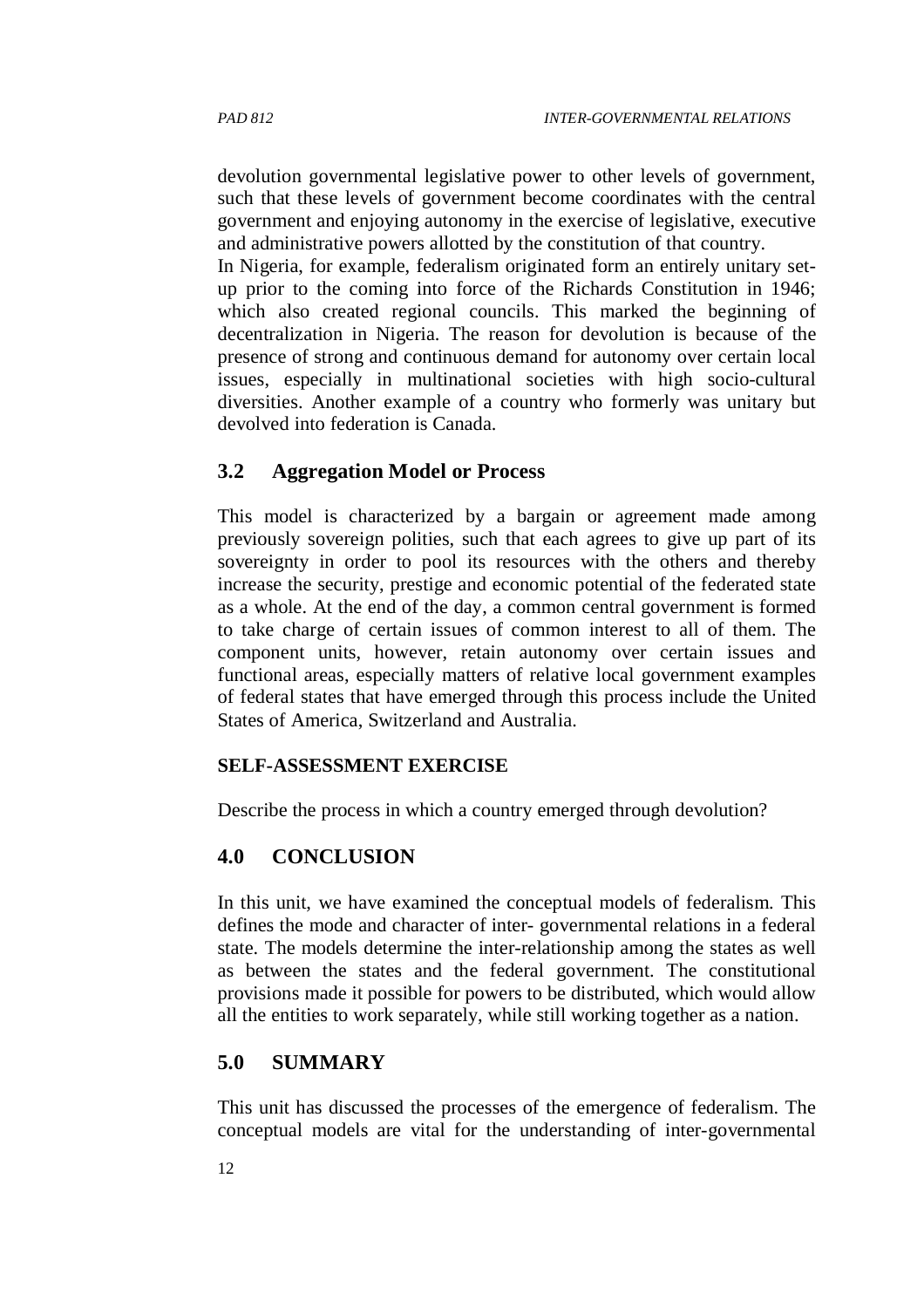relations. Federalism as a political system binds group of states into a larger, non-centralized and superior state. Federalism can be classified into two major models based on their formation and existence. The models are the devolution and aggregation models the devolution model describes the situation, where a state which has existed over a period of time as a unitary state decides to reconstitute itself by devolving governmental legislative power to other levels of government are in the country. Nigeria and Canada examples of countries that emerged as a federal states through this model. On the other hand, the aggregation model is characterized by a bargain or agreement, made among previously sovereign polities, such that each agrees to give up part of its sovereignty, in order to pool its resources with the others and increase economic development of the federated state as a whole.

## **6.0 TUTOR–MARKED ASSIGNMENT**

- 1. Describe the devolution model that characterized federal system in Nigeria
- 2. Describe the aggregation model that characterize federal system in United States of America.

## **7.0 REFERENCES/FURTHER READING**

- Friedrich, C. (1963). Federalism: National and International. New York: Oxford University Press, P. N. C.
- Katz, E. (1984). Aspects of American Federalism. Philadelphia, Pennsylvania. Centre for the Study of Federalism at Temple University.
- Oates, W. E. (1972). Fiscal Federalism. New York: Harcourt Brace Jovanovich.
- Ogbuishi, A. F. (2007). Fundamentals of Inter-governmental Relations. Enugu: Academic Publishing Company.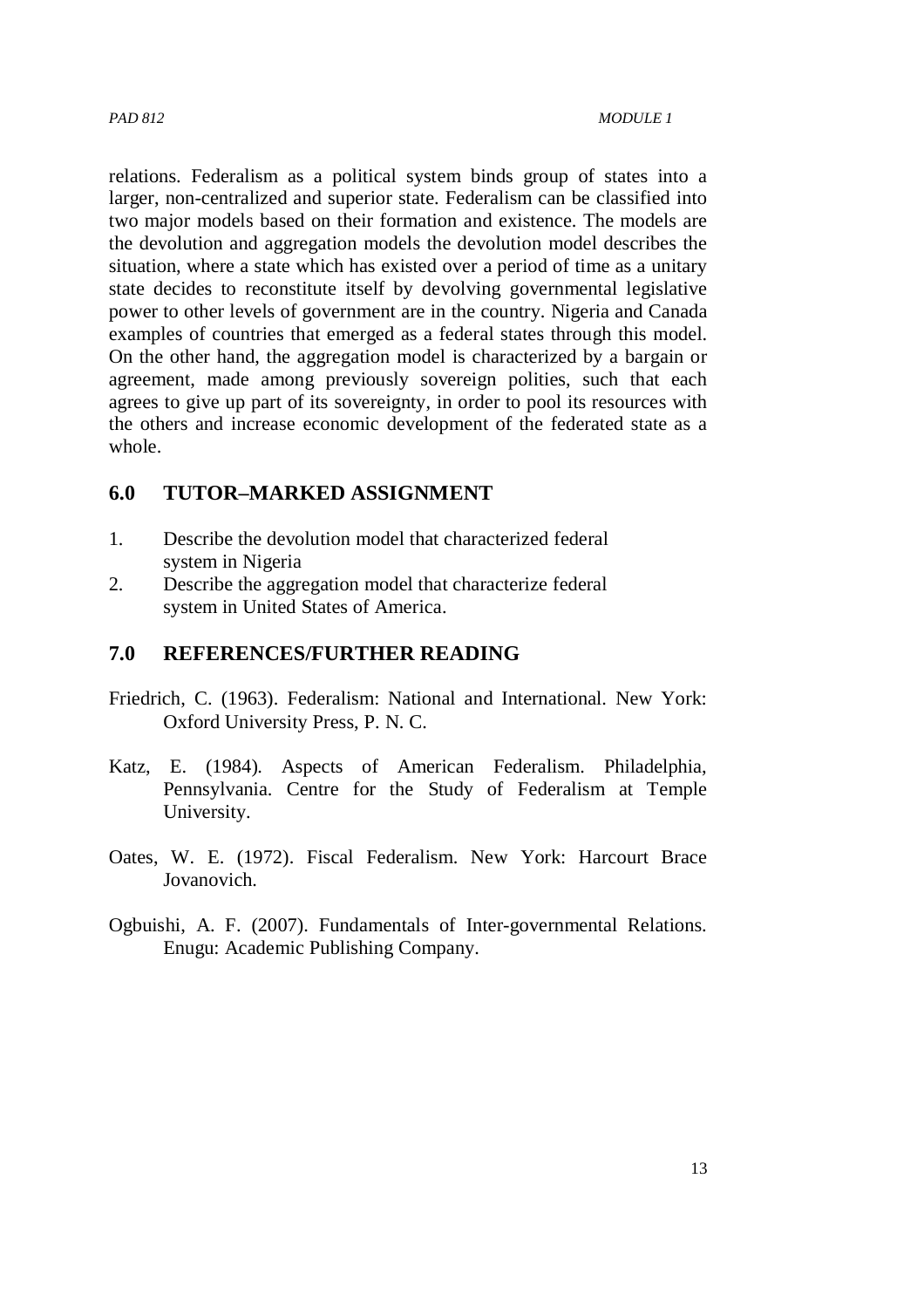## **UNIT4 RATIONALE FOR FEDERALISM**

#### **CONTENTS**

- 1.0 Introduction
- 2.0 Objectives
- 3.0 Main Contents
	- 3.1 Economic Factor
	- 3.2 Political Factor
	- 3.3 Institutional Factor
- 4.0 Conclusion
- 5.0 Summary
- 6.0 Tutor–Marked Assignment
- 7.0 References/Further Reading

## **1.0 INTRODUCTION**

The rationale for federalism continues to be relevant because not all government systems are federal. Federalism is about partial decentralization of government systems. Therefore in this unit there is need to examine the justification for federalism

#### **2.0 OBJECTIVES**

At the end of this unit, you should be able to:

- explain the economic justification of federalism.
- explain the political justification of federalism
- explain the institutional bases for operating a federal system.

#### **3.0 MAIN CONTENT**

#### **3.1 Economic Factor**

The economic argument for decentralization has been partitioned into two categories, namely: the ex-ante (or theoretical) argument and the exposit (or practical) argument (Cremer et al, 1994) the ex-ante-argument can be traced to the work of Buchanan, (1950), Musgrave (1961) and Oates (1972). The theoretical economic Argument preferences (hereafter referred to as tastes) for some public goods vary from one locality to another. Such variations in taste can be as a result of historical and socio- economic factors. The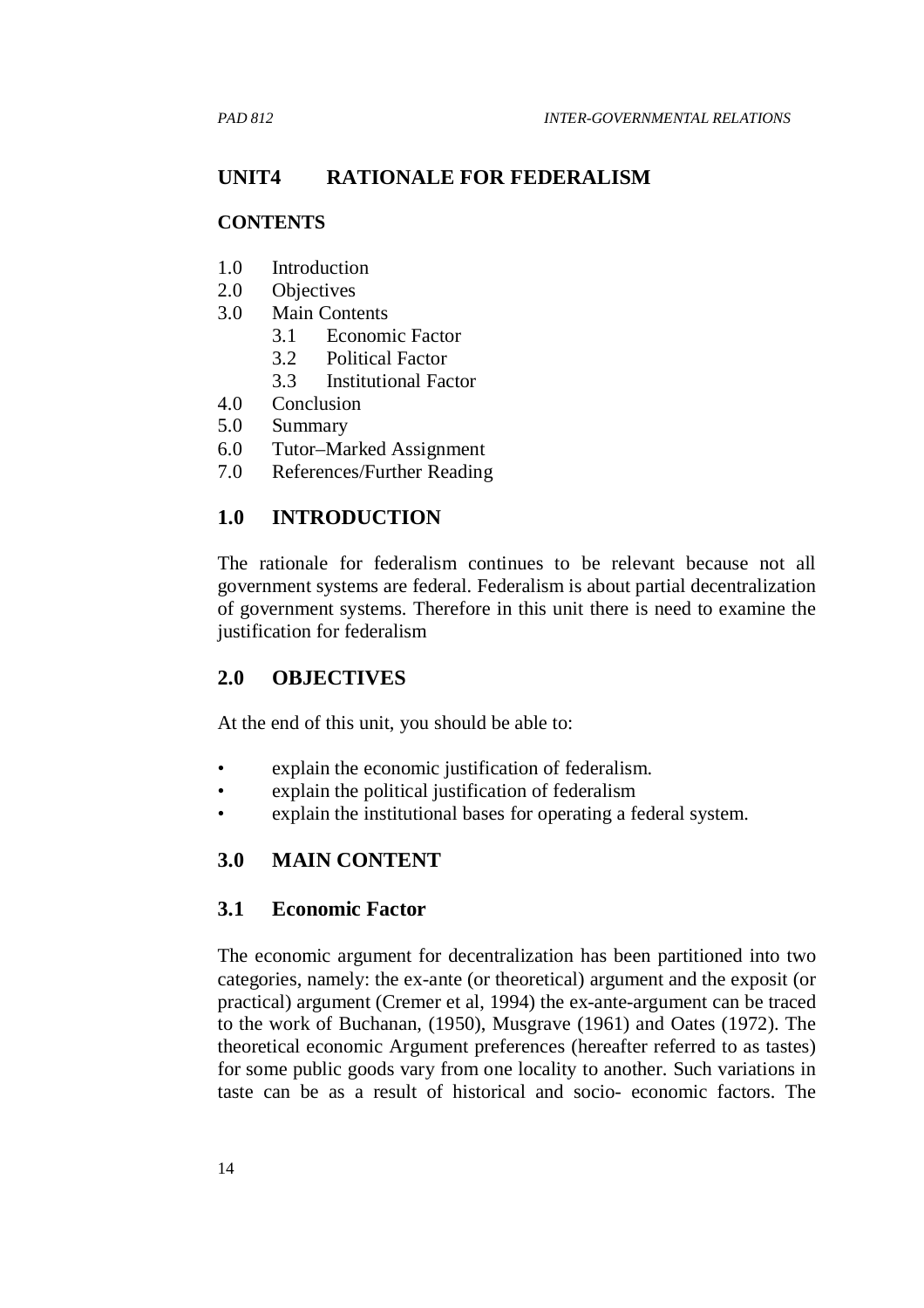scenario is therefore, one wherein, for some goods, there is an identical taste within each locality and variations in tastes across localities.

Simultaneously, we have a situation where in public goods differ in their spatial characteristics, particularly in terms of the spatial incidence of the benefits enjoyed. At the extreme, we have national public goods whose consumption is collective nationally. For example, national defense; and local public goods whose consumption is collective, locally, for instance, street lighting.

If the central government provides a local public good, one possibility is for this tier of government to seek information on each locality's preferences and then respond to it.

Such information, however, would be costly and the central government may be reluctant to use it. The tendency, therefore, is for the central government to provide a uniform level of the all localities, in spite of the observed variations in tastes. The uniform

provision of the local public will, in different degrees, make some localities to over consume, and others to under-consume, the public good. If we have more than one public good, the uniform provision of each and every good to all localities could adversely affect not only the level but also the bundle of the goods that are consumed.

In order to improve the efficiency of government systems, a system has to evolve that would differentiate the provision of local public goods according to local tastes and circumstances (Woller and Phillips, 1998: 139 – 140). This requirement is met by a decentralized system of government. According to Groenewegen (1987: 366), decentralization permits better matching of public goods, supply to local tastes. This theoretical case for federalism has now been made since we have at least one function that is better performed by sub-national governments, and at least one other function that is better performed by the central government. Thus, the economic argument is that decentralization could enhance experimentation and innovation because some jurisdictions will want to explore better ways of providing their services.

#### **3.2 Political Factor**

Turning to political argument, decentralization can enhance political cohesion in countries with regional, ethnic, racial, linguistic or cultural diversity like Nigeria (Tanzi, 199: 301 – 302). Decentralization can also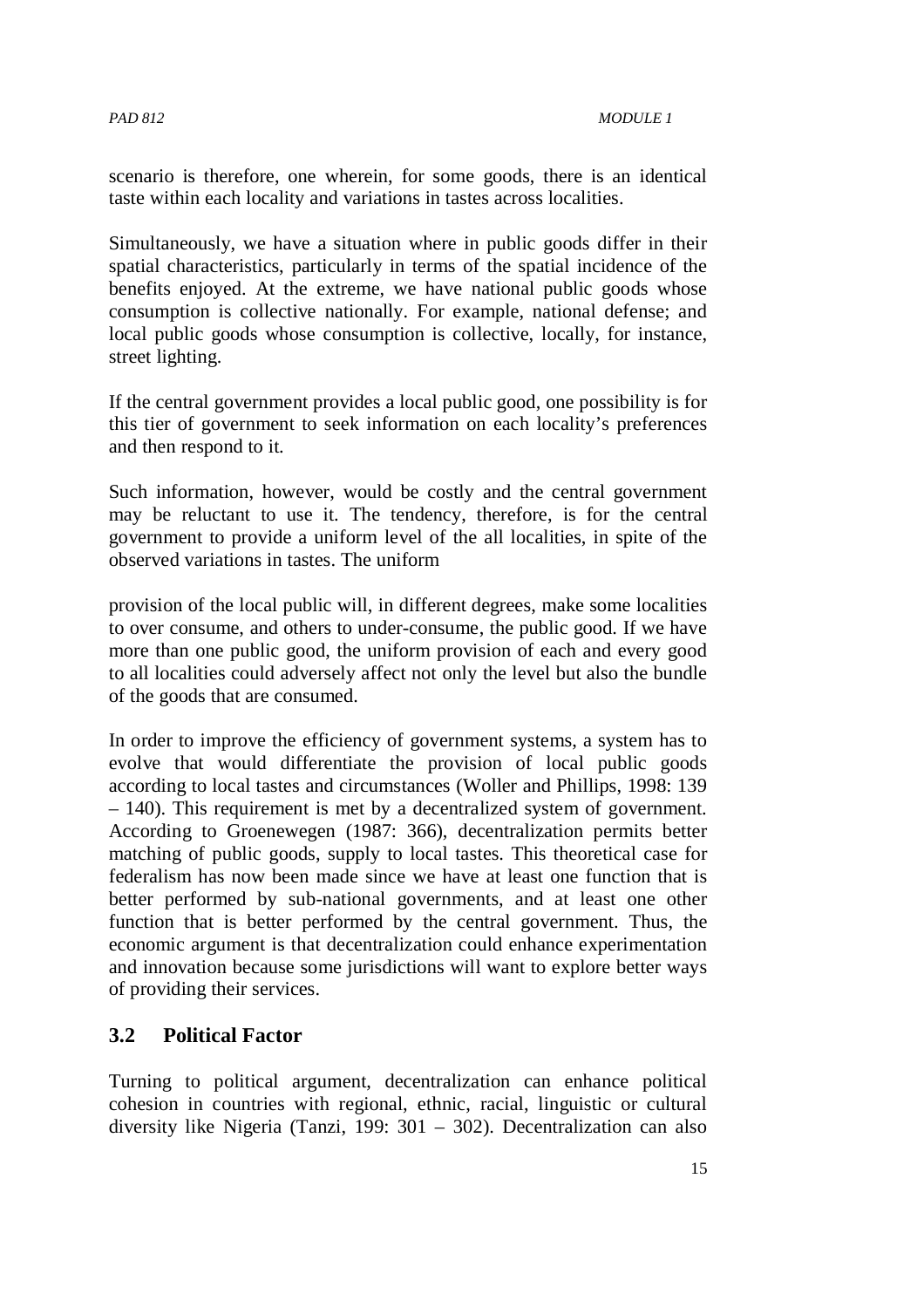provide the opportunity for local governments to serve as training grounds for democracy. It has also been argued that stronger local or regional governments can service as an instrument for curtailing the natural tendency for the central government to become too powerful.

#### **3.3 Institutional Factor**

There is institutional argument for decentralization. Provisioning at the grass roots level is not likely to be for only one good. It is likely to be for a bundle of public goods. There is then the need for effective coordination of this bundle of goods. Given their closeness to the grassroots, local governments are in a better position to achieve the desired level of coordination of local public goods than the central government (Taiwo, 2004:39)

### **4.0 CONCLUSION**

In this unit, we have discussed the rationale of operating a federal system. Federalism entails power devolution to different geographical levels within a nation. Federalism allows for a great degree of decentralization. Federalism, therefore, can be justified on the around of decentralization of economic, political and institutional benefits.

#### **5.0 SUMMARY**

The unit has described the justification for operating federal system. The exercise is useful not only for the countries that have deviated from the norms of the federal system of government, but also for those that are fine turning their systems or are in transition from other government systems to federal one. The economic justification for operating a federal system stems from the logic that decentralized system of govern could enhance competition among jurisdictions or tiers of government and enhance better ways of providing goods and services. On political argument, it can enhance cohesion in countries with regional, ethnic racial linguistics or cultural diversity.

Finally, the justification for operating federal system could be on the ground of the institutional factors. Provision of public goods can better be achieved by local governments or units.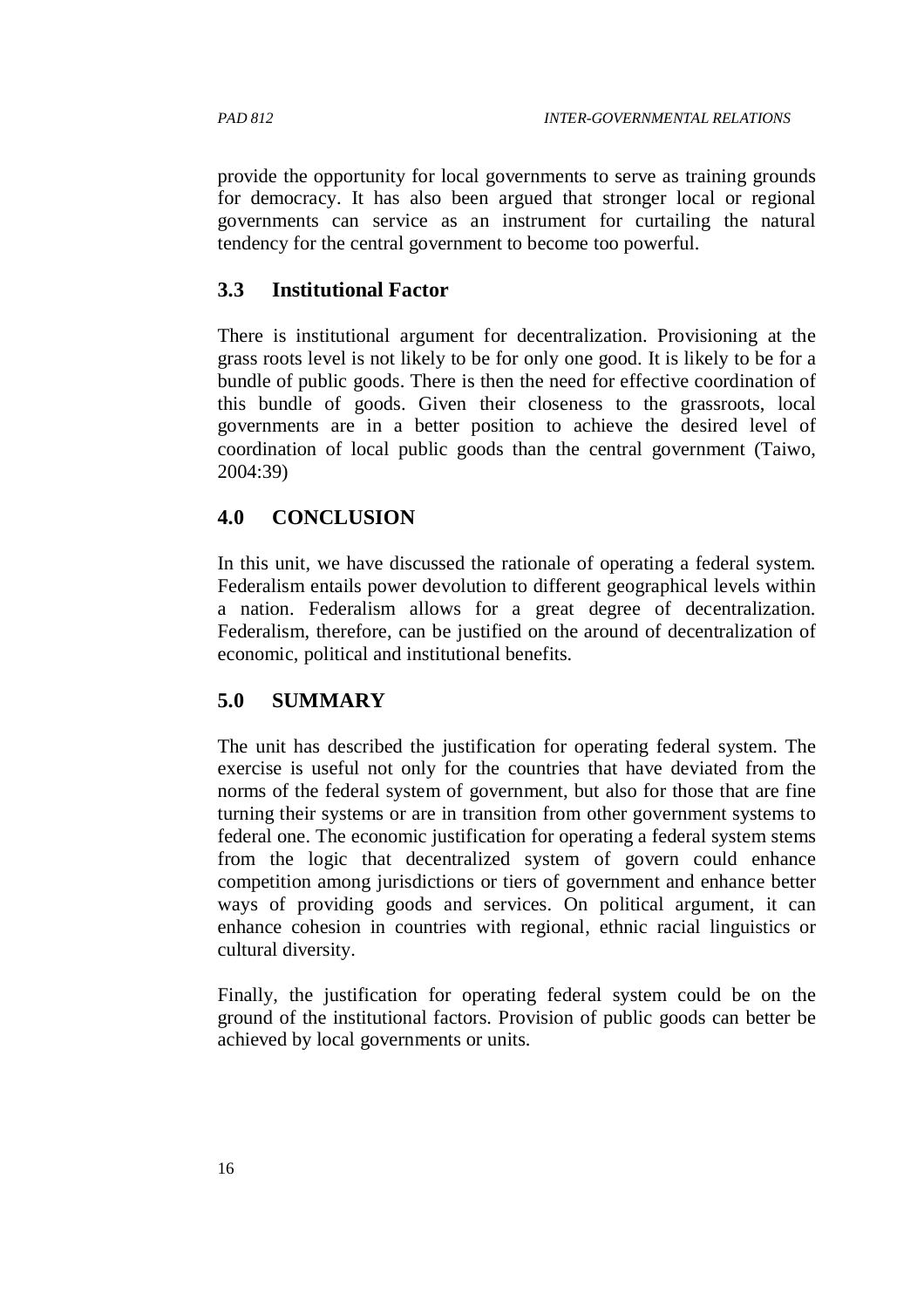#### **6.0 TUTOR-MARKED ASSIGNMENT**

- 1. Explain the economic justification of operating a federal system.
- 2. Describe the political and institutional justification for operating a federal system.

#### **7.0 REFERENCES/FURTHER READING**

- Buchanan, J. M. (1950). "Federalism and Fiscal Equity". American Economic Review 40(40 pp. 583 - 99.
- Cremer et al (1994). "The Decentralization of Public Services: Lessons from theory of the form". Policy Research Working Paper 1345, Washington D. C. World Bank
- Musgrave, R. A. (1961) "Approaches to a Fiscal Theory of Political Federalism" in: Public Finances: Needs, Sources and Utilization. Princeton, New Jersey: Princeton University Press.
- Oates, W. E. (1972). Fiscal Federalism. New York: Harcourt Brace Jovanovich.
- Woller, G. M. and K. Phillips (1998). "Fiscal Decentralization and LDC Economic Growth: An Empirical Investigation". Journal of Development Studies 34(4) 139 – 48.
- Goenewegen, P. (1987). "Fiscal Federalism". In Eatwell, J. and M. Milgate (eds.). The New Palgrave: A Dictionary of Economics 2, London: Macmillan.
- Tanzi, V. (1995), "Fiscal Federalism and Decentralization: A Review of Some Efficiency and Bruno, M. and B. Pleaskovic (eds.) Annual World Bank Conference on Development Economics, pp. 295 – 316. Washington, DC: World Bank.
- Taiwo, I. O. (2004)."Principles of Multilevel Government in a Democratic System of Government". Fiscal Federalism and Democratic Governance in Nigeria. Ibadan: NCEMA/ACBF.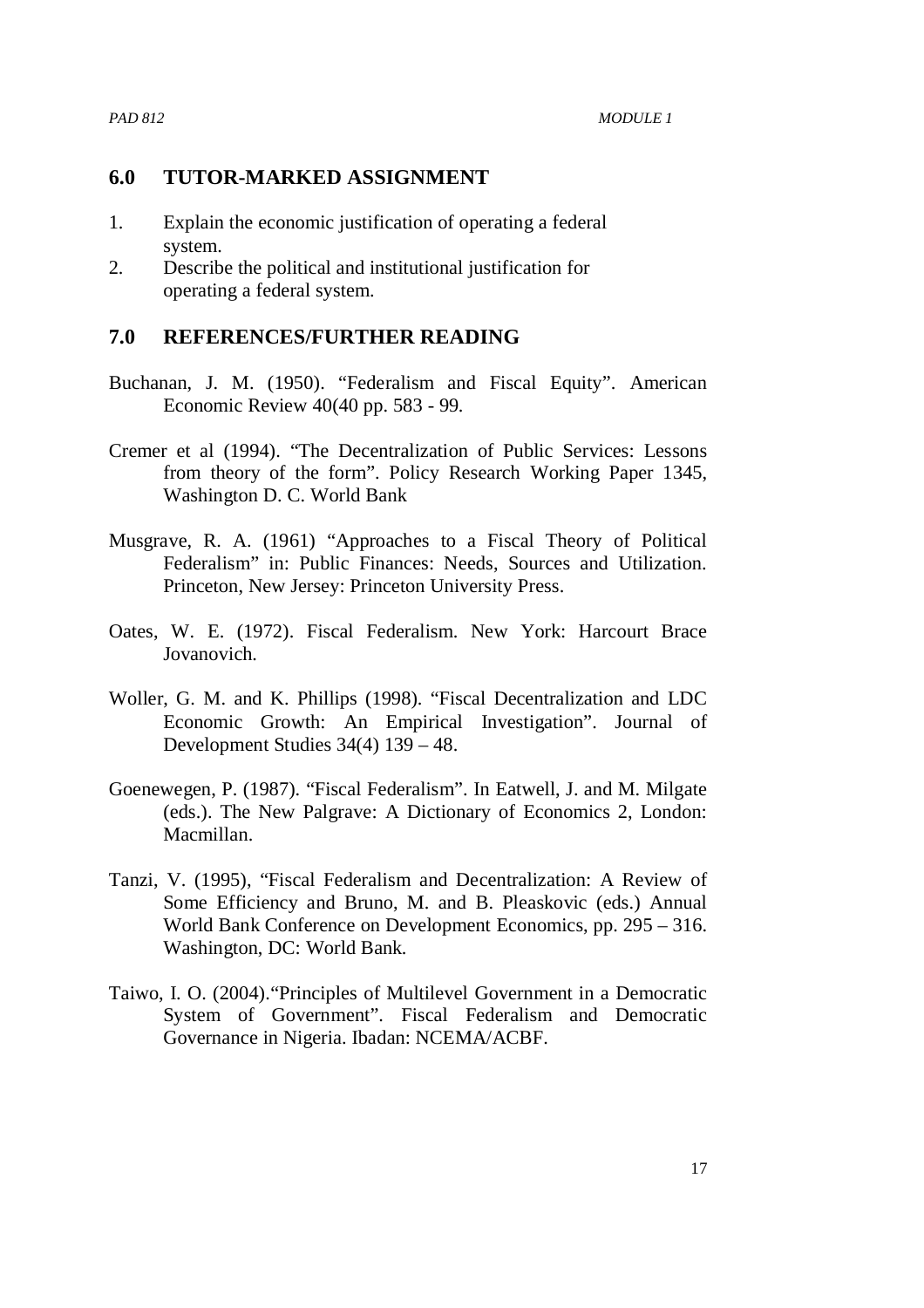## **UNIT 5 THEORETICAL AND IDEOLOGICAL PERSPECTIVES ON FEDERALISM**

#### **CONTENTS**

- 1.0 Introduction
- 2.0 Objectives
- 3.0 Main contents
	- 3.1 Theoretical Perspectives
		- 3.1.1 Federalist School
		- 3.1.2 Decentralization School
	- 3.2 Ideology of Federalism
- 4.0 Conclusion
- 6.0 Tutor–Marked Assignments
- 7.0 References/Further Reading

#### **1.0 INTRODUCTION**

Federalism is a device for dividing decisions and functions of government. It contrasts with unitary system where there is one predominant central government that assumes full power and responsibility for all government functions but may delegate some of its powers to the local authority. Federalism is different form political and fiscal. Whereas, political federalism deals with the allocation, usually through the instrumentality of the constitution, of powers and authority to tiers of government, fiscal federalism, on the other hand, is essentially about the allocation of government spending and resource to tiers of government Oates, 1972: 16 – 20; Asobie, 1998:15). In this unit, we shall examine the conceptual and theoretical issues in federalism.

#### **2.0 OBJECTIVES**

At the end of the unit, you should be able to:

- explain the theoretical perspectives in federal system.
- explain the ideology of federalism.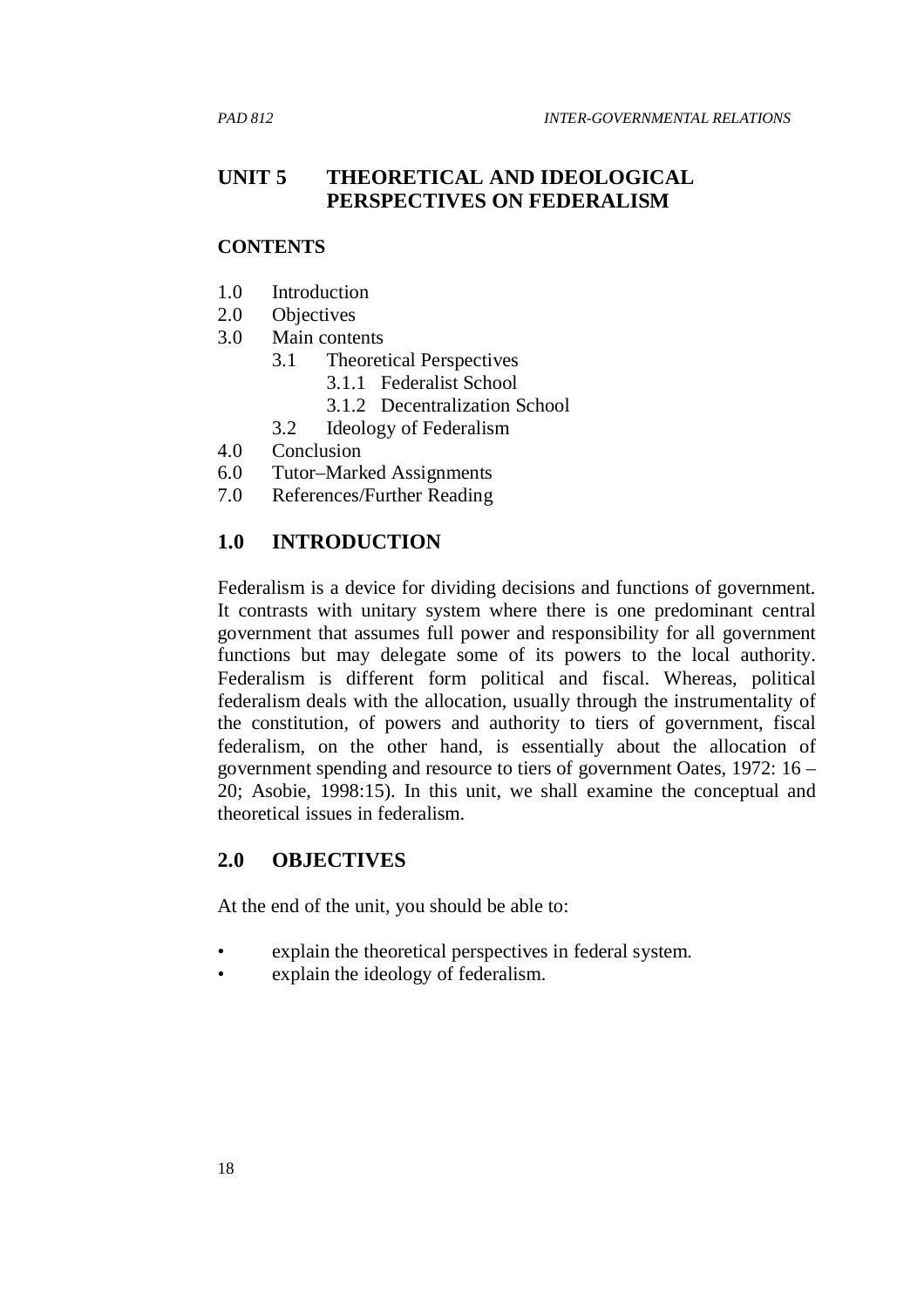## **3.0 MAIN CONTENT**

## **3.1 Theoretical Perspectives of Federalism**

It is helpful at this point to examine some of the theoretical perspectives that have been used by experts in the field to analyze explain and predict inter-governmental events. However, it will be helpful to define what is meant by theory.

A theory is a coherent set of statements describing and explaining the relationships and underlying principles of some aspect of the world. A useful (although somewhat oversimplified distinction may be made between two kinds of theory: normative theory, which offers explanations and predictions for how some part of the world actually is or ought to be.

And empirical theory, which offers explanations and predictions for how some part of the world, actually is or will be. These two types are directed at quite different goals. However in the field of intergovernmental relations efforts to explain an inter-governmental system are simultaneously bound up with attempts to persuade others that certain forms of intergovernmental relations are preferable.

In other words, many intergovernmental theories have been both normative and empirical.

## **3.1.1 Federalist School**

Moreover, federalism is seen either as alliance or decentralization (Gibson,  $2004$ :  $4 - 6$ ). The Alliance or federalist school argues that federalism allows for the surrender of power to the centre and gives allowance for selfgovernment. In other words, inherent in the federal armament is generalized rule and particularistic rule. Federalist school is concerned with the combination of "self- rule and shared rule". The logic is that a process of "defederation" begins when the centre gets so powerful to the extent that it erodes the powers of the other component units of the federation to run its own affairs within the constitutionally quarantined him it, without reference to the central authority. This types of federation is seen as alliance.

#### **3.1.2 Decentralization School**

Decentralization school view federalism as entailing power devolution to different geographical levels within a nation. This school argues that mere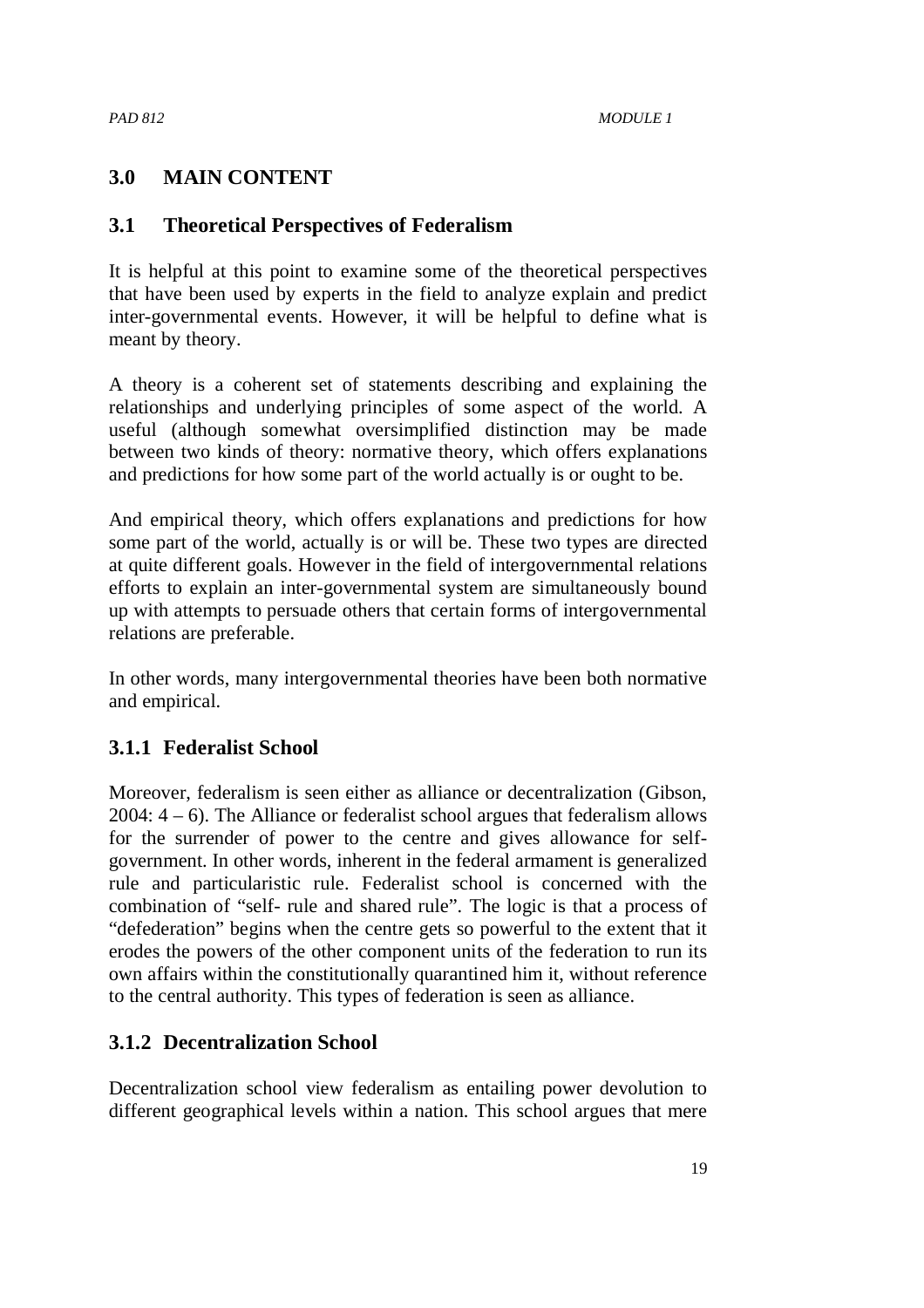decentralization of power is more important to whether it is a "particular political or constitutional order". Thus federalism allows for a great degree of decentralization. The logical is that political exigencies might make federalism desirable but power calculation and domination may make decentralization the empirical reality of powers organization.

#### **3.2 Ideology of Federalism**

The ideologists of federalism do not, of course, utter arguments justifying the benefits that accrue to these beneficiaries. To do so would be to admit that not everyone gets something out the institution of federalism. Yet it is the nature of ideology to be a claim of universal benefit…the ideology of federalism consists of a claim that everyone gets such and such a benefit from it. Since we know, however, from the examination of beneficiaries just completed, that in fact, some people often a majority do not benefit at all, it is easy enough to spot an ideology because it is presented as a claim that everyone gets something good from the institutions of federalism (Riker, 1985:70). Letus look at some of these claims:

- 1. That federalism promotes democratic polity. It should be abundantly clear, just from looking at the list of federal governments, that not all of them are democracies or even pretend to be democracies, although their claim to be federations is indisputable,. Examples are: Mexico, Yugoslavia and Nigeria.
- 2. That federalism promotes democracy by promoting an interest in state government. However, studies conducted by Deye (1966); Jacob and Lipsky (1968) generally support the proposition that state governments are more influenced in their actions by the state of their economics than by the demands of their citizens.

Jennings and Ziegler (1970) have shown on the basis of survey research that citizens simply do not follow state politics very well. And when people do not know what a government is doing, they cannot hold it responsible. And if they cannot hold it responsible, it can hardly be particularly democratic, especially by comparison with national and local governments, which are more visible. A general, one would expected that the greatest interest of the citizens would be centred on that level of government that does the most important things. Thus, in a centralized federation one would expect interest to centre on the national government, while in a peripherialised federation one would expected the interest to focus on the constituent governments for example, in Nigeria allegiance was on regional governments.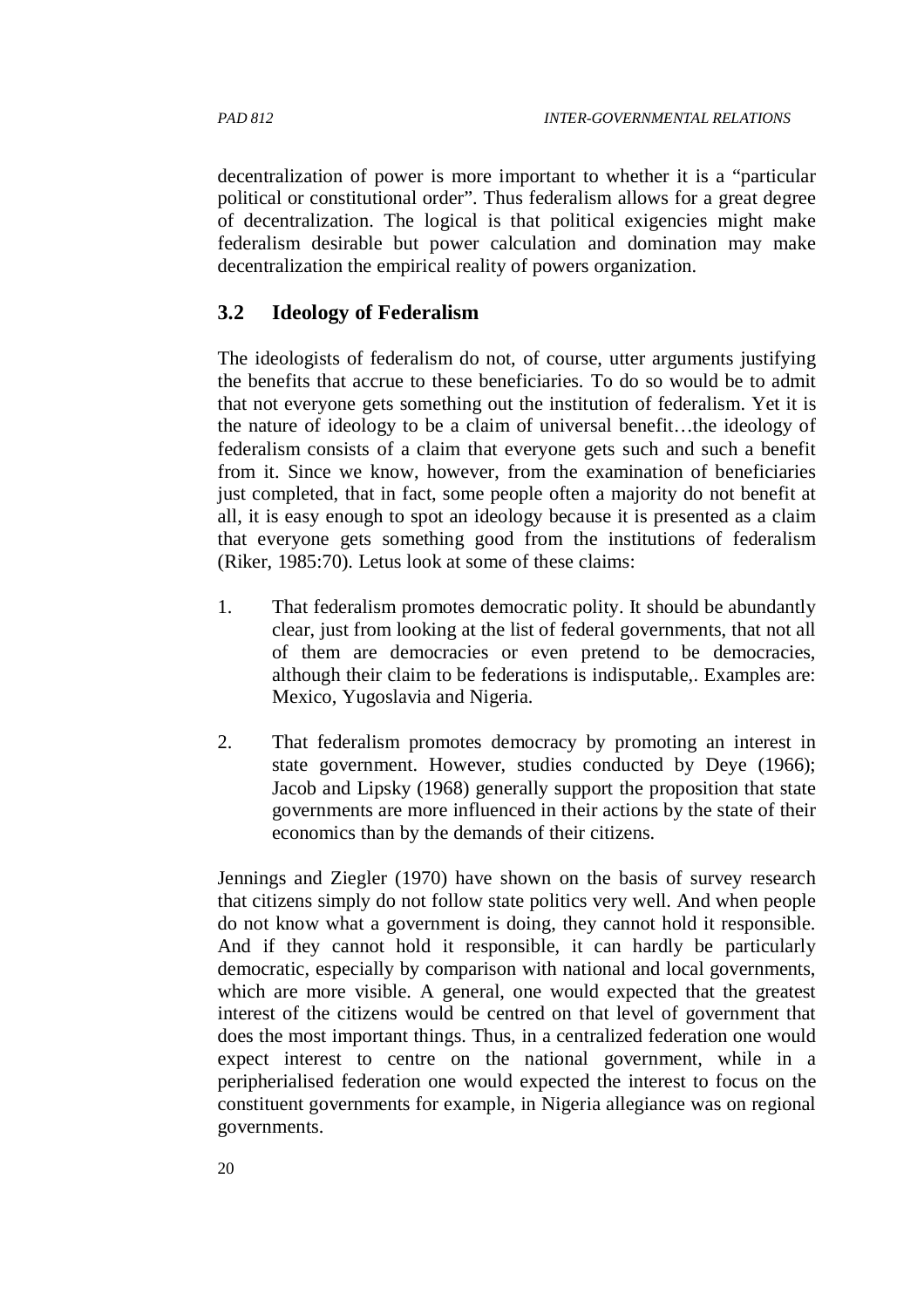3. That federalism maintains individual freedom. This is by far the most decentralization in the organization of power. From discussion shown so far, the claim of ideologists of federalism that federal system strengthens freedom is false. Sometimes, federalism reduces freedom.

#### **4.0 CONCLUSION**

In this unit, we have discussed the theoretical perspectives and ideology of federalism. Two major schools of thought view federalism in two perspectives. The first school, the federalist school is concerned with the principle of self-rule and shared rule". The school views federalism as an alliance. On the other hand, decentralization school argues that federalism entails power devolution to different geographical levels within a nation. However, in practice federalism is a mixture of centralization and decentralization. Every nation embraces a creative proportionality of centralization and popular of the ideological arguments in favour of federalism. Freedom is the right to make rules as one chooses. Rules in turn impose constraints on all those who would not by preference have made exactly those rules. The ideal of freedom is then to minimize the external costs suffered by some persons in the society. In aristocratic society one minimizes the external costs of the well – born; but in the equalitarian society of today, presumably one minimizes the external costs of some representative citizen'schosen at random from the whole. The best way to minimize costs for such a citizen is to have policing made by the largest relevant unit of government. For all issues of national concern, then, maximum, freedom is attained when policy is made nationally. Conversely, for all issues of local concern, maximum freedom is attained when policy is made

#### **5.0 SUMMARY**

Federalism allows for the surrender of power to the centre while allowing self-governments. Given human nature, power serves as instrument of state craft. Those with power allow different centres of power to perform certain responsibilities in order to accommodate heterogeneous nature of the state. Inherent of such constitutional arrangement is to make way for nationbuilding. Beyond the potentials for managing diversities and conflictual relations, there is also an economic imperative of federalism. This calls for the decentralization of decisions-making and the distribution of state powers between governmental levels.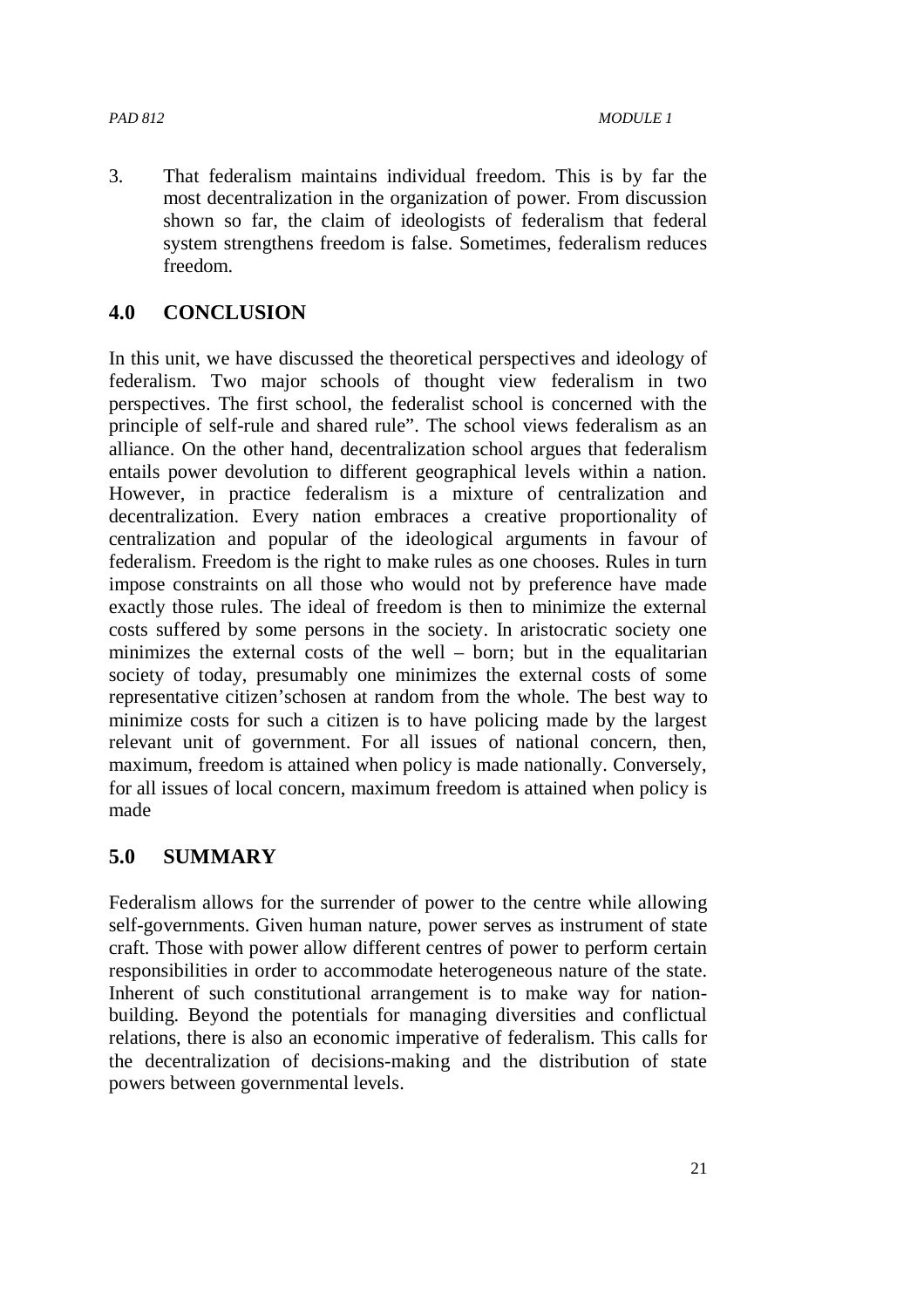Necessitating this is the different nature of public goods, which warrants the handling of their production and distribution in multidimensional ways.

A concurrence to the conceptualization and theories is the idea of federalism as a national polity with dual or multiple level of government, exercising exclusive authority over constitutionally determined policy areas, but in which only one level of government – the central government is sovereign before international communities (Gibson, 2004).

In general, therefore in any federal system, but especially in asymmetrical ones, like Nigeria or United States, federalism weakens freedoms. So, the claim of the ideologists of federalism that the system strengthens freedom is thus false. Indeed, federalism weakens freedom.

#### **6.0 TUTOR–MARKED ASSIGNMENT**

- 1. Describe the theoretical perspectives of federalism?
- 2. Explain the ideology of federalism?

#### **7.0 REFERENCES/FURTHER READING**

Asobie, H. A. (1998) "Centralizing Trends in Nigerian Federalism".

- In Babalade T. K. Olufemi and F. Adewumi (eds.). Re-Inventing Federalism in Nigeria issues and Perspectives, Friedrich Ebert Foundation, pp.  $14 - 56$ .
- Gibson, E. L. (2004). "Federalism and Democracy Theoretical Connections and Cautionary Insights". In Gibson, E. L. Federalism and Democracy in Latin America. Baltimor: The John Hopkins University Press.
- Riker, W. H. (1985). "Federalism: Origin, Operation, Significance".
- In Bell, D. V. J. Deutsch, K. W. and S. M. Lipset; Uses in Politics and Government. Boston: Houghton Mifflin Company. Dye, Thomas (1968). Politics, Economics and the Public: Policy Outcomes in American State. Chicago: Rand McNally.
- Jacob, Herbert and Lipsky, M. (1968) "Outputs, Structures and power: An Assessment of changes in the study of state and local political". Journal of Politics,  $30, 50 - 38$ .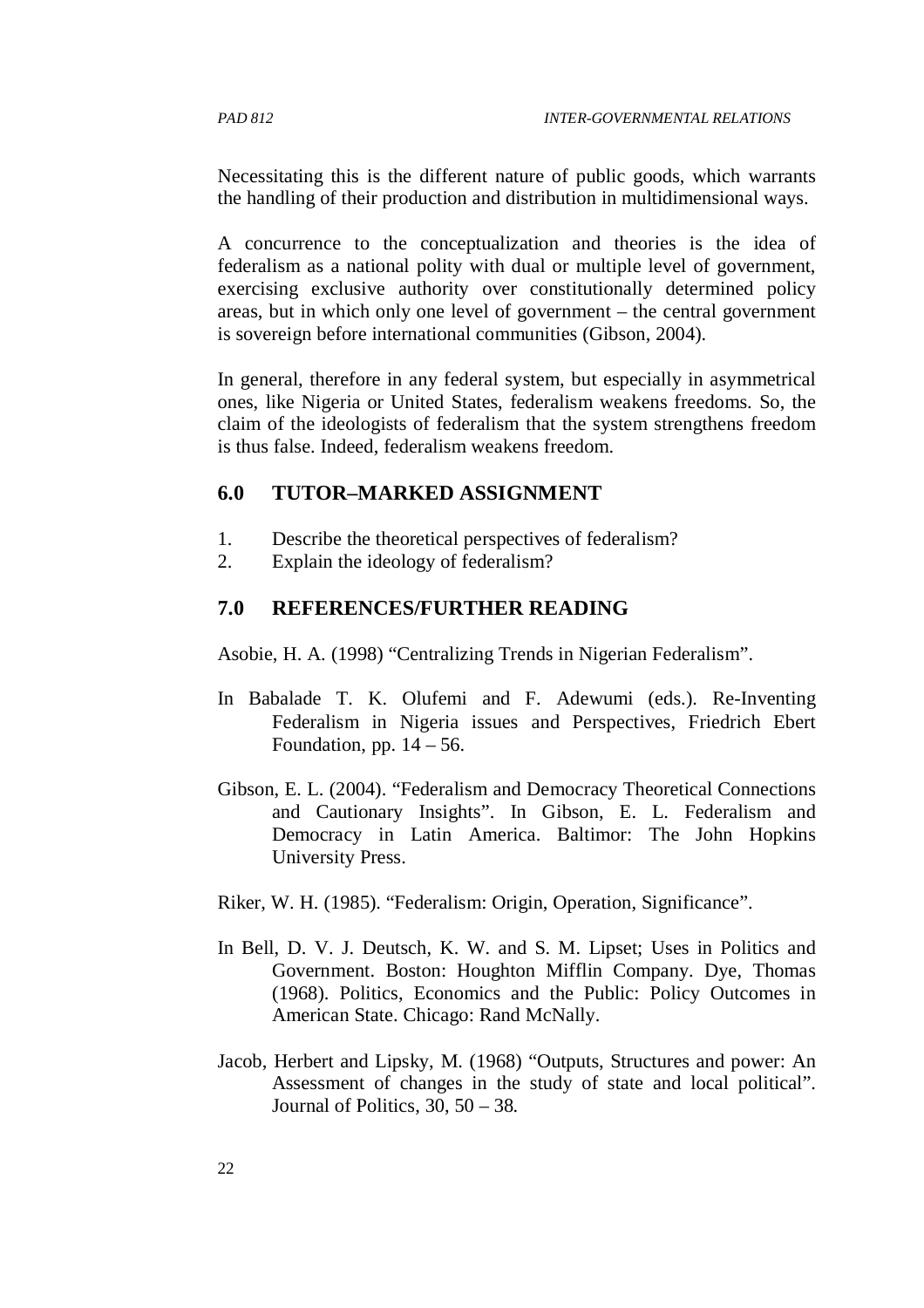- Jennings M. K. and Ziegler, H. (1970)."The Salience of American State Politics". American Political Science Review 64: 523 – 35.
- Oates, W. E. (1972). Fiscal Federalism. New York: Harcourt Brace Jovanovich.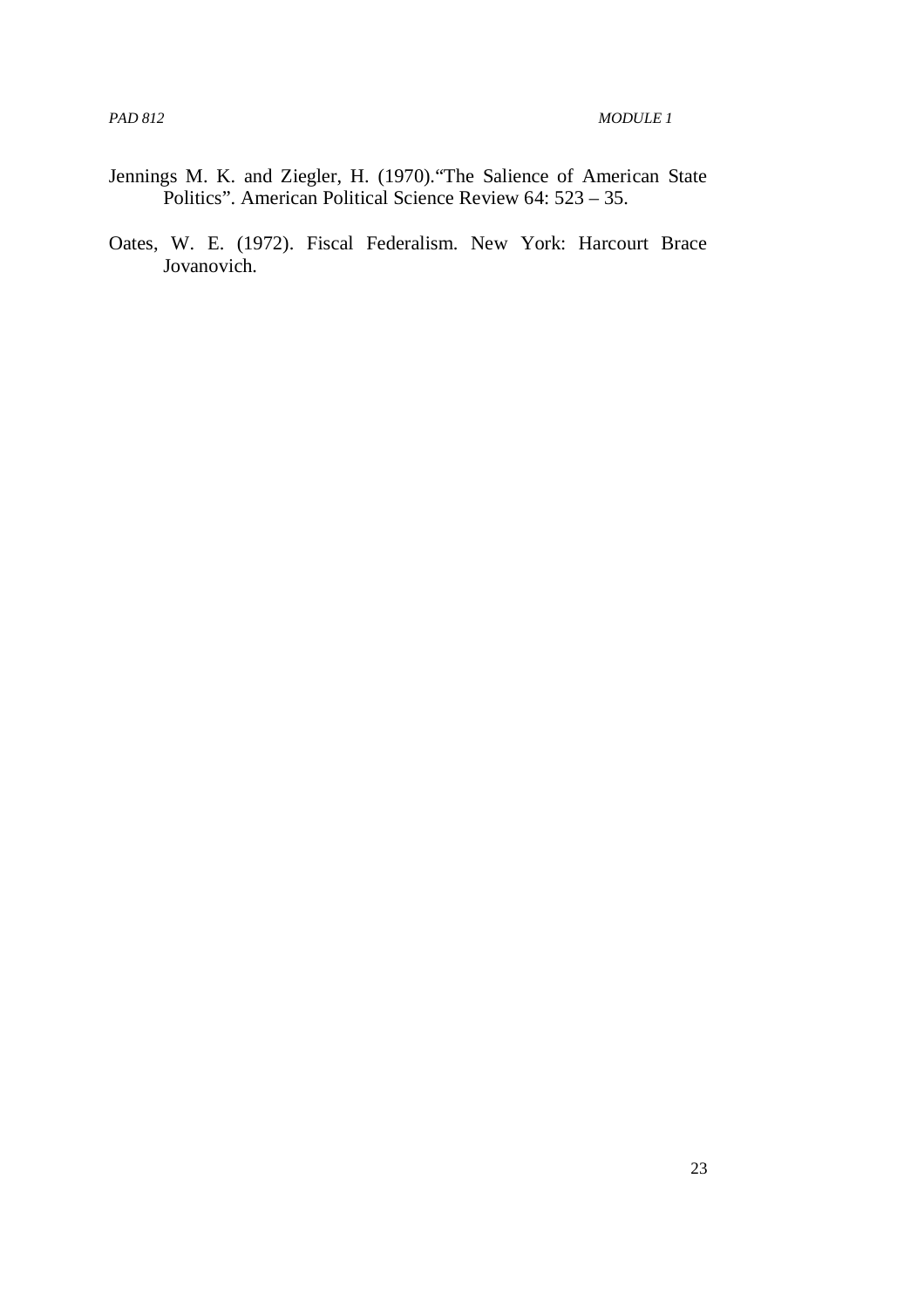## **MODULE 2 DYNAMICS OF INTER- GOVERNMENTAL RELATIONS**

- Unit 1 Models of Intergovernmental Relations
- Unit 2 Structures and Patterns of Intergovernmental Relations
- Unit 3 Federal-State-Local Government Relations
- Unit 4 State-Local Government Relations
- Unit 5 Conflict in Intergovernmental Relations

# **UNIT 1 MODELS OF INTER- GOVERNMENTAL RELATIONS**

## **CONTENTS**

- 1.0 Introduction
- 2.0 Objectives
- 3.0 Main Contents
	- 3.1 Coordinate-authority Model
	- 3.2 Inclusive-authority Model
	- 3.3 Overlapping-authority Model
- 4.0 Conclusion
- 5.0. Summary
- 6.0 Tutor- Marked Assignments
- 7.0 References/ Further Reading

# **1.0 INTRODUCTION**

In inter-government relations, it is important we examine how a group of states are bound into a larger, non-centralized and superior state. The inter-governmental relations may be classified into three conceptual models. We can formulate some simplified models of authority relationships among national, state and local jurisdiction. In this unit, we shall examine the features of intergovernmental relations arrangement.

# **2.0 OBJECTIVES**

At the end of the unit, you should be able to:

- explain the authority relationships that exist between political entities;
- explain how the models can be used to formulate hypotheses;
- explain that by testing these hypotheses, we can discover which model best fits predictions of inter-governmental relations policies.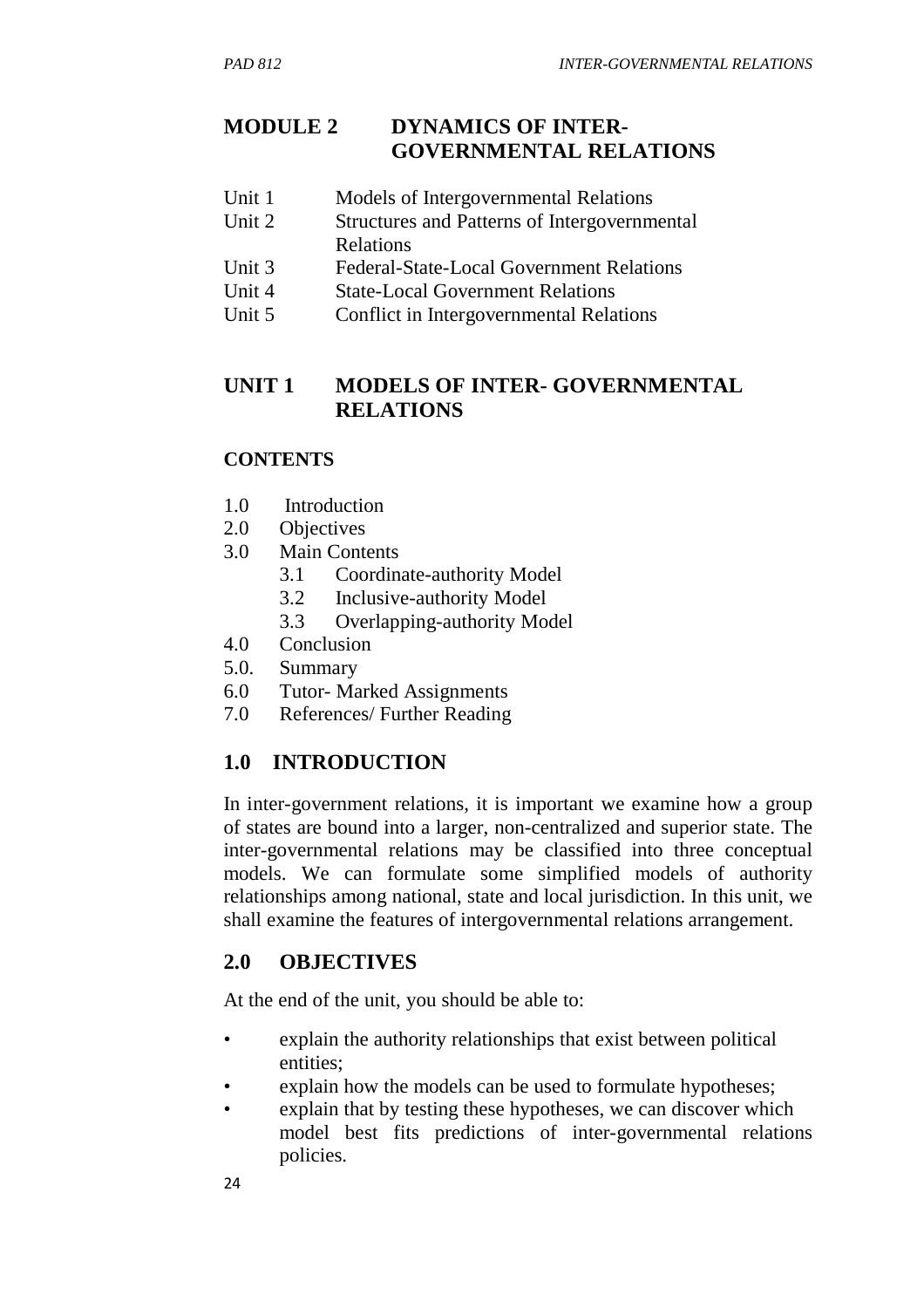# **3.0 MAIN CONTENT**

There are three models that express visually the three generic entities namely: coordinate – Authority model; inclusive authority model. (Wright 1985: 58 – 65) overlapping – Authority model. Each model concentrates on the essential features of a possible

Intergovernmental Relation arrangement and guides us in formulating hypotheses. Testing these hypotheses we can discover which model best fits the political system being operated (Wright, 1985:59)

# **3.1 The Coordinate – Authority Model**



Fig 1: Coordinate Authority Model

In the coordinate-authority model of Intergovernmental Relation, sharp, distinct boundaries separate the national government and state governments. Local units, however, are included within and are dependent on state governments.

The most classic expression of state/local relations is Dillon's Rule, which summarizes the power relationship between the states and their localities quoted in (Otole, 1985:58):

- 1. There is no common-law right of local self-government.
- 2. Local entities are creatures of the state subject to creation and abolition at the unfettered discretion of the state (barring constitutional limitations)
- 3. Localities may exercise only those power expressly granted.
- 4. Localities are "mere tenants at the will of the legislature.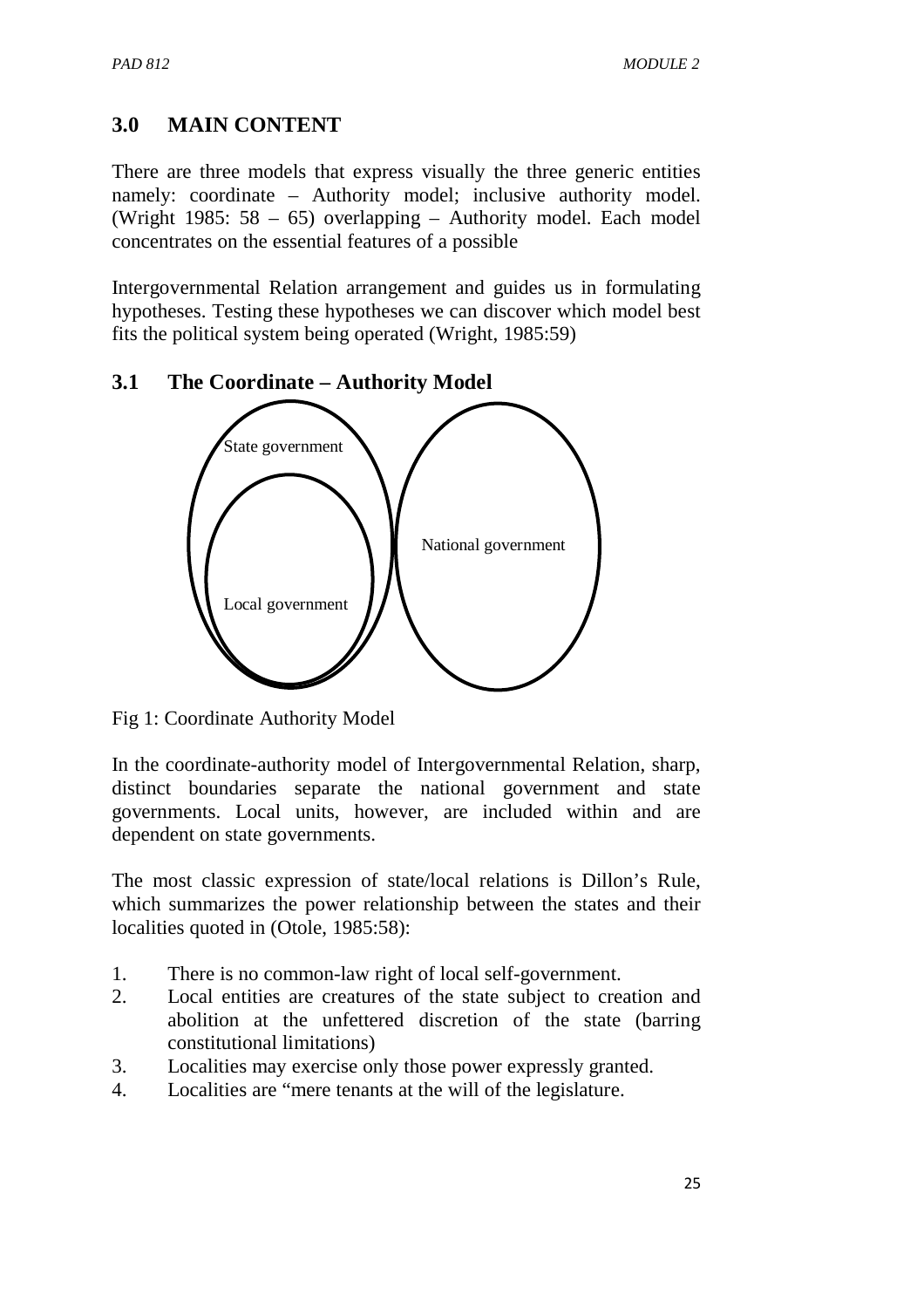This, coordinate – authority model, therefore, implies that the two types of entities are independent and autonomous. They are linked only tangentially.

However, when the respective spheres of action put the national government and the state in conflict, they ceased to be tangential and clashed directly. In such case, the Supreme Court becomes the arbiter of national/state relations.



Fig 2: Inclusive-Authority Model

Let us suppose that the area covered by each circle represents the proportion of power exercise by that jurisdiction with respect to others. Suppose the national government wants to expand its proportion of power in relation to states and localities. Two strategies are possible.

One, reduce the various power of either the states or localities or both; or Two, enlarge the national government's circle with or without enlarging the state and /or local circles.

Both strategies can be understood by means of game theory: a systematic way of studying behavior in decision making situations. The theory assumes that all participants strive to optimize their behaviour – each trying to maximize gains and minimize losses within the limits of allowed behavior (hence the analogy with games). The outcome is seen to depend not only on the behavior of any one participant but on the responses of other participants as well.

26 In the first strategy, is the classic case of a three – person, zero – sum game? The sum of the player's winnings equals the sum of their losing.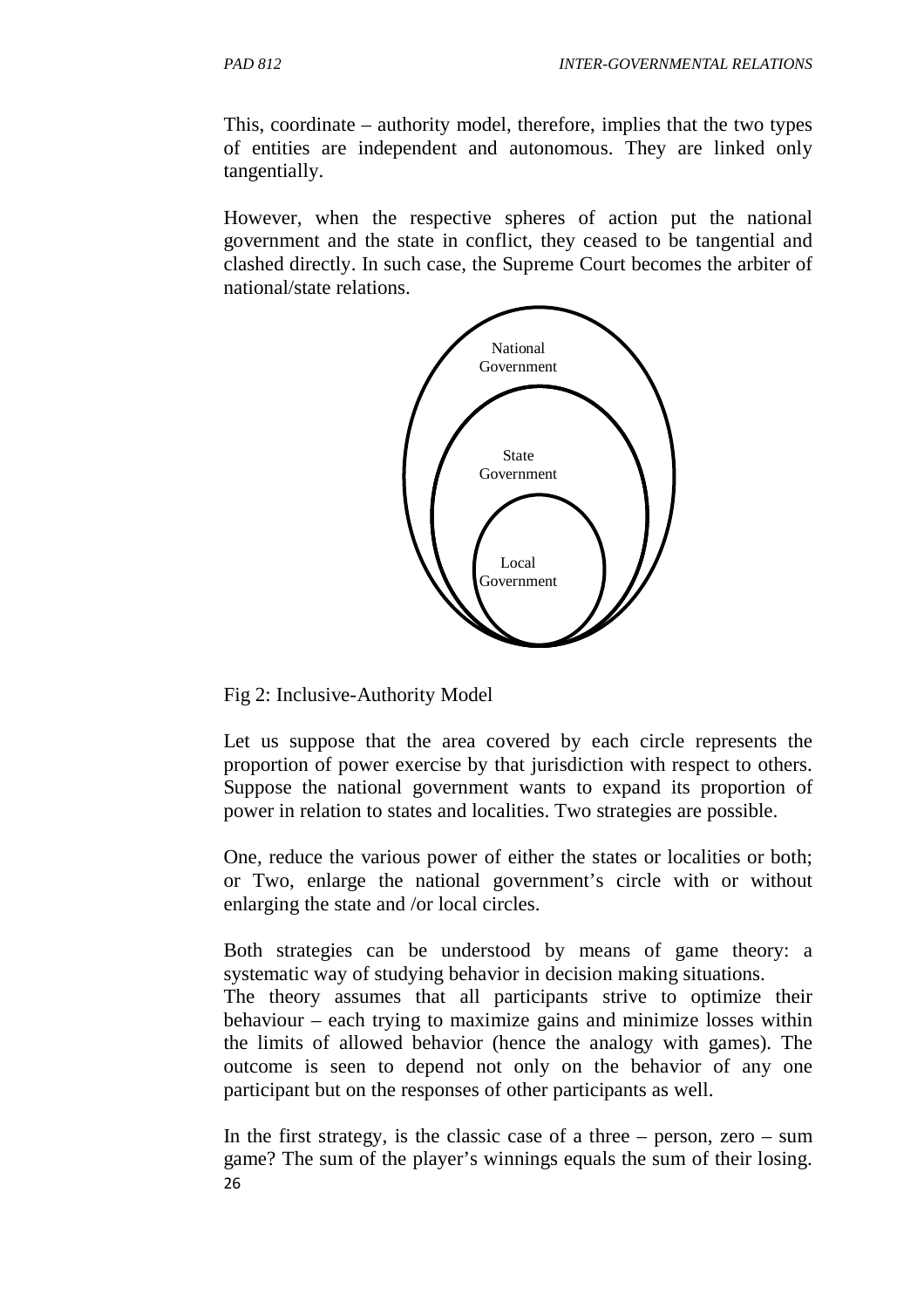An illustration of this in the Intergovernmental Relation contexts is the usury case in USA and the legislation requiring state and local units to meet minimum wage and maximum hour requirements. The national government attempted to exercise (expand) its power at the expense of state/local powers. The gain in national power equaled the power or discretion lost by state and local units. Thus, the national gains equaled state/local losses.

In game theory, the second strategy is called a "non-constant -sum game. All participants in this type of game can "win" or make gains. Perhaps the best Inter-governmental Relation illustration of the second strategies fiscal: the conditional grant-in-aid. The national sector can expand by raising more money to offer and grants to states and local governments. The funds can be offered with conditions ("losses") imposed on the recipients. But the benefits (winnings) are so attractive that they appear to outweigh the attached constraints. From these example of the two strategies, we would expect national Intergovernmental Relation policies to lean far more toward the strategy-such as grants in aid. The strategy assume that the total resources ("winnings") can be expanded.

However, the inclusive – authority model serves other uses besides allowing predictions of Intergovernmental Relation policies. The model also conveys the essential hierarchical nature of authority. The model also conveys the essential hierarchical nature of authority. The dependency relationships imply powers patterns that are similar to Dillon's rule for state/local relations. That is, states and localities would be mere minions of the national government with insignificant or incidental impact on American politics and public policy. To the question of who governs, this model provides an unequivocal answerthe national government.

# **3.3 The Overlapping –Authority Model**

The overlapping – Authority Model of Intergovernmental Relation comes from the early 1970s and from efforts by the Nixon administration to innovate and decentralized decision – Making in categorical grant – in – aid programmes (Wright, 1985:59):

Overlapping – authority model is illustrated in Fig. 3 as below: The overlapping – Authority Model of Intergovernmental Relation comes from the early 1970s and from efforts by the Nixon administration to innovate and decentralized decision – Making in categorical grant – in – aid programmes (Wright, 1985:59): Overlapping – authority model is illustrated in Fig. 3 as below: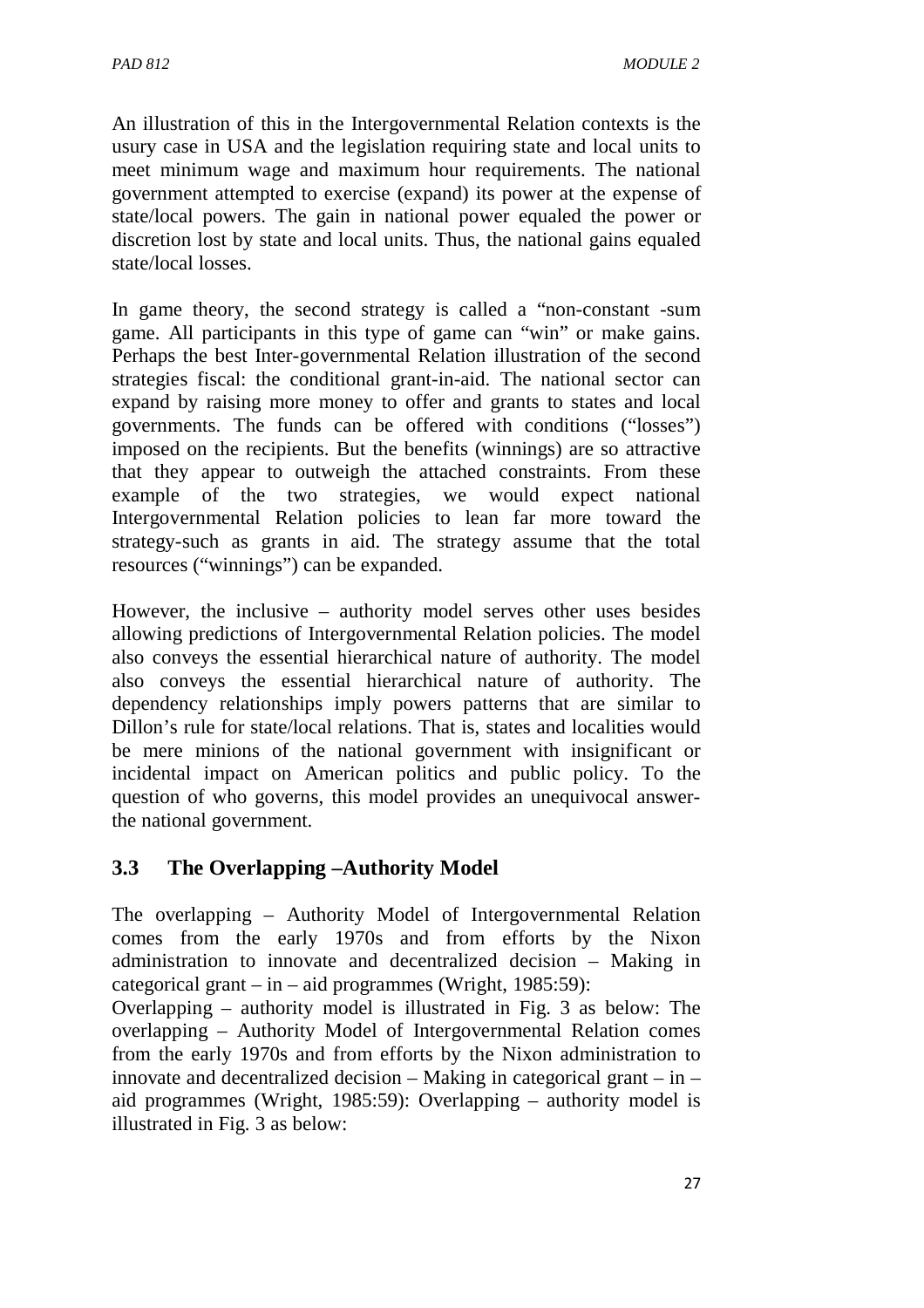

The overlay among the circles conveys three characteristics features of the model:

- 1. Substantial areas of governmental operations involves national, state and local units (or officials) simultaneously, The areas of autonomy or single-jurisdiction independence and full discretion are comparatively small;
- 3. The power and influence available to anyone jurisdiction (or official) is substantially limited. The limits produce an authority pattern best described as bargaining.

Bargaining is used in common dictionary sense of "negotiating the terms of a sale, exchange, or agreement". In the Intergovernmental Relation context, sale is far less relevant than exchange or agreement". For example, the national government offers more than 1000 assistance programme a states and localities in exchange for their agreement to implement a programme; carryout a project, or pursue anyone of a wide variety of activities. Of-course, as part of the bargain, the recipient of assistance must usually agree to conditions, such as; the providing of matching funds and the satisfaction of accounting reporting auditing and performance requirements.

In sum, the chief characteristics of the overlapping –authority models are:

- Limited, dispersed power
- Interdependence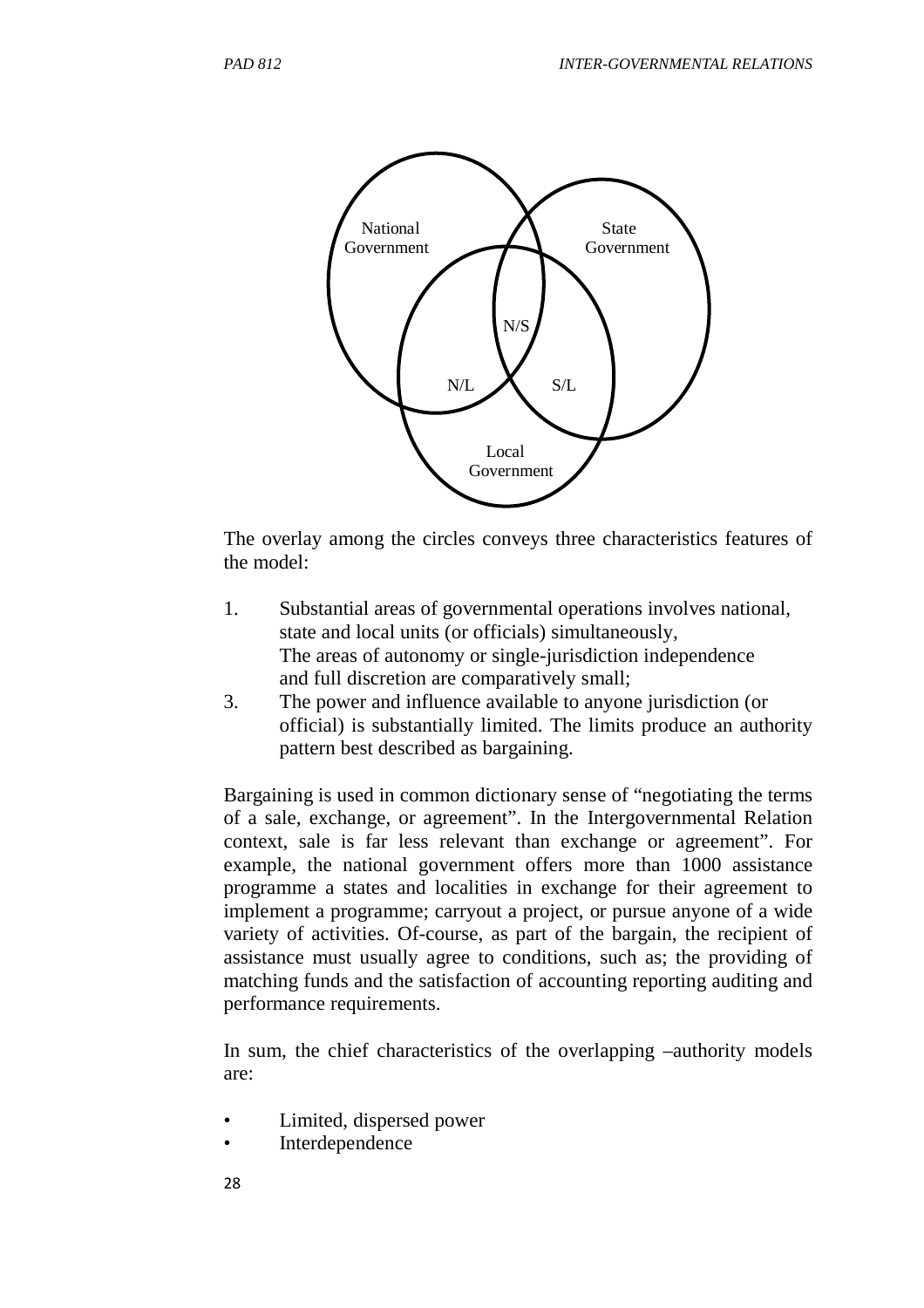- Limited areas of autonomy
- Bargain-exchange relationship
- Cooperation and competition.

Contacts and exchanges between national, state, and local officials may be cooperative or competitive; the determining factors include: the policy issue or problem, the status of the officials, the partisan leanings of participants, and the constituency being represented.

# **4.0 CONCLUSION**

In this unit, we have examined the coordinate – authority model; inclusive – authority model and overlapping – authority model. In the coordinate – authority model is sharp, distinct boundaries which separate the national government and state government. In this model, there is autonomy in authority pattern and the relationship is independent.

The inclusive – authority model allows for predictions of intergovernmental relations policies. The model conveys the essential hierarchical nature of authority. The relationship is dependent on power patterns between the federal and state/local relations.

That is, states and localities are mere minions of the federal government with insignificant impact on politics and public policy. The overlapping authority model depicts that substantial areas of governmental operations involves national, state and local units (or officials) simultaneously. In this model relationship is interdependent and authority pattern involves bargain.

Bargaining in wide areas of Inter-governmental Relations involves exchanges or agreements.

However, each model by concentrating on the essential features of a possible Intergovernmental Relations arrangement guides us in formulating hypotheses. However, by testing these hypotheses, we can discover which model best guides the Intergovernmental Relations policies.

# **5.0 SUMMARY**

Fiscal Federalism is essentially about the allocations of government spending and resources to the various tiers of government. From a theoretical perspective, the nature and character of Intergovernmental Relations could be conceptualized in terms of three dominant models: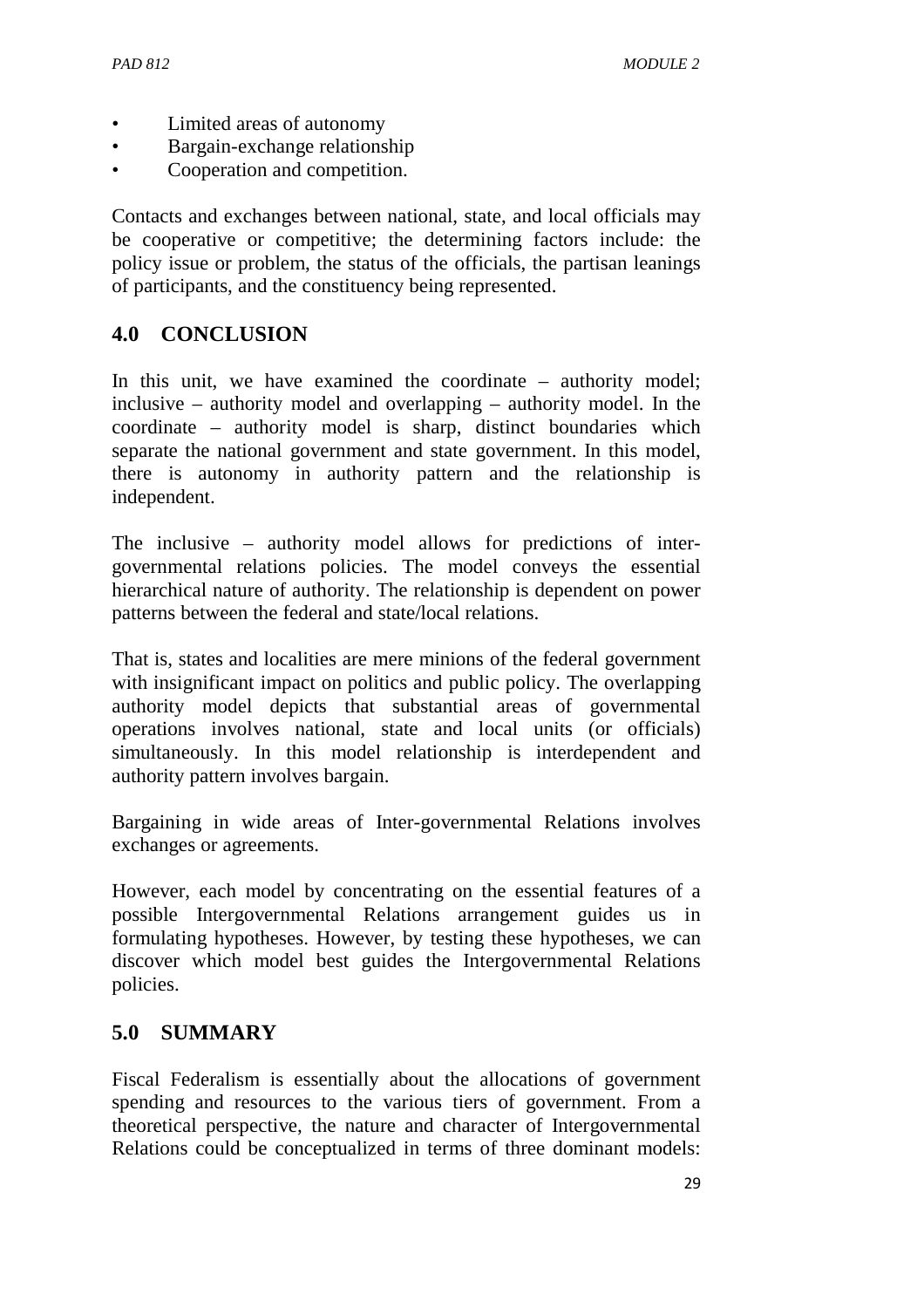separated authority overlapping authority and inclusive authority models (Ozumba, et al. (Eds); 1999).

The separated authority model expects peripheral linkages between component parts, while inclusive authority model postulate close federal supervision and control to assure that national purpose is served. The overlapping model is often considered more realistic because federalism is a system of government where all the laws passed by all the theirs of government affect all the people depending on the state and local government area in which they live.

# **6.0 TUTOR–MARKED ASSIGNMENT**

- 1. Describe the relevance of overlapping authority model of intergovernmental relations in Nigerian federal system?
- 2. Explain how inclusive –authority models can be applied in intergovernmental relations in Nigeria?

# **7.0 REFERENCES/FURTHER READING**

Wright, D.S.(1985). "Models of National/State/Local Relations".

- InO'toole, L. J. (Jr.) O'toole, L. J. (Jr.) American Intergovernmental Relations. O'toole, L. J. (ed.) Washington, DC: Congressional Quarterly Inc.
- Wright, D. S. (1985)." Models of National, State, Local Relations",
- American Inter-governmental Relations. Washington, D.C.: Congressional Quarterly Inc.
- Eneanya, A. N. (2012). Policy Research Analysis and Effective

Policy-Making. Lagos: University of Lagos Press Ltd.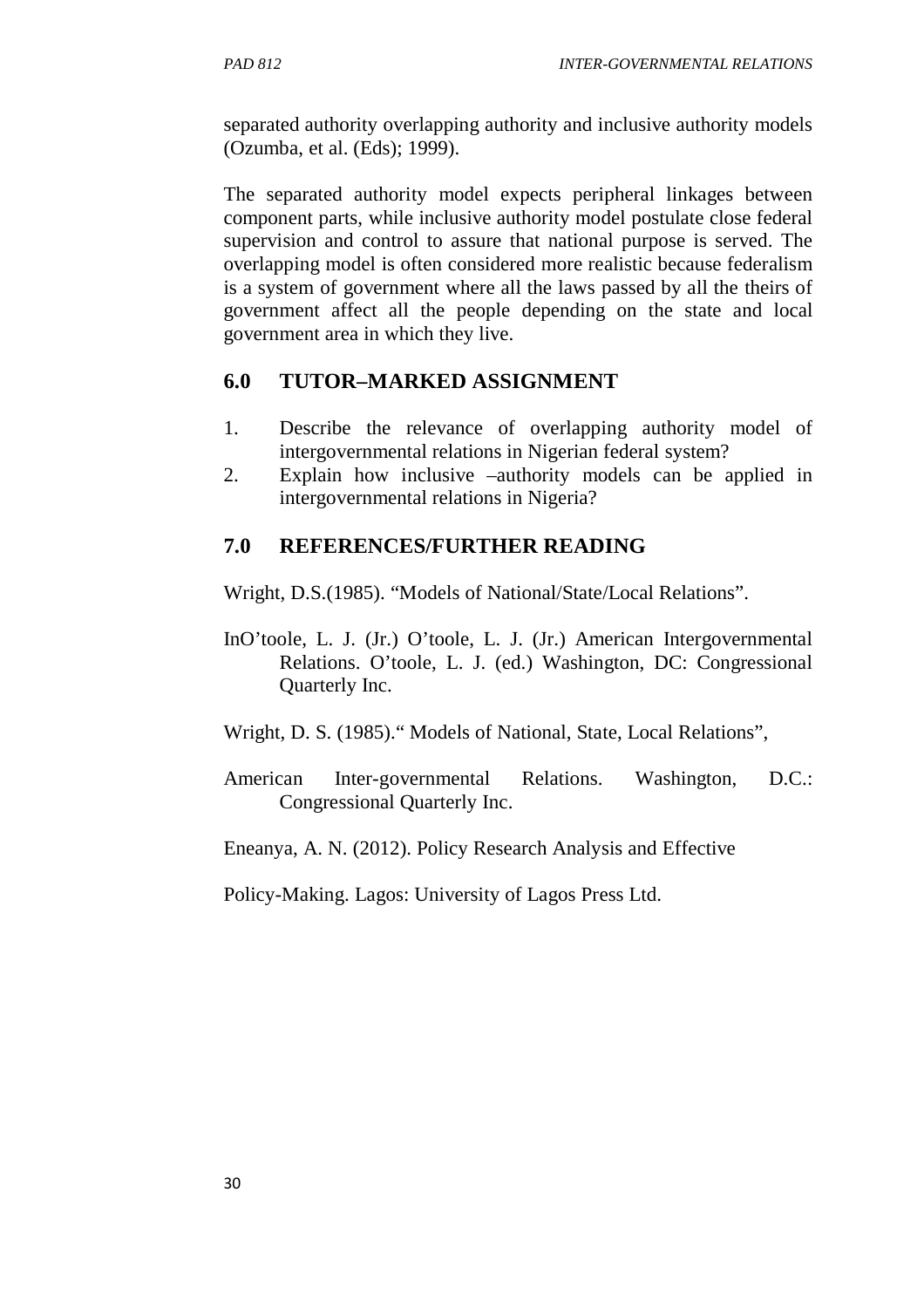# **UNIT 2 STRUCTURES OF FEDERAL AND INTER- GOVERNMENTAL RELATIONS**

#### **CONTENTS**

- 1.0 Introduction
- 2.0 Objectives
- 3.0 Main Contents
	- 3.1 Federal Structures
		- 3.1.1 Features of Federal System
	- 3.2 Inter-governmental Structures
- 4.0 Conclusion
- 5.0 Summary
- 6.0 Tutor-Marked Assignments
- 7.0 References/Further Reading

# **1.0 INTRODUCTION**

Federalism is practiced by many countries of the world. As a political system, it was adopted to cater for diversities and heterogeneity of these societies. Federalism simply refers to a division of power between national, state and local governments. In this unit, we shall examine the structure and patterns of federal system.

## **2.0 OBJECTIVES**

At the end of the unit, you should be able to:

- explain the structure and of federal system
- discuss the structure and pattern that are operative in Nigeria federal

## **3.0 MAIN CONTENT**

#### **3.1 Federal Structure**

The federal structure of governmental offers the more defined platform for the operations of inter-governmental relations. In federal system, Elekwa (1995) in Ikejana – Clark and Okoli (eds.) identify six levels of inter-governmental relations namely: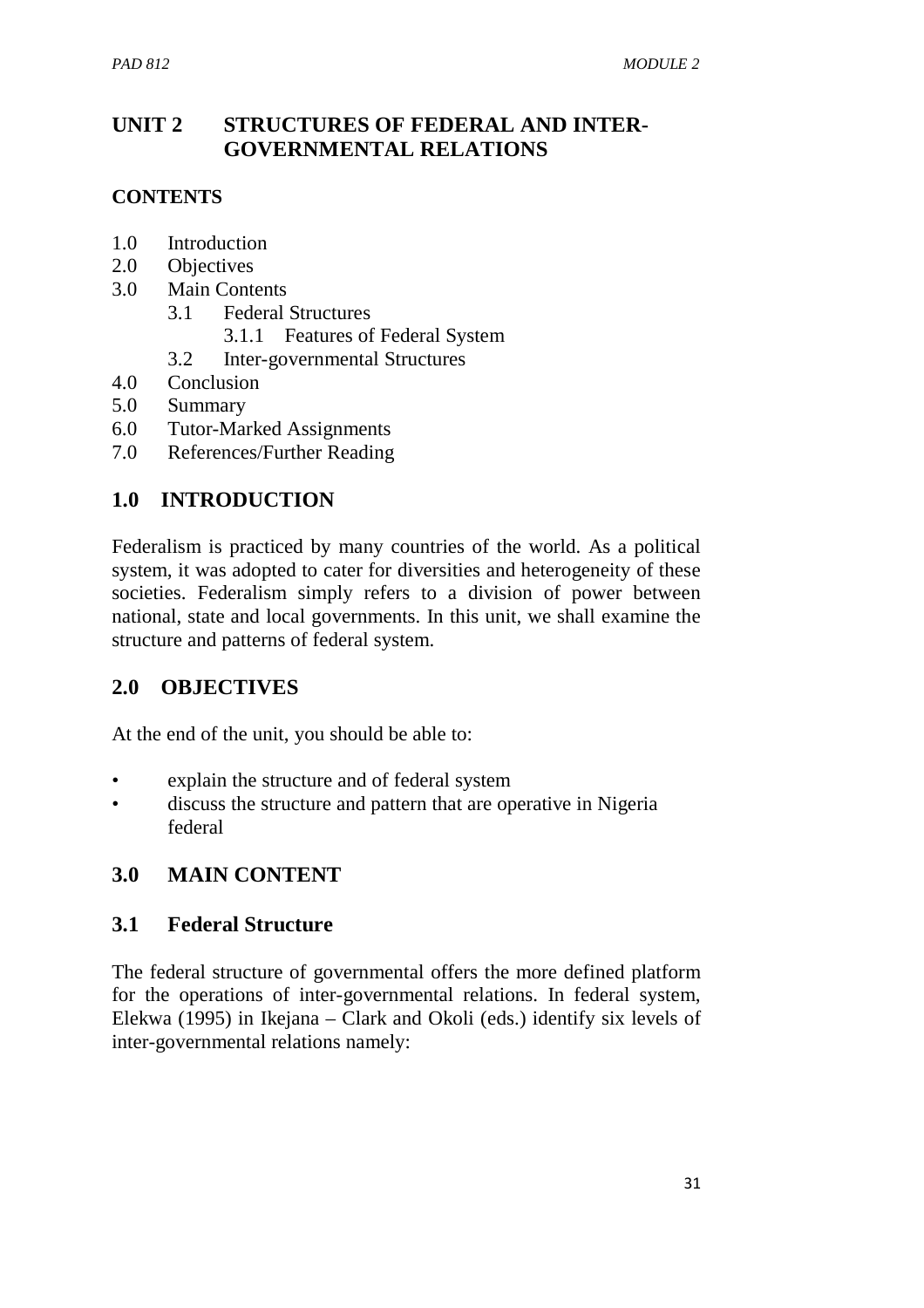- i. Federal state relations
- ii. Federal state local relations
- iii. Federal local relations
- iv. State local relations
- v. State state relations and
- vi. Local local relations

The levels of enumerated above represent both vertical and horizontal Ayoade1980) also defines inter- governmental relations as comprising nine patterns:

- i. Federal state
- ii. Federal local
- iii. Federal civic groups iv. State state v. State local
- vi. State civic groups vii. Local local
- viii. Local civic groups, and Ix Inter-civic groups.

From this pattern, it could be seen that four new levels have been added to former structure, namely; federal – civic groups, state – civic groups, local - civic groups, and inter - civic groups (civic – civic). This structure excluded "federal – state – local relations". Despite these differences, the core levels of inter – governmental relations present within a federal structure are represented (Ogbuishu, 2007).

#### **3.1.1 Features of a Federal System**

A federal system of movement is one in which powers are distributed between the centre and the states. The constitution of a federal state is always written and spells out the power and functions of central, state and local governments. The essence in to avoid conflict and controversy that may arise between these levels of government. Thus, a federal system is characterized by the following:

- i. Division of powers separation of powers between the federal, state and local governments. The constitution provides for the distribution of powers between these levels of governments.
- ii. Supremacy of the constitution the constitution is supreme and any laws from the state or local governments that are inconsistent with the constitution are null and
- iii. Bicameral legislature the federal system legislature is often patterned according to bicameral system. That is, the federal systems consist of two houses – the upper house the lower House.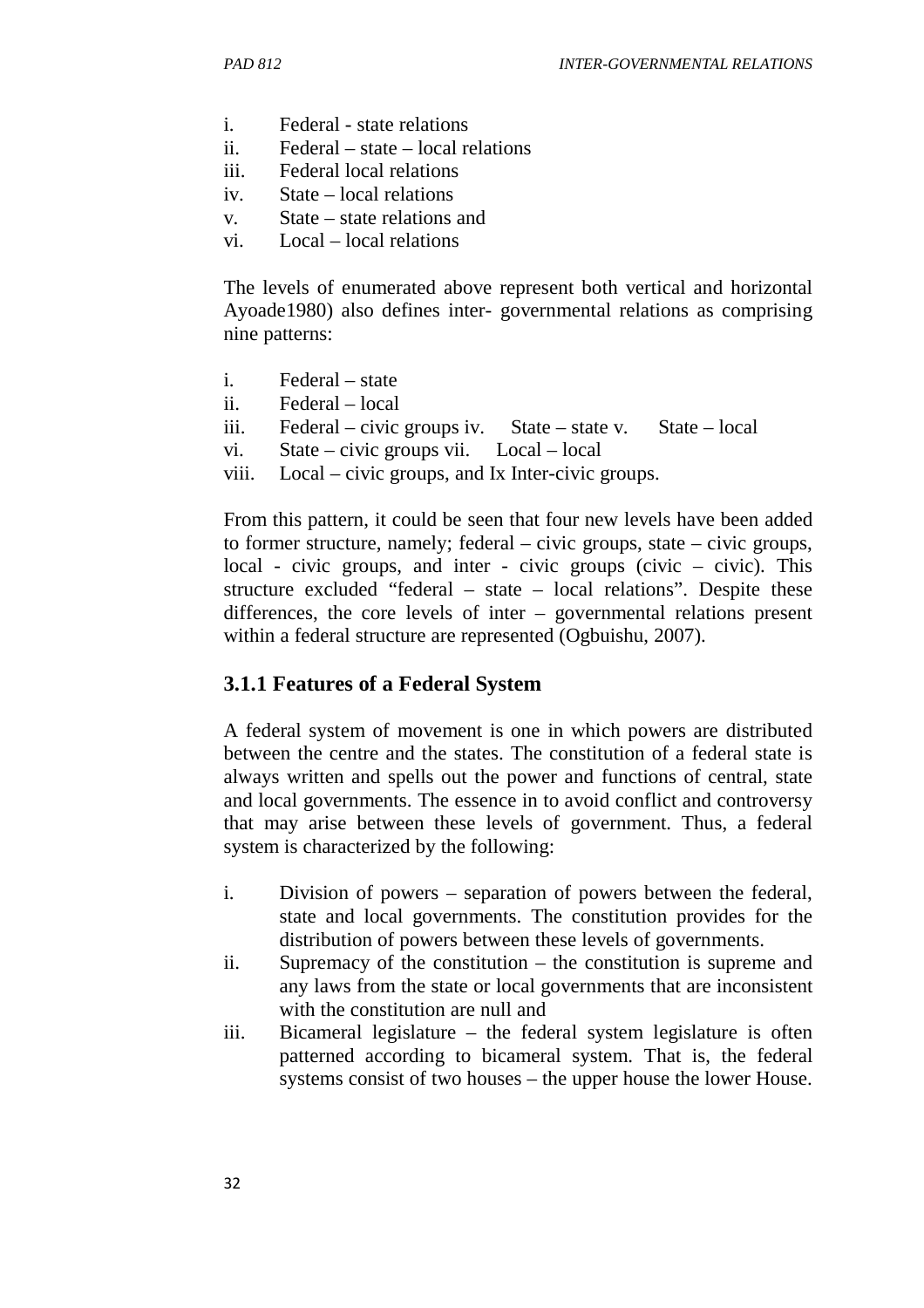- iv. Written and rigid constitution –the federal constitutions of most states are often written and rigid. It means that the constitution cannot be altered with a simply majority vote.
- v. Greater central control superiority of the centre in practice.

## **3.2 Intergovernmental Structure**

Intergovernmental relations structures are almost always designed to accommodate differing communities of interest – social, ethnic, and political- as the boundaries of governments often possess, or soon acquire, symbolic meanings for communities that identify with them. Sometimes, a community is so dominated by one ethnic group that this impacts their relations – their intergovernmental relations – with other levels of government. Thus, the people of Quebec, because of their strong French cultural identity, have been able to get special advantages from the Canadian national government. Alternatively, ethnically dominated communities in other countries have complained that they get fewer resources from their national government because of their minority status

# **4.0 CONCLUSION**

In this unit we have examined the structure; pattern and features a federal system. The structure and patterns are such that the central government is entrusted with powers of general character, which concern the nation as a whole. The other levels of governments, state local governments are given powers within their jurisdictions, as spelt out by the constitution. Neither of the two can encroach upon the jurisdiction of the centre.

#### **SELF–ASSESSMENT EXERCISE**

Describe the structure and pattern of federal system in Nigeria.

# **5.0 SUMMARY**

We have noted the structures and patterns of political systems offers more defined platform for the operation of inter-government relation.

The unitary structure and pattern could take the form of nation – local relations or inter-local relations. The federal structure and pattern could be: federal – state, federal – local, federal – state – local, state – state, state – local, local - local. These patterns represent both vertical and horizontal dimensions.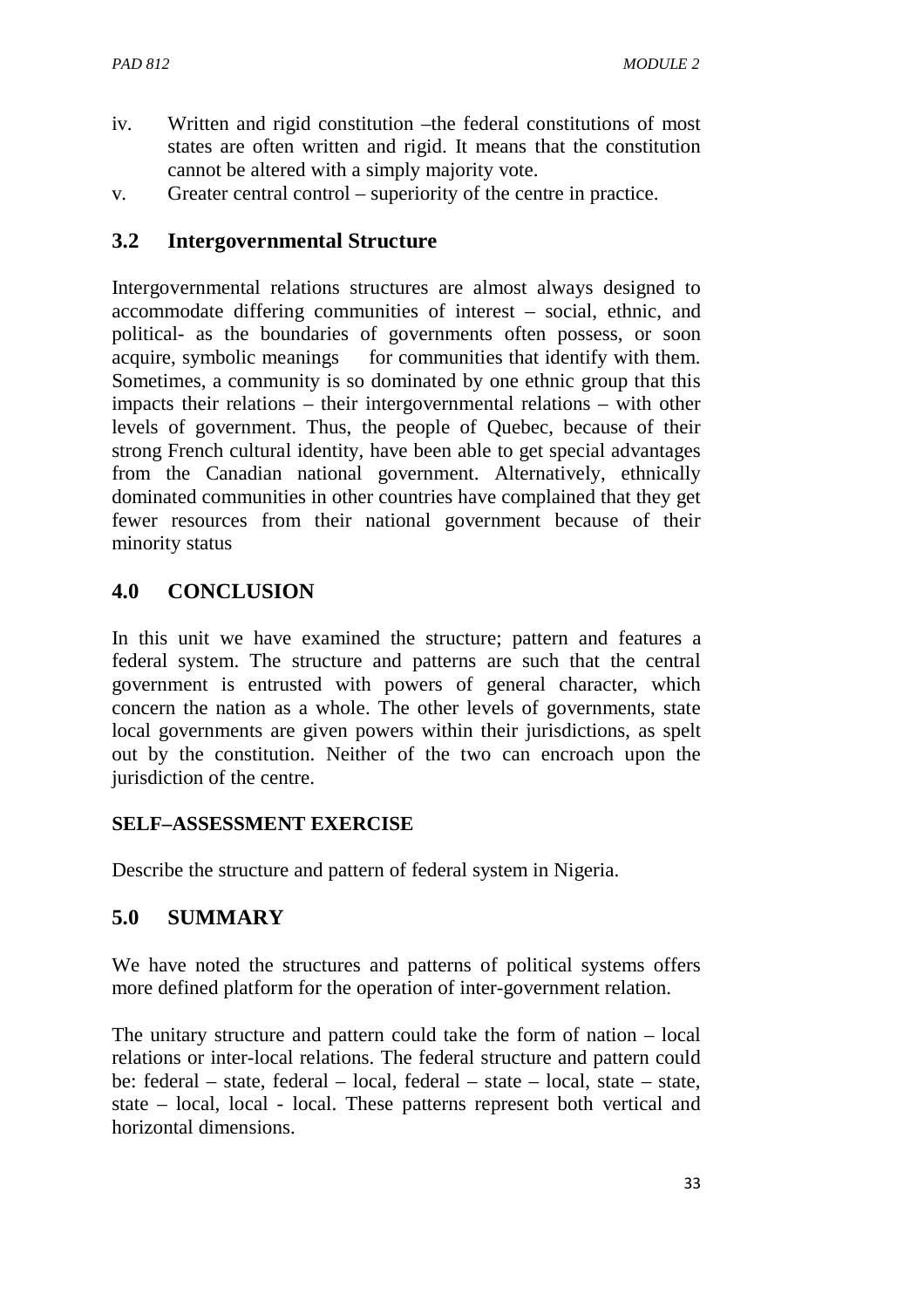However, the federal, state – level patterns reflect Nigeria federal system. The pattern is cooperative, coordinative and mutually beneficial to different levels of government.

## **6.0 TUTOR – MARKED ASSIGNMENT**

- 1. Describe the structure and pattern of inter-government relations in a federal system.
- 2. Explain the structures and patterns that are operative in Nigeria federal system.

#### **7.0 REFERENCES/FURTHER READING**

- Ayoade, J.A (1980). "Inter-governmental relation in Nigeria" Quarterly journal of administration, Vol IV. No. Federal Republic of Nigeria, 1999 Constitution.
- Ogubishi, A. F. (2007). Fundamentals of Inter-governmental relations. Enugu: Academic Publishing Company.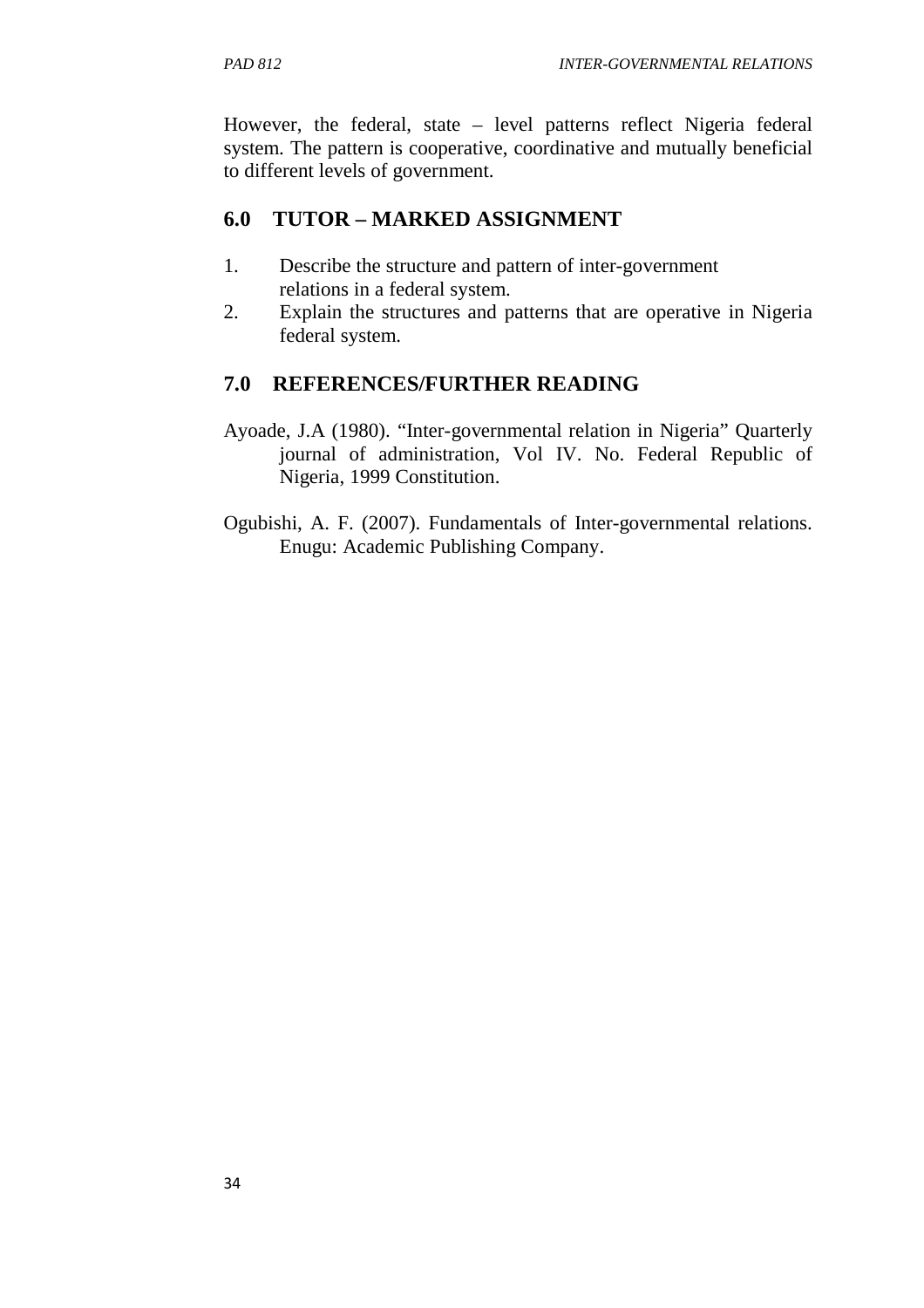# **UNIT 3 FEDERAL – STATE -LOCAL GOVENRMENT RELATIONS**

#### **CONTENTS**

- 1.0 Introduction
- 2.0 Objectives
- 3.0 Main contents
	- 3.1 Federal-State and Local Government Relations
	- 3. 2 Collection of Taxes
	- 3.3 Mechanism for Managing Federal-State and Local government Relation
- 4.0 Conclusion
- 5.0 Summary
- 6.0 Tutor–Marked Assignments
- 7.0 References/Further Reading

#### **1.0 INTRODUCTION**

In most federal countries, there exists a strong centre, while preserving the diversity reflected in individual states. In Nigeria, federal and state governments exist side by side, with each possessing certain assigned functions. In this unit, we shall discuss federal – state – local government relations.

## **2.0 OBJECTIVES**

At the end of the unit, you should be able to:

- the powers of federal state and local governments and
- how conflicts between the two levels of government are resolved.

#### **3.0 MAIN CONTENT**

In federal systems, devolution of power between he central and component units is to design issues that concern the federal and others of common interest. Presently, Nigeria is highly centralized as the central government had enormous powers conferred on it by section 4, sub-section 5 of 1999 constitution. By this, the federal government is constitutionally granted two sets of legislative powers, namely: those contained in the exclusive list and those contained in the concurrent list. Besides, laws made by states can be overridden by federal laws of there is conflict. The federal government exercises statutory responsibility creation of new local governments.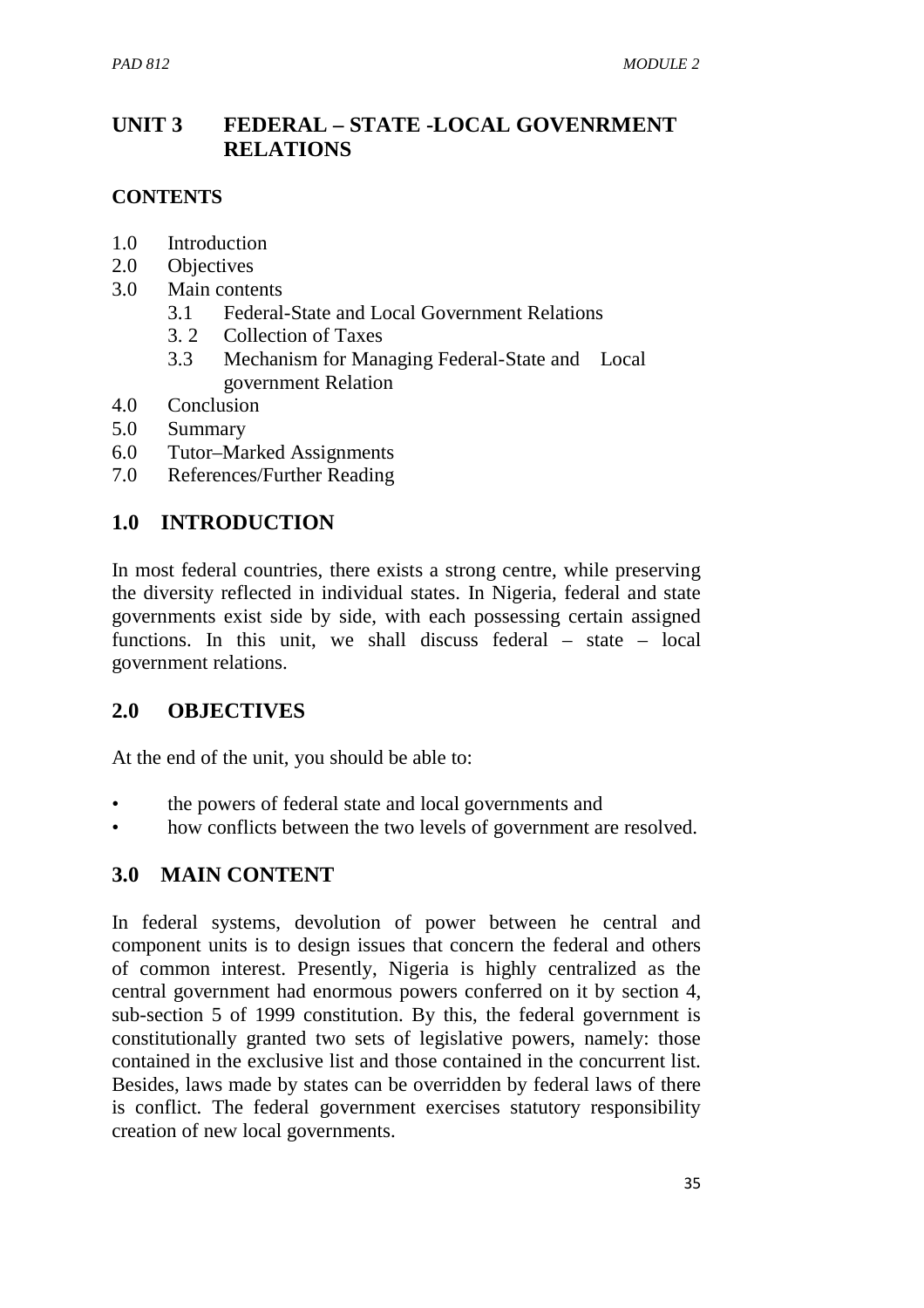## **3.1 Federal State and Local Government Relations**

Finance is the most critical policy issues in intergovernmental fiscal relations. The issues concerning fiscal relations among the constitutional units of the Nigerian federation that remain mostly unresolved are the divergence between assigned functions and tax powers; the principle of horizontal and vertical revenue allocation; dependence of state and local governments on the federal sources of funding; the tendency towards concentration and federal presence in the state (Mbanefo, 1998).

As the federal – state and local governments have powers under. The concurrent list on collection of taxes, there were overlaps in tax and levy collection by various tiers of government necessitating new schedule of taxes being published for all tiers of government.

## **3.2 Collection of Taxes**

According to the new schedule of 1999 constitution, the federal government is empowered to collect the following taxes:

- Company income tax
- Petroleum profit tax VAT
- **Education tax**
- Capital gains tax
- Stamp duties of corporate entities
- Personnel income tax of armed forces Foreign affairs Police
- Residents of the federal capital territory Abuja.

State governments are empowered to collect the following taxes;

- Personal income tax
- Withholding and capital gains tax
- Stamp duties from individuals;
- Road taxes:
- Development levy and
- Business premises and registration level

Local governments are to collect the following taxes;

- Levy on shops and kiosks
- Slaughter fees; Slaughter fees
- Marriage, birth and death fees
- Motor Park fees
- Cattle tax
- Radio and television tax and Advertisement tax.
- 36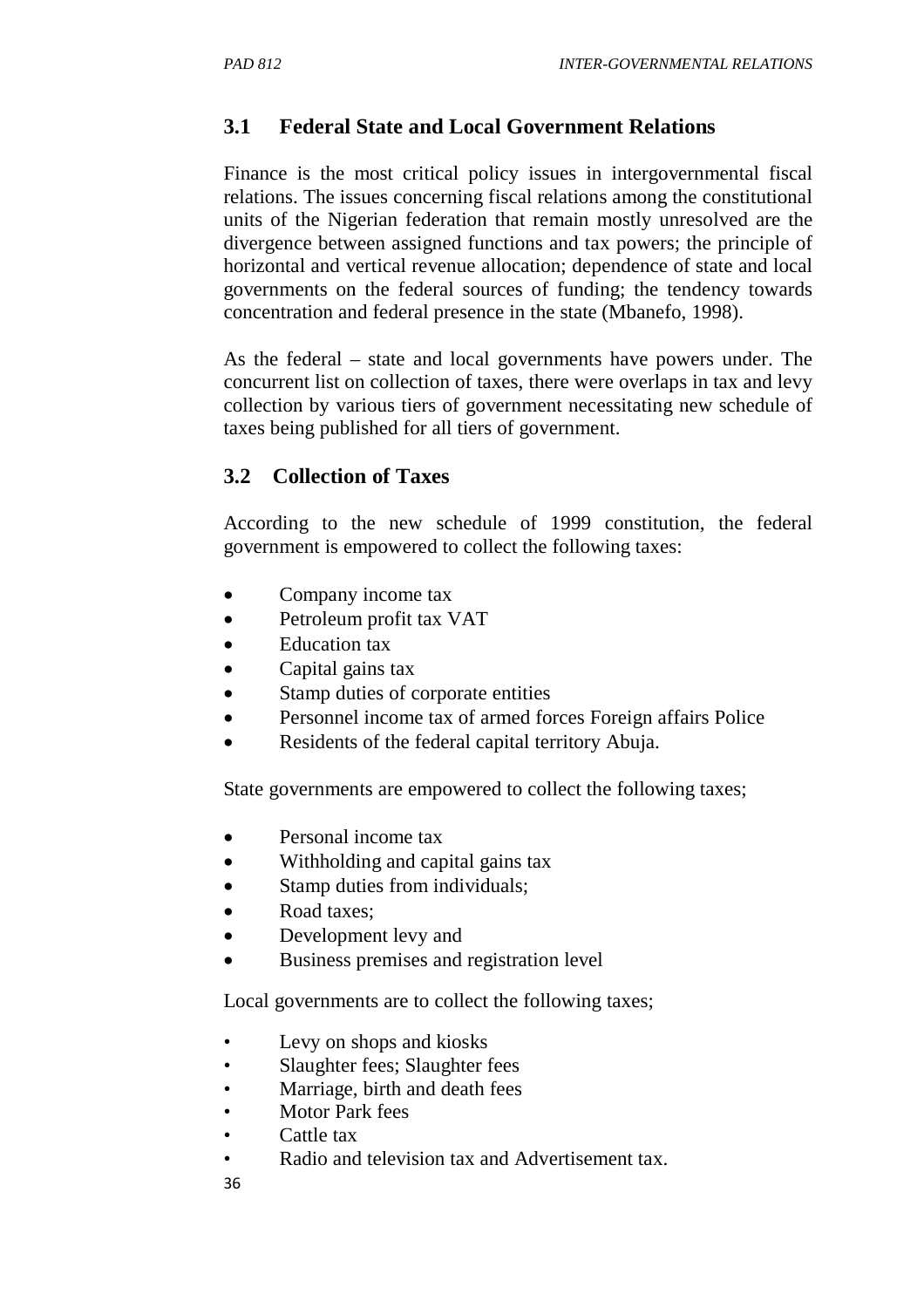There was another fiscal amendment in 1999 arising from the 1994 – 95 constitutional conference as a prelude to the 1999 constitution, which increased the list of items on the exclusive list from 66 in 1979 to 68 in 1999 and not less than 13% of proceeds from natural resources (offshore production proceeds commenced in March 2000).

# **3.3 Mechanism for Managing Federal State and Local Government Relations**

However, under the federal system, a number of administrative mechanisms are often devised to manage intergovernmental relations. In Nigeria, a number of meetings and conferences with administrative standing committees, constitutional boards, council or commissions have been associated with federal, state local or interstate constitutions (Eneanya, 2009: 255).

With the emergence of democratic governance, since 1979, management of inter-governmental relations has followed these dimensions (Eneanya, 2009: 256 – 7).

- i. The use of national economic council and national council of states;
- ii. Crucial role courts in resolving inter- governmental disputes of supreme court ruling mollifying the revenue allocation act of 1981 and the dispute at the supreme court between the Lagos State government and the federal government over creation of new local council;
- iii. The role of national and state assemblies in their intergovernmental relations, example, the assembly of speakers and the position of the national assembly in resolving federal – state – local local governments revenue sharing formula;
- iv. The impact of political parties' competition in the management of inter-governmental relations. Elected officials of various parties now align to resolve inter-governmental conflicts.
- v. The reactions of citizens to the activities of public officials who operate at different levels of government, especially the support given to officials on inter-governmental conflicts.

All these conferences and meetings were aimed at managing intergovernmental relations in order to minimize areas of conflict.

# **4.0 CONCLUSION**

In this unit, we have been able to discuss the inter- governmental. In this unit, we have been able to discuss the inter- governmental relationship.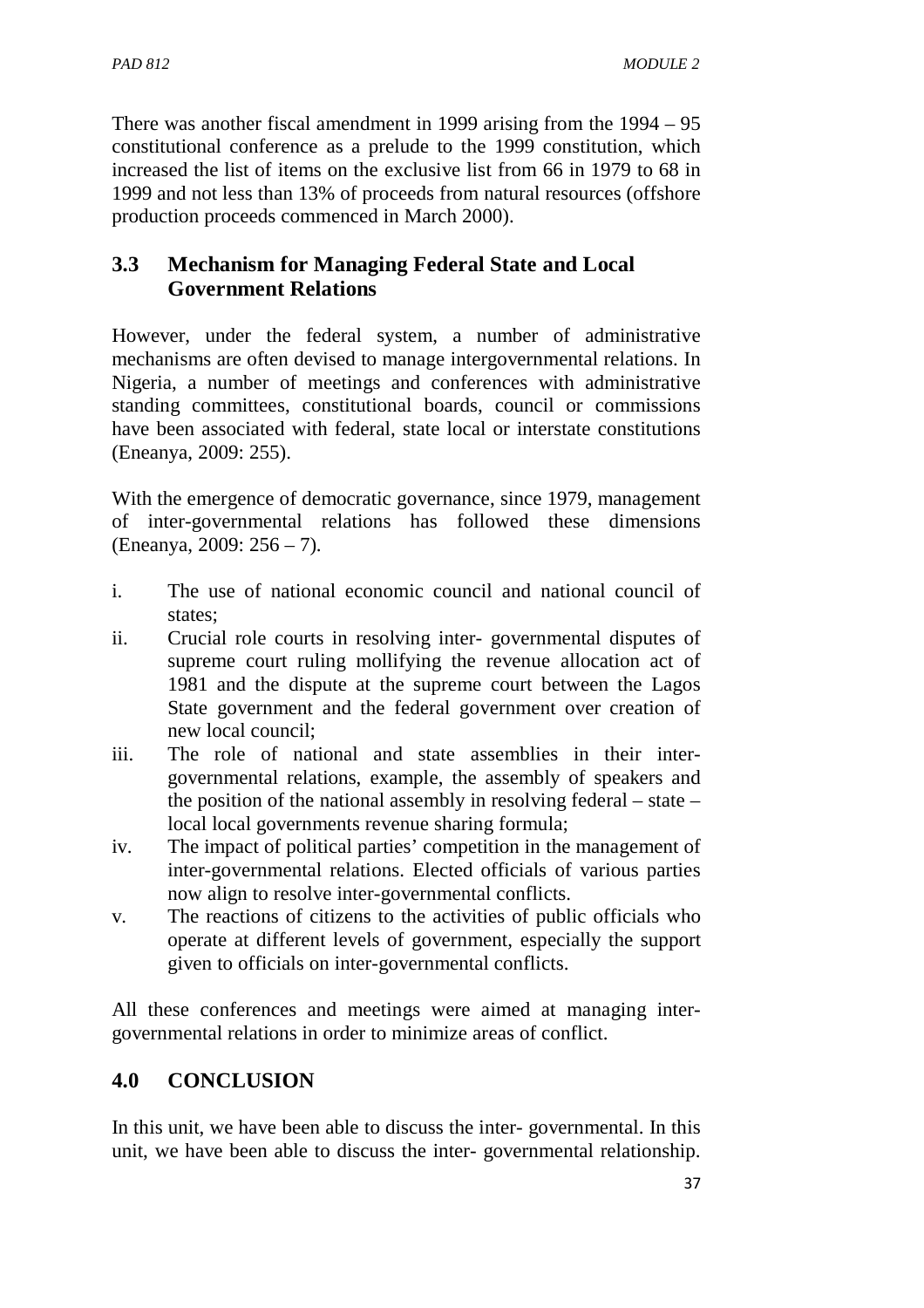Evidently, the principle underlying the devolution of power in federal systems is to design matters of common interest and concern to the federal government. Basically, certain matters are contained in the exclusive list, such as: foreign affairs relationship. Evidently, the principle underlying the devolution of power in federal systems is to design matters of common interest and concern to the federal government. Basically, certain matters are contained in the exclusive list, such as: foreign affairs defence, eternal trade, interior, etc the state and local governments are assigned to perform matters in the concurrent and residual lists, respectively.

However, crisis often arise especially in financial relationships. A number of administrative mechanisms are often devised to manage intergovernmental relations. Through, the relationships often face some hiccups, more efforts should be made to allow true federalism emerge..

#### **SELF–ASSESSMENT EXERCISE**

Describe the fiscal relationships between the federal, state and local governments.

## **5.0 SUMMARY**

Evidently, intergovernmental relations between the federal, state and local governments have witnessed the introduction of administrative mechanism for managing conflicts; there has been a lot yet to be achieved in fiscal relationships. In the area of fiscal relations, the federal government levies and collects variety of taxes on behalf of the entire country which goes into a pool called the federation account. The lower tiers, states and local governments are responsible for taxes that are inelastic. Though, revenue allocation formulas adopted, the high degree of centralizing federal collected revenues and this constituting 90percent, has created room of agitation for the view by state and local governments. There I an urgent need therefore, for an overhaul of the revenue allocation formula for peaceful relationships between federal, state and local governments.

The federal – state –local government transactions are adjudged cooperative and mutually beneficial when higher levels respect the constitutional prescriptions outlining their respective jurisdictions and functional areas.

On the other hand, conflictual inter-governmental transaction are likely to arise when higher levels of government employ their superior position to interfere in their affairs of lower levels of government. However, the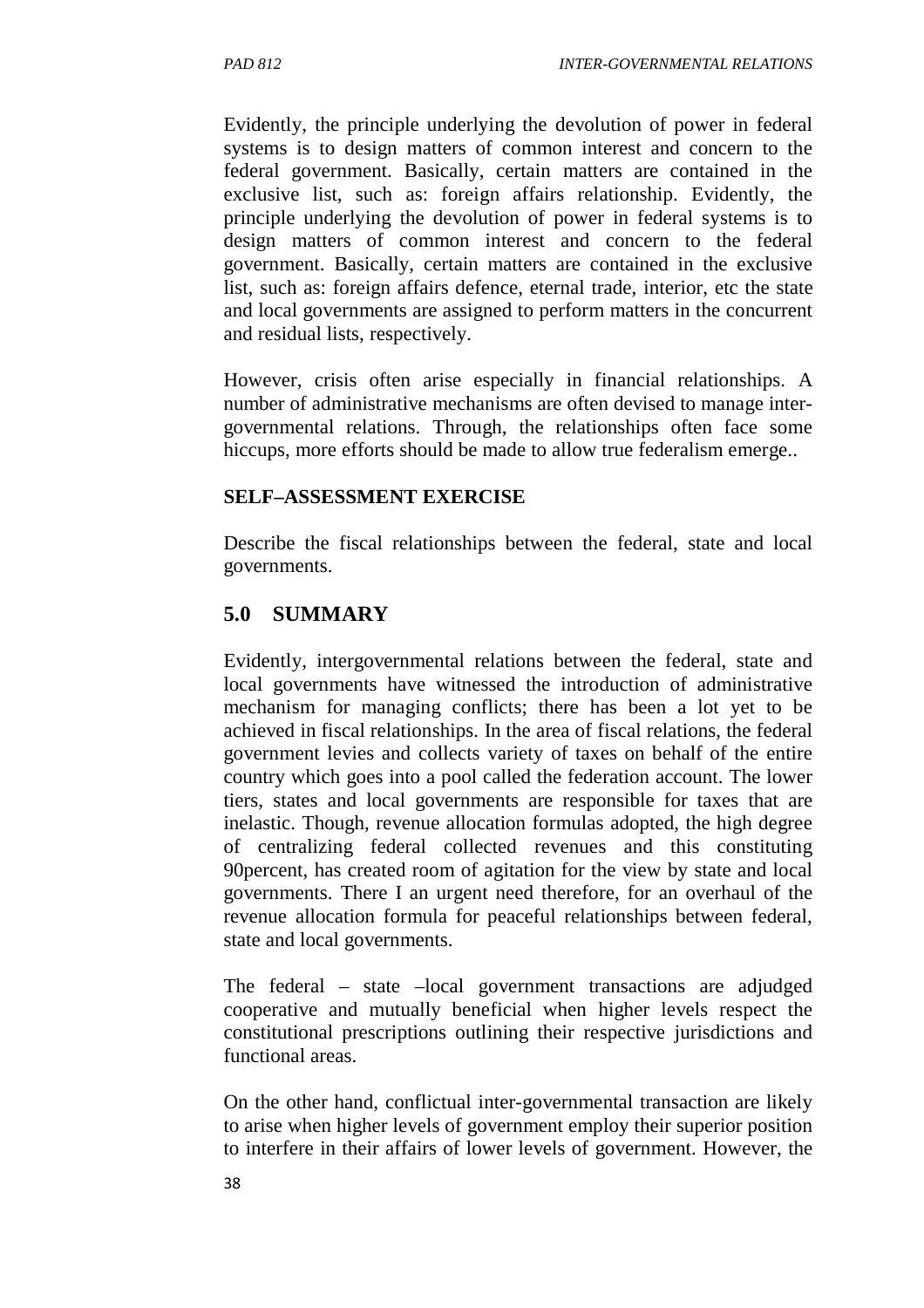possibility that a lower level governmental unit could initial conflictual situations by venturing into areas outside their jurisdictions

# **6.0 TUTORS-MARKD ASSIGNMENTS**

- 1. Describe the mechanism for managing federal, state and local relations.
- 2. Mention five areas of collecting taxes by federal, state and local governments?

# **7.0 REFERENCES/FURTHER READING**

- Eneanya, A. N. (2012). Policy Research Analysis and Effective Local Government. Lagos: Concept Publications Ltd.
- Mbanefor, G. (1998), " "Unsettled issues in Nigeria Fiscal Federalism and National Question in 1998. Conference Papers". Nigerian Economic Society (NES).
- Ugoh, S. C. (2011). Understanding Inter-governmental, Relations in Nigeria. Lagos: Sam Iroanusi publications.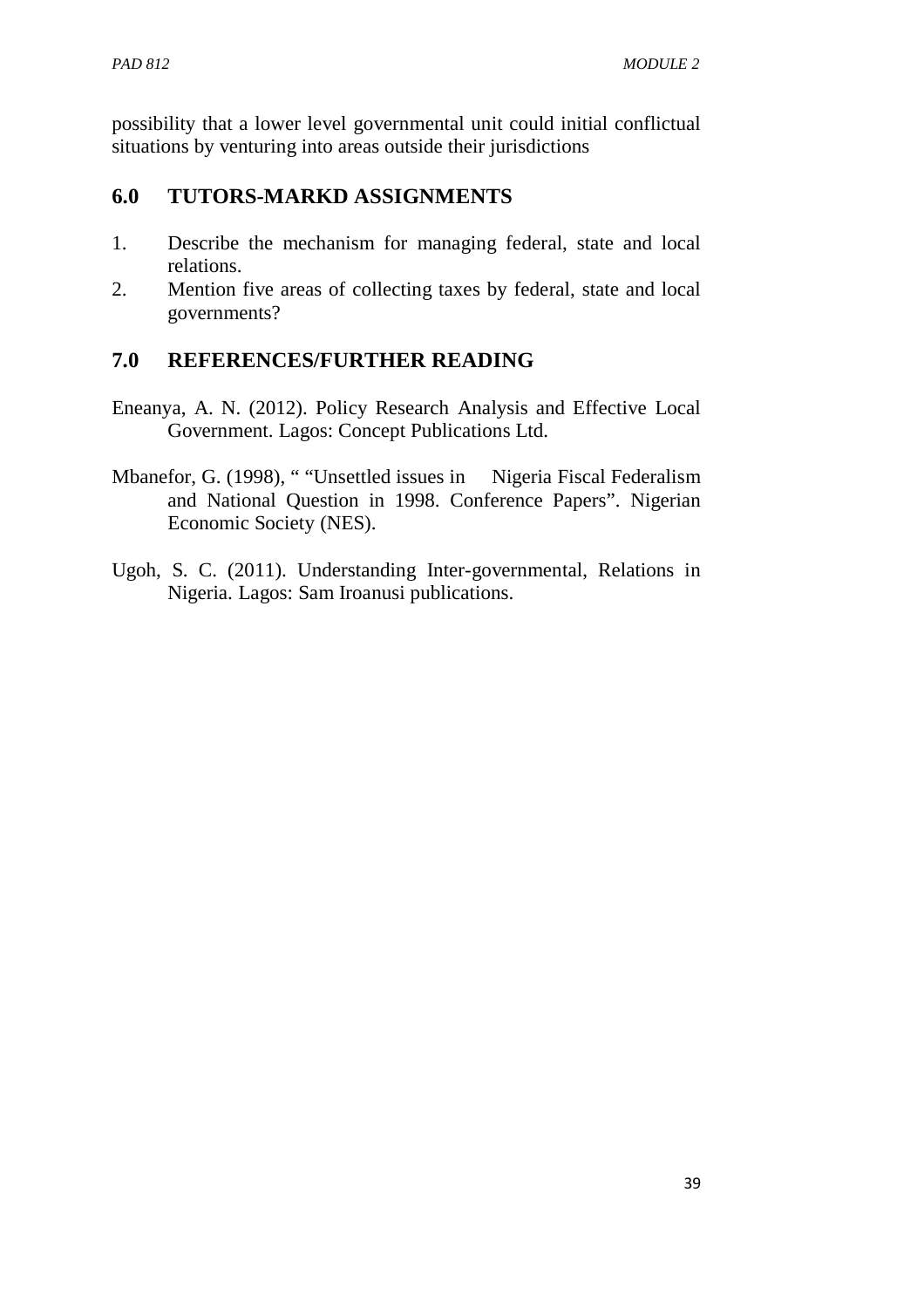# **UNIT 4 STATE - LOCAL GOVENRMENT RELATIONS**

#### **CONTENTS**

- 1.0 Introduction
- 2.0 Objectives
- 3.0 Main Contents
	- 3.1 Administrative Relationships
	- 3.2 Fiscal Relationship between State and Local governments
- 4.0 Conclusion
- 5.0 Summary
- 6.0 Tutor-Marked Assignments
- 7.0 References/Further Reading

# **1.0 INTRODUCTION**

State – local government relations may not necessarily be a constitutional matter in a federal system, yet such relations may provide the evidence of a working federalism. In this unit, students would examine the relationship between the state and local governments.

# **2.0 OBJECTIVES**

At the end of the unit, you should be able to:

- describe administrative, financial, political and judicial relationship between states and local governments
- explain areas of constant conflicts between states and local governments.

# **3.0 MAIN CONTENT**

## **3.1 Administrative – Relationships**

State – local government relations may not be a constitutional matter in a federal system. Over the years before 1976, local government units have treated part of state governments. State governments created by bylaws and have effective control on their administration.

However, the nationwide local government reform of 1976 brought local government units into constitutional, especially with the entrenchment of the functions of local government functions entrenched in the fourth schedule of 1979 modified significantly state – local government relations.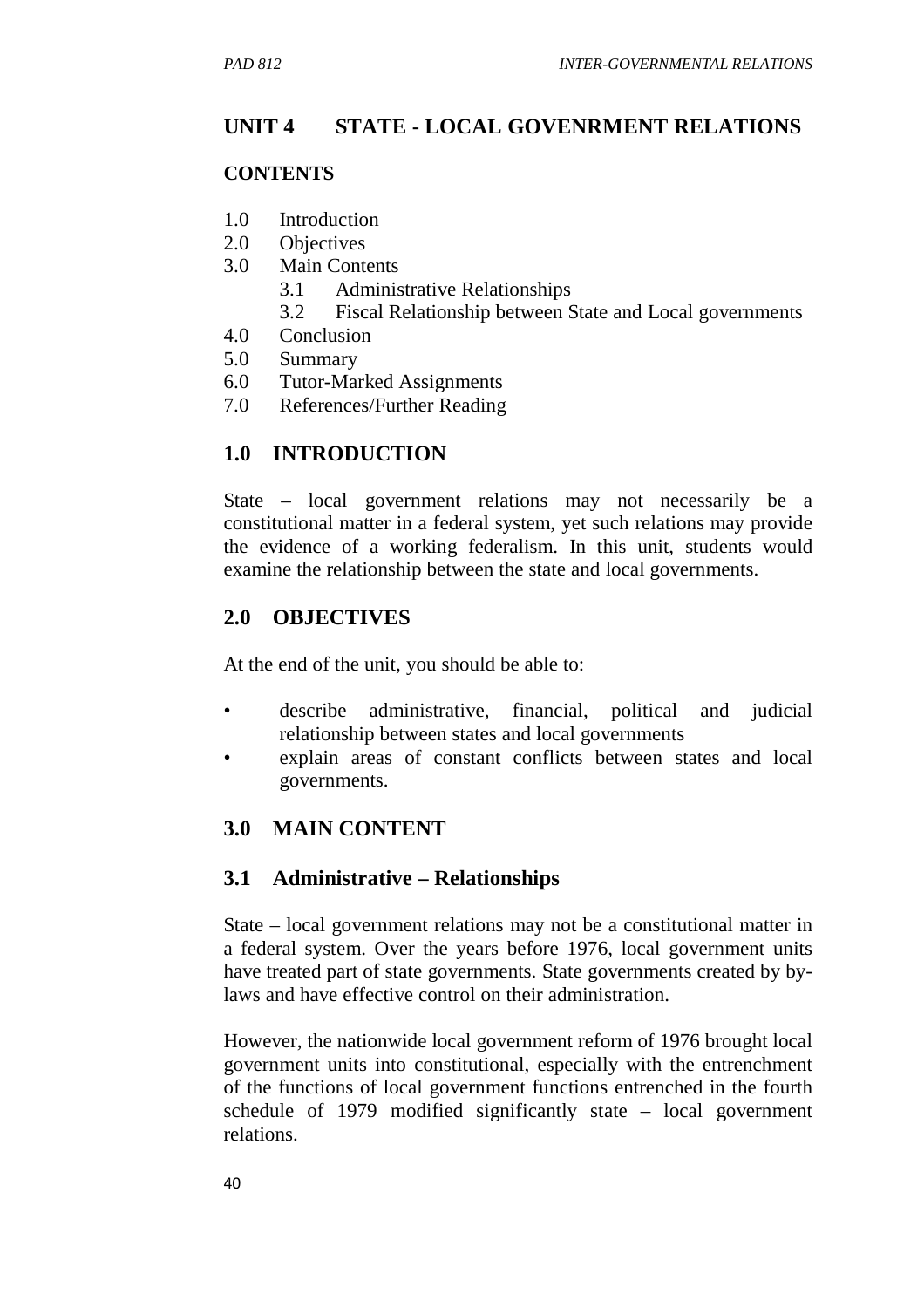This is significant because the local government units were assigned role to play in management of primary school education and primary Healthcare services. These roles created forum for the state and local government interact as they are beneficiaries of revenue allocation. This constitutional provision in Nigeria helped to establish a formal role for the federal government in local government affairs.

A formal state – local government relations was now created in the process, as state – local government joint account became inevitable to share revenue allocated to local councils from federal account. When it was even realized that state governments were "short – changing" the local government units from the state – local government units' joint accounts, the national assembly approved an executive bill to enable the federal government allocated revenue directly to the local council units. It was even attached with a clause that should a state government shortchange a local government on funds allocated to them, such state government would be surcharge with equivalent amount the council was short changed. As expected, many state governments protested on this, and called for its abrogation.

However, these provisions for the functions of local government units are encouraging political developments they are yet to be resolved as constitutional accepted state – local government relations. In spite of this, it is an evidence of a working federalism.

# **3.2 Fiscal Relationship between State and Local Governments**

Financial relationships also exist between the states and local governments. The annual budgets of local government require the approval of the state government before they can be executed. In fact, the state government sets out guidelines for the preparation of such annual budgets. Expenditures above certain limits required approval.

Moreover, local government autonomy is not absolute. The third tier of government retains functional and fiscal relations with the higher tiers of government. The state government relates with local governments as follows:

- i. Allocate 10% of its internally generated revenue to the local governments within the state.
- ii. Enact through the state House of Assembly, a law providing for the structure composition, revenue, expenditure and other matters, such as staffing meetings and other relevant matters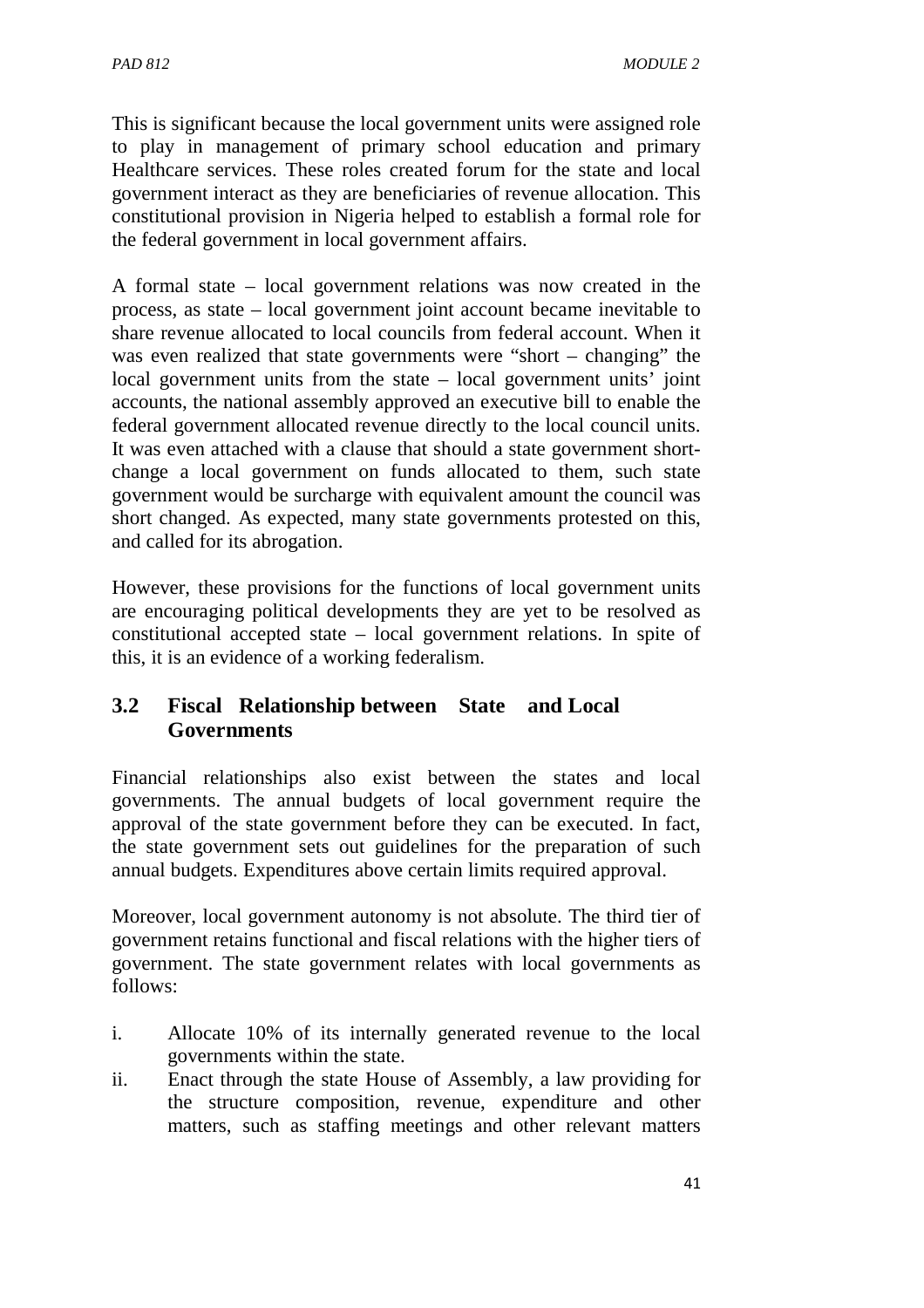provided such laws are not in conflict with the constitution or any existing federal legislation.

- iii. Establish a joint planning Board, through a law enacted by the state House of Assembly; to require each local government within the state to participate in the economic planning and development of the local government area.
- iv. Establish the office of the state auditor –general for local governments for enhanced public probity and accountability at the local government level through the regular auditing of the accounts of all the local governments within the state.
- vi. Offer advice, assistance and guidance (but not control), as and when necessary, to local governments in the state.

# **4.0 CONCLUSION**

In this unit, we have examined the relationship between the state and local governments. Local government bye-laws operate strictly within the laws of Nigeria. Any bye-law passed by a local government shall void to the extent of its inconsistency with law validly passed by the state.

Even the executive powers of the chairman of local government shall be exercised as not to impede or prejudice the exercise of the executive powers of the federation or of a state in which the local government areas concerned with situated or to endanger

However, the state – local government reactions would continue to witness crises, especially on the issues of "joint account". Until, federal allocated funds are paid directly to local governments; their autonomy is "widow-dressing".

## **SELF–ASSESSMENT EXERCISE**

Describe the administrative relationships between states and local governments.

# **5.0 SUMMARY**

In all democracies, state or central government exercise some relationships, such as; fiscal relations – giving grants – in - aid, maintain joint account; and approval of budgets by the House of Assembly. The state also relates to the local government administratively, such as: making rules and regulations that service as guidelines of performance; approval of contract award and projects; borrowing, audits of accounts, statutory consultations, making periodic inspections on programmes and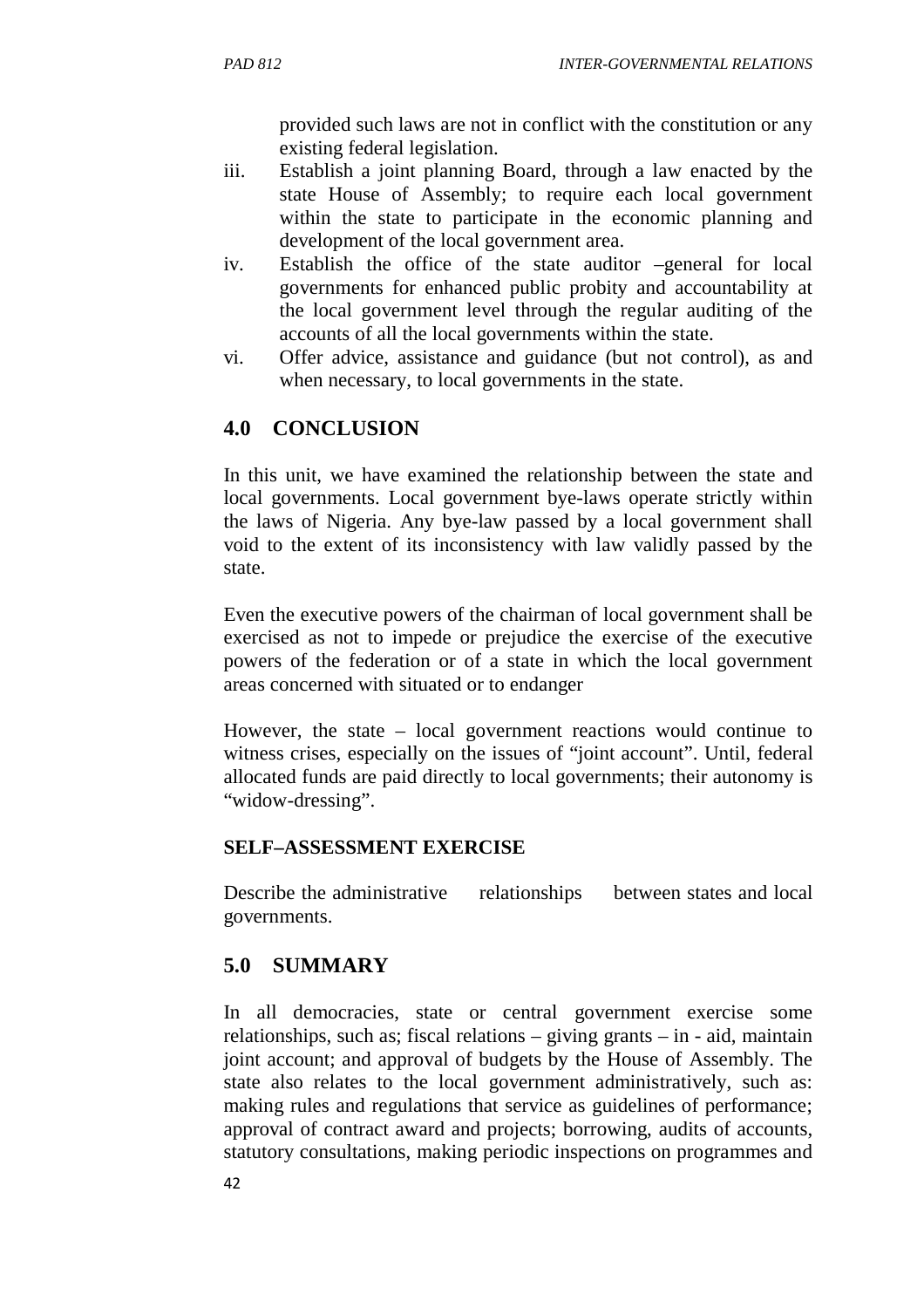projects, confirmation of by-laws and staffing matters. In spite of local governments autonomy as guaranteed in the fourth schedule of 1979/1999 constitutions, it still operates strictly within the laws of Nigeria. Any bye-law passed by a local government shall be void to the extent of its inconsistency with state and federal laws as enshrined in the 1999 constitution.

# **6.0 TUTOR-MARKED ASSIGNMENTS**

- 1. Describe the fiscal relationship between state and local government?
- 2. Explain the administrative relationship between the state and local government.

# **7.0 REFERENCE/FURTHER READING**

- Eneanya, A. N. (2012). Local Government Administration in Nigeria: A Comparative Perspective. Lagos: University of Lagos Press Ltd.
- Ugoh, S. C. (2011). Understanding Inter-governmental Relations in Nigeria. Lagos: Sam Iroanusi Publications.
- Eneanya, A. N. (2012). Policy Research Analysis and Effective Policy-Making. Lagos: University of Lagos Press Ltd.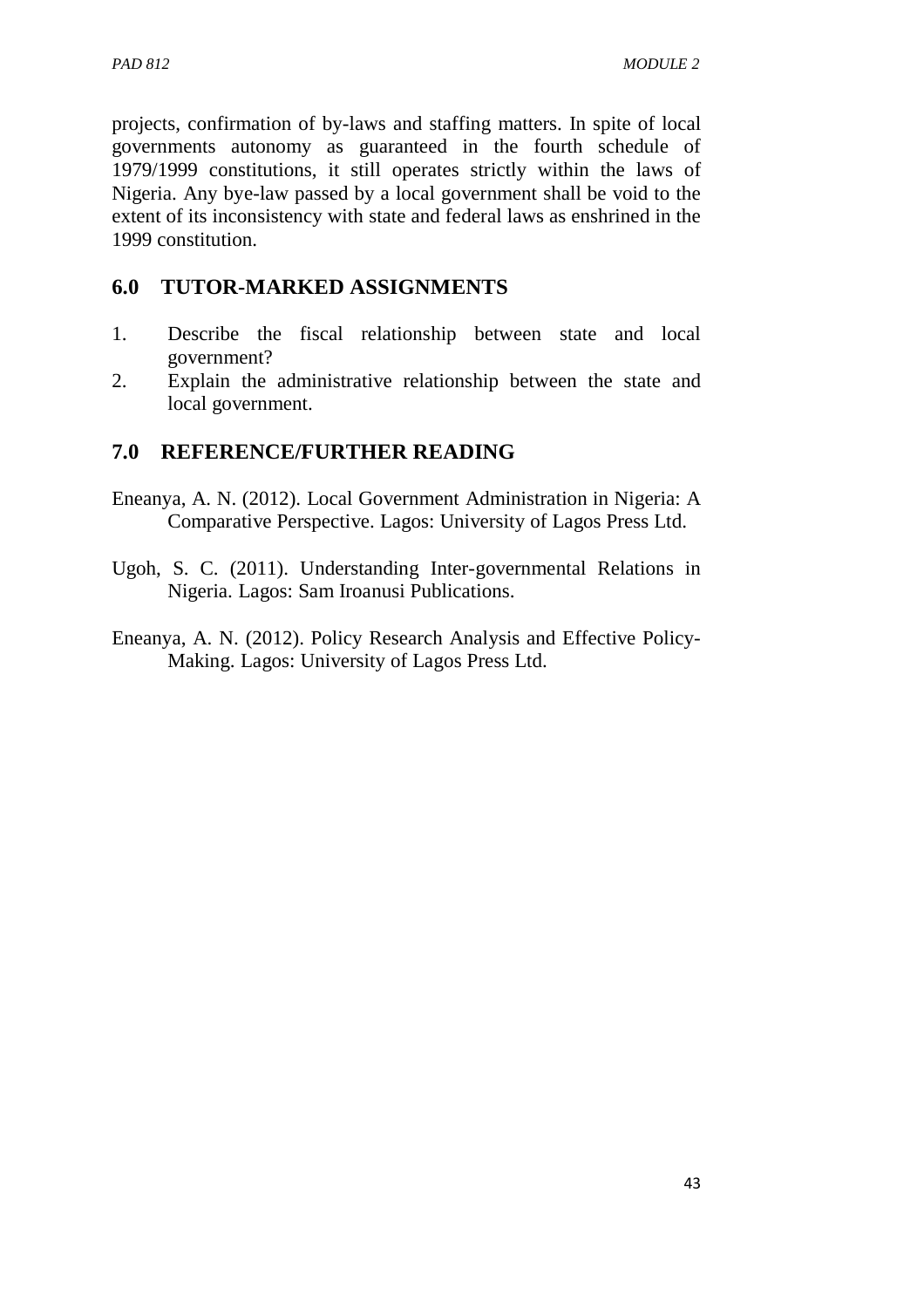# **UNIT 5 CONFLICT IN INTER- GOVERNMENTAL RELATIONS**

- 1.0 Introduction
- 2.0 Objectives
- 3.0 Main Contents
	- 3.1 Meaning and Nature of Conflict
	- 3.2 Causes of Conflict
		- 3.2.1 Excessive Power at the Centre
		- 3.2.2 Revenue Allocation-oriented Conflict
		- 3.2.3 Encroachment of Local Government functions
		- 3.2.4 Security-oriented Conflicts
		- 3.2.5 Constitution-oriented Conflict
		- 3.2.6 Jurisdictional Allocation of Powers Conflict
- 4.0 Conclusion
- 5.0 Summary
- 7.0 Tutor-Marked Assignment

#### **1.0 INTRODUCTION**

The incidence of conflict in inter-governmental relations could arise as a result of serious disagreements or arguments between one level of government and the other. Such a conflict could result in the temporary stalling of the machinery of government. In this unit, we shall examine the patterns of conflict in inter- governmental relations.

## **2.0 OBJECTIVES**

At the end of the unit, you should be able to:

- state the meaning and nature of conflict: and
- explain the cause of conflict in inter-governmental relations.

## **3.0 MAIN CONTENT**

#### **3.1 Meaning and nature of Conflict**

Conflict in inter-governmental relations means manifestations of serious disagreements or arguments between one level of government and the other. It can also emanate from any form of inter- relationship, ranging from interpersonal, inter-group, inter-governmental to international relations (Ogbuishi, 2011:93). The incidence of such conflicts as well as severity determines the stability of inter-governmental relations. However, in most relationships, conflict is undesirable but inevitable. In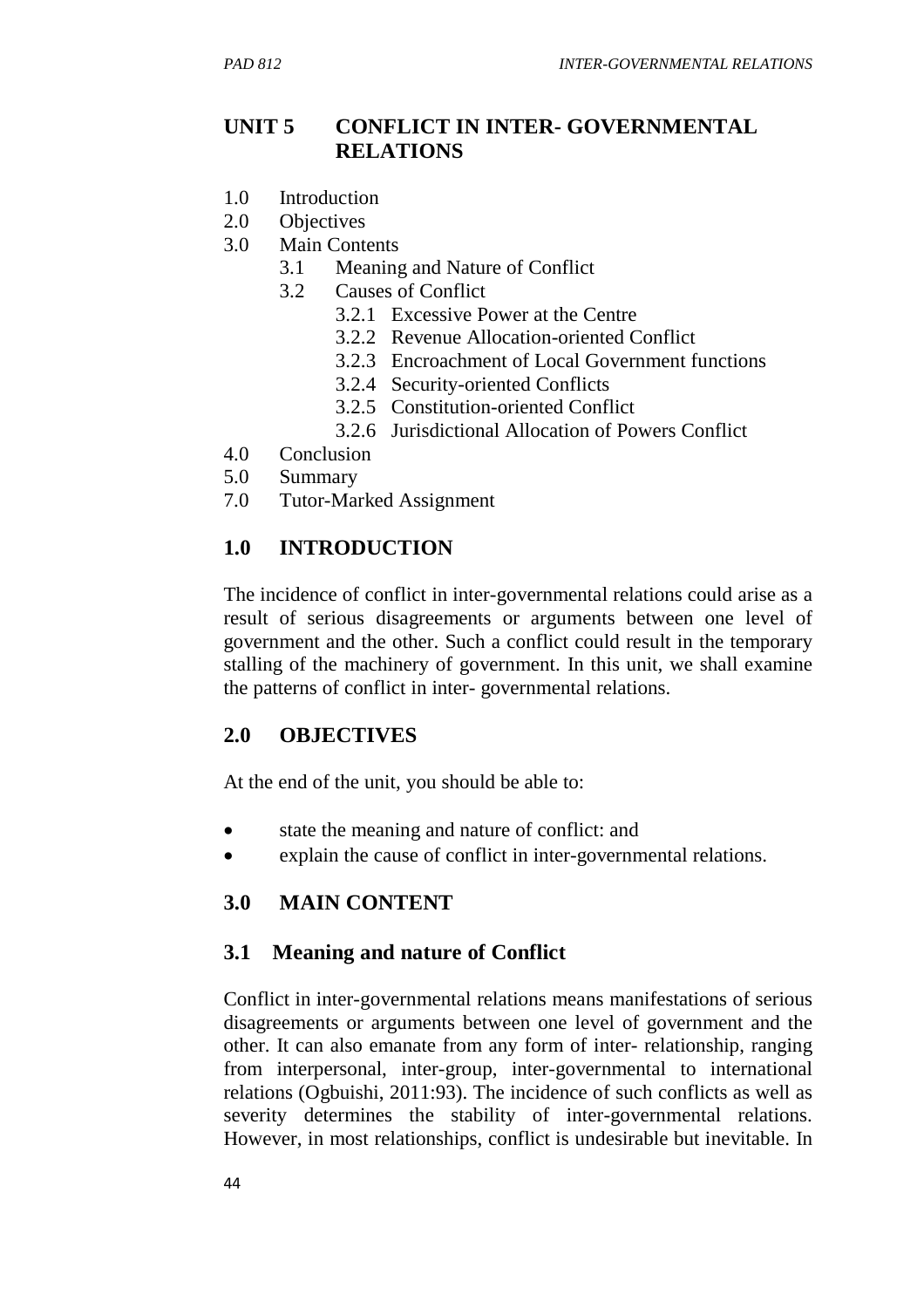inter-governmental relations, conflict arise because certain causative factors.

# **3.2 Causes of Conflict in Inter-Governmental Relations There are many issues that create conflict in intergovernmental relations. Among other causes are:**

## **3.2.1 Excessive Power at the Centre**

There is likelihood that conflict will arise when the central government concentrates too much powers and functions at the centre to the detriment of federating units. To avoid conflict, there is need to devolve and "deconcentrate" power or functions to other component units of the state as presecribed by the principle of federalism.

A situation where the central government controls many issues, including the construction of roads and housing in every part of the country; secondary education in every part of Nigeria is not a reflection of "true" federalism. In Nigeria, the federal government has power to legislate on 68 matters. In the concurrent list, the federal government still has power to legislate on 30 subject matters. And where there is a conflict on areas state governments have power to legislate with that of the federal government, the states' legislation will be null and void. Besides, less powers are allotted to local governments in the schedule of 1999 Constitution. The concentration of too much powers to the Federal government has been a spource of conflict, leading to the struggle to control power at the centre by different ethnic groups, This has created crisis of confidence and suspicion in Nigerian political system.

# **3.2.2 Revenue Allocation–Oriented Conflict**

Most federal systems often experience the challenge of evolving an acceptable reveunue allocation principle. Disputes often arise over what should form the bases for revenue sharing among the various units of the federalism. In Nigeria, the question of revenue allocation has remained a stormy issue and has defied solution. The 1999 constitution of the Federal Republic of Nigeria, recognizes the Revenue Mobilization and Fiscal Commission (RMFC), to establish a durable revenue allocation formula for the federating units. Moreover, the constitution recognizes the principles of population; equality of states; internal revenue generation; landmass terrain as well as population density upon which allocation to state and local units should be made. The constitution also provides expressly that "the principle of derivation" shall be constantly reflected in any approved formula as being not less than thirteen (13) per cent of the revenue accruing to the federation Account directly from any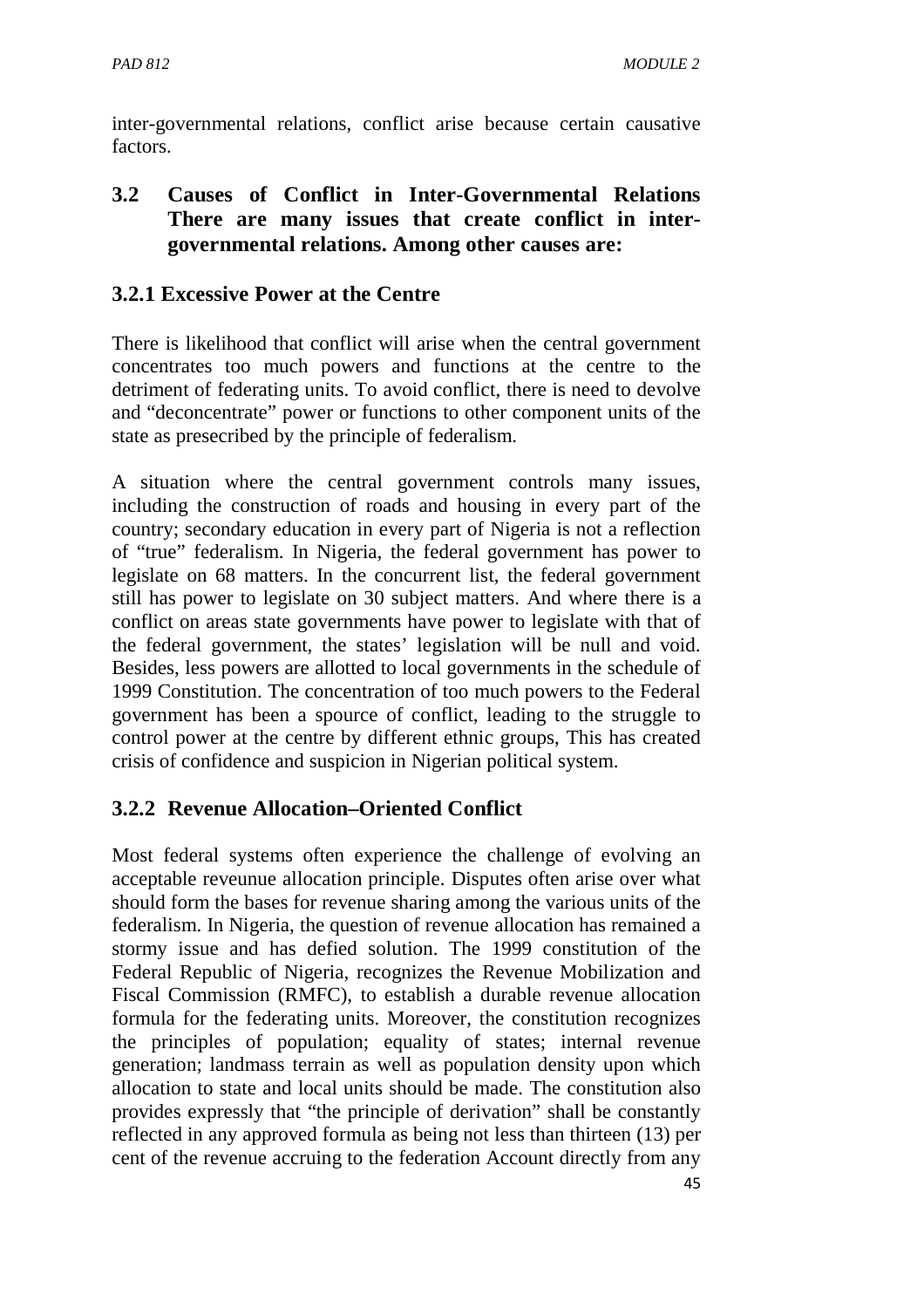natural resources. This clarification, notwithstanding, the issue of revenue allocation cases have continued to rage, especially over which tier of government has possession over off-shore mineral resources., derivation principle of 13% to oil producing states and constitutional review on "State-local governments" joint account issue. These cases have even reached Supreme Court for adjudication. The intervention of Supreme court, especially its ruling of April 5, 2002 is an evidence of conflict in revenue allocation.

#### **3.2.3 Encroachment of Local Government Functions**

The position of Nigerian police in the security of the country has often brought conflict between the federal and the state governments. The Governors at the state level are the chief security officers of the state. But, when orders are given to state Commissioners of police, they are ignored and act on orders from Inspector-General of Police at the federal level. As a result, state governors have been demanding for a review of the constitution to enable the states establish their own police. In fact, it has been suggested that the Nigerian Police should be to local situations (Ugoh, 2011).

## **3.2.4 Constitutional-Oriented Conflicts**

There are distortions in the practice of federalism, especially in Nigeria. The military hurriedly packaged the 1999 constitution without proper consultation with other major stakeholders in Nigeria. Major areas of conflict and concern is contained in 1999 constitution, include:

- The federal character principle, which encourages discrimination of Nigerians in employment, educational admission and political in their on country should be rewarded as it I a source of conflict;
- Secularity issues in terms of religious rights of every Nigerian to be respected. Many Christians have been killed in certain parts of Nigeria, for example on account of their religion;
- Fiscal federalism or resource control. Each of the three-tiers of government should be given power by the constitution to collect taxes or royalties to the federal government. This is another source of conflict. Labour laws in the federal system. Federal government legislates on labour laws on behalf of states, and the constitution to collect taxes, controls its resources derived from the area and pay taxes or royalties to the federal government. This is another source of conflict.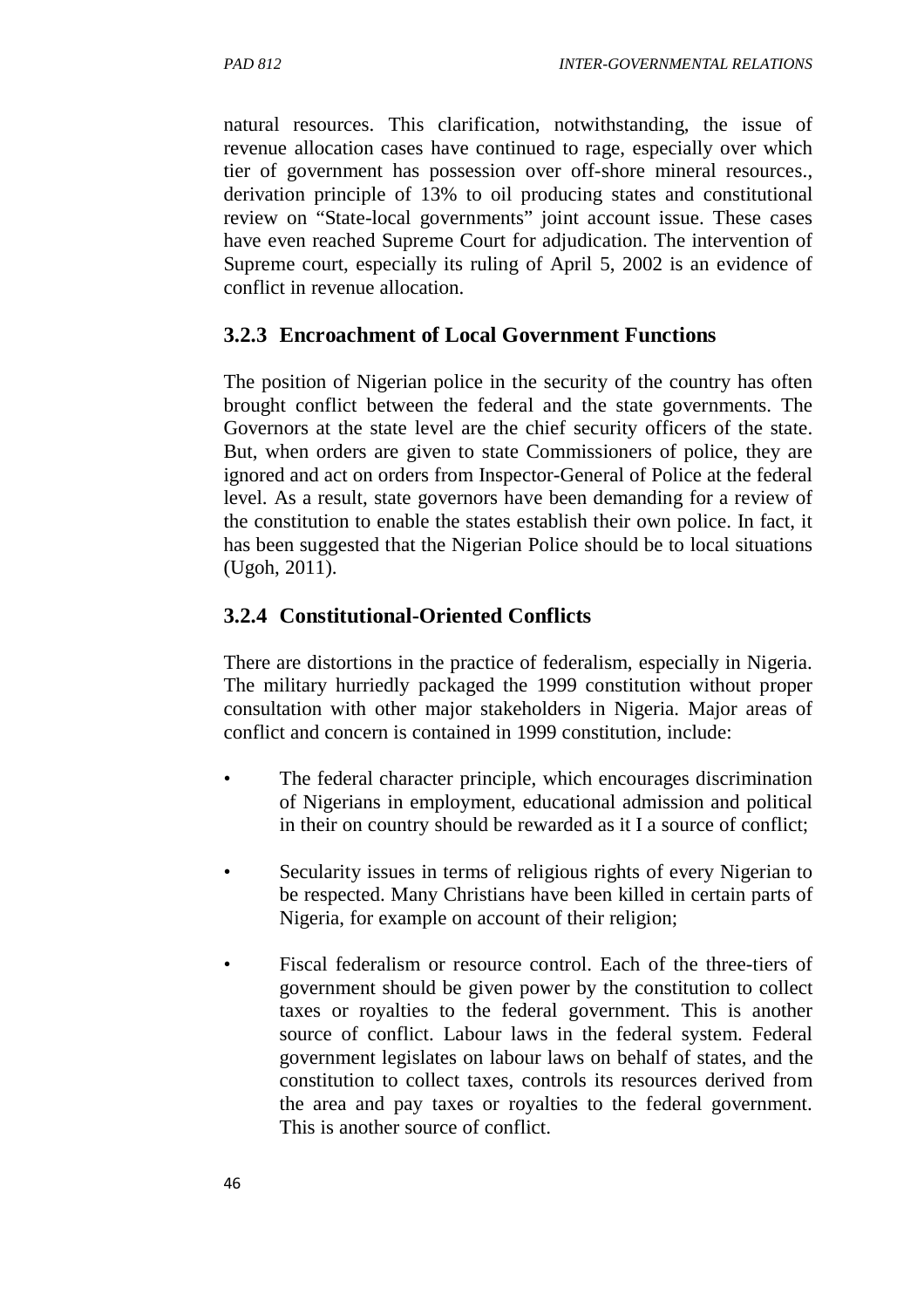All these areas have constituted points of conflict in inter-governmental relations.

# **3.2.5 Jurisdictional Allocation of Powers Conflict**

Conflict of diverse dimensions often arises from inter-jurisdictional transactions in a federal system. Interference in the jurisdictional preserve of one level of government by another could lead to serious conflict. For instance, the concurrent legislative list in Nigeria as provided for by the 1999 constitution of the Federal Republic contains functional jurisdictional areas where both the Federal and state tiers may exercise control. Such joint power sharing arrangements present a likely platform for conflicts.) (Ogbuishi, 2007).

# **4.0 CONCLUSION**

In this unit, we have discussed the nature and causes of conflict in intergovernmental relations. The incidence of conflict is inevitable, especially when it bothers on relationship between the central government and federatring units. Conflict between one level of government and the other may result in temporary stalling the machinery of government or create instability in the federal system.

# **5.0 SUMMARY**

Conflict in inter-governmental relations is inevitable in any form of inter-relationships. Many causes of such conflict could be excessive power at the centre; constitutional issues; jurisdictional allocation of powers; revenue allocation; resource control; status of state's security and security issues. There are distortions in the practice of federalism, for example, as contained in 1999 Nigerian constitution. Others issues that have brought tension in federal-state-local government relations is federal character principle and fiscal federalism. These issues need to be reviewed and amended in the 1999 constitution in order to uphold the tenets of "true" federalism as suggested by Wheare (1964). Only this line of approach would guarantee peaceful and harmonious intergovernmental relations among and between tiers of government.

## **6.0 TUTOR-MARKED ASSIGNMENT**

- 1. Explain the meaning and nature of conflict in inter- governmental relations?
- 2. Explain the causes of conflict in inter-governmental relations in Nigeria?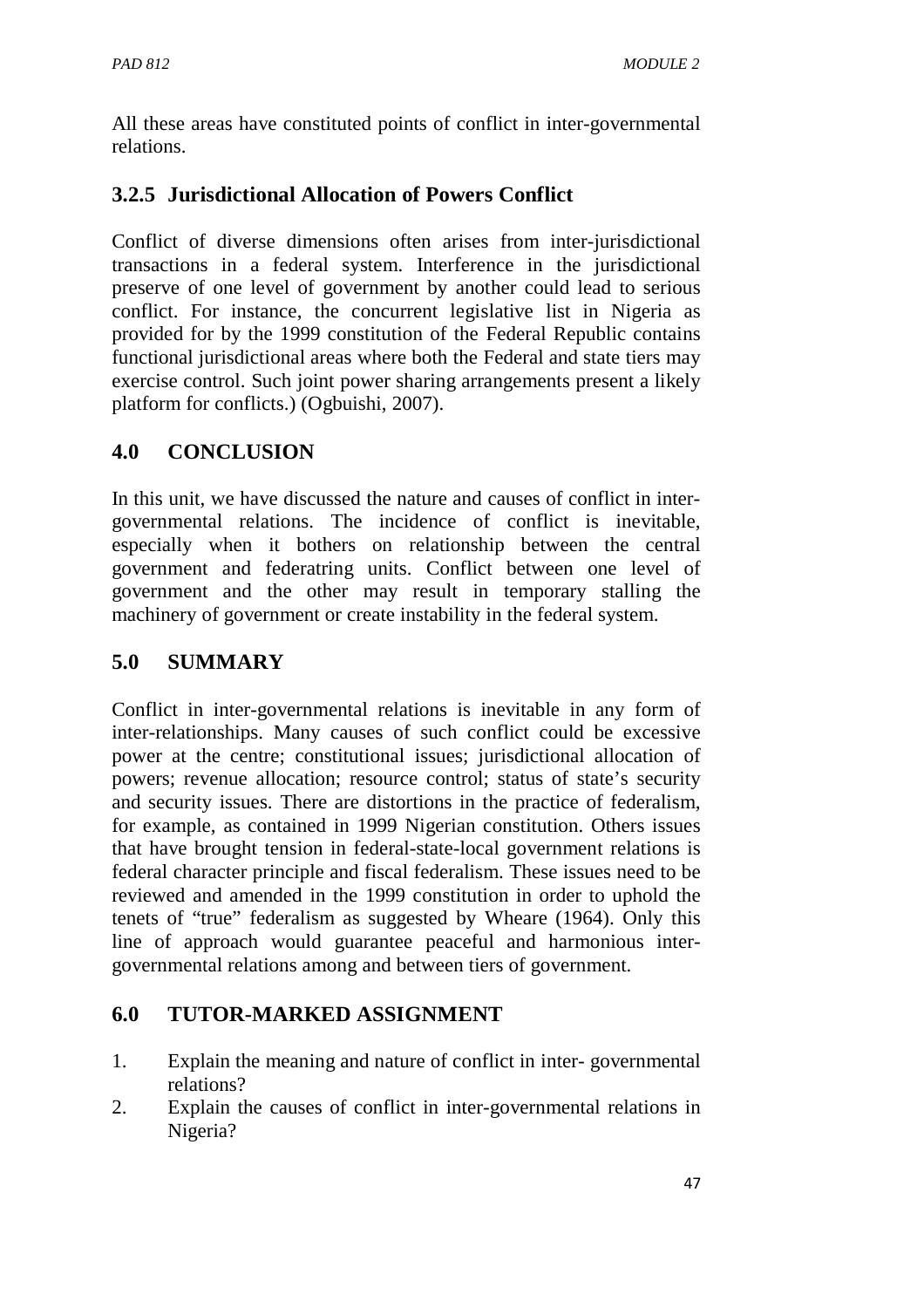#### **7.0 REFERENCES/FURTHER READING**

- Ogbusihi, A.F. (2007). Fundamentals of Inter- Governmental Relations. Enugu: Academic Publishing Company.
- Ugoh, S.C. (2011 ). Understanding inter-governmental Relations in Nigeria. Lagos: Sam Iroanusi Publications.
- Wheare, K. C. (1963). Federal Government. London: Oxford University Press.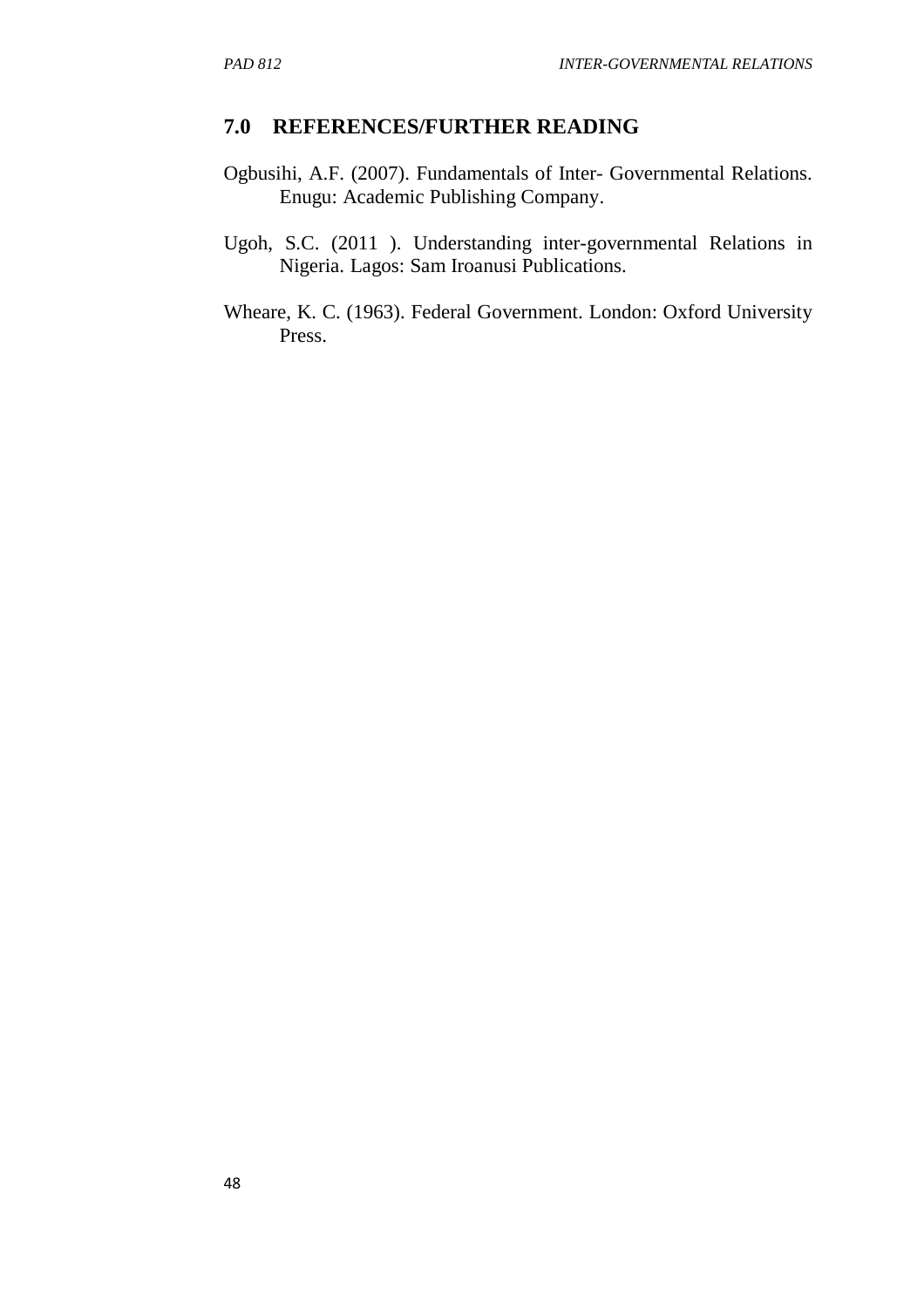## **MODULE 3 INTER-GOVERNMENTAL FISCAL RELATIONS**

- Unit 1 Fiscal Intergovernmental Relations Theory
- Unit 2 Allocation of Jurisdictional Powers among Levels of Government
- Unit 3 Intergovernmental Fiscal Relations
- Unit 4 Non-Governmental Organisations and Intergovernmental Relations
- Unit 5 Institutions for Managing Intergovernmental Relations

#### **UNIT 1 FISCAL INTER- GOVERNMENTAL RELATION THEORY**

#### **CONTENTS**

- 1.0 Introduction
- 2.0 Objectives
- 3.0 Main Content
	- 3.1 Conceptualization of Fiscal Federalism
	- 3.2 Theories of Theories of Fiscal Federalism
	- 3.3 Public Choice Theory
- 4.0 Conclusion
- 5.0 Summary
- 6.0 Tutor–Marked Assignments
- 7.0 References/Further Reading

#### **1.0 INTRODUCTION**

Federalism is a form of political organization designed to promote both effectiveness and liberty in which separate politics (nationalities) are united within an over-searching framework in such a way that all maintain their fundamental integrity. In another sense, federalism can be seen as fundamental principle of social organization that has to do with human relationships in the economics, religious, cultural as the political spheres. For fiscal federation, it is the off-shoot of federalism and refers to the statutorily defined transaction between the different tiers of government within a federation. In this unit we shall examine the theories of fiscal federalism.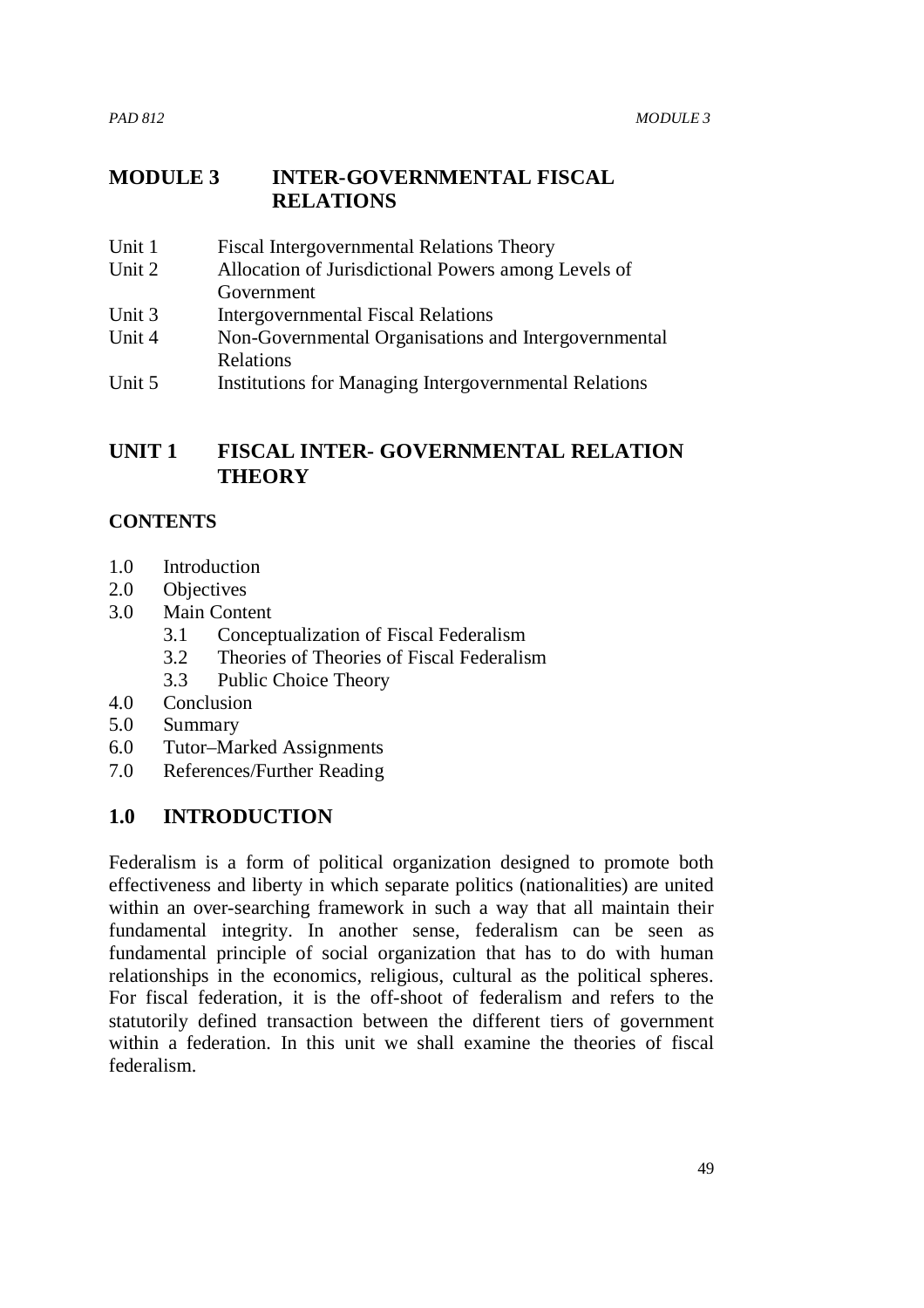#### **2.0 OBJECTIVES**

At the end of this unit, you should be able to:

- explain the concept of fiscal federalism
- explain the theory of inter-jurisdictional cooperation
- discuss the theory of multi-jurisdictional community.

#### **3.0 MAIN CONTENT**

#### **3.1 Conceptualization of Fiscal Federalism**

The word "fiscal" is derived from the Latin word "fiscus", which means a basket or purse, and pertains to the public treasury or revenue generation. A fiscal system is, the arrangement of how sovereignty manages the public treasury – revenue generation and spending. Fiscal federalism, therefore, refers to the fiscal (financial) relationships that exist between and among unit s of government in a federal system. It defines statutory structure within which government functions, such as allocation of resources distribution of income and stabilization are carried out in a multi-level government structure (national, regional state or province and council or district). The fiscal relationships so defined are usually founded upon mutual agreement. The sub- national governments, while independent in local affairs, pool their common resources together for the provision of national public goods and improved economic welfare within their jurisdiction. Thus, in a way, fiscal federalism is concerned with revenue generation and allocation between various levels of government (Tayzi, 1999; Alade 1999, Taiwo, 1999 and Tella 1999).

#### **3.2 Theories of Fiscal Federalism**

Fiscal federalism is based on four fundamental theories. First, is the theory of fiscal location, which is concerned with the functions to be performed by each level of government? Then, there is the theory of inter- jurisdictional cooperation, which refers to areas of shared responsibility by the central state and local governments. Finally, there is the theory of multijurisdictional community, , which posits that each jurisdiction provides services whose benefits accrued to the people within its boundaries and so uses only the resources that internalize such costs. The theory of fiscal federalism or multi-unit governmental finance addresses the question of the optimal design of governments in a multilevel (or federal) governmental system.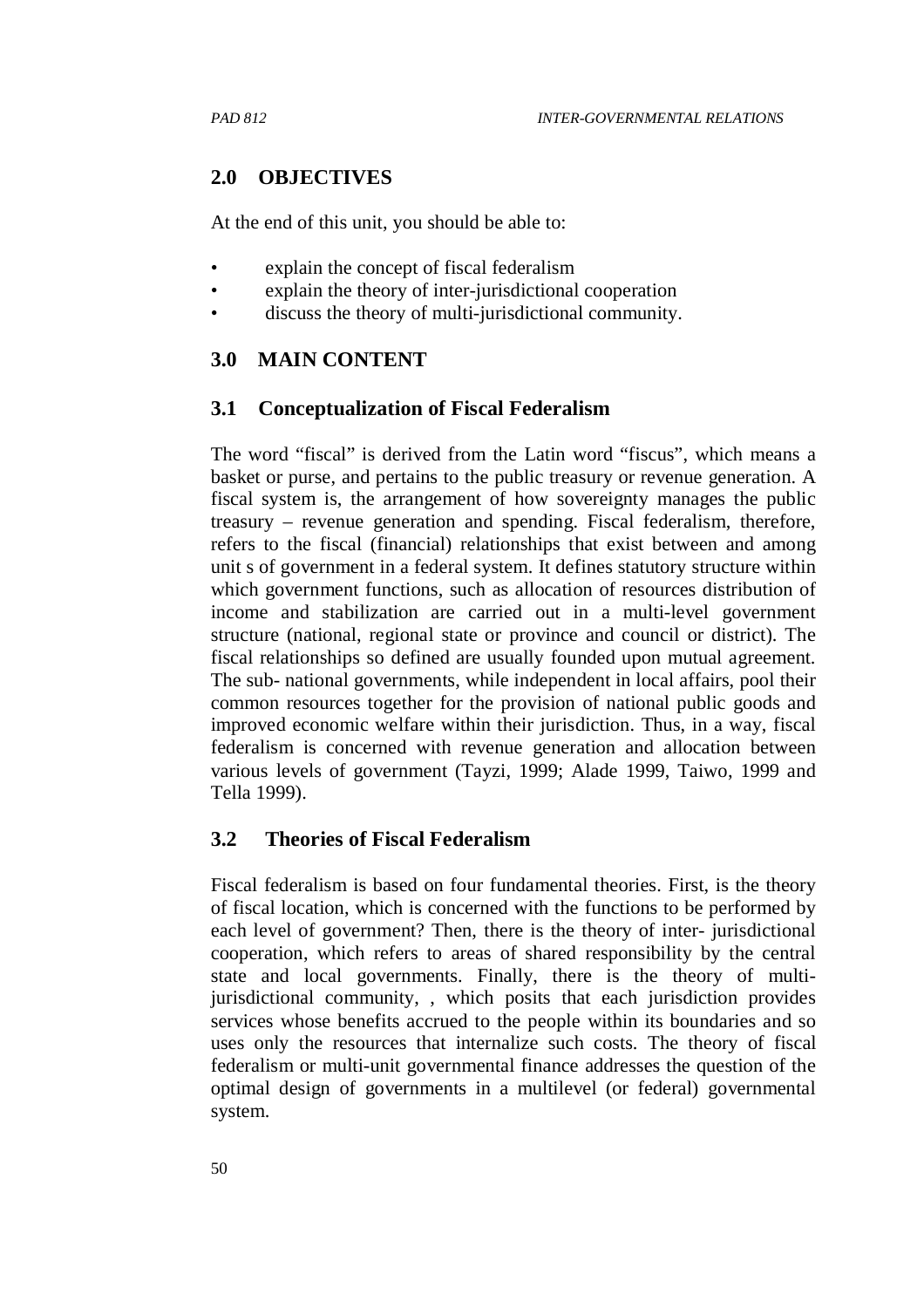The public sector has three principal economic problems to solve:

- i. The attainment of the most equitable distribution of income
- ii. The maintenance of high employment with stable prices
- iii. The establishment of an efficient pattern of resources allocation (Shafritz, et. al., 2011: 154).

The theory of fiscal federalism postulates that a federal form of government can be especially effective in solving these problems because of the flexibility it has in dealing with some problems at the national or central levels and some at the local or regional levels. It argues that, for a variety of reason, the first two problems, equitable distribution of income and maintenance of high employment with stables prices are problems that the national level of government is best equipped to handle. However, according to the theory, the decentralized regional or local units of government can more efficiently deal with the third problems, allocation of recourse because such units of government are more familiar than the central or national government with local needs and the desires of citizens for public services.

Even so, grants in – aid from the national level of government to local levels may be needed to stimulate local government spending for national purposes, to provide for uniform or minimum service levels (as in education), or to compensate citizens of one area for benefits form services they finance that spill over to residents of another areas. Spillover benefits are especially frequent in such programmes as clean water and air pollution control, health and education.

In theory, an accountable government should involve representatives only voting for programs for which they have voted the taxes. The representatives would be accountable to the voters, who could directly assess whether the "purchases" of services and programmes they had they wanted and whether they got good value for their tax money.

But in a large nation, need for services can vary greatly between communities and the capacity to pay taxes also varies greatly between communities and the capacity to pay taxes also varies greatly among the categories of those who are taxes. This issues focuses attention on several of problems of the federal concept: the difficult notion of the central two or more governments overlaid on the same geographical territory; the difficulty of persuading voters that they need to pay their taxes twice (or money to different levels of taxing authority; and the difficulty of persuading tax payers that it is fair that some of their taxes should produce no direct benefit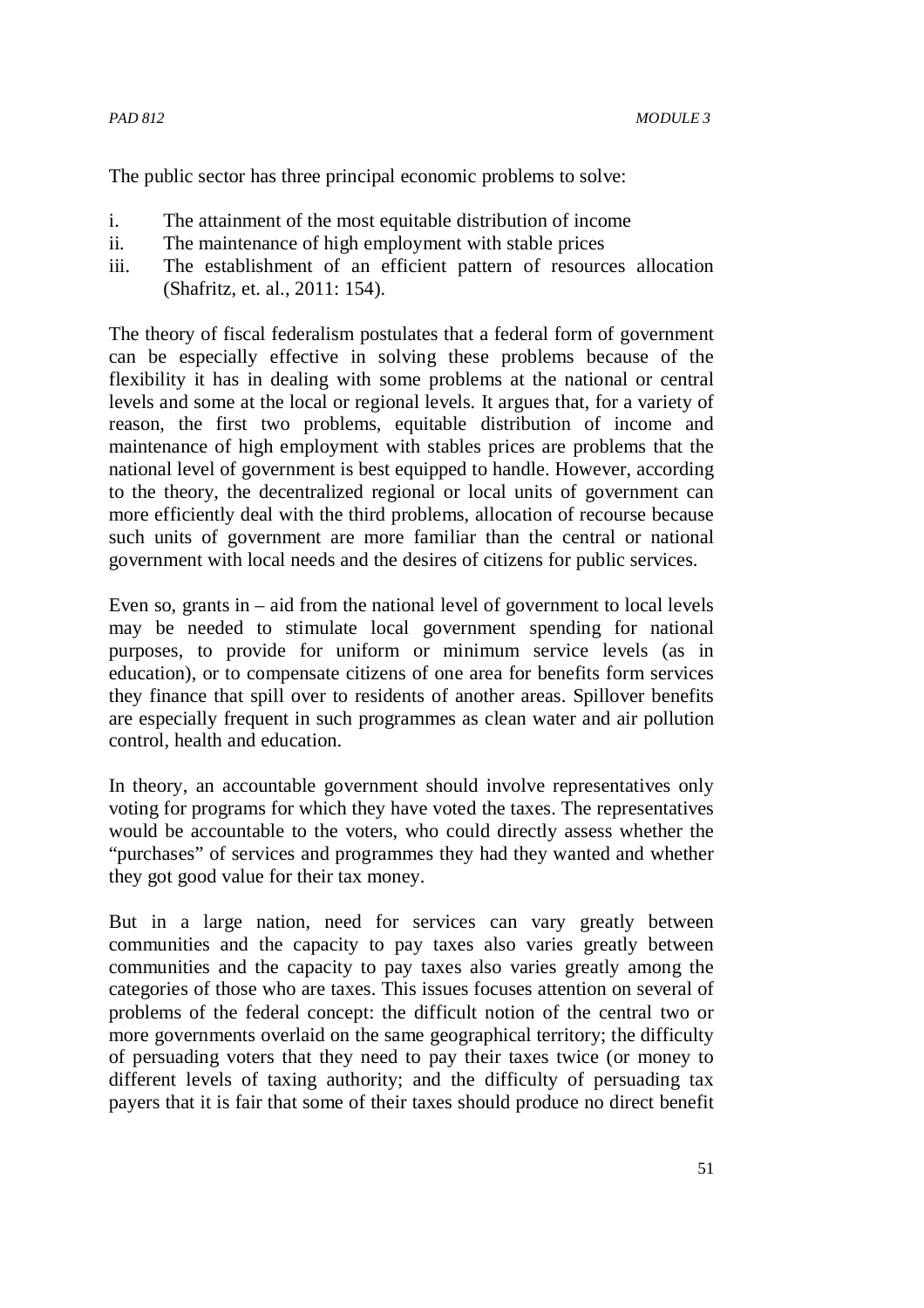to them but be used to assist some other community or some ill-defined goal dear to an official in a remote office in another city.

Attitudes toward these issues illustrate the level of confidence citizens have in a democratic federation. If confidence is high, and a sense of common national purpose is high citizens are more prepared to trust politicians and bureaucrat to redistribute taxes to promote national goads elsewhere. If, however, confidence in politicians and the bureaucracy is low, citizens may well take some convincing that spending programmes are fair and necessary. A confident, successful federal democracy that has confidence in its political leaders and has honest and efficient bureaucrats and well-articulated national aspirations will be one in which there is more room for redistributive programmes – an admirable goal to strive for – or perhaps not.

## **3.3 Public Choice Theory**

Public choice theory advocate s in favour of placing governmental action (and expenditure) at the lowest possible levels that is, at the local government level. The feeling here is that local government would provide more level, citizens could of the citizens have access to appropriate information. They would be able to readily compared the levels of taxation to the quality of services they received. They could then reject inefficient or unresponsive governments by voting down budgets, by voting out big spenders, or even by moving elsewhere – or note moving in at all. Thus, the solution to evolution offered by the public choice advocate is to increase the discretion in the hands of the individual voter by maximizing "user – pay system" (whether for trash collection or through fees at state park camping grounds) and by placing vouchers (for schools or housing) for spending in the hands of recipients rather than compelling them to use particular government services or institutions.

## **4.0 CONCLUSION**

In this unit, we have examined the theory of fiscal federalism. It refers to the financial relationship that exists between units of government in a federal system. The theory addresses the question of the optimize design of governments in a multilevel (or federal) governmental system. It postulates that a federal form of government can solve the problems of equitable distribution of income pattern of resource allocation and maintenance of high employment with stable prices.

According to the theory, the decentralized regional (state) or local units of government can more efficiently deal with the problem of establishment of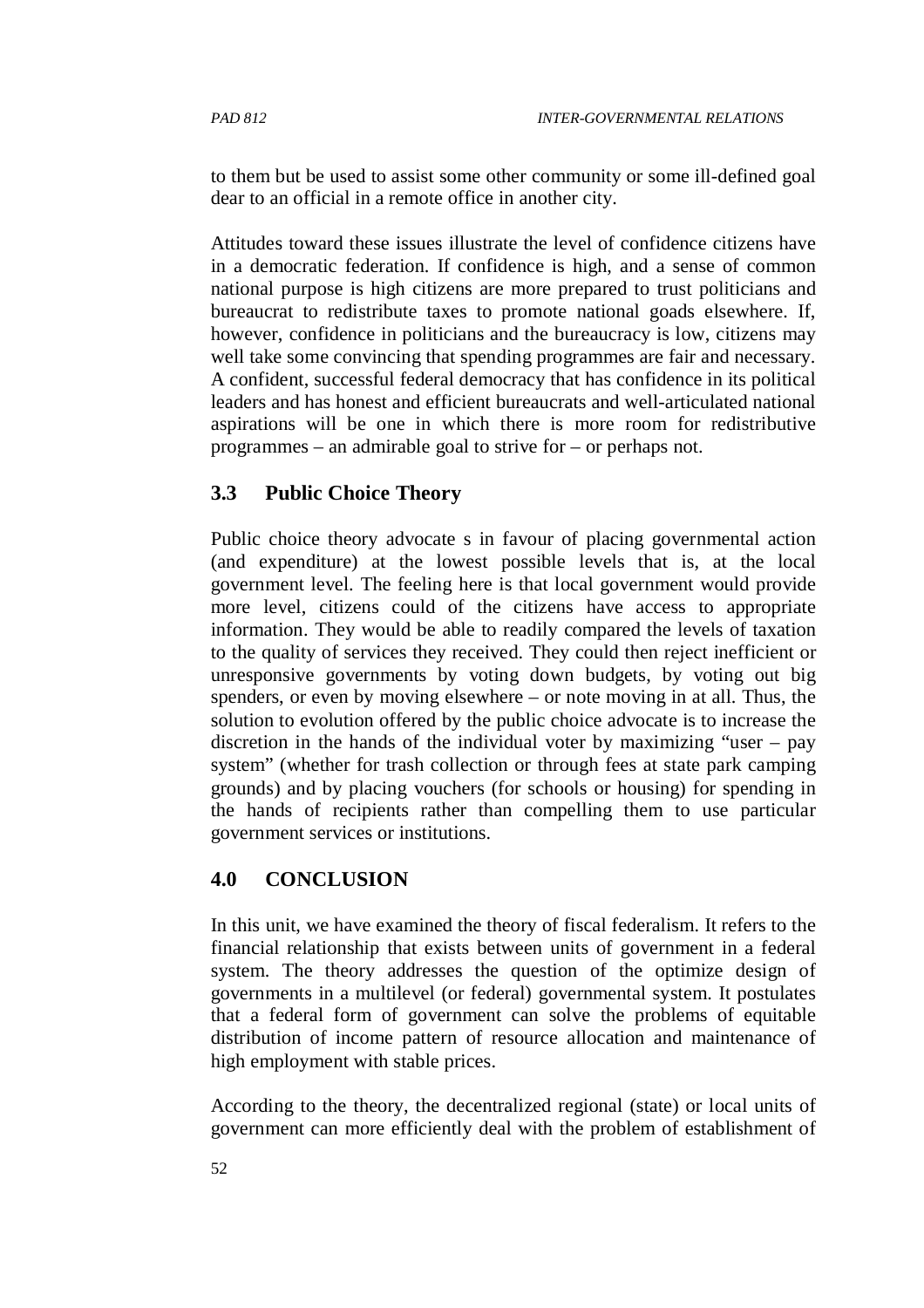an efficient pattern of resources allocation. Thus, fiscal federalism is based on these theories.

#### **5.0 SUMMARY**

The theory of fiscal federalism is based on the following theories. First, is the theory of fiscal location, to be performed by each level of government? Second is the theory of inter-jurisdiction cooperation, which refers to areas of shared responsibility by the central and local government. Thirdly, there is the theory of multi-jurisdictional cooperation, which refers to areas of shared responsibility by the central and local government. Thirdly, there is the theory of multi-jurisdictional community, which poi that each jurisdiction provides services whose benefits accrue to the people within its boundaries and so uses only the resources that internalize such cost. Finally, there is the theory of public choice, which argued in the favour of placing governmental action (and expenditures) at the lowest possible levels, that is, at the local government level. Thus, all these theories address the question of the optimal design of governments in a federal government system.

#### **6.0 TUTOR–MARKED ASSIGNMENT**

- 1. Explains the theories of fiscal federalism?
- 2. Describe the public choice theory of fiscal federalism.

#### **7.0 REFERENCES/FURTHER READING**

- Alade, S. O. (1999). "State Governments Financial Crisis" : causes and consequences for economic growth and development". Proceedings of the Annual Conference of the Nigerian Economic Society, p. 145.
- Shafritz, J.M., Russell, E.W, and Borick, C.P. (2011).Introducing Public Administration, Seventh Edition. New York: Longman.
- Tanzi, V. (1995). "Fiscal Federalism and Decentralization: A Review of some Efficiency and Macroeconomic aspects". In Conference on Development economic. Washington DC.
- Taiwo, I. O. (1999). A Theoretical Framework". Proceedings of the 1999 Annual Conference of the Nigerian Economic Society on Fiscal federalism and Nigeria's economic development pp. 32 – 23.
- Tella, S. A. (1999). Promoting States ' Economic independence Proceedings of the 1999 Annual Conference of the Nigerian Economic Society , pp, 171 – 87.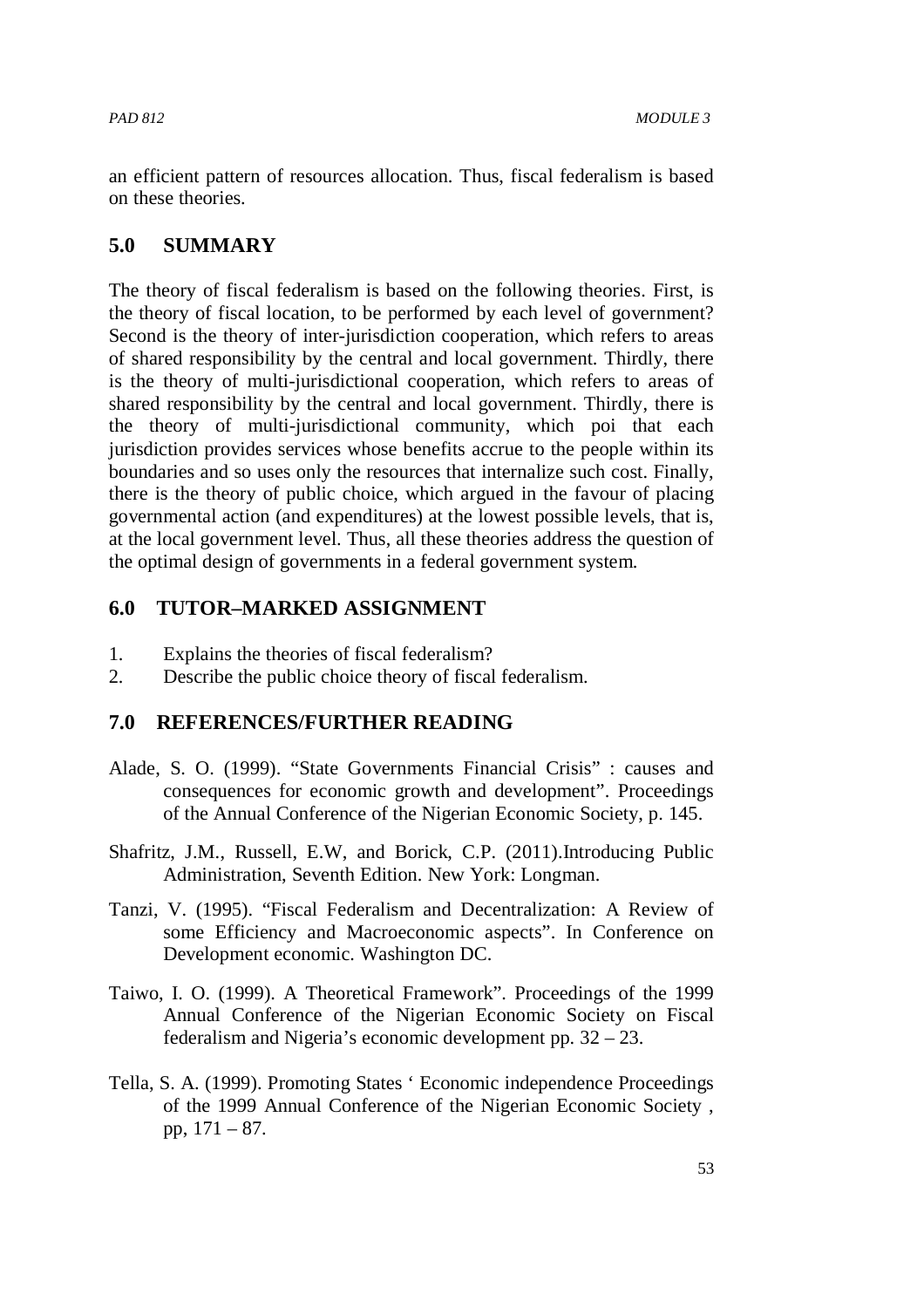## **UNIT 2 ALLOCATION OF JURISDICTIONAL POWERS AMO NG LEVELS OF GOVERNMENT**

#### **CONTENTS**

- 1.0 Introduction
- 2.0 Objective
- 3.0 Main Content
	- 3.1 Exclusive Functions
	- 3.2 Concurrent Functions
	- 3.3 Residual Functions
	- 3.4 Local government Functions
- 4.0 Conclusion
- 5.0 Summary
- 6.0 Tutor–Marked Assignments
- 7.0 References/Further Reading

#### **1.0 INTRODUCTION**

Federalism as a political system is meant to cater for diversities and heterogeneity of societies. According to Wheare, (1965), Federalisms is a method of dividing powers so that general and regional governments are each within a sphere, coordinate and independent. In this unit, we shall examine the distribution of jurisdictional powers among each level of government in a federal system.

#### **2.0 OBJECTIVES**

At the end of the unit, you should be able to:

- explain the legislative powers of the central government in a federal system.
- explain the legislative powers of a federal system
- describe the functions allotted to local government in the 1999 constitution.

#### **3.0 MAIN CONTENT**

#### **3.1 Exclusive Functions**

The 1999 constitutions provides for exclusive jurisdictional powers to the federal government. The exclusive list contains issues on which the federal government only can legislate, such as: the currency, Foreign Affairs, policy, army, prisons, immigration, customs and excise duties, and so on.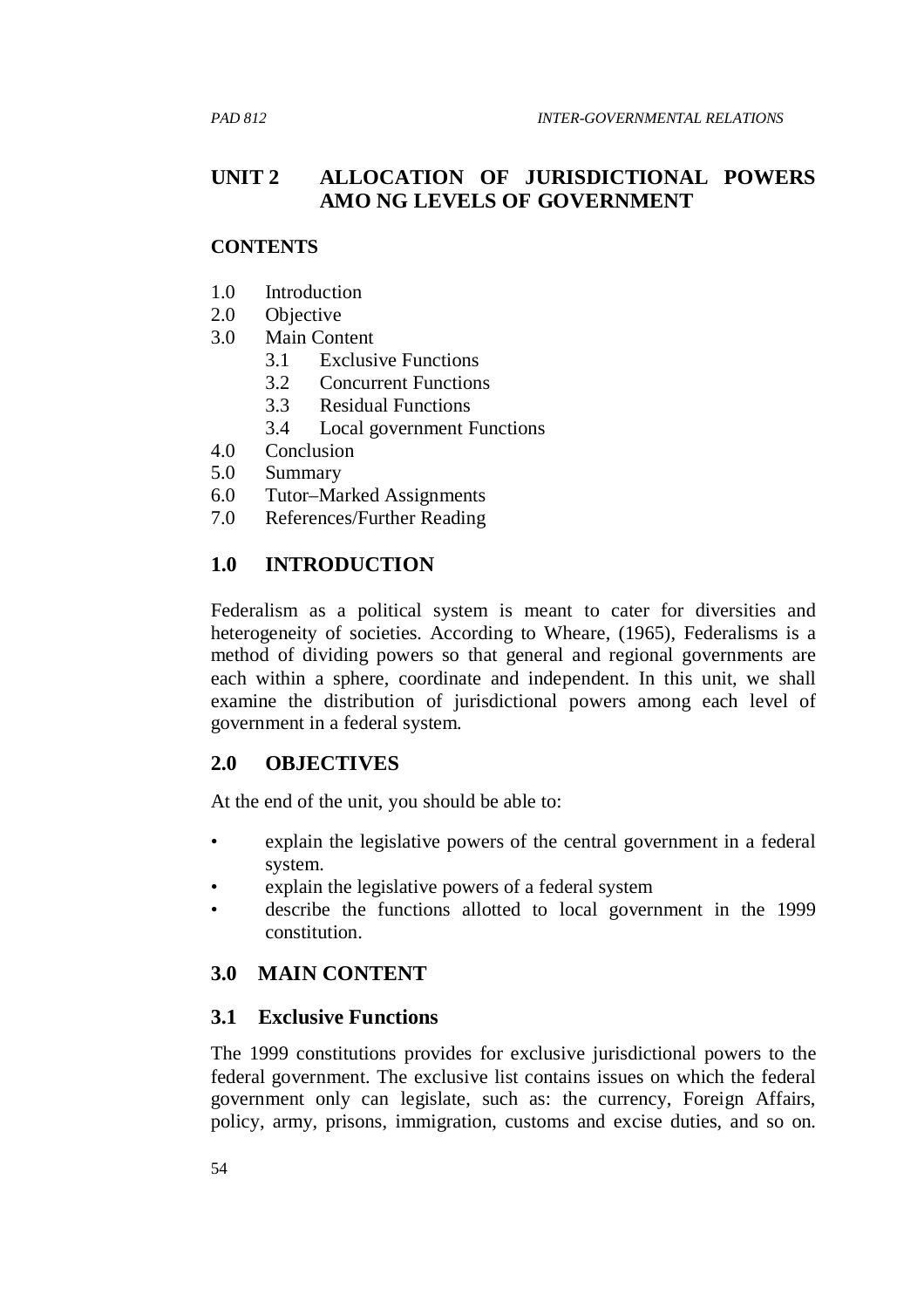The constitutions of the federal republic of Nigeria vests legislative powers in the National Assembly, which consist of the senate and House of Representatives Part 1 of the second schedule of the 1999 constitution of the federal republic sets out all matters contained in the Exclusive list. It follows, therefore, that by the use of the term "exclusive" only the federal government has jurisdiction to make laws and/or policies on matters contained therein.

#### **3.2 Concurrent Functions**

This list contains matters where both the federal and state governments posse constitutional jurisdiction. Thus the concurrent list defines extent of federal and state legislative powers Part II of the second schedule to the 1999 constitution of the Federal Republic of Nigeria sets out details of the concurrent list. Although, both federal and state levels may exercise legislative jurisdiction on mattes set out in the concurrent on matters set out in the concurrent list it must be understood that in the event of any conflict between the federal and state laws in respect of any matter, the federal government laws supersede. This is contained in section 4(5) of the 1999 constitution. This no doubt presents the federal legislations as superior within the federal system. Subjects contained in the concurrent list that both federal states can legislate concurrently include: health, education, industry agriculture, collection of taxes, etc.

#### **3.3 Residual Functions**

The Residual List contains subjects which only the states can Legislate. They include; functioning of local government, customary laws, rural development, social welfare and so on.

#### **3.4 Local Government Functions**

The foregoing, no doubt, shows that the actual constitutional distribution of jurisdictional powers seemed not to have reckoned with the third tier of government – the local government. This is in consonant with traditional perception of local government as exclusive concern of the state and provincial government (Agi2002).

In spite of this perception, with the introduction of presidential system of government the constitution of 1979 recognized local government as the third- their of government of federal system in Nigeria. The of 1999 constitution that succeeded 19179 also contains the function of local government in the fourth schedule of the constitutions. The provisions of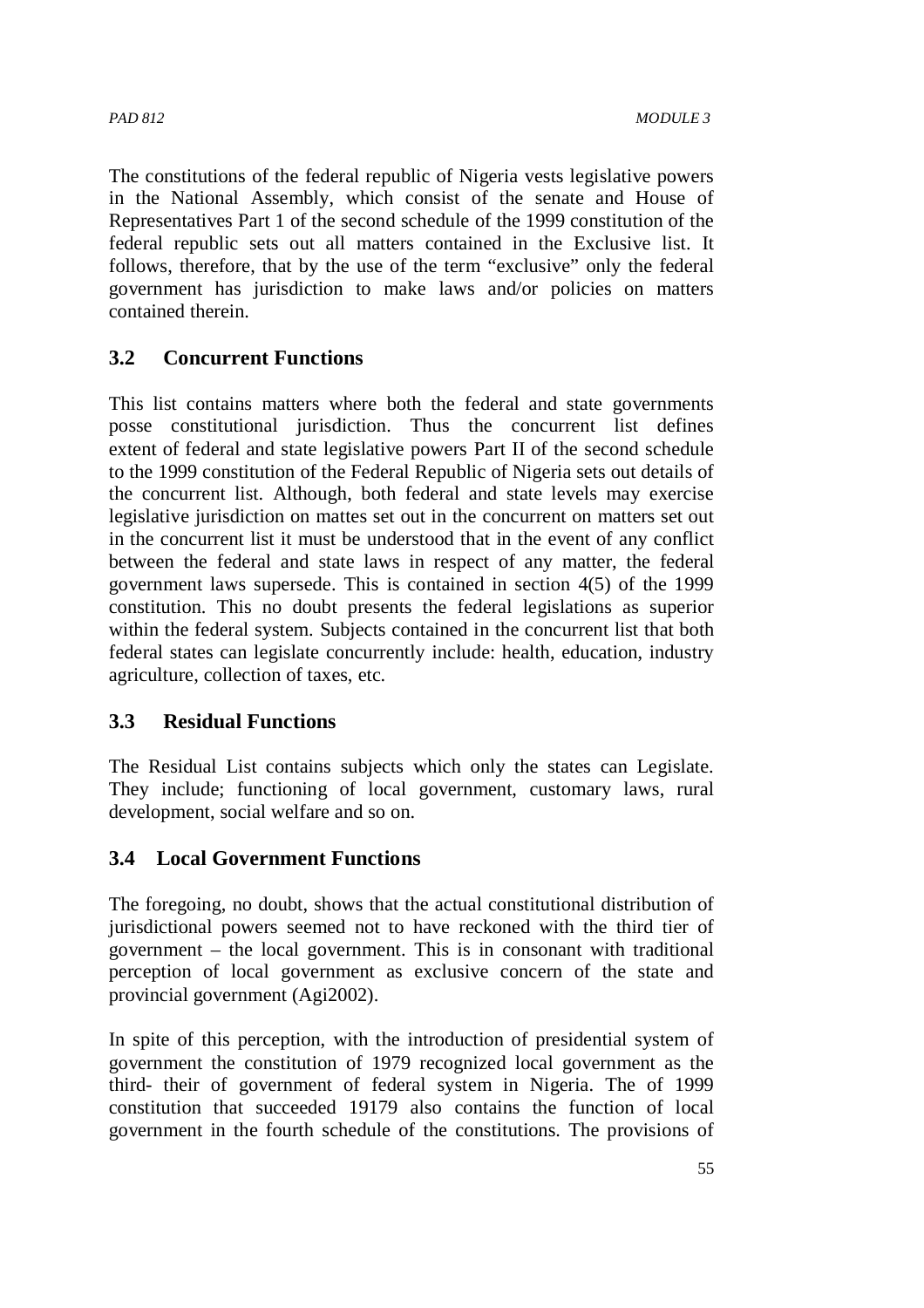this schedule contain the functions of local government councils in the fourth schedule contain the functions of local government councils such as: participation with the state in economic planning and development; establishment and maintenance of cemeteries maintenance and regulation of slaughter houses, street lightings, parks, sewage and refusal disposal, collection of rates etc.

#### **4.0 CONCLUSION**

Powers among level of government this unit, we have discussed distribution of jurisdictional. Thus, the distribution of jurisdictional powers among the three levels of government, federal- state and local governments

#### **5.0 SUMMARY**

The inclusive of the three legislative lists in the constitution is to maintain separation of powers in the federal system of Nigeria. Moreover, it is mean to each level of government maintains its political authority and responsibilities. Nevertheless, the critical point to emphasize in discussing the allocation of jurisdictional powers is the inevitability of overlapping and its it the effort to achieve some degree of coordination that accounts in part for the inter-governmental interactions.

#### **6.0 TUTOR–MARKED ASSIGNMENT**

- 1. Describe the powers contained in the "Exclusive list" in federal structure of Nigeria?
- 2. What do you understand by "concurrent list" and is conflict explain what happens when there federal and state laws?

#### **7.0 REFERENCES/FURTHER READING**

- Wheare, K. C. (1963). Federal Government. London: Oxford University Press.
- Agi, S. P. I. (2002). "Local Government as a Third Tier of Government; Theoretical problem s "Nigerian Journal of Public Administration and Local Government, vol. 11(1), Lagos; Concept Publications Ltd.
- Eneanya, A. N. (2012). Local Government Administration in Nigeria: A Comparative Perspective. Lagos: University of Lagos Press Ltd.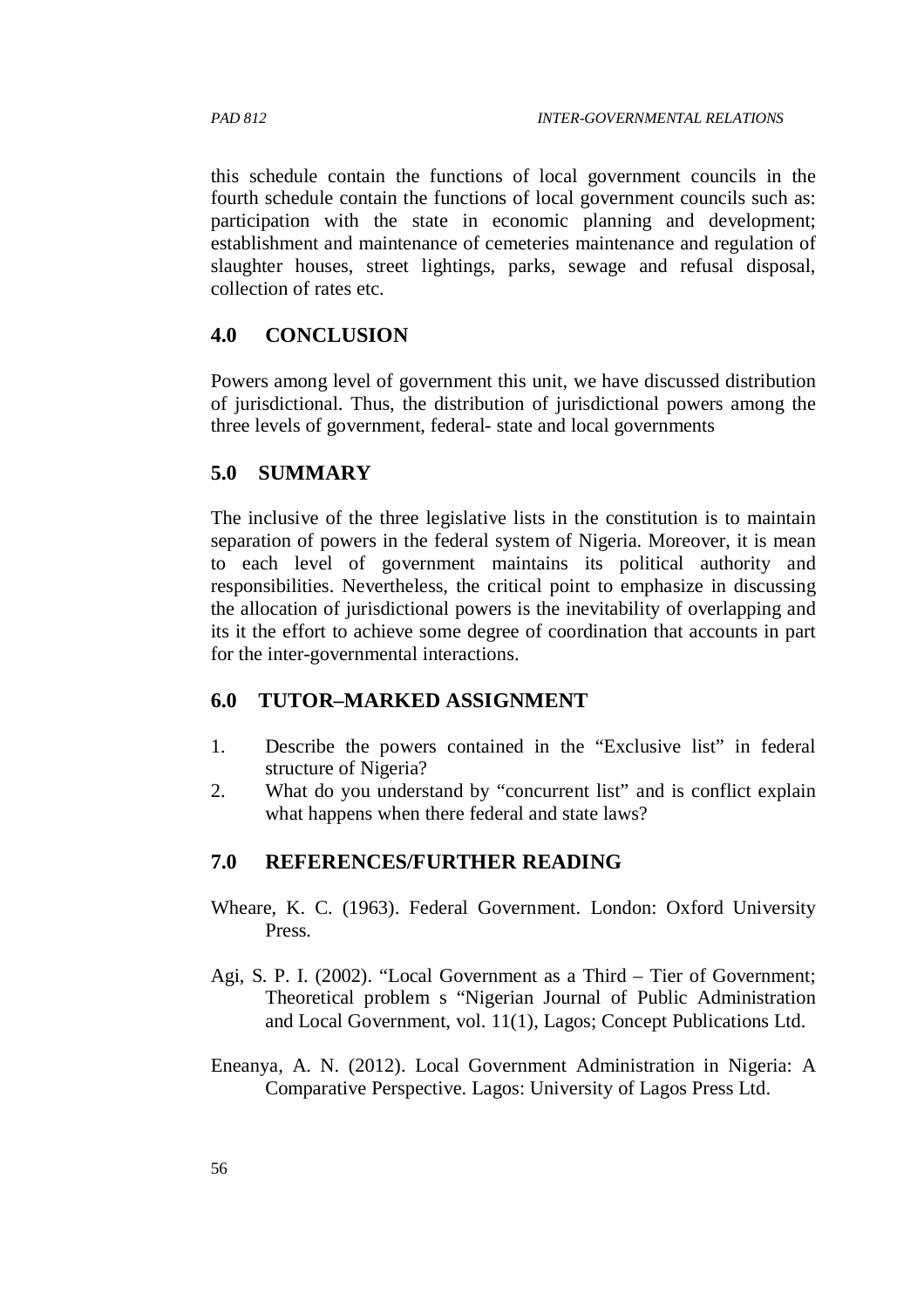Federal Republic of Nigeria 1999 Constitution.

- Ugoh, S. C. (2011). Understanding Inter-governmental Relations in Nigeria. Lagos: Sam Iroanusi Publications.
- Ogubishi, A. F. (2007), Fundamentals of Inter-governmental relations. Enugu: Academic Publishing Company.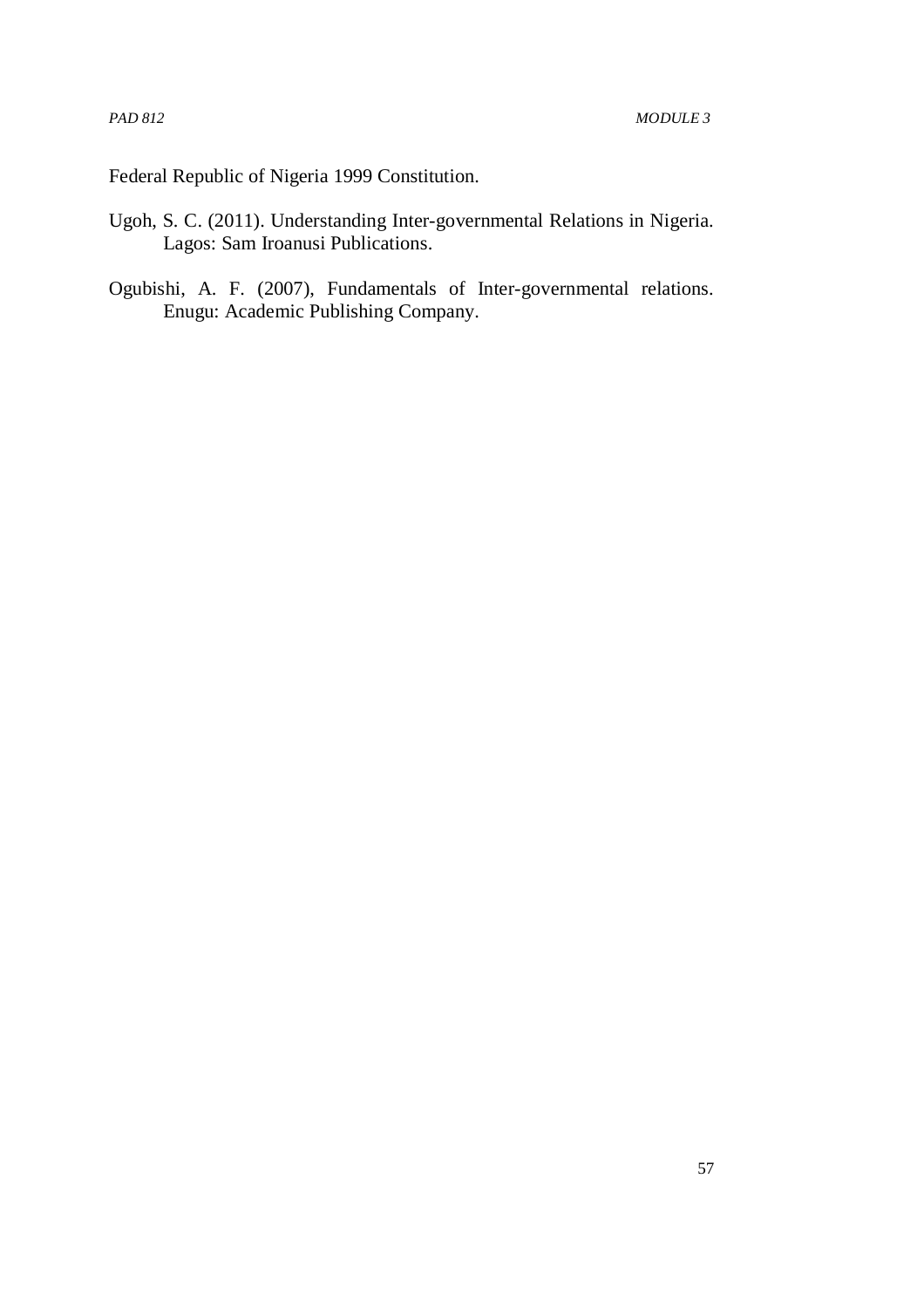## **UNIT 3 INTER-GOVERNMENTAL FISCAL RELATIONS**

#### **CONTENTS**

- 1.0 Introduction
- 2.0 Objectives
- 3.0 Main Content
	- 3.1 Objectives of Intergovernmental the Fiscal Relations
	- 3.2 Expenditure Assignment
	- 3.3 Tax Assignment expenditure is assigned;
		- 3.3.1 Tax Assignment at Federal Level
		- 3.3.2 Tax Assignment at State level
		- 3.3.3 Tax Assignment at Local government level
	- 3.4 Revenue Allocation
		- 3.4.1 Revenue Allocation:
			- A Case Study of Nigeria's Current Experience
- 4.0 Conclusion
- 5.0 Summary
- 6.0 Tutor–Marked Assignments
- 7.0 References/Further Reading

## **1.0 INTRODUCTION**

There are two major forms of federalism, namely; political and fiscal federalism (Hommes, 1995: 332). Political federalism deals with how to divide powers and allocate authorities. In contrast, fiscal federalism deals with the allocation of government spending and resources to the various tiers of government, so that each one can perform its responsibilities. For each major forms centralization decentralization framework, we have devolution of responsibilities. This involves the transfer of functions formally performed by the central government to autonomous localities with popular representation and participation: Second there is deconcentration of powers. This involves the delegation of powers formerly held by the central government to localities, with the central government still having the responsibility for decision –

#### **2.0 OBJECTIVES**

At the end of this unit, you should be able to:

- explain the objectives of intergovernmental relations
- explain how responsibilities or expenditure is a is assigned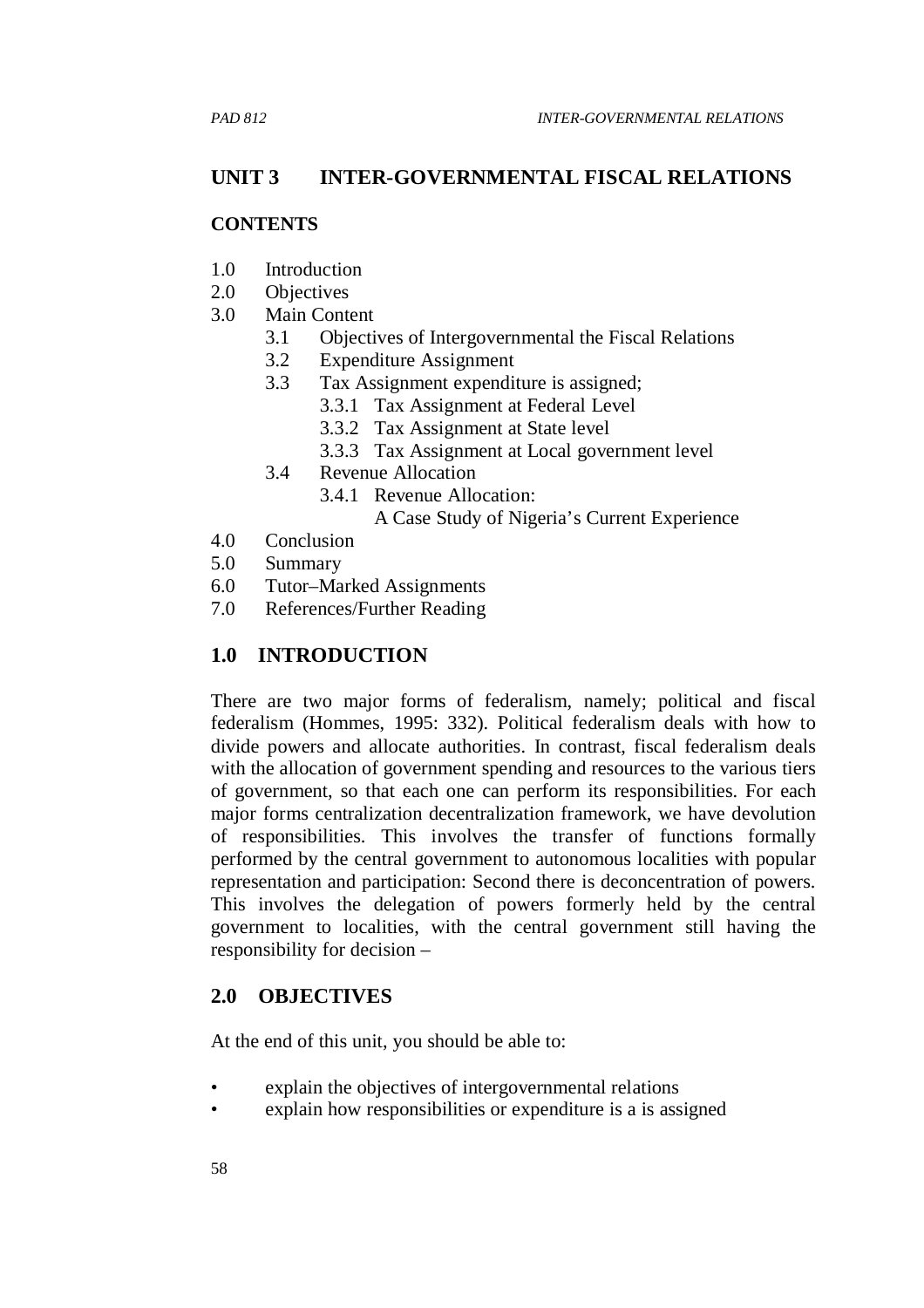- explain the allocation of independent sources of revenue or revenue assignment
- explain the principle of revenue sharing aspect of fiscal federalism.

## **3.0 MAIN CONTENTS**

#### **3.1 Objectives of Intergovernmental Fiscal Relations**

According to Litrack and Wallich, (1993) and Sewell and Wallich, (1994), the system of intergovernmental fiscal relations should be designed in such a way as to:

- i. Ensure that both the macroeconomic management and income distribution goals of the government are not compromised;
- ii. Improve the efficiency of public spending and minimize administrative costs;
- iii. Match the expenditure profile of each tiers of government with it revenue profile;
- iv. Encourage sub-national governments to generate revenue internally and its revenue profile;

These requirements will guide subsequent discussions as outlined in our objectives.

### **3.2 Expenditure Assignment**

Here an attempt is made to address the question; which government functions should be decentralized or how should government functions be shared among various tiers of government. This question can only be addressed by knowing the set of functions that are to be performed. However, govern men functions can be determined theoretically or empirically. The theoretical approach is largely based on public finance literature (Musgrave, 1989:  $3 -1.4$ ), which presumes three economic objectives, or functions for the government, namely; allocation, distribution and stabilization functions. For, allocation of functions the rationale for decentralization indicates that it would be potentially more efficient to leave the provision of national public goods to the central government and the provision of location public goods to sub-national governments.

For the distribution function, the main issue is whether a sub- national government can sustain any programme of redistribution income) better. The third function of the government is economic stabilization. This stabilization programme can take the form of employment generation, price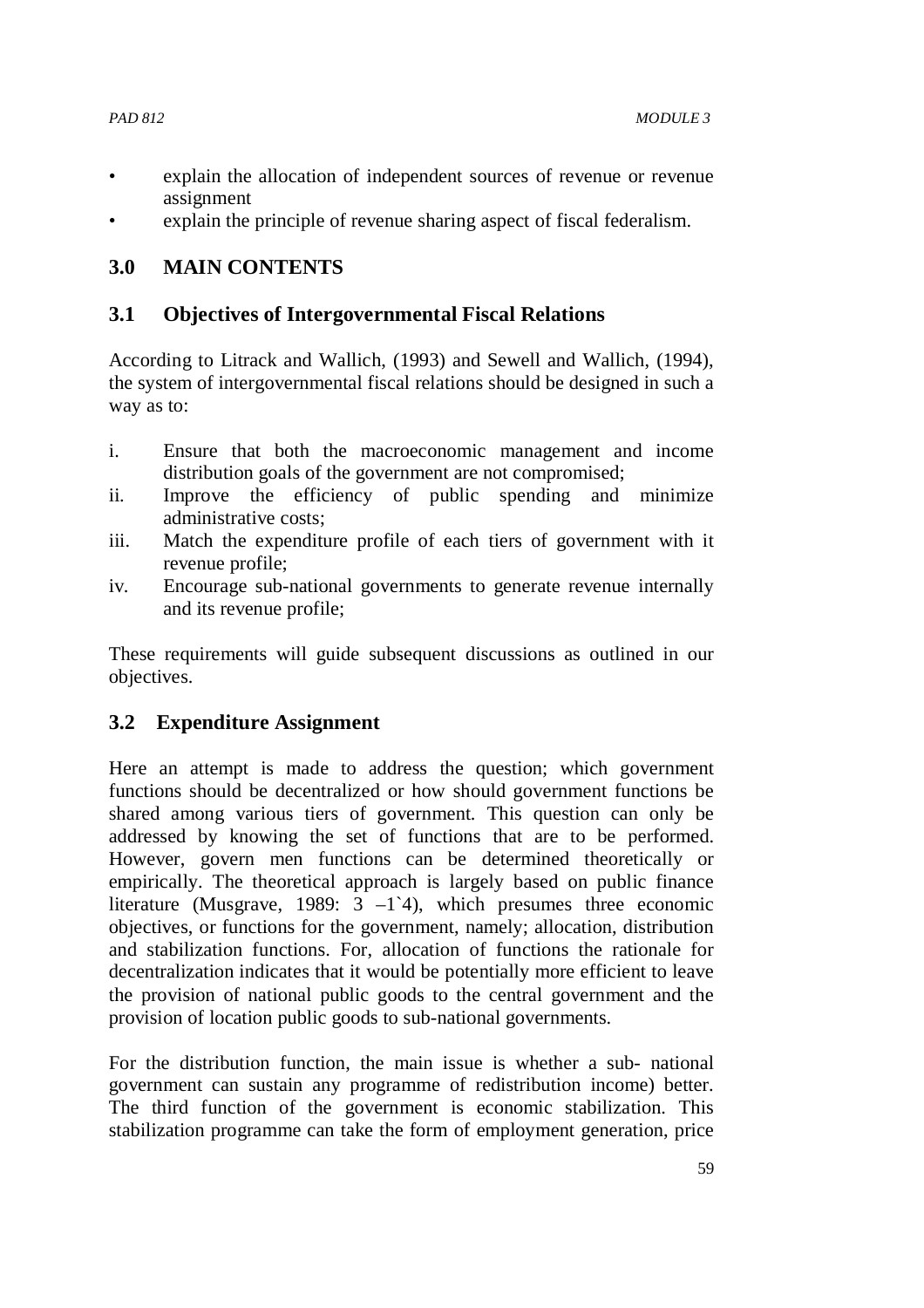stabilization or export promotion. The argument is that the benefits of the programme, no matter how it is financed is likely to suffer from sever leakages to other localities. This is the case as long as goods or people or some other resources are mobile between jurisdictions.

Thus, allocation, distribution and stabilization functions should be distributed as follows (Taiwo, 2004:42);

- a) The central government should be responsible for the provision of national public goods such as defense, regulation of the economy and redistribution of income and wealth; and
- b) Sub-national governments should be responsible for the provision of local public goods such as feeder roads and street feeder roads and street lighting.

However, this allocation does not cover the provision of private goods that may be provided by the public sector. It also does not cover the provision of quasi-social goods, such as: education and health.

These goods are more difficult to allocate because of the need for supportive empirical information

### **3.3 Tax Assignment**

For it tax assignment to be meaning functions by tier must be accompanied by an appropriate mechanism for sharing the resources of the public sector, so that each and every tier of government would be able to effectively performed its assigned responsibilities. It the public sector resources are monetized as revenue, it can be mobilized for a tier of government by assigning revenue sources to the tier of government, or by a system of intergovernmental transfer, or both.

The problem of tax assignment is whether it should be completely centralized or partially decentralized or completely decentralized. If tax assignment should be decentralized, then the question is should which tax bases should be assigned to sub-national governments and which should be retained by the central government? It is relatively difficult to tackle issues in tax assignment because of the several dimensions to a tax. The dimensions include the power to choose the tax base, define the tax base, set the tax rates, administer the tax, and the right to revenue. Of these dimensions, the most important is the power to set the tax rates (McHure Jr. 1995: 317).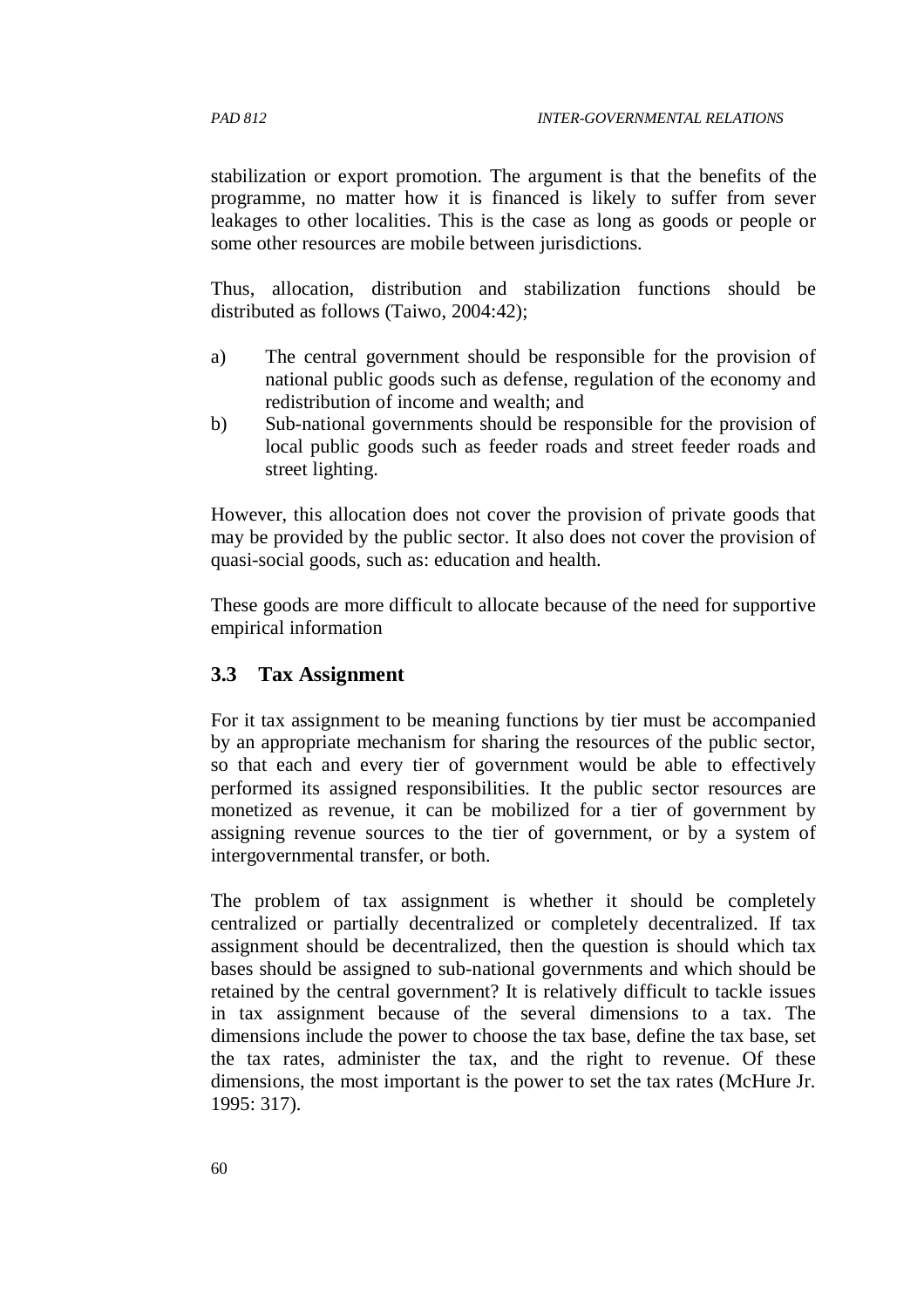To address the question, whether tax powers should be shared or not, decentralized system is generally favoured when the objective of tax policy is provision of local public goods and where sub-national governments need to be fiscally autonomous, accountable and responsible and in tax competition with one another. To make the best of complete centralization and complete decentralization of tax powers, it is expedient that tax collection should be shared by the various tiers of government.

This, in effect, implies that partial decentralization of government functions should be matched by partial decentralization of tax powers.

This leads us to ask which tax bases should be decentralized. Shah, 1991 and Norregaard, (1997) suggest the following guidelines for determining whether or not tax powers should be shared or not:

- i. Progressive redistributive taxes, such as personal income tax and estate duties should be centralized;
- ii. Taxes suitable for economic stabilization such as progressive income tax, should be centralized;
- iii. Taxes whose bases are distributed highly unequally across natural resource taxes, jurisdictions, such as should subject to political considerations, be centralized;
- iv. Taxes on bases that are geographically mobile, such as; the corporate income tax, should be centralized;
- v. Taxes that need to be made uniform across jurisdictions, such as; the value added tax, should be centralized;
- vi. Taxes that can be centrally collected at relatively low administrative cost, such as import and export duties, should be centralized;
- vii. Benefit taxes or user changes could be levied at all levels;
- viii. Residence –based taxes, such as excise duties, should be decentralized; and
- ix. Taxes on highly immobile factors such as taxes on real property should be decentralized.

In Nigeria, the task of articulating on appropriate fiscal relationship among the different tiers of government is delegated to the Revenue Mobilization, Allocation ad fiscal commission. Contemporary experience in Nigeria shows the gradual relaxation of the imitations on state and local government finances. Presently, the state and local governments can now borrow to acquire the required fiscal resources for the execution of government programmes and services, especially as it has been appreciated.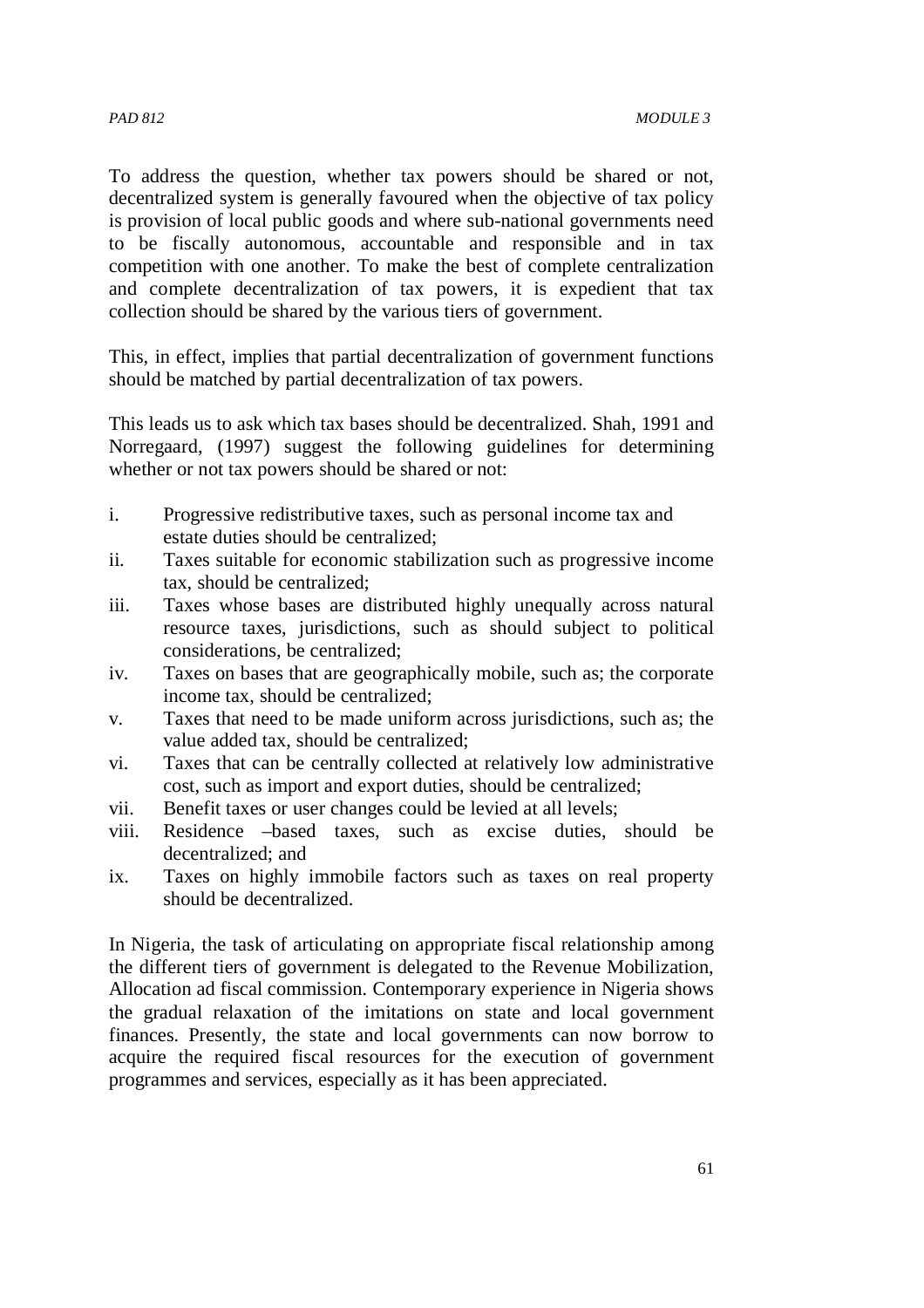Moreover, tax powers jurisdiction among different levels of government have been provided by part 1 of the second schedule of 1999 constitution (state- collectable revenue and fourth schedule of 1999 constitution (local government collectable revenue).

# **3.3.1 Tax Assignment at Federal Level**

The federal government controls the most inscriptive sources of revenue in Nigeria. Part 1 of the Second schedule to the constitution of the Federal Republic of Nigeria, 1999 contains the Exclusive Legislative List. A number of other sources of revenue for the federal government are:-

- (i) Export duties
- (ii) Company tax
- (ii) Maritime and navigation activities
- (iv) &&& and minerals (including oil fields, oil mining and natural gas)
- (v) National parks and Tourist
- (vi) Patents, trademarks, and industrial designs, etc.
- (vii) Stamp duties
- (viii) Posts, telephones and telephones
- (ix) Railways
- (x) Taxation of incomes, profits and capital gains
- (xi) Trade and commerce.

The collection of sundry fees and other payments related to the activities above by the federal government forms the basis for itemizing these functional areas as sources of revenue collected by the federal government are first paid into the Federation Account before they are disbursed according to laid down principles and criteria.

### **3.3.2 Tax Assignment at State Level**

The major source of revenue to states in Nigeria appears to be the statutory allocations from "the Federation Account". Section 152 (3) of the 1999 constitution provides for the mandatory allocation of revenues among the three tiers of government in Nigeria. The following are sources of revenue forth estates:-

- (i) Statutory allocations (from Federal Account)
- (ii) Federal grants (of all sorts)
- (iii) Personal income tax or duty
- (iv) Capital grants and profit tax (of persons other than, companies)
- (v) Industrial, commercial or agricultural activities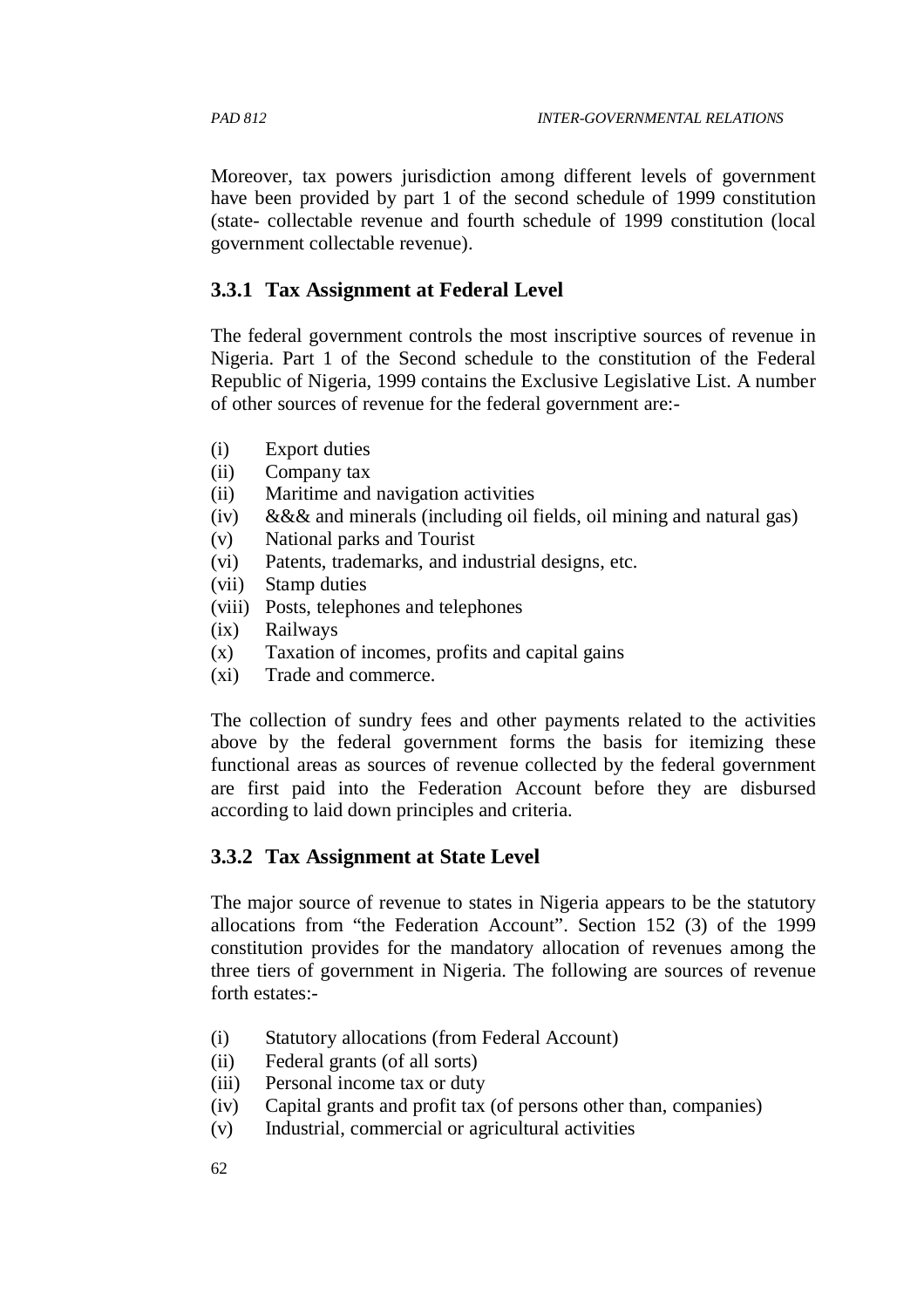- 
- (vi) Loan
- (vii) Trade and commercial activities

#### **3.3.3 Tax Assignment at Local Government Level**

Like the states, the local government's major source of revenue in Nigeria are both the federal and state governments). Other sources of revenue generated internally are:

- i. Rent from market stalls
- ii. Charges from business premises iii. Gate- taking from motor parks
- iv. Proceeds from mass transit buses operating in their areas of Jurisdiction.
- v. Poll tax
- vi. Rates, etc.

However, these jurisdictional tax powers among different levels of governments determined by a number of factors, namely: administrative efficiency and fiscal independence. The efficiency criterion demands that a tax s assigned to that level of government that will administer it efficiently at minimum cost, while the fiscal independence criterion requires that each level of government is permitted, as much as possible, to raise adequate resources from the revenue sources assigned to it to meet its needs and responsibilities. (Bello-Imarn, 1999:255).

In reality, however, the efficiency criterion tends to conflict with the principle of fiscal independence. This is because whereas the efficiency criterion calls for a great deal of concentration of tax powers at the highest tier of government due to limited administrative capacity of the lower tiers of government. On the other hand, fiscal independence criterion demands the devolution of more tax powers to the lower units of government to match the functions, assigned to them.

In reality, the weight of the two criteria has always tilted in favour of the efficiency criterion, and that is why the Federation Account of most federations, like Nigeria, has a domineering effect on their fiscal federalism. However, whatever the fiscal relationships between the different tiers of government in a federation and the volume of funds available to the political leadership within , their success can only be measured by their efficiency and effectiveness in promoting the citizenry, which is the essence of governance (Bello, Imam, 2004:24).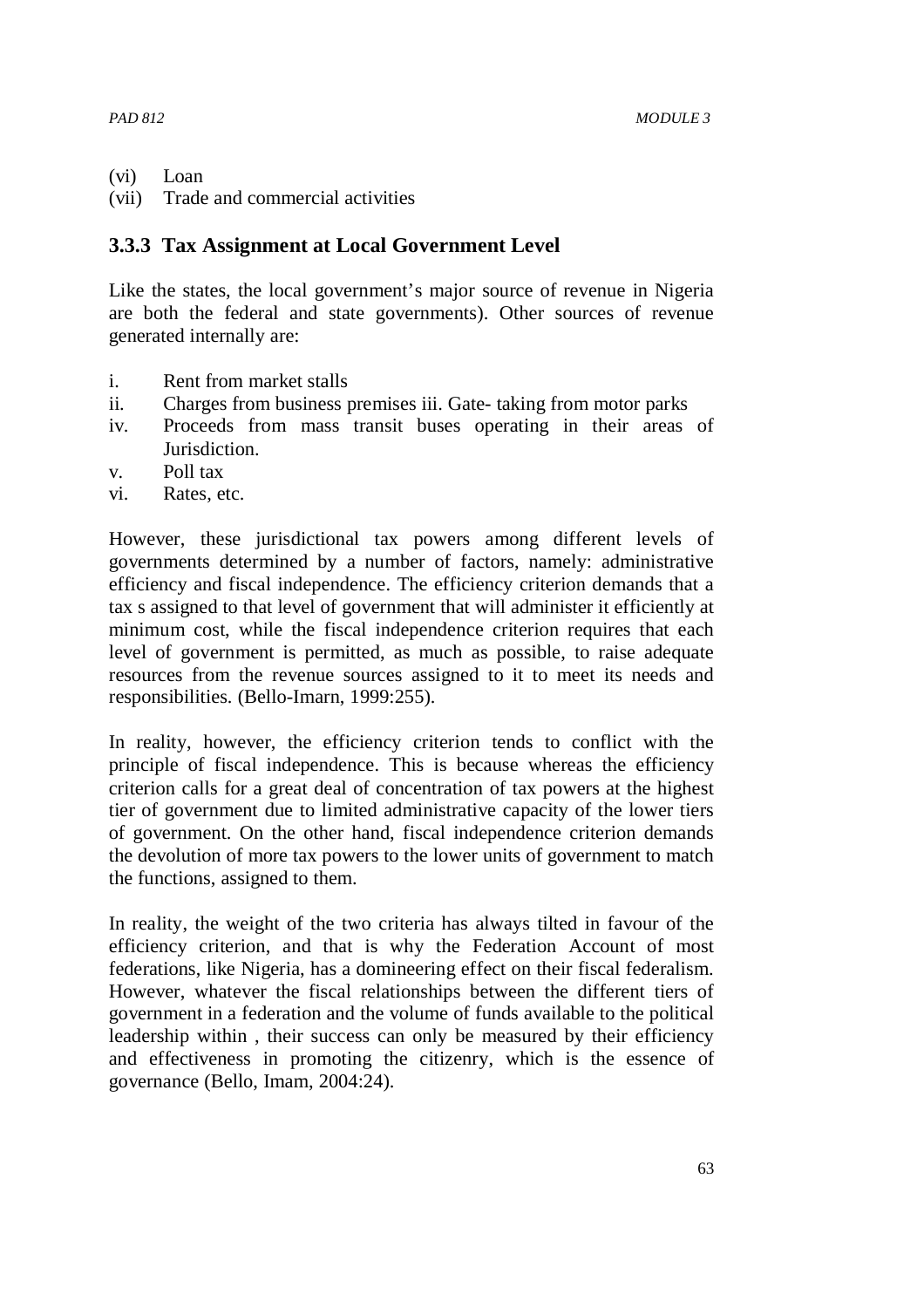#### **3.4 Revenue Allocation**

Revenue is allocated between and within tiers of government ultimately to promoted inter-jurisdictional equity, enhances the efficiency of the public sector and minimizes the cost of administering the tax system. In any federation, a minimal level of inter- jurisdictional fiscal equalization is desired. The equalization can be vertical if it refers to different levels of government or, horizontal, if it refers to the same level of government.

Accordingly, the efficiency argument the central government may set and impose standards of some public services on sub- national governments. Such services may have to be financed by the central government partly because sub-national governments may be unable or unwilling to do so, and partly because the implied financial burden may vary across jurisdictions. The problem can be resolved by bargaining and regulations. However, when these strategies fail, the central government may have to adopt a compensatory tax subsidy scheme through revenue sharing. Lastly, we have the administration cost argument. Where some taxes are centrally collected (partially or fully) on behalf of sub-national governments, because it is cheaper to do so, the yield should be shared with these governments.

However, once the objectives of intergovernmental transfers are known, the appropriate criteria for revenue sharing have to be determined or set. It is very unlikely that a single criterion will be able to satisfy more than one policy objective. A set of criteria will therefore, most liley emerge. Even on each policy objective, several options are likely to be open, in which determined, preferably after some analysis has been conducted. For example, to measure fiscal strength, per capita income of the locality can be determined. Grants may be given to those localities whose per capita incomes fall below the national average.

A grant may be general or selective. General grants are usually more suitable for fiscal equalization and for making the revenue from central taxes available to sub-national governments. In contras, specific grants are generally more suitable for the provision of merit goods and correction of externalities (Taiwo,  $2004:44 - 6$ ).

Furthermore, it should be noted that central collection of taxes could lead to the criterion of derivation. So, revenue sharing should be made to supplement the internally generated revenue of sub-national governments.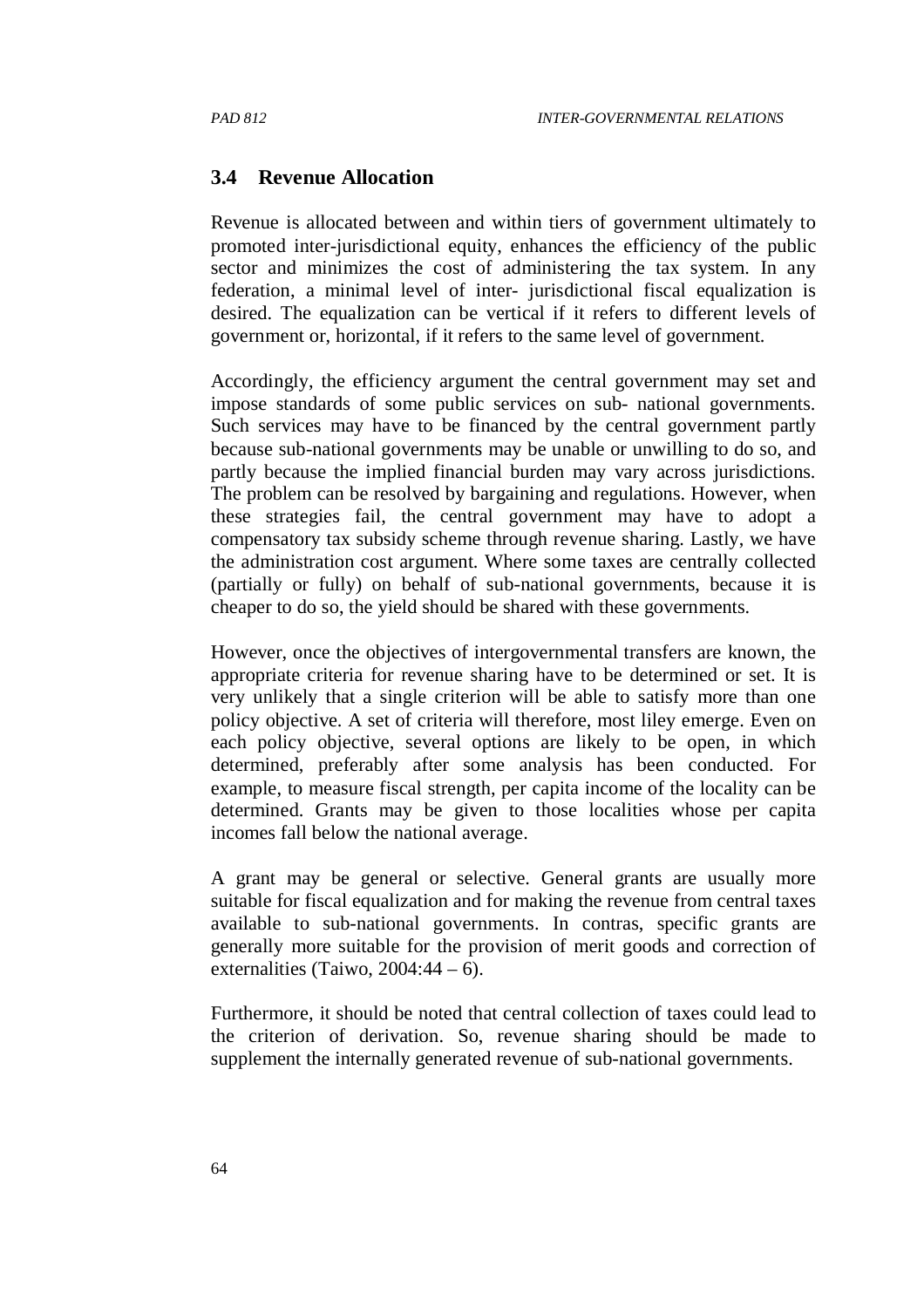### **3.4.1 Revenue Allocation: Case Study of Nigeria's**

Current Experience Finance is the most critical policy issues in intergovernmental fiscal relations. In the area of fiscal relations between the federal, state and local governments, certain principles or criteria have often been adopted. There are levies and taxes that are centrally collected on behalf of all federating units. These revenues go into a pool called the federation account. The sharing of revenue from the federal account is based on the federal revenue allocation formula, managed by Revenue Mobilization Allocation Commission (RMAFC). Since its establishment in 199, RMAFC shared revenue as follows:-

|               | Federal government $=$ 48.5% State governments                        | $= 24\%$ |
|---------------|-----------------------------------------------------------------------|----------|
|               | Local governments $= 20\%$ (5% for the transfer of Primary Education) |          |
| Special Funds | $= 7.5\%$                                                             |          |

Decree 23 of 1992 setting up the RMAFC abolished on shore and off shore dichotomy in revenue. The federal government also an additional source of revenue in 1994. The formula for the distribution of VAT has been reversed several times. As at 1998, it was 25 percent to the federal government, 45 percent to the state governments and 30 percent to the local governments (Eneayan 2009:253). Since 2005, revenue has been shared as follows:-

| Federal Government $=$ | 52.7% State governments $=$ | 26.7% Local |
|------------------------|-----------------------------|-------------|
| governments            | $= 20.6\%$                  |             |

Besides, there have been calls for changes to the rules governing the allocation of Revenue between the three- tiers of governments, highlighting recurring tension within the federation. The 13 per cent derivation formula for oil-producing state is applied each month by the Federation Account Committee (FAAC) before its standard distribution of available resources to all.

When the forum of worthier states, governors queried why the oil – producing states enjoyed the revenues from offshore production from the continental shelf, they were reminded that derivation had been 50% under the first republic and advise not to revise the sensitive terrain of the " on shored offshore dichotomy.

The derivation principle controversy has continued to rage. It explains the court case between Akwa Ibom and Cross River states over 76 disputed oil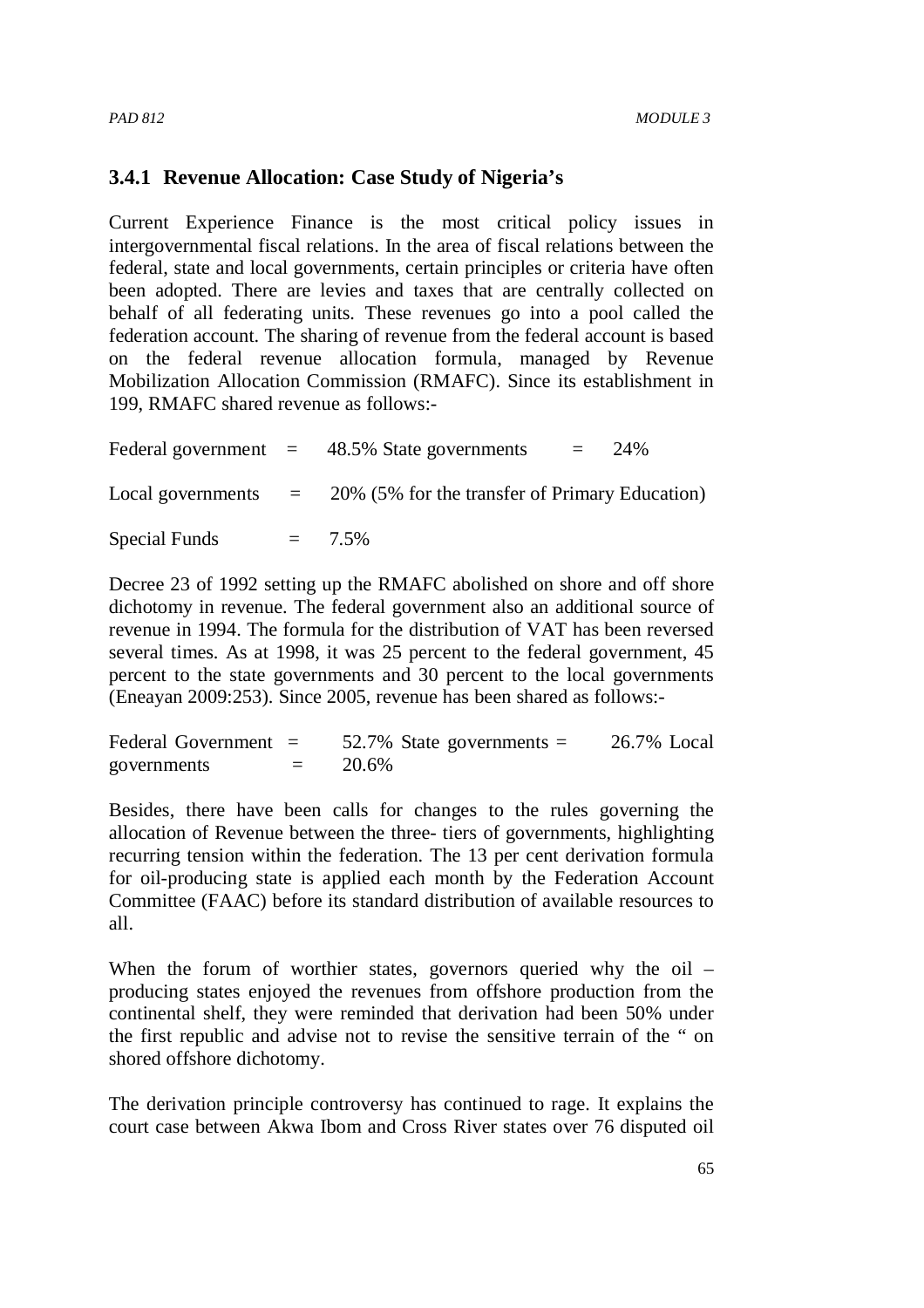wells and equally the heated response to the official designation of Anambra as oil producing state and reaction from Kogi State of being the owner of the areas.

From revenue allocation debates, states are purchasing for more powers and more resources, they have strong argument in their favour in view of financial burden of 2011 National minimum wage from N7,500 to N18,000 per month and poor internally generated revenue average of 15%. Equally, the federal government advance reason for the revenue to be districted in the favour because of many matters of national interest within their jurisdiction. This debates and court cases are part of conflict in inter-governmental relations.

### **4.0 CONCLUSION**

This unit has stated and described the principles of multilevel Government. We have discussed a major issue in fiscal federalism. It is the principles of intergovernmental relations, especially the fiscal aspect of federalism. The unit has shown that among other things, that the allocation of responsibilities to the various tiers of government central government is responsible for the provision of national public goods and pursuit of equity and stabilization goals of government. Sub-national governments should then be responsible for the provision of local public goods. The sharing of government revenue among the various tiers of government should also complement the sharing of government functions and taxes that are geared towards the pursuit of central government functions should be centrally collected.

# **5.0 SUMMARY**

In this unit, we have discussed fiscal federalism. There are at least four dimensions to fiscal aspect of federalism. They are the objective, of intergovernmental fiscal relations, the allocation of responsibilities or expenditure assignment tax assignment and revenue sharing.

The objectives should be made to enhance accountability and Transparency in fiscal federal relations. The allocation of government functions by tier system must be accompanied by an appropriate Mechanism for sharing the resources of the public sector, so that each and every tier of government would be able to effectively perform its assigned responsibilities. If we revenue is generated solely form taxes, then the assignment of revenue sources boils down to the assignment of tax powers. If this is the case, revenue can be mobilized for a tier of government by assigning revenue sources to the tier of government or by a system of inter-government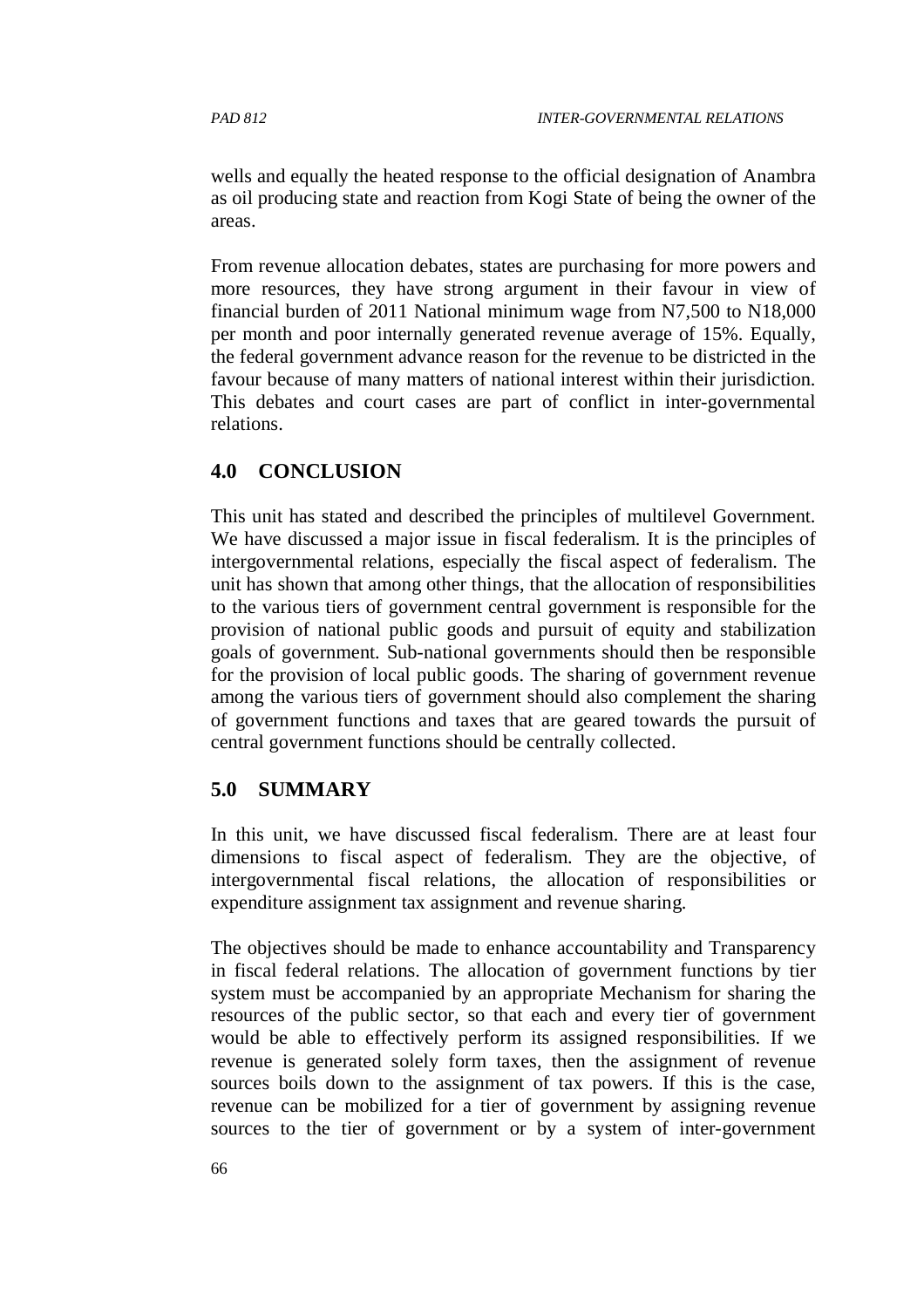transfers (grants – in – aids) or is generally a complex exercise, as it involves both equity and efficiency issues and the value judgment of the government, there is need to supplement internally – generated revenue of sub- national governments.

#### **6.0 TUTOR–MARKED ASSIGNMENT**

- 1. Describe the objectives of fiscal intergovernmental relations.
- 2. Explain at least three dimensions of fiscal federalism

#### **7.0 REFERENCES/FURTHER READING**

- Shah, A. (1991) "The New Fiscal Federalism in Brazil". World Bank Discussion paper 124 . Washington, D.C: World Bank.
- Hommes, R. (1999). "Conflicts and Dilemmas of Decentralization". In Bruno, M. and B. Pleskovic (Eds). Annual World Bank Conference on Development Economics, pp. 331 – 50, Washington, DC: World Bank.
- Ltvack, Jyan DCI. Wallich, (1993). "Intergovernmental Finance: Critical to Russia's Transformation?" Finance and Development 3(2): 6 –9
- Sewell, D. and C. I. Wallich (1994) ."Fiscal Decentralisation and Intergovernmental Finances in the Republic of Albania" Policy, Research Working paper , 1354. Washington DC: World Bank.
- Musgrave, P. B. (1989). Public Finance in Theory and Practice . London: McGraw Hill, 5
- Taiwo, T. O. (2004) "Principles of Multilevel Govenrment in Democratic System of Government Fiscal Federalism and Democratic Governance in Nigeria. Ibadan: NCEMA.
- Norregaard, J. (1997). "Tax Assignment" in Ter-Minassian T. (ed.) Fiscal Federalism in Theory and Practice. Washington, DC. IMF.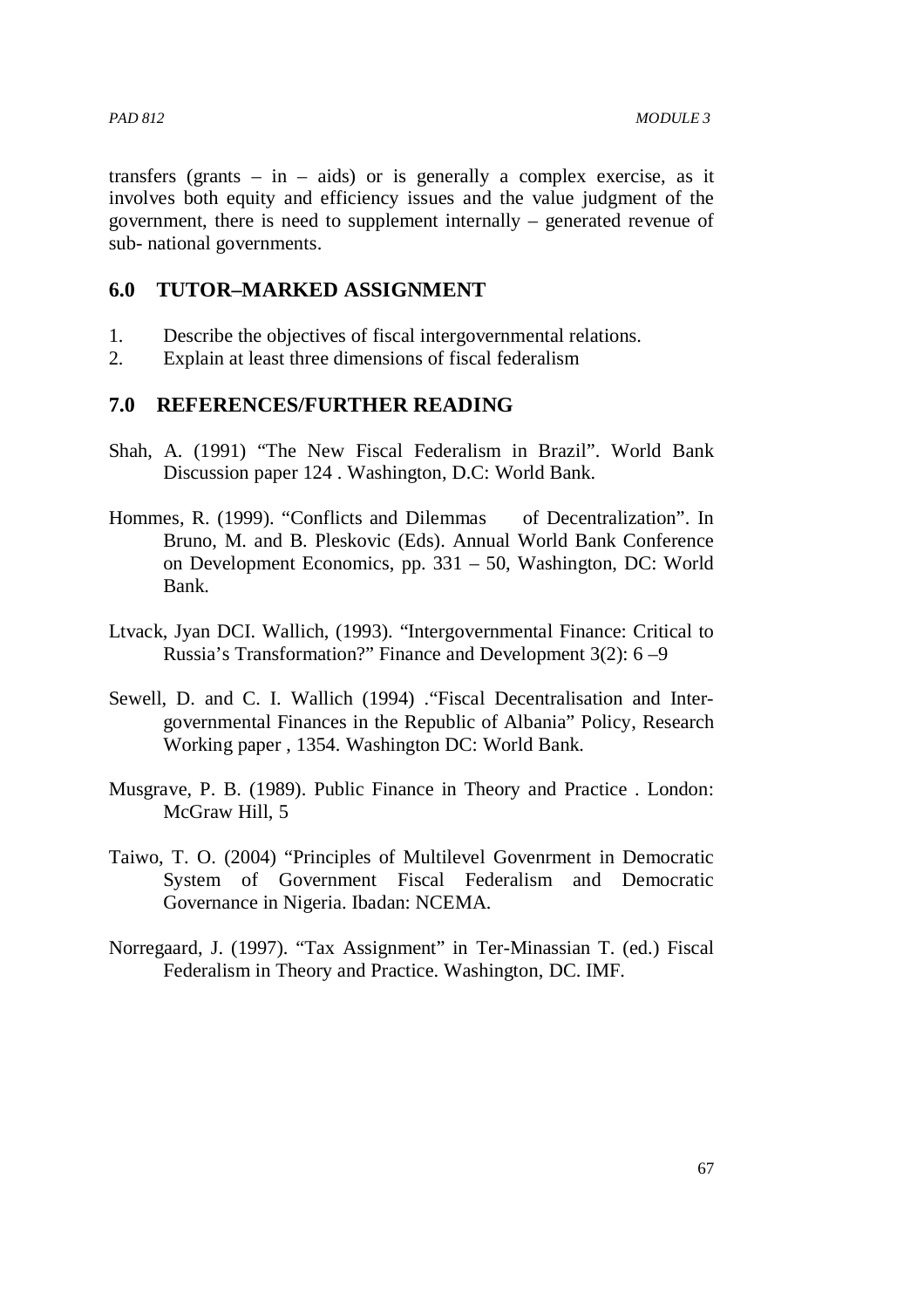#### **UNIT 4 NON- GOVERNMENTAL ORGANIZATIONS AND INTER- GOVERNMENTAL RELATIONS**

- 1.0 Introduction
- 2.0 Objectives
- 3.0 Main Content
	- 3.1 Typology of NGOS
		- 3.1.1 NGOs type by orientation
		- 3.1.2 NGOS type by level of operation
		- 3.1.3 IRC-International water and Sanitation Centre
	- 3.2 Internal Dynamics of NGOS
	- 3.3 Techniques of NGOS
	- 3.4 NGOS as Harbinger of Change and innovation
	- 3.5 Training and Technical Assistance Role
	- 3.6 Social Welfare Role
	- 3.7 Mediatory Role
	- 3.8 Consultative Role
	- 3.9 Relevance of NGOS in intergovernmental Relations
- 4.0 Conclusion
- 5.0 Summary
- 6.0 Tutor–Marked Assignment
- 7.0 References/Further Reading

#### **1.0 INTRODUCTION**

The term non-governmental organization (NGO) has been used in many different ways. Its use in its broadest sense is one that is not directly part of the structure of government. In this work we shall examine the concept of non-governmental organizations (NGOS) and its relevance in intergovernmental relations.

#### **2.0 OBJECTIVES**

At the end of the unit, students should be able to:

- explain the meaning of NGOS
- explain the interval dynamics of NGOS, and
- examine the techniques employed by NGOS to influence decisions of government.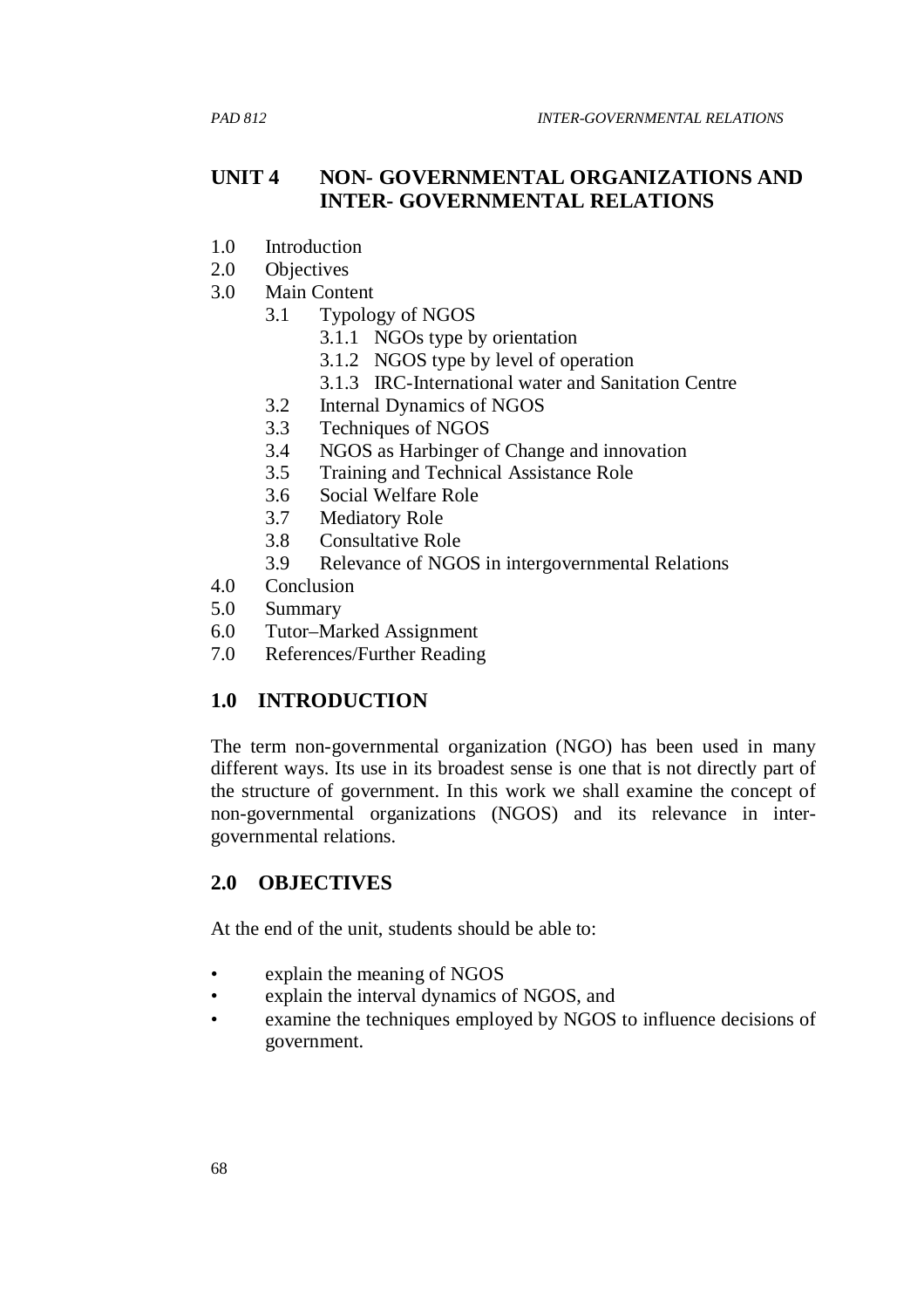# **3.0 MAIN CONTENTS**

### **3.1 Meaning and Typology of NGOs**

Non-governmental organizations came into existence with the establishment of the United Nations Organization in (1945) with provisions in Article 71 of chapter 10 of the role for organizations that are neither governments nor member states (Ogbushi, 2007:113). The term non-governmental organization refers to organization of people, though not of government structure, combine their efforts and resources in attain certain specified objective that would assist anchorate societal problems. It is a non-profiting body and cant across national boundaries. It could also be community or national –based. However, a good number of NGOs have goals which cover a broad range of areas, such as natural environment, human rights, political social welfare policies and philosophical issues.

# **3.1.1 Typology of NGOs**

The World Bank categorized NGOs into two, namely (Ogbuishi2007:114) references Sharma, mi petal. (2011). Public Administration in theory and practice, New Delhi. Kitab Mahal.

# **3.1.2 NGOs TYPES BY ORIENTATION**

- (a) Domestic Charitable Organizations with little participation by the beneficiaries. These are NGOs which undertake activities to meet the needs of the poor or to undertake relief measures like distribution of food or clothing, housing provisions, transport, etc
- (b) Participatory orientation includes NGOs with those self- help projects where the local people participate and cooperate in the implementation of it. The locals contribute items of tangible and intangible goods like land, labour, material, cash, etc
- (c) Service orientation includes NGOs which devise certain programmes like family planning, communications, education, health, roads, etc, and members of civil society are expected to participate in the implementation or receiving of its services.
- (d) Empowering orientations are NGOs that play a facilitating role in the empowerment of the people and strengthen their awareness in their own potential power to control their lives, access to credit, training and other inputs necessary to undertake employment generating activities.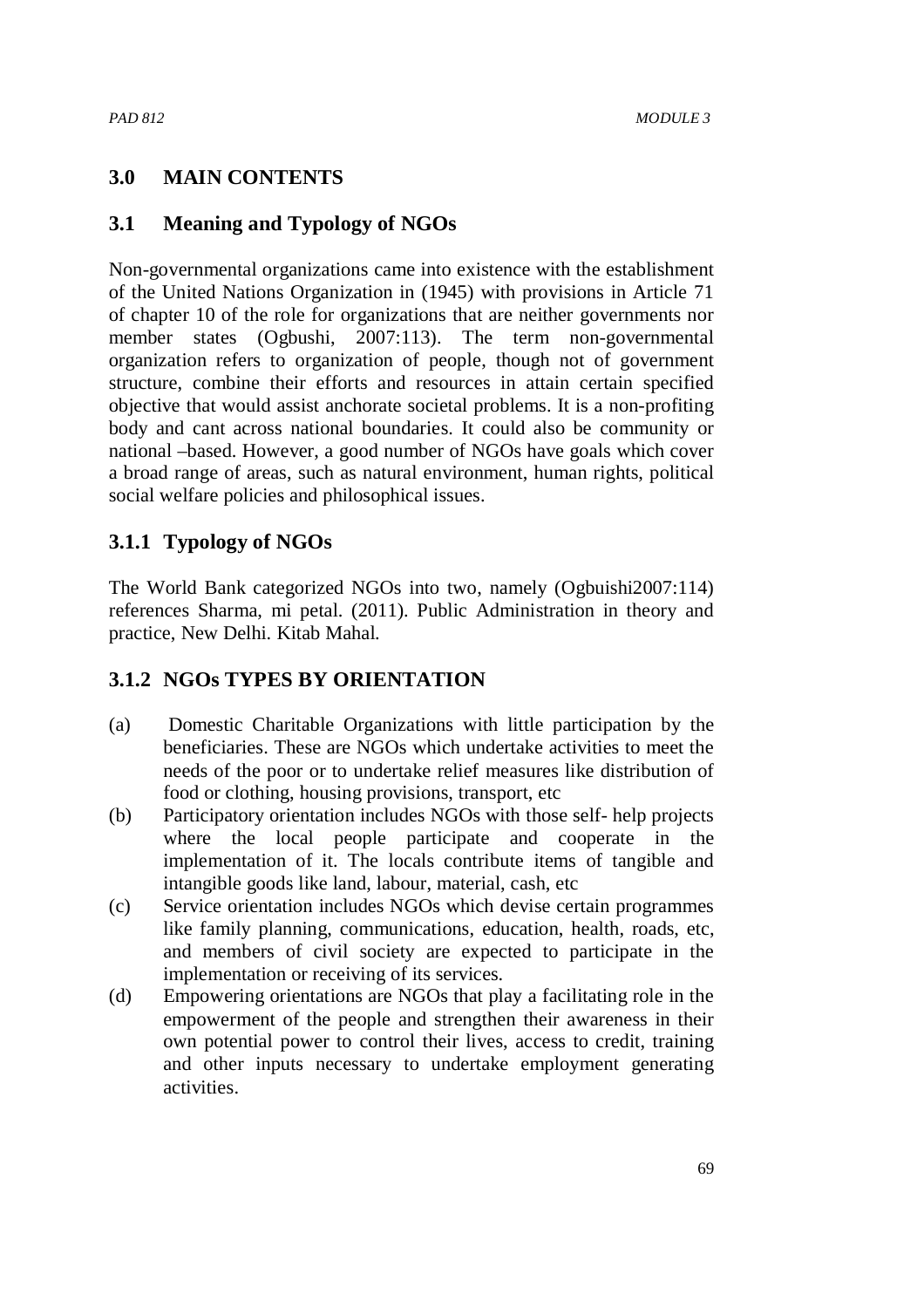#### **3.1.2 NGOs Types by Level of Operation**

- (a) community-based organizations (CBOs) are those which arise out become especially involved in helping the poor like rotary or Lions Clubs, chambers of commerce and industry, Association of community organizations, etc.
- (b) City-wide organizations are created for helping the poor or become especially involved in helping the poor like rotary or Lions Clubs, chambers of commerce and industry, Association of community organizations, etc.
- (c) National NGOs are those which include such organizations like the Red Cross, YMCAS/YWCAS, professional organizations, etc.
- (d) international Relief and development organizations which act very much like NGOs but these are established and mandated by agencies like Ford or Rockefeller foundation CARE, mercy corps,
- (e) IRC-International Water and Sanitation Centre
- i) there are also campaign issues based NGOs like Amnesty International, Greenpeace, Human Rights Watch, Refugees International, Transparency International, etc.
- ii) There are autonomic non-governmental organizations which define themselves, as NGOs, but is a network of the government standards agencies for 147 counties like international organization for standardization (150).
- (iii) Operational NGOs and advocacy NGOs Operational NGOs can be community based, national or international based, national or international, they are primarily concerned with the design and implementation of development-related projects. Operational NGOs may also be further subjected into "relief-oriented" and "development-oriented organizations. Other sub- classification of the organizational NGOs include whether they stress services delivery or participation; or whether they are religious or secular or whether they are more public or private oriented (Ogbunishi, 2007: 115).

On the other hand, Advocacy NGOs exist to defend or promote a specific cause. Advocacy NGOs unlike operational NGOs, try to raise awareness, acceptance and knowledge by lobbying press work or activist events (Ogbuishi, 2007: 116). Most advocacy NGOs come in the form of pressure or interest group. Example of such interest group in Nigeria are Professional groups, Business groups, Agriculture group, Religious group, Nigeria medical association, Nigeria Bar Association, etc.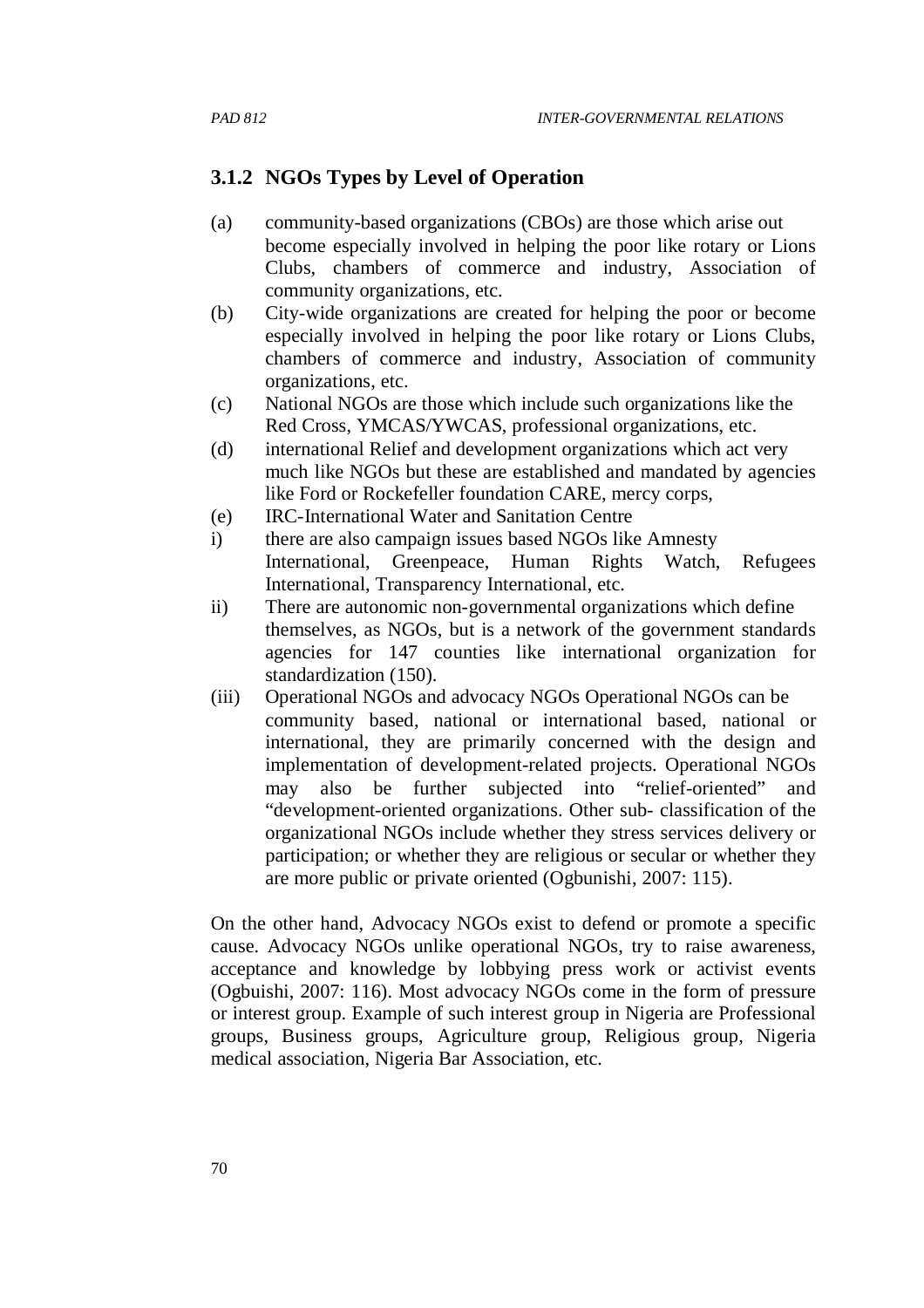## **3.2 Internal Dynamics of NGOS**

For management of NGOs, two management techniques are in diversity and participatory management. Diversity management entails being involved in developmental activities that cut across cultural settings. Here, personnel from a particular culture is faced with different ways of doing things in a different country hence, diversity management style becomes imperative. Participatory management on the other side depicts that all people within the organization are seen as sources of knowledge and skills. All persons, therefore, participate in the management process. (Ogbunishi, 2007: 117).

Another area of interest of NGOs is that most of their staff (personnel are volunteers. Since it is not a profit-making body, paid staffs in the organization receives lower pay than those in private sector. In spite of these, employees of NGOs are committed and passionate to the goals of their organization;

NGOs find their activities through government grants, membership dues, sale of goods and services grants from international institutions, private donations and grants from national governments. For instance, a quarter or the 162 million us dollars income of Oxfam (NGO) a famine relief organization in 1998 was donated by the British Government and the European Union (Quoted in Ogbunishi, 2007 : 118).

## **3.3 Techniques of NGOs to Influence Decisions of Government**

Non-governmental organizations play important roles in influencing government Policies, namely, Ogbunishi, 2007:

- Lobbing-appeal by logic sentiments and lobby to drive home their points and request
- Conducting programme and activities, organizing programmes and goal-directed activities aimed at creating necessary awareness among target populations. Such programmes and activities include health fairs, seminars, workshops, road shows, sporting events, schools, competitions.

Interactive Sessions Involving specific groups as well as government agencies / institutions also form of this strategy.

Provision of equipment and skill needed for self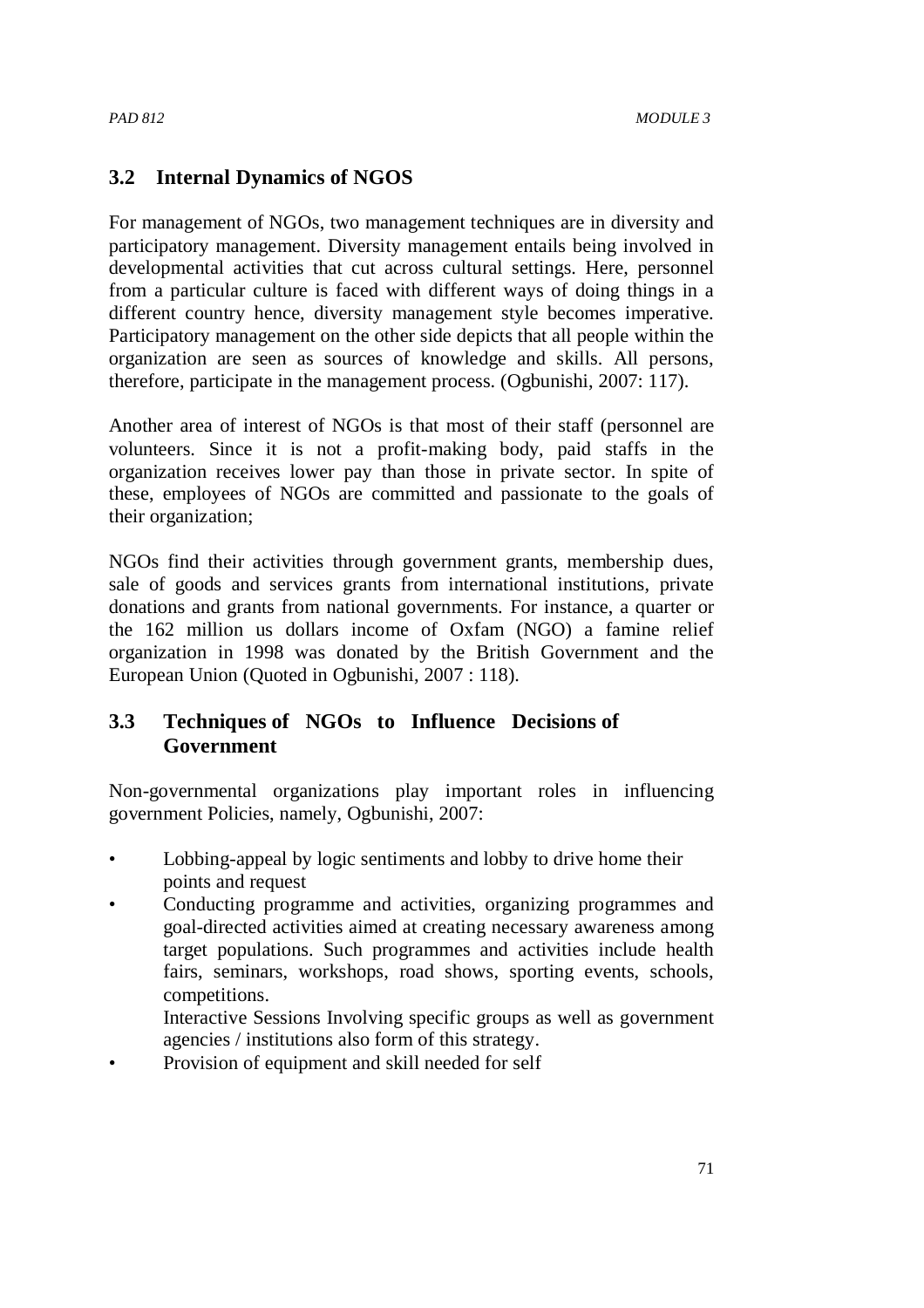development concerned empowerment of skill acquisition for poverty alleviation by this action, properties of government are directed along these lines.

- Developing effective public relations, maintaining healthy relationship with members of public, public relation campaign could be utilized to mobilize public support especially for foundations and charities organizations.
- Consulting and project management.

NGOs AS Harbingers of Change and Innovation NGOs have an advantage over government by having the advantage of acting more quickly than the government and specifying place and time for which they would be supporting a particular project. The state structures are criticized as being corrupted, hence instituted for performing either welfare or resource management functions, while NGOs are more accountable, responsive, and committed to being about social change. They play the role of catalyst and motivation. So, there should be partnership between governmental and nongovernmental organization in sharing responsibilities for the information and execution of social policies between them in keeping with the spirit of true democracy

# **3.4 Training and Technical Assistance Role**

NGOs can play an effective role in promoting good governance to the processes of training and a good capacity building to bridge the exhibiting community administrative gap. The NGOS can develop technical assistance and training capacity, which can get disseminated to the government, while preparing implementation of the place.

# **3.5 The Social Welfare Role**

Where relief and charity are key actions. It is the traditional approach, NGOS in this role can be seen as militating internal programmes and projects, major secondary actors who would support the NGO in this role include international donor agencies and other charity institutions

### **3.7 The Mediatory Role**

Where communication as a skill is important for development and social action. There has been a gradual shift/more of NGOS away from "creative" roles defined by relief and charity in that of "interactive" roles, NGOs in this role can be seen as participating or taking external programmes and project.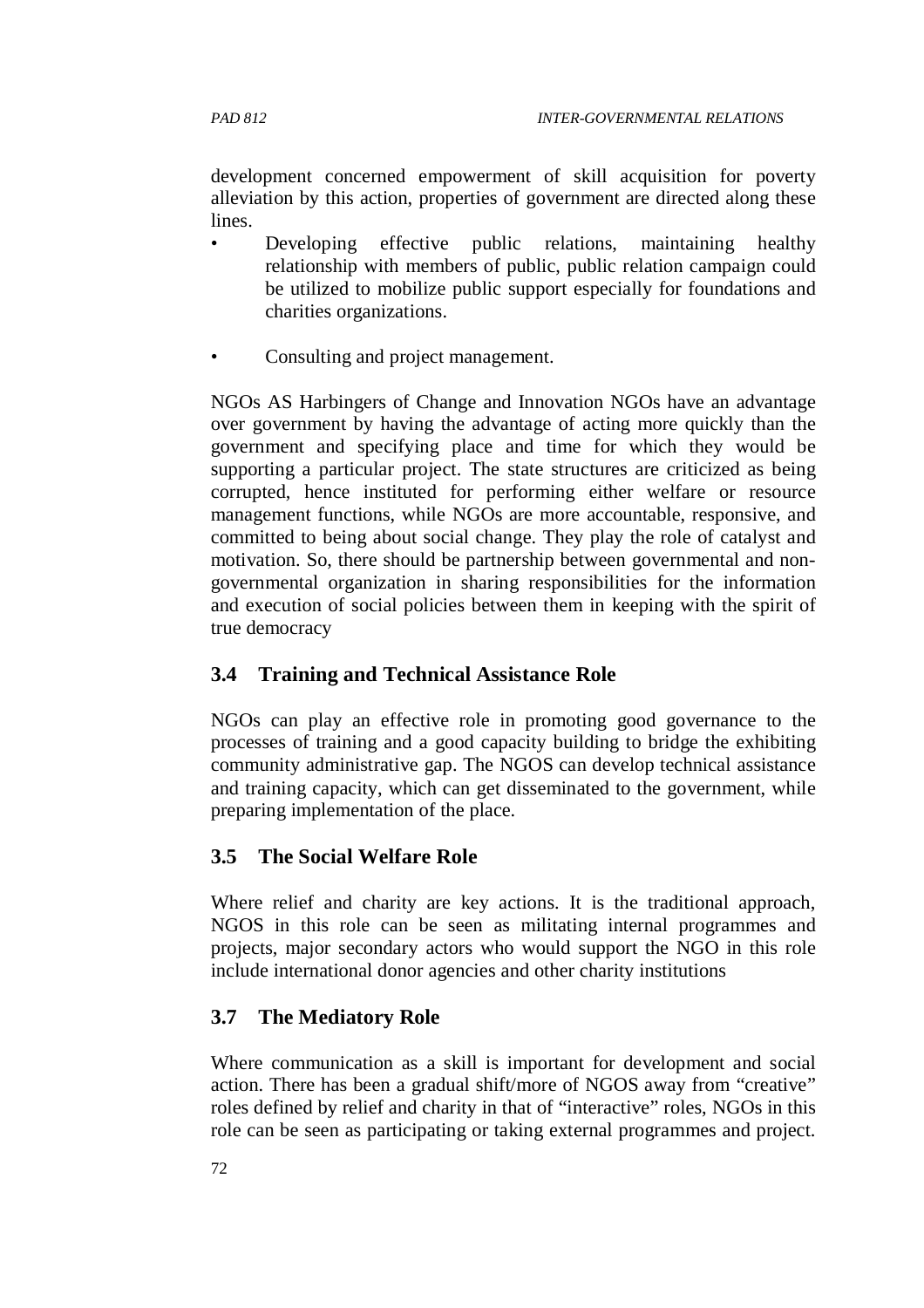Major secondary actors include government agencies and projects. Major secondary actors include government agencies and other formal institutions.

The Consultative Role where support documentation and dissemination of information and expertise is critical, NGOs in this role can be seen as working in collaborative programs local experts/professionals/resources persons play major secondary roles here. All three roles of social welfare, mediation and consultation, in fact, go fact, go together as three facets of the same approach towards community development and empowerment. Organizational independence and operational self-sustainability of an NGO can be achieved by an emphasis on their mediation and consultation roles, but without disregarding the social welfare role. The voluntary organizations have equipped themselves adequately and come up enthusiastically and contribute significantly in various fields (Shama et al, 2011:852-3).

### **3.9 The Relevance of NGOs in Intergovernmental Relations**

According to Sharma et al (2011:853 854), NGOS are importance in the following way: Dissemination of Information

A free and democratic society must find expression in more than one way and the growth of NGOs is one such expression. The NGOs have the ability to communicate at all levels, from the neighborhoods to the top levels of government. They also have ability to facilitate active participation and to recruit both the experts and highly motivated staff with fewer restrictions than the government. Such advantages enable NGOs to reach and dissemniate information to the people more effectively. NGOs are knowledgeable partners and deal both with the groups of civil society at one and government at the other end.

NGOs, could be involved in consulting and project management For potential entrepreneurs. They could also mobilize voluntary Public support or contributions for aid. Strong links with both government institutions and community groups is a strategy often adopted in developing countries. Generally, NGOs which are private, have a community or environmental focus.

### **4.0 CONCLUSION**

In this unit, we have examined the meaning, types, internal dynamics and methods of operation of NGOs, NGOs play important roles in political process. They employ a number of techniques or stratifies in their quest to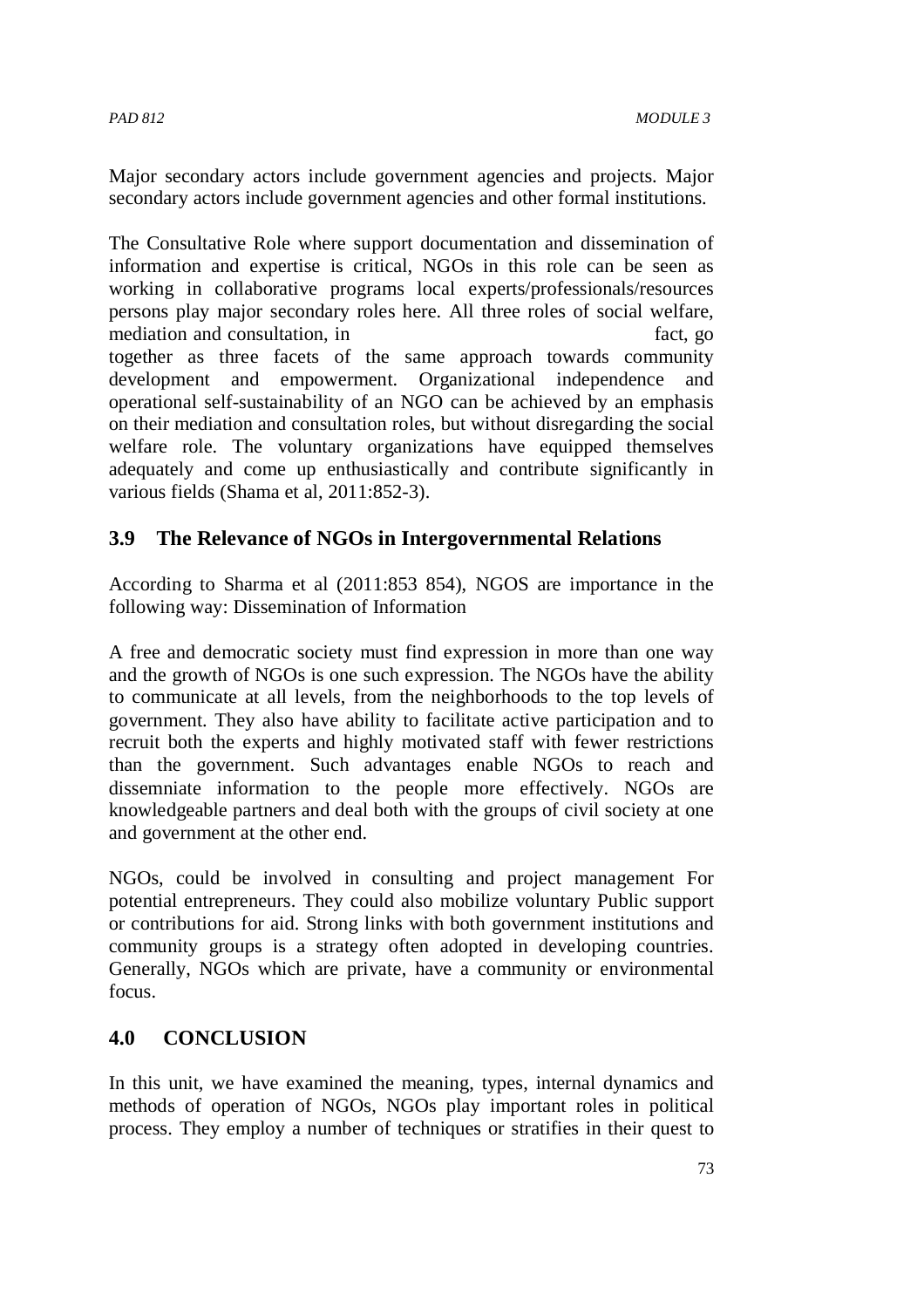influence the policies or decision of government to their favour. Sometimes, they make direct representation to government officials, or legislative to drive home their points or request, they do this to achieve their goals.

#### **SELF-ASSESMENT EXERCISE**

Describe the meaning and nature of NGOs.

### **5.0 SUMMARY**

Non-governmental organization refers to the organization of people, who are independent government, but pool their resources to attain specified goals. They are non profiting making. Examples are Redcross human rights NGOs, HW/Aids, NGOS, Environmental NGOS, professional group NGOS etc. NGOS employ a number of methods or strategies in their quest to influence decisions of government. They employ the following techniques: lobbying; organizing programmes and goals directed activities (seminars/workshops); empowerment styles that enable to function effectively and achieve their goals. Most of their employees are volunteers and committed to the goals of their organizations. They obtain the funds from grants from national governments, international institutions, private donation and sometimes, sale of their goods and services, aimed at influencing government legislative and policy–making process.

# **6.0 TUTOR-MARKED ASSIGNMENT**

- 1. Explain the methods or strategies NGOS use to influence government's policy-making or decisions.
- 2. Describe the internal dynamics of any NGOS known to you.

# **7.0 REFERENCES/FURTHER READING**

- Ugoh, S. C. (2011). Understanding Intergovernmental Relations in Nigeria. Lagos: Sam Publications.
- Udenta J. O. E. (1999). Elements of government and public administration. Enugu: New generation ventures Ltd.
- Ogbuishi A. F. (2007). Fundamentals of inter-governmental Relations. Enugu academic publishing company.
- Kaur (2011). Public Administration: in theory and practice. New delhi. KitabMahal.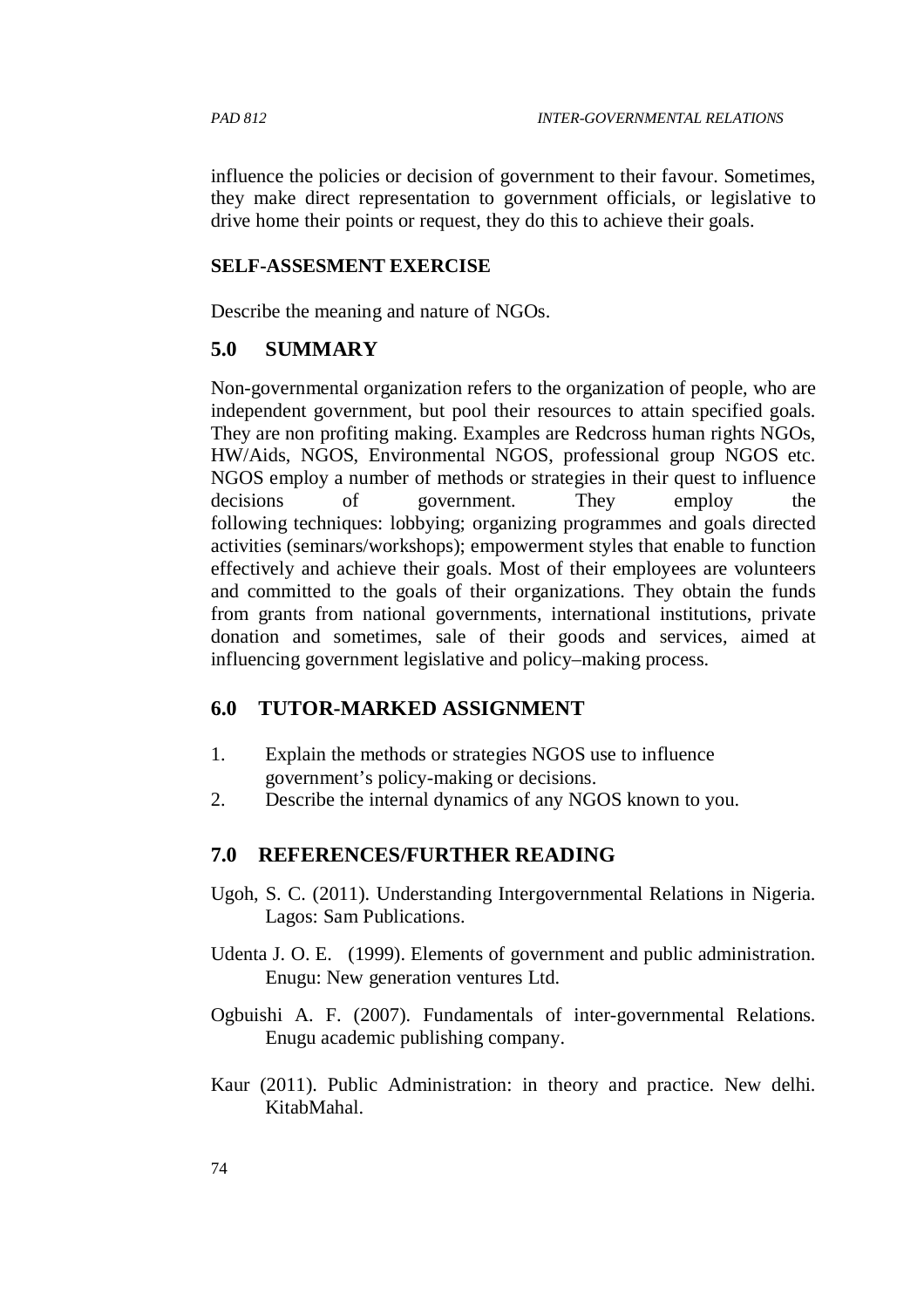## **UNIT 5 INSTITUTIONS FOR MANAGING INTER-GOVERNMENTAL RELATIONS**

#### **CONTENTS**

- 1.0 Introduction
- 2.0 Objectives
- 3.0 Main Content
	- 3.1 Role of RMAFC
	- 3.2 Conflict Resolution Machinery
	- 3.3 Tax Jurisdiction Machinery 3.4 Resource control Machinery
	- 3.5 Other Mechanisms
		- 3.5.1 National Planning Commission
		- 3.5.2 Federal Account Allocation Committee (FAAC)
		- 3.5.3 Central Bank
		- 3.5.4 Meetings of Federal and State Accountant-Generals
		- 3.5.5 Debt Management Office
		- 3.5.6 Joint Tax Board
		- 3.5.7 State and Local government Affairs Office \*(SLGAO)
		- 3.5.8 State-Local government Joint Account Committee
		- 3.5.9 Other miscellaneous institutions
- 4.0 Conclusion
- 5.0 Summary
- 6.0 Tutor–Marked Assignments
- 7.0 References/Further Reading

### **1.0 INTRODUCTION**

The nature of fiscal relations in any federal system is crucial to the survival of the country. Conflicts in inter-governmental relations have often centred on the issue of obtaining adequate financial resources to discharge essential political and constitutional responsibilities. To manage inter-governmental relations in Nigeria various administrative institutions were established. In this unit, we shall examine the institutions established by the 1999 constitution of the Federal Republic of Nigeria, the revenue mobilization allocation and Fiscal Commission (RMAFC).

#### **2.0 OBJECTIVES**

At the end of the unit, you should be able to:

- mention the causes of conflict in inter-government relations.
- explain the role of revenue mobilization allocation and fiscal commission.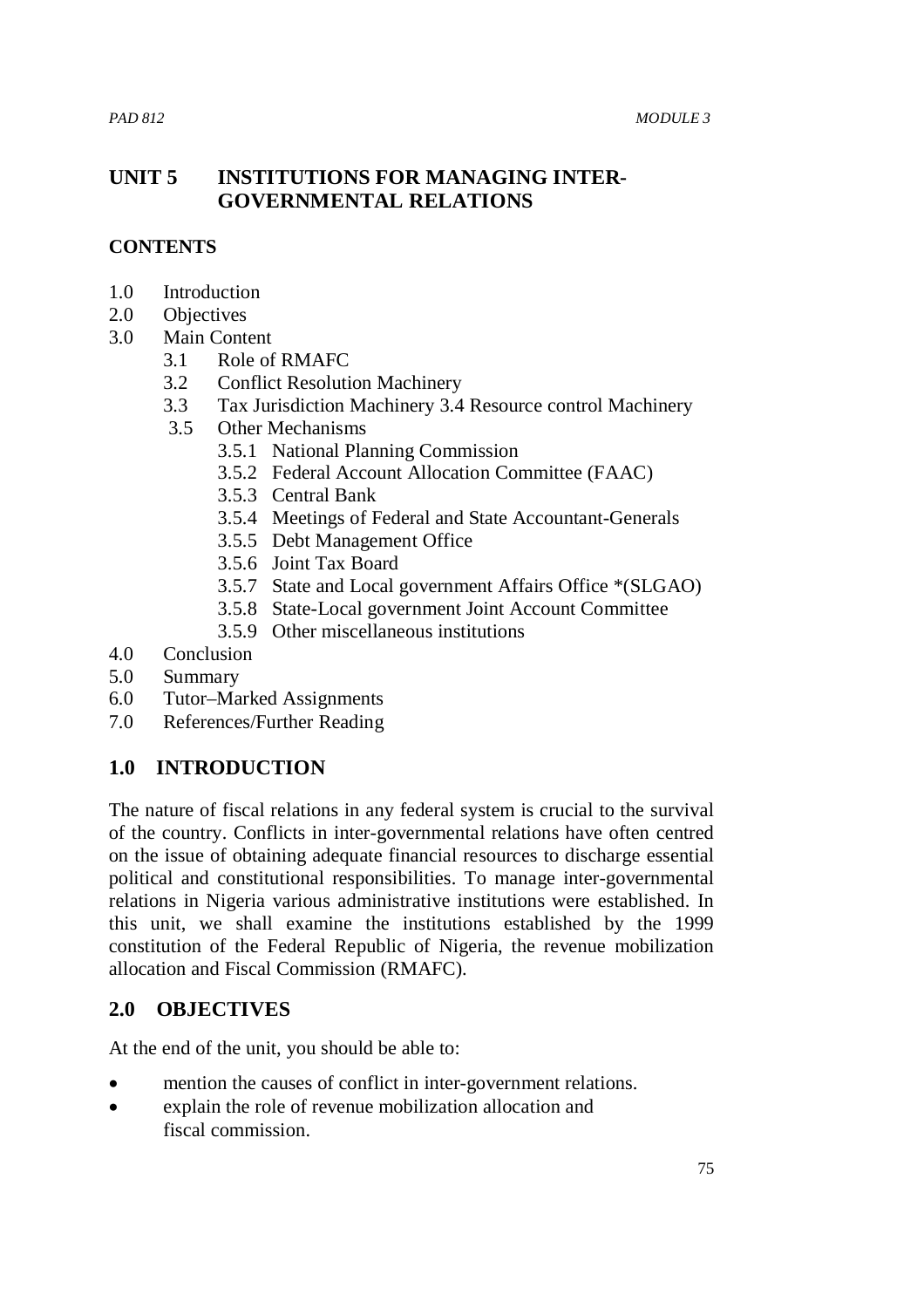• explain the role of other bodies in coordinating inter-governmental relations management.

#### **3.0 MAIN CONTENT**

# **3.1 Revenue Mobilization Allocation and Fiscal Commission (RMAFC) Machinery**

In a bid to reduce inconsistencies associated with the management of intergovernmental Relations through ad-hoc approaches, the 1999 constitution of Nigeria provided for the establishment of a revenue mobilization allocation and fiscal commission. The commission consists of chairman and one member from each state of the federation and the FCT, Abuja.

The commission has the following as its major objectives and powers: -

- i. Monitor the accruals and disbursement of revenue from the federation accounts.
- ii. Review from time to time, the revenue allocation formula and principles in operation to ensure conformity with changing realities for oil producing communities. It took the supreme court in April 5, 2002 to decide the case between the federal and state governments to determine the conflict. All the states of the federation were joined in the suit filed on the issue 13% derivation for oil producing states ties, some leaders, especially from the North have called for review of that revenue sharing formula.

The revenue allocation formula is another area of conflict, north to agitate for the review of the present revenue sharing formula, which stands as: federal 52.68%; state governments 26.72%; and local governments 20.6%. While 13% is given to oil producing states as derivation. The body claims that this formula has created wide disparity between the north and south. The Niger Delta leaders have reacted to this line of argument from the North, claiming that the 13% derivation is not even enough to ad dress the environmental degradation caused by oil exploration. Beside this there has been rancorous bickering between state – local governments over state – local government joint account and sharing of 10% internally generated state revenue, which the states have not been able to fulfill.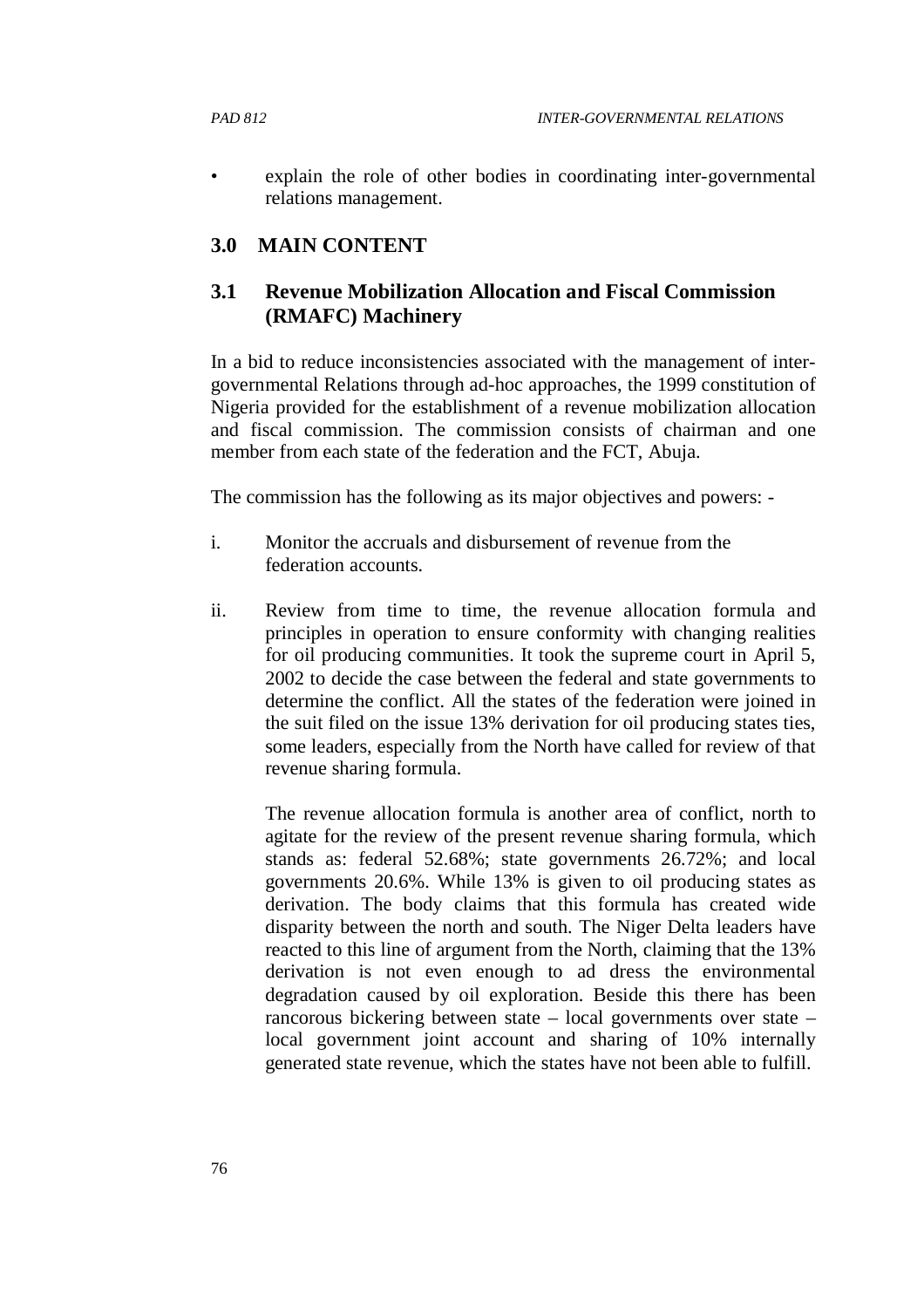### **3.2 Conflict Resolution Machinery**

The nature of conflicts in inter-governmental relations is basically jurisdiction. Conflicts of jurisdiction can arise in areas, such as; tax jurisdiction road construction jurisdiction legislative jurisdiction, states security and federal jurisdiction on the use of political and so on. Conflicts in these areas are often over which level of government has constitutional jurisdiction over certain powers as enshrined in the 1999 constitution. Certain factors may be identified.

## **3.3 Tax Jurisdiction Machinery**

This refers to conflicts arising from which level of government should collect what revenue over a particular area. Most cases there is incursion into exclusive list by states and states also meddle in the revenue collection areas of local governments, causing conflict in their relations.

## **3.4 Resource Control Machinery**

Conflict on resource control often result on which tier of governments; federal or state has possession of off-shore mineral resources and 13% of:

- i. Accept revenue formula by an act of the National Assembly, which shall remain in force for a period of not less than five years from the date of commencement of the Act.
- ii. To advise the federal and state governments on fiscal efficiency and methods by which their revenue can be increased.
- iii. To determine the salaries of political office holders, including the president, vice – president, Governors, Deputy, Governors, ministers, commissioners, special advisers legislator etc
- iv. Discharge such other functions as may be conferred on the commission by the constitution or any Act of the Assembly part, items 31 of the third schedule of the 1999 constitution).

These functions, no doubt were aimed to evolve a generally acceptable revenue allocation formula for the nation, in view of number of review commissions/committees set upon since independence to manage resources/revenue sharing and allocation.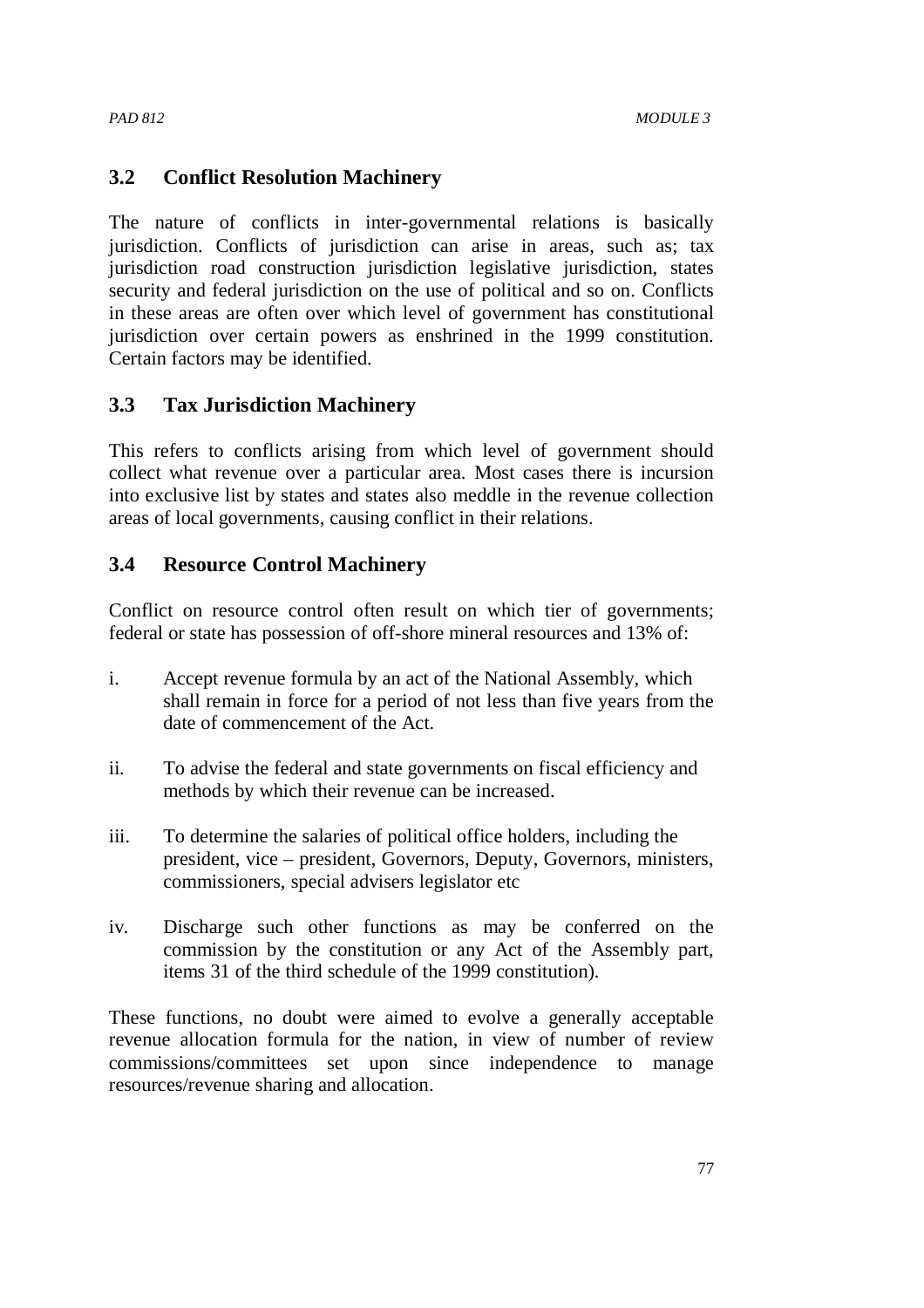### **3.5.2 Other Bodies Coordinating Inter-Governmental Relations**

Other bodies established to coordinate inter-governmental relations are (Eneanya, 2009, 263):

## **3.5.3 The Central Bank of Nigeria**

## **The Meetings of the Federal; and State Accountant– Generals**

It mains brief is to standardize and harmonize fiscal data reporting. Timelines of accounts and regular reporting of such data, the minimum reporting codes and the financial monitoring of spending, are areas that have engaged the attention of this body. The body has, however, in large part, been unable to force compliance ofits recommendations on federal and state authorities because of the absence of statutory endorsement.

# **3.5.5 The Debt Management Office (DMO)**

The principal mandate of the DMO is to coordinate borrowing. The DMO was set up to bring order to excessive borrowing by states.

The Joint Tax Board – which is charged with the responsibility of coordinating tax principles and policies among the three tiers of government. In particular, the board ensure uniformity in tax principles, policies and practices across state and local government boundaries and mediates when disputes arise over tax jurisdiction.

State and Local Government Affairs Offices (SLGAO) State-Local Government Joint Account Committee Others, such as: The National Council of State:

National economic Council, National Council on Establishments ;National Council on Trade; National Councils on Agriculture; and the judiciary. These institutionalized administrative bodies provide convenient for a consultations and negotiation on behalf of the federal, states and local governments in the management and resolution of conflicts in intergovernmental relations.

### **SELF–ASSESSMENT EXERCISE**

Describe the objectives and powers of the revenue mobilization, allocation and fiscal commission (RMAFAC).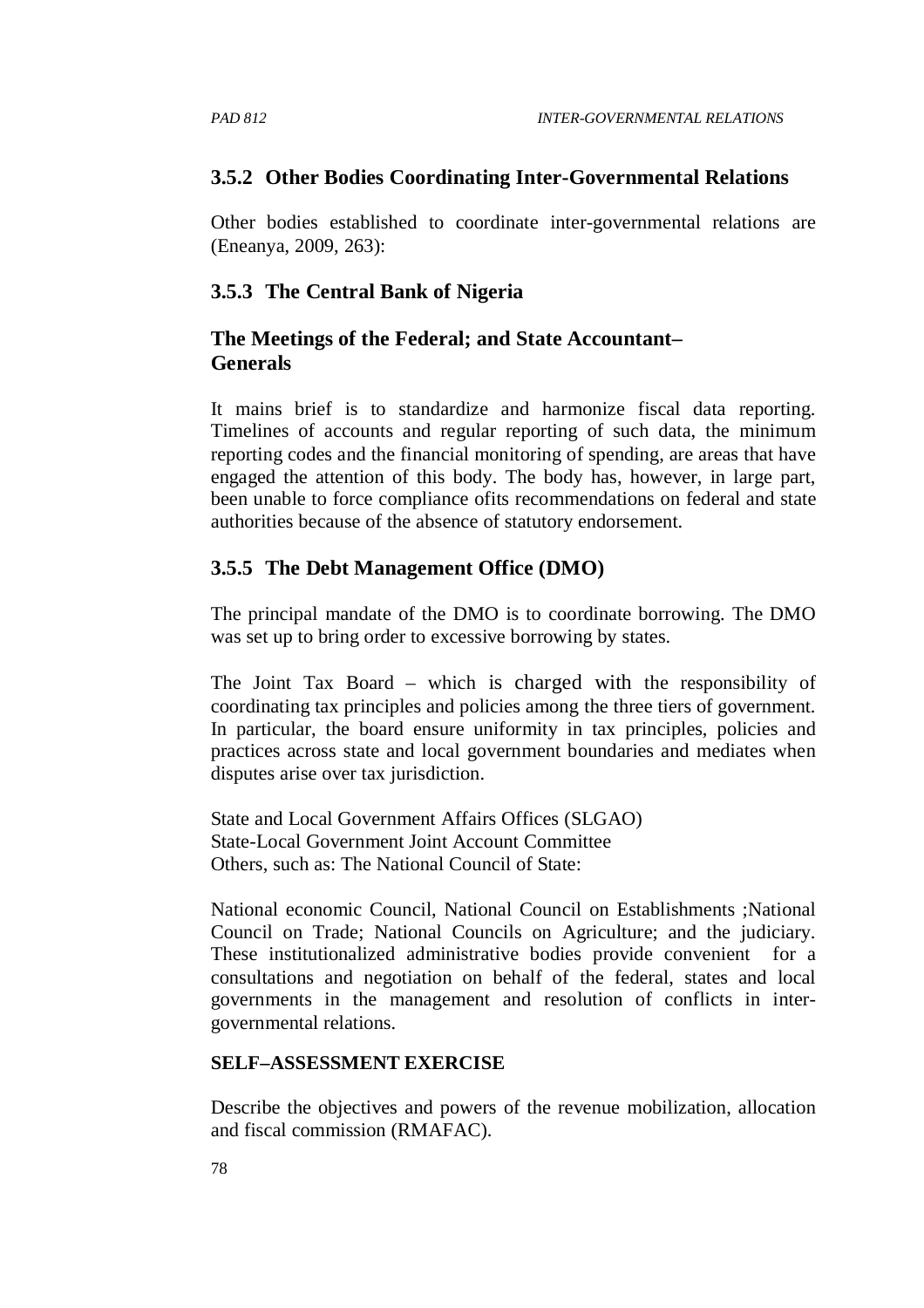#### **4.0 CONCLUSION**

In this unit, we have discussed the role of RMAFC in inter- governmental relations. Although, most of these bodies were set up to promote harmonious fiscal relations, due to lack of an enabling "legislative instruments" to provide the framework for intergovernmental fiscal relations as well as lack of fiscal discipline, fiscal policy coordination became problematic in Nigeria.

#### **6.0 SUMMARY**

The issue concerning fiscal relations among constitutional units of Nigeria remains mostly unresolved. Revenue is shared between and within tiers of governmental ultimately to promote inter- jurisdictional equity, enhance the efficiency of the public sector and minimize the cost of administering the tax system. The decision as to what parentage of centrally generated revenue that would be retained among the three – tier of government have always been a problems. In a bid to reduce these problems associated with revenue allocation, through review commissions and ad hoc approaches, the 1999 comment of a revenue mobilization, allocation and fiscal commission. One of the functions of the commission is to advise the federal and state governments on fiscal efficiency and methods by which their revenue can be increased. Section 162, sub-section 2 of the 1999 constitutions says that "the president, upon receipt of advice from the Revenue Mobilization Allocation and fiscal commission shall table before the national assembly proposals for revenue allocation from the federal the account and in determining the formula, the National Assembly shall take into account, the allocation principle, especially those of population, equality of states, internal revenue generation, land mass, terrain as well as population density.

Besides, there are other bodies empowered to participate in the coordination of inter-governmental fiscal relations, namely; National Planning Commission, Federation Account Committee, Central Bank, Meetings of Federal and State accountant – Generals, Debt Management Office, Joint Tax Board, State and Local government Affairs offices, and State – Local Government Joint Account Committee.

All these bodies are established to promote harmonious fiscal intergovernmental relations.